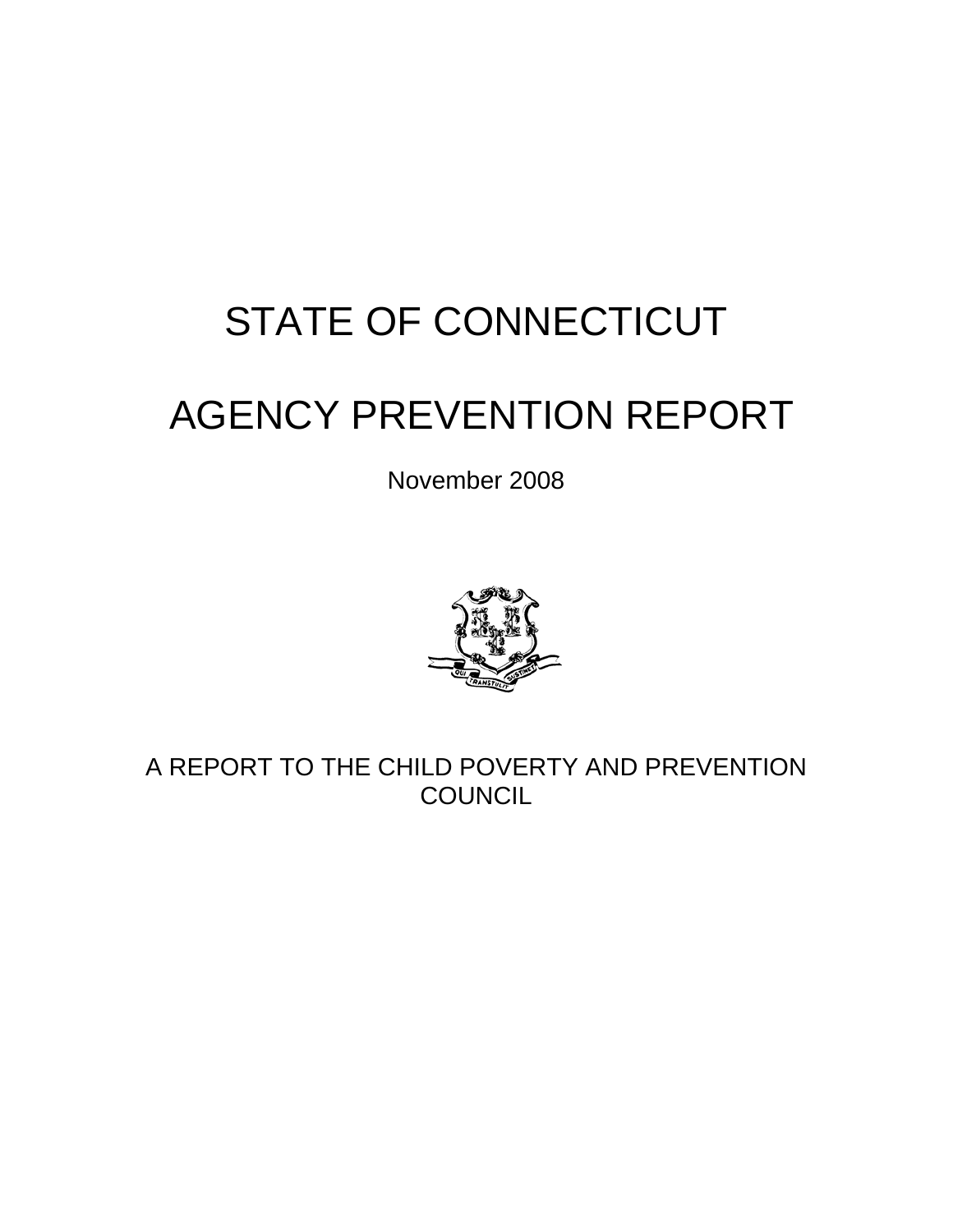# **Table of Contents**

| I.  | Background   |                                                    | 1  |
|-----|--------------|----------------------------------------------------|----|
| II. |              | <b>State Agency Prevention Reports</b>             |    |
|     | $\mathsf{A}$ | Children's Trust Fund                              | 3  |
|     | Β.           | Department of Children and Families                | 11 |
|     | C.           | Department of Developmental Services               | 18 |
|     | D.           | Department of Education                            | 25 |
|     | Е.           | Department of Mental Health and Addiction Services | 33 |
|     | F.           | Department of Public Health                        | 41 |
|     | G.           | Department of Social Services                      | 76 |
|     | Н.           | Office of Policy and Management                    | 84 |
| Ш.  | Appendences  |                                                    |    |

| A. | P.A. 07-47 An Act Concerning Reporting    |    |
|----|-------------------------------------------|----|
|    | Requirements Related to the Child Poverty |    |
|    | <b>Prevention Council</b>                 | 88 |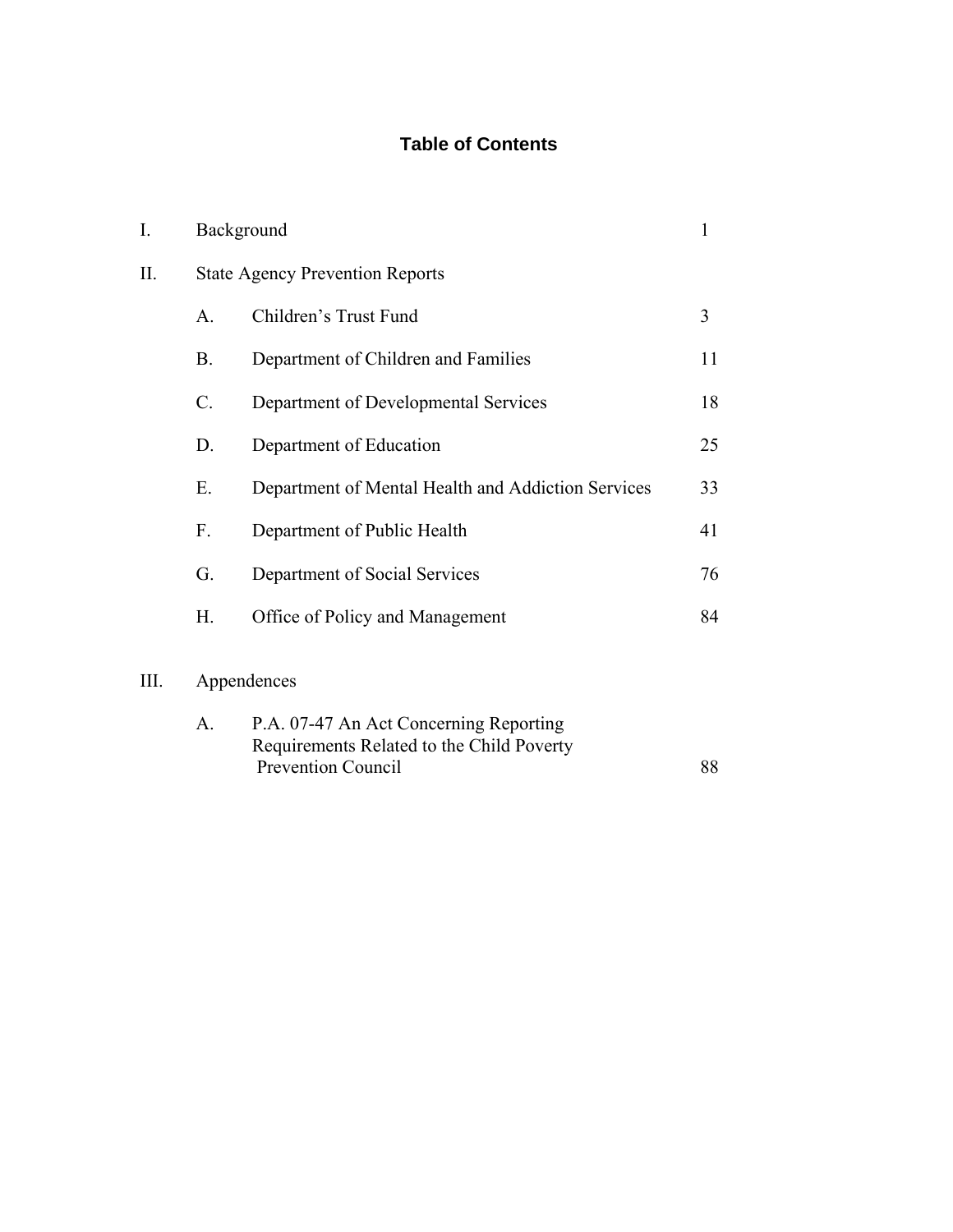# **I. Background**

In June 2006, the Connecticut legislature enacted Public Act 06-179, An Act Concerning State Investments in Prevention and Child Poverty Reduction and the Merger of the State Prevention and Child Poverty Councils. The public act combined the two councils into one coordinated body the Child Poverty and Prevention Council. The Child Poverty and Prevention Council is comprised of membership from both councils.

In May 2007 Public Act 07-47 – An Act Concerning Reporting Requirements related to the Child Poverty and Prevention Council was implemented requiring each state agency with membership on the Council that provides prevention services to children and families to submit an agency prevention report to the Council by November  $1<sup>st</sup>$  of each year through 2014. This report must also be included in the Council's annual progress report to the Governor and legislature. The State Agency Prevention Report was submitted to the Council in November of 2006 and 2007. This report represents the third annual State Agency Prevention Report.

Each agency represented in this report designated one staff person to serve as the single point of contact from their agency to work with the Office of Policy and Management (OPM) to complete the 2008 State Agency Prevention Report. The contact person distributed all requests for information from OPM to the appropriate division within their agency and forwarded the responses to OPM.

The following agencies are included in this report: the Office of Policy and Management, Departments of Children and Families, Developmental Services, Education, Mental Health and Addiction Services, Public Health, and Social Services, and the Children's Trust Fund.

For the purpose of this report, prevention is defined as:

*Policies and programs that promote healthy, safe and productive lives and reduce the likelihood of crime, violence, substance abuse, illness, academic failure and other socially destructive behaviors.* 

In an effort to focus the scope of the agency's prevention report and refine this broad definition of prevention the agencies reported on primary prevention programs that serve children 0-18 and their families. Primary prevention refers to programs designed to prevent or eliminate at risk behavior before a problem occurs and promotes the health and well-being of children.

# **II. State Agency Reports**

In accordance with Public Act 07-47, this report informs the Council of action and activities taken by state agencies to address prevention. This section of the report highlights an array of primary prevention services that provide intensive, comprehensive and family-centered resources and support that reduces or eliminates high risk behavior and promotes the health and well-being of children and families.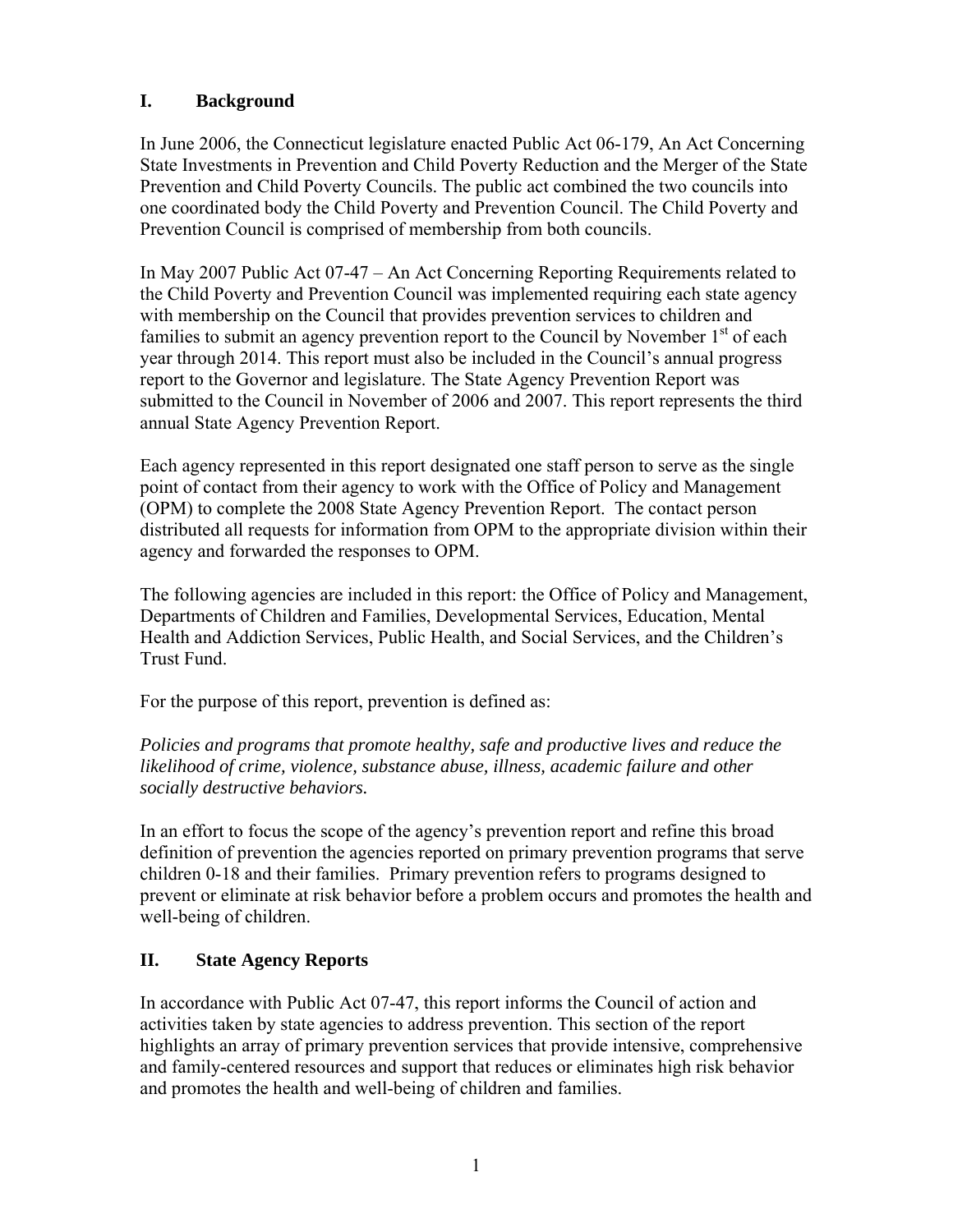Each report includes the following:

- a brief description of the purpose of the prevention program;
- the number of children and families served;
- long-term goals, strategies, performance-based standards and outcomes and performance–based vendor accountability;
- a statement on the overall effectiveness of prevention within the agency; and
- methods used to reduce disparities in child performance and outcomes by race, income level and gender

The departments of Corrections, Labor, Higher Education, Economic and Community Development, Office of Health Care Access, Office of Workforce Competitiveness, and the Judicial Branch, determined that their prevention programs did not meet the definition of primary prevention, and therefore, no reports from these agencies are included in this report.

The state agency prevention programs included in this report are as follows: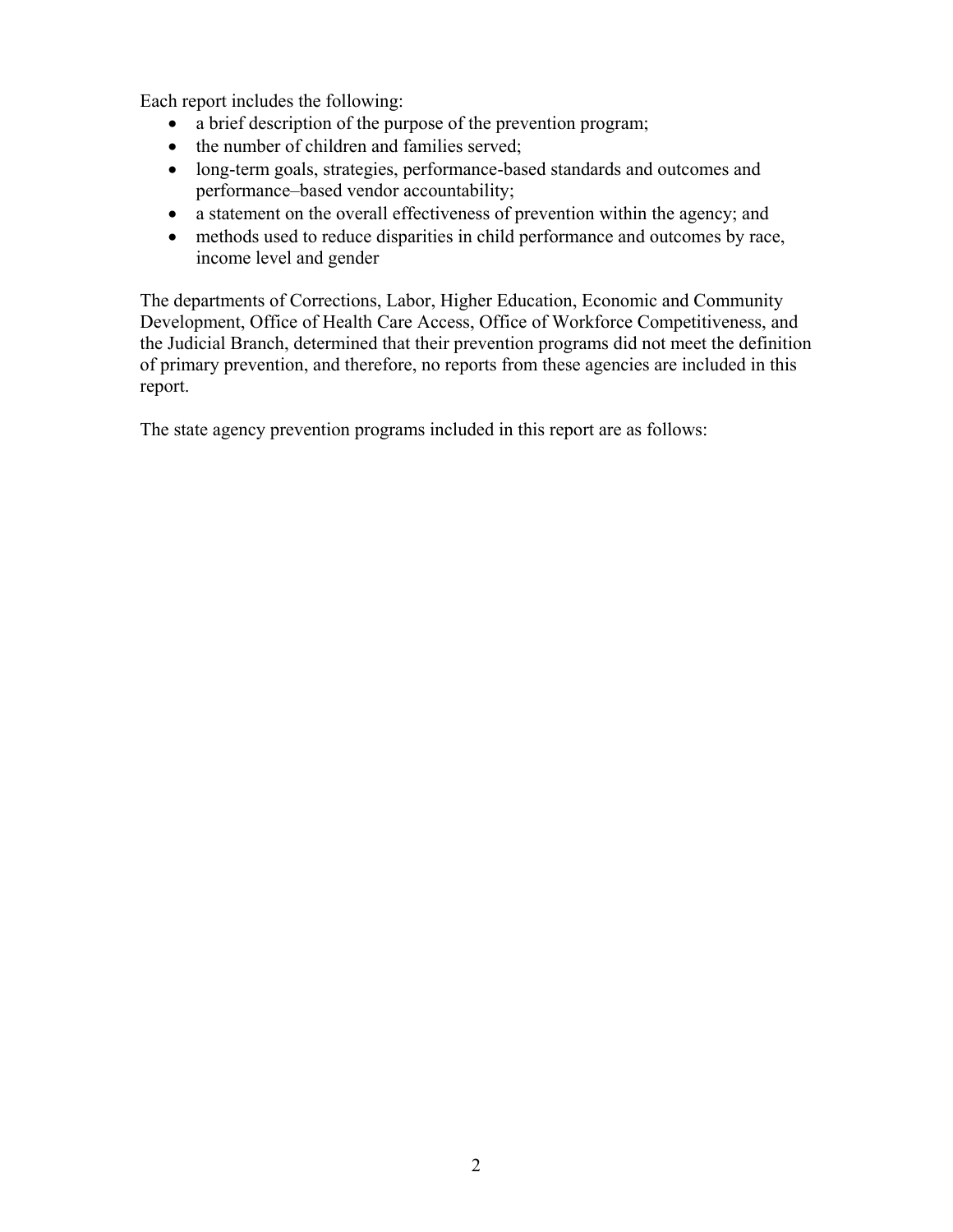#### **CHILDREN'S TRUST FUND**

Children's Legal Services Family Development Credential and Training Family Empowerment Initiatives Family School Connection Help Me Grow The Kinship and Grandparents Respite Fund Nurturing Families Network The Parent Trust Fund Shaken Baby Syndrome The Stranger You Know

**Program Name:** Children's Legal Services

**Program Description**: The mission of the Children's Law Center (CLC) is to protect the interest of poor children in family court and to advocate policies, which advance their well-being and best interest. Through its programs and services, CLC strives to create safe, stable environments for children whose parents are in chronic conflict. Services provided include legal representation of children by court appointment, a statewide legal help-line, and a parenting education and mediation program.

**Number of children and families served 2007-2008:** 371 children were represented, 56 families served thru Families in Transition and 1,790 children assisted thru the Children's Law Line.

**\_\_\_\_\_\_\_\_\_\_\_\_\_\_\_\_\_\_\_\_\_\_\_\_\_\_\_\_\_\_\_\_\_\_\_\_\_\_\_\_\_\_\_\_\_\_\_\_\_\_\_\_\_\_\_\_\_\_\_\_\_\_\_\_\_\_\_\_\_\_\_\_** 

**Program Cost 2007-2008**: \$154,773

**Program Name:** Family Development Credential and Training Program (FDC)

**Program Description:** The FDC Program offers family serving agencies with training for their staff so that they have the skills needed to help the families they serve attain healthy self-reliance within their communities. A key component in this training is a curriculum developed by Cornell University, which is strength-based and family-focused, and covers home visiting, collaboration, communications, cultural competence, and community outreach.

**Number of children and families served 2007-2008:** A total of 371 children were represented.

**Program Cost 2007-2008**: \$ 155,745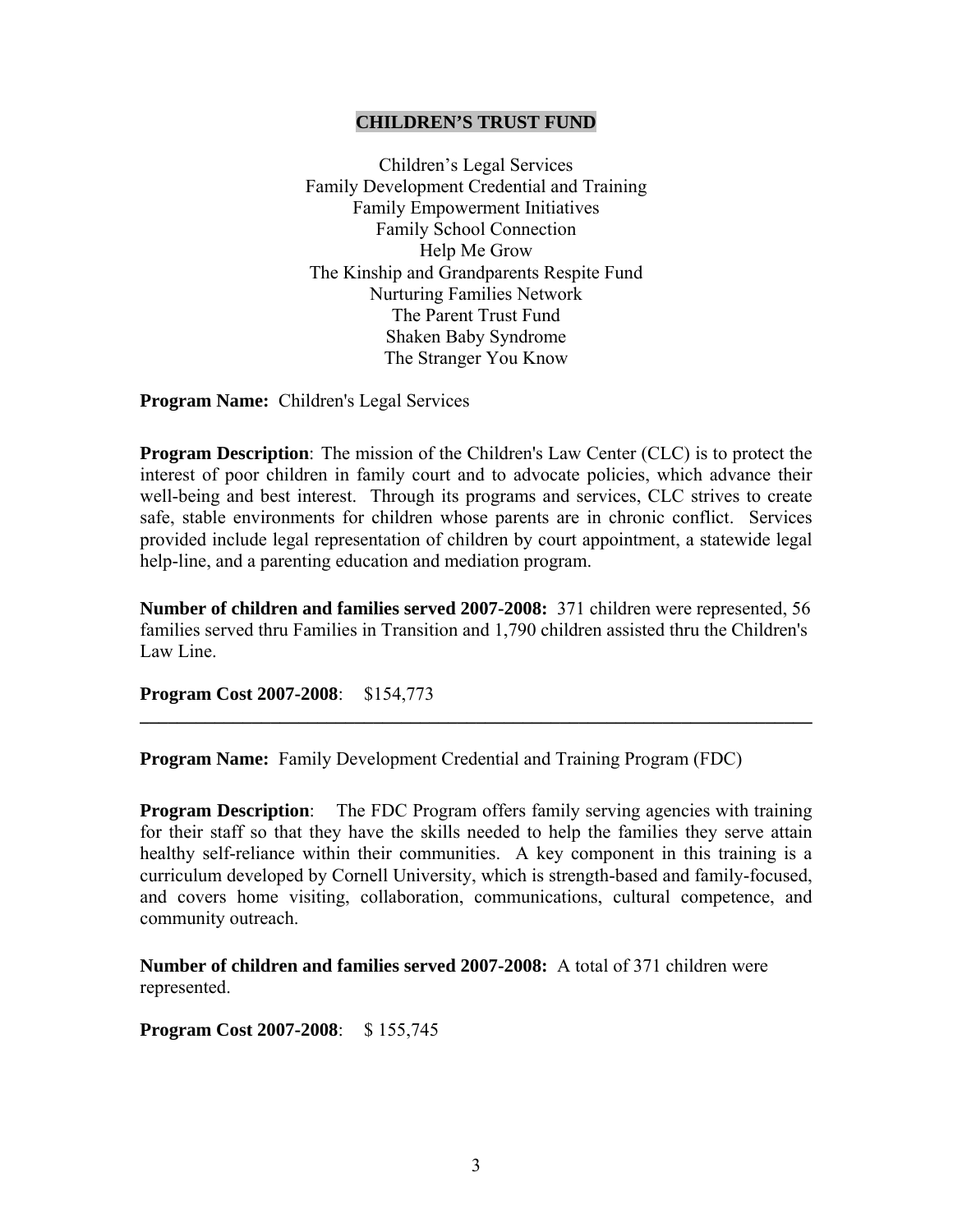**Program Name:** Family Empowerment Initiatives

**Program Description:** Family Empowerment Initiatives include 7 prevention programs that assist high-risk groups of parents with children of various ages. The programs are co-located in various settings including a school, a substance abuse center, a prison, a domestic violence shelter, a child guidance center and a public housing project where families may be addressing other issues.

These programs help families to address a whole range of issues including parenting and family relationships.

**Number of children and families served 2007-2008:** Nearly 700 children and families were served.

**Program Cost 2007-2008**: \$ 272,518

**Program Name:** Family School Connection

**Program Description**: In 2001, the Children's Trust Fund piloted, in collaboration with Hands on Hartford, and the Junior League of Greater Hartford the first Family School Connection program in the state. The goals of the Family School Connection program are to improve parenting skills and help families become more involved with their children's educational experiences. The Family School Connection program provides home visitation and support services for families of children who have been identified as having truancy, academic, and/or behavior issues as these are indicators of educational neglect in the home. The program works to improve parenting skills, address basic needs and improve family's stabilization through individualized weekly scheduled home visits and participation in groups. In 2007, the Connecticut General Assembly authorized the expansion of the Family School Connection (FSC) program to Middletown, New Haven, Norwich, and Windham with a continued focus on helping parents and guardians of elementary school aged children (roughly 5 to 12 years old).

**Number of children and families served 2007-2008:** A total of 27 families served.

**Program Cost 2007-2008**: \$ 116,660

#### **Program Name:** Help Me Grow

**Program Description:** The Help Me Grow Program is a prevention initiative that identifies and refers young children with behavioral health, development and psychosocial needs to community-based services. The program bridges the gap between children with early signs of developmental problems and the services designed to address them. The program also offers an *Ages and Stages* child development tracking system for interested parents of children ages 4 months to 5 years. The program serves children who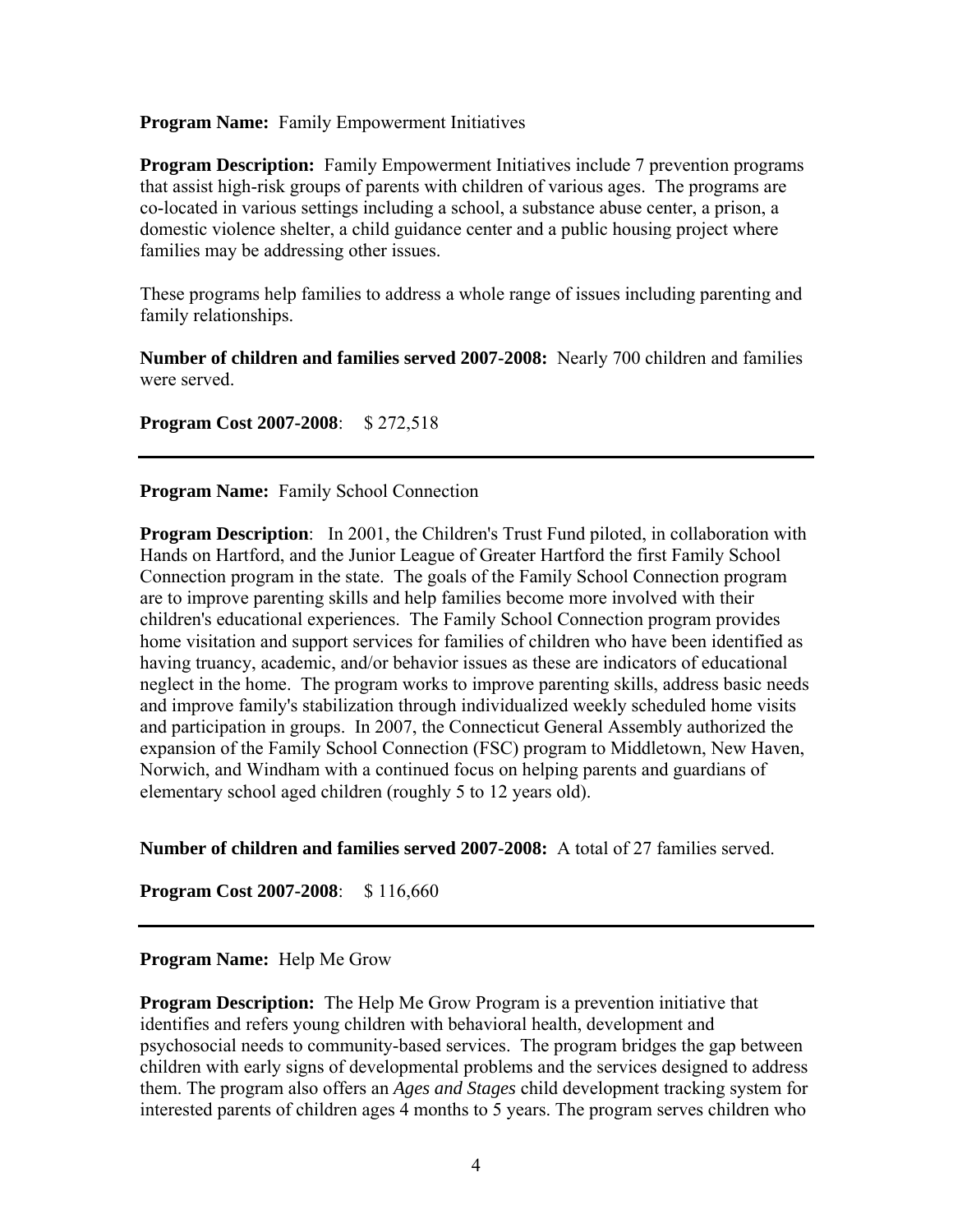may not be eligible for the state's Birth to Three or preschool special education programs, yet are still at risk for developmental problems.

**Number of children and families served 2007-2008:** A total of 3,300 children and families received case coordination services and 6,000 enrolled in the Ages & Stages Program.

**Program Cost 2007-2008**: \$ 703,113

**Program Name:** The Kinship and Grandparents Respite Fund

**Program Description:** The Kinship and Grandparents Respite Fund awards small grants to orphaned or abandoned children and the court-appointed relative guardians they live with. The Trust Fund provides funding to 10 probate courts to administer the program. The grants provide for a range of activities including tutoring, camp, fees for a variety of programs and extra-curricular experiences, clothing, eyeglasses and other basic necessities and respite for the caregivers.

**Number of children and families served 2007-2008:** Approximately 5,000 children and families served.

**Program Cost 2007-2008**: \$ 1,100,827

**Program Name:** Nurturing Families Network (NFN)

**Program Description:** This program operates out of twenty-nine birthing hospitals in the state and in 10 community centers in the city of Hartford and 8 centers in New Haven. NFN provides education and support for all interested new parents and intensive home visiting services for parents identified as most at risk. The NFN reaches more than 4,000 first time families each year and has offered home visiting services to approximately 4,589 vulnerable families at risk of abusing, neglecting or abandoning their children. The program is expanding to eight neighborhood service areas in the City of New Haven and is expecting to reach an additional 250 vulnerable families through its home visiting services. The home visitors become involved during the mother's pregnancy and continue working with the family, on average, for nineteen months. The home visitors teach child development and help the family to bond with and take hold of their responsibility to their child. Seventy percent (70%) of the time fathers are involved. Home visitors support the parent to finish school, to secure a job, and to find and utilize the services of a pediatrician. They connect families to WIC, to counselors and others in the community who can help. The Network also offers intensive group support to parents and extended family members. The program teaches the family appropriate expectations for their children and fosters empathetic understanding and strategies for enhancing the well being of children. Approximately 600 families have participated in the Nurturing Program each year.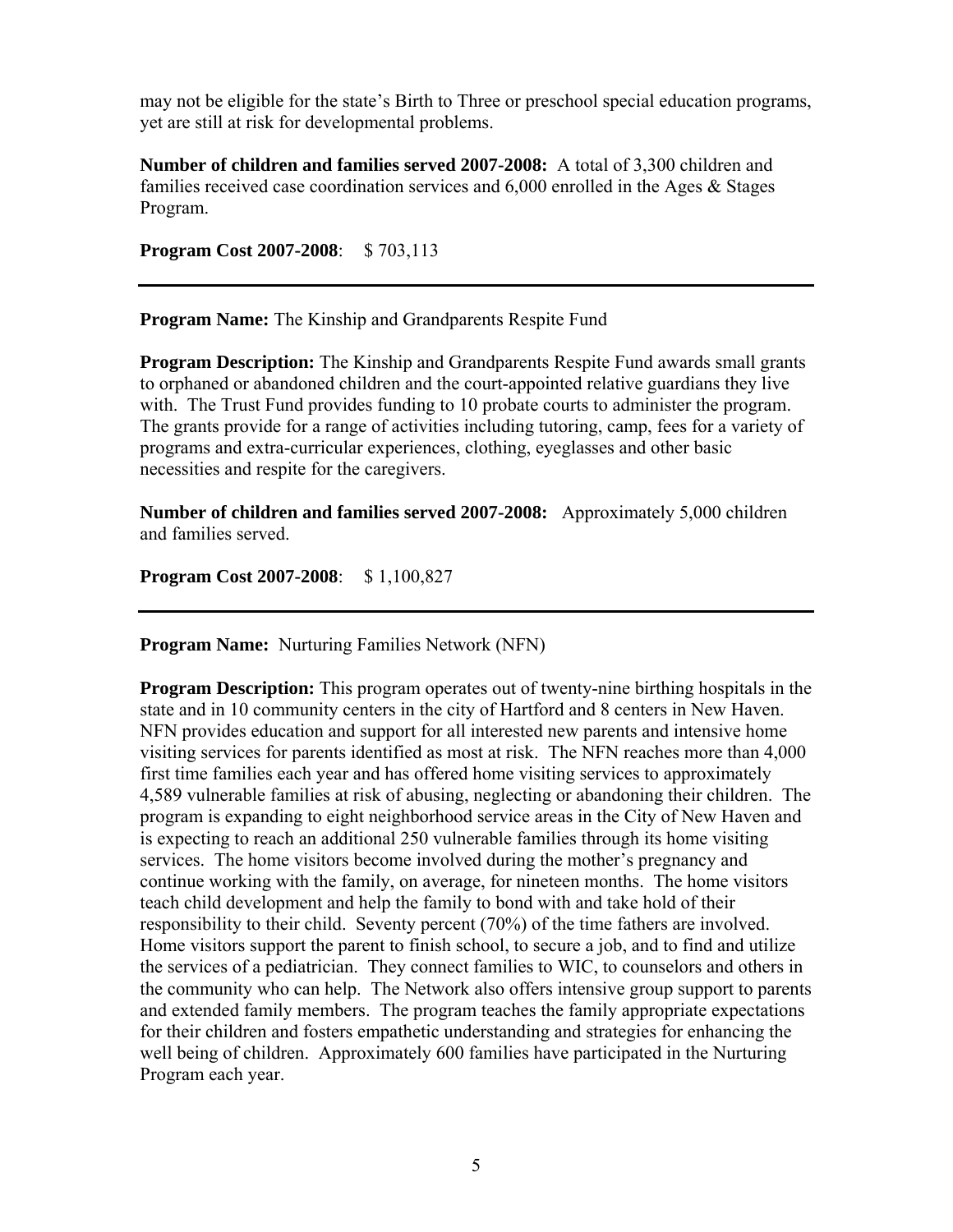**Number of children and families served 2007-2008**: A total of 3,588 children and families were served.

**Program Cost 2007-2008**: \$ 11,639,390

**Program Name:** The Parent Trust Fund

**Program Description:** The Parent Trust Fund provided 37 grants to offer classes to parents to help improve the health, safety and education of children by training parents in leadership skills and by supporting the involvement of parents in community affairs.

**Number of children and families served 2007-2008:** Nearly 600 parents were served.

**Program Cost 2007-2008**: \$ 422,395

**Program Name**: Shaken Baby Syndrome

**Program Description:** Shaken Baby Syndrome can cause brain damage, fractures, and death from the violent shaking of infants and young children. The Shaken Baby Prevention project trains hospital staff, medical professionals and community service providers throughout Connecticut on methods to prevent shaken baby syndrome. Three regional trainers, Primary Prevention Services Coordinators of the Children's Trust Fund, provide outreach, education and support to the community on preventing shaken baby syndrome.

**Number of children and families served 2007-2008:** A total of 325 participants have attended presentations.

**Program Cost 2007-2008**: \$ 77,454 **Program Name**: The Stranger You Know

**Program Description:** The Stranger You Know is a child sexual abuse prevention program that offers insight into how the molester thinks, acts and operates to parents and community service providers. The program offers tips throughout the hour and a half presentation on how to have significant conversations about sexual safety with children. Presentations are being offered in communities across Connecticut.

**Number of children and families served 2007-2008:** A total of 1,100 professionals and parents participated.

**Program Cost 2007-2008**: \$ 31,886

**Long-Term Agency Goals:** The goal of the Children's Trust Fund is to prevent child abuse and neglect and to ensure the positive development of children.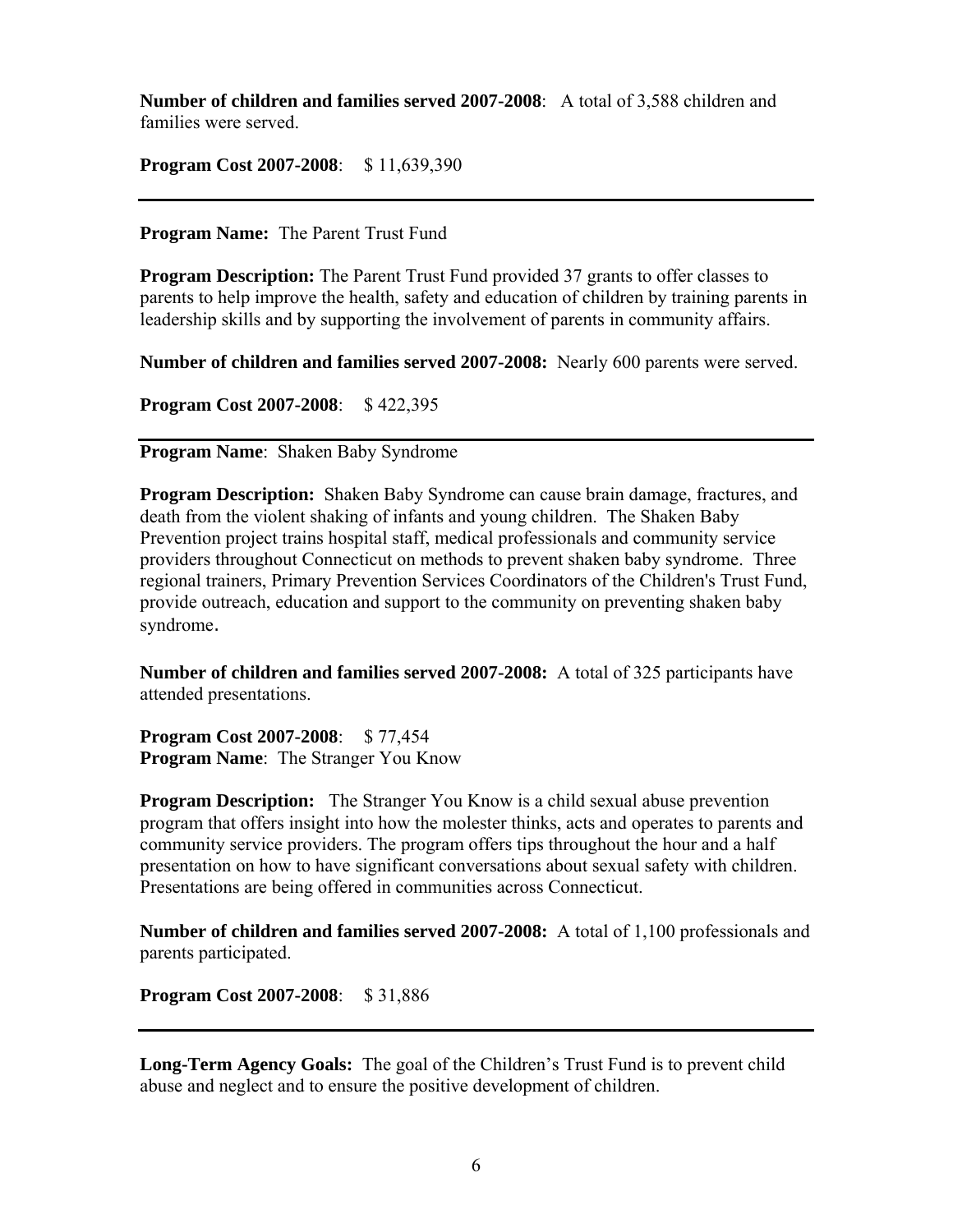The funds appropriated to the Children's Trust Fund are used to support community efforts that assist families. The community programs are designed to engage families before a crisis occurs – to actually keep abuse and neglect from happening.

This strategy is working. The programs supported by the Children's Trust Fund are making a difference in the lives of children and their parents while reducing the number of families that enter the state child welfare system.

**Strategies:** To achieve its goal the Trust Fund:

- Conducts research to better understand and assess areas of risk for child abuse and neglect, finds the most effective ways to assist families, and develops strategies for improving the skills of service providers.
- Funds broad-based prevention efforts in communities that have been shown to address known risk factors for child abuse and neglect, including poverty, substance abuse, domestic violence, and social isolation.
- Funds programs that include a strong focus on matters that effect the well being of children including improving parent-child bonding and interaction, parenting skills and family relationships, healthy living and health care access, and developmental monitoring.
- Offers a range of program services to meet the needs of all families.
- Trains human services staff in prevention approaches and strategies to engage and assist culturally diverse and vulnerable families.
- Supports a network of agencies that work together to support families around their multiple needs.
- Increases public awareness and participation in efforts to prevent child abuse and neglect.

**Performance Based Standards:** Across all programs the Trust Fund is looking for statistically significant change that can be tied to program efforts. Contractor performance standards for the Nurturing Families Network are assessed annually by comparing each contractor's outcomes with the statewide aggregate outcomes on all evaluation and process measures. The statewide aggregate outcomes serve as the minimum performance standard for this purpose.

#### **Performance-Based Outcomes:**

- Reduced rate and severity of child abuse and neglect
- Improved parent –child interaction and parenting skills
- Connection to health care providers, high immunization rates
- Gains in household stability, education, employment
- Less financial hardship, access to more resources
- Enhanced family relationship and parent well-being
- Increases in developmental monitoring and access to services
- Enhanced child well being over time.

**Measure of Effectiveness:** Several studies conducted at the University of Hartford's Center for Social Research show that programs supported by the Trust Fund are successfully providing support and assistance to high-risk families. The studies show that these programs are reducing the incidence and severity of child abuse and neglect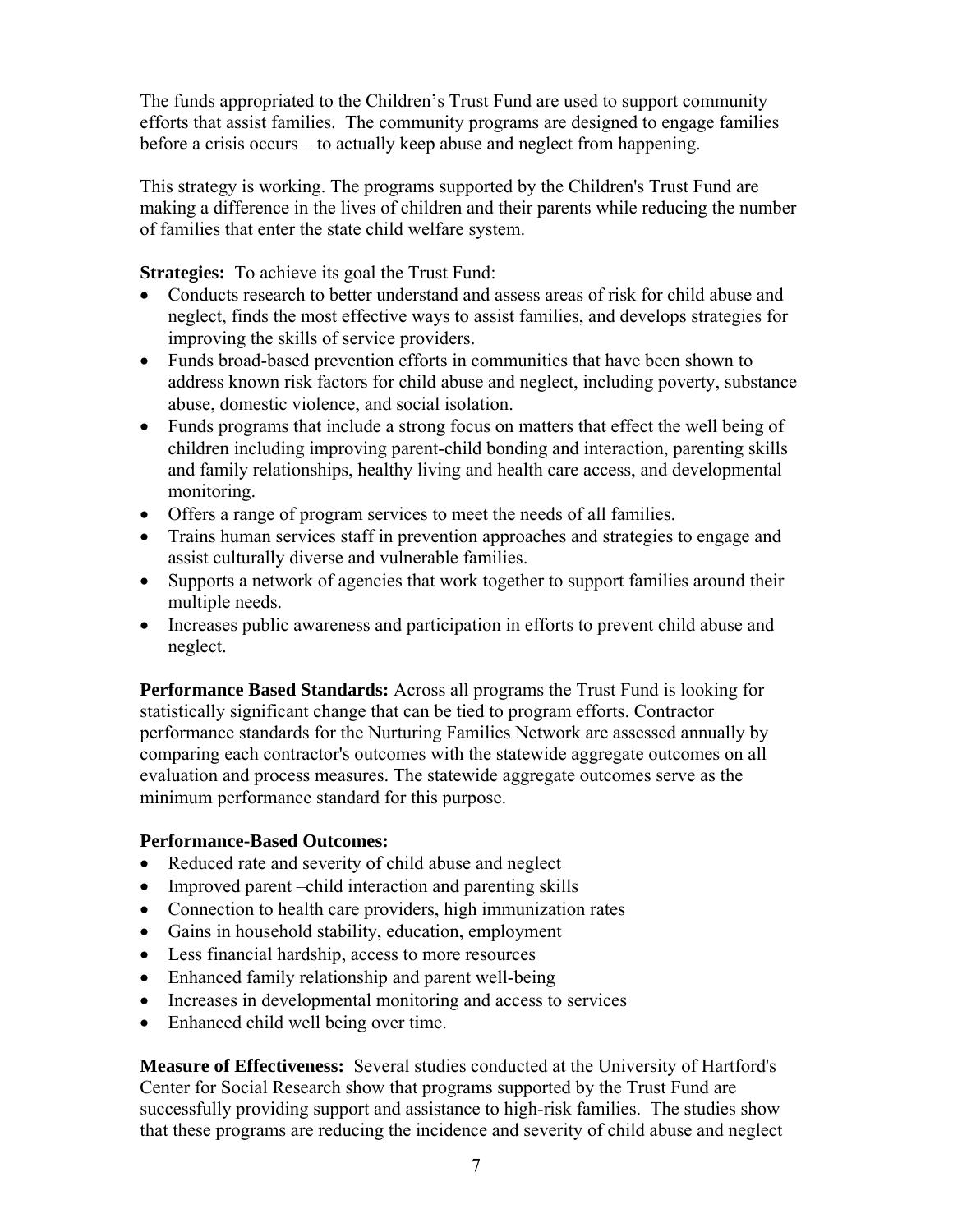and are helping parents to take hold of their responsibilities and to become better caregivers. Highlights of this research follows:

- The incidence and severity of child abuse and neglect in the high-risk families served by the Trust Fund is much less than expected.
- The evaluation of its Nurturing Families Network (NFN) shows the incidence of abuse and neglect to be well below that of high-risk families not participating in this type of program; 4% compared to 22%.
- The immunization rate for two-year old children whose families are involved in the program is 93% compared to 73% for two years olds with similar demographic background on Medicaid.
- A significant percentage of the parents are completing high school, becoming employed and moving out of financial hardship.
- The percentage of mothers establishing independent households increased from 53% to 93% in the second year of program involvement. This is a significant outcome, likely to ensure the future safety of children, given the high number of mothers who were living in abusive or violent or potentially violent households at the start of their program involvement.
- Families are also improving parent-child relationships as well as parenting capacity, attitudes and behavior.

Other research on home visiting shows that the early intervention reduces rates of tobacco and alcohol use, episodes of running away, behavioral problems, arrests, convictions, and sexual promiscuity among teenagers whose families had been reached in this way.

Research on other Trust Fund efforts have found that health care providers have increased their use of developmental surveillance and referrals of at risk youth following training.

**Performance -Based Accountability:** A continuous quality improvement team has been established to review practice guidelines, training needs and program protocols for the larger Trust Fund programs. The policies are written into a manual that guides program implementation efforts at each site. The Trust Fund staff monitors the sites compliance and effectiveness in implementing the program in accordance with these policies.

The Trust Fund staff works with each contractor to develop an Individualized Program Plan each year. The plan identifies areas in need of attention or improvement and strategies for achieving the identified goal. The sites are responsible for reporting on their progress implementing the plan and the results of their efforts.

**Methods:** The Trust Fund uses intensive home visiting, developmental surveillance and early identification of developmental delays and behavioral problems, and parent engagement to reduce racial and economic disparity.

**Intensive multi-focused home visiting:** Several studies have found that home visiting services reduce disparities in child performances and outcomes by race and income level.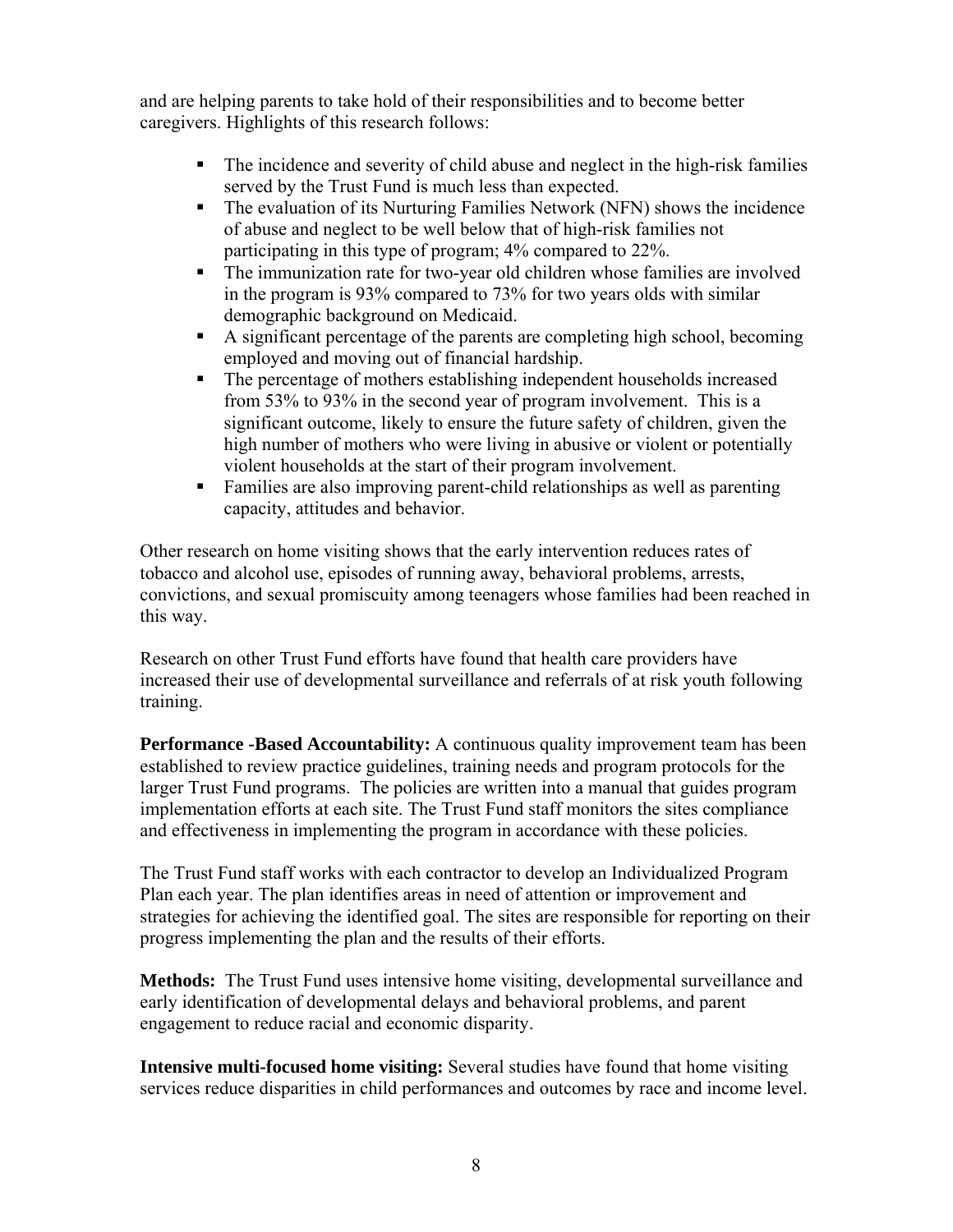One study, conducted by the Missouri Department of Elementary and Secondary Education, found that children enrolled in preschool - whose families participated in a home visiting program - scored significantly higher on all measures of intelligence, achievement, and language ability than children in the comparison group whose families did not receive home visiting services.

The parents who participated in the home visiting program were mostly young, poor, undereducated, single heads of household. Their children shattered the conventional wisdom that they would perform poorly in school. The children did as well as the national norm for children their age - with roughly 15% exceeding the national norm. The children out performed a comparison group of children from wealthier and more stable families not considered at risk for poor outcomes (study available upon request).

#### **How does Help Me Grow reduce disparities by race, income level and gender…?**

The National Research Council's report "Neurons to Neighborhoods" (Shonkoff and Phillips, 2000) and RAND's analysis of early childhood interventions, Investing in Children, (Karoly et al, 1998) indicate that high quality early intervention programs can have very positive results for those children receiving services. These included increases in short and long term academic achievement, reduction in grade retention rates, and reductions in special education referrals and reduction in teenage pregnancy.

The Help Me Grow program offers universal access to anyone in Connecticut who has concerns about their child's learning, behavior or development. Thousands of families have been connected to critical early intervention programs. Help Me Grow provides training to child health providers on developmental screening and connection to services. The Help Me Grow staff has visited over 50% of Connecticut's pediatric and family practices. Based on this research project, funded through the Commonwealth Fund, referrals for early intervention have doubled. In addition, Connecticut is the only state that provides universal access to an on-going child development monitoring system called *Ages & Stages.* Anyone in the state can access this free service.

**Other:** Child abuse and neglect is at the root of many of the problems children face. Children who are abused or neglected are at high risk for developmental and behavioral problems, health issues, learning disabilities and cognitive delays.

Abused or neglected children are more likely to become involved with the child protection and juvenile justice systems and to become involved with the departments of Social Services, Corrections and Mental Health as adults.

Children fare best when they are nurtured by parents who provide for their needs and help through difficult times growing up. And yet we find that most of the families who participate in Trust Fund programs are ripe for a crisis. More than half of the parents served were abused themselves as children, most are poor and have a limited education and more than half are teenagers – who are just growing up themselves.

As a result, many of the mothers are having difficulty bonding with their babies and meeting the needs of their infants. In Connecticut there are thousands more families who struggle with the demands of parenting and who are in the high range for abuse potential.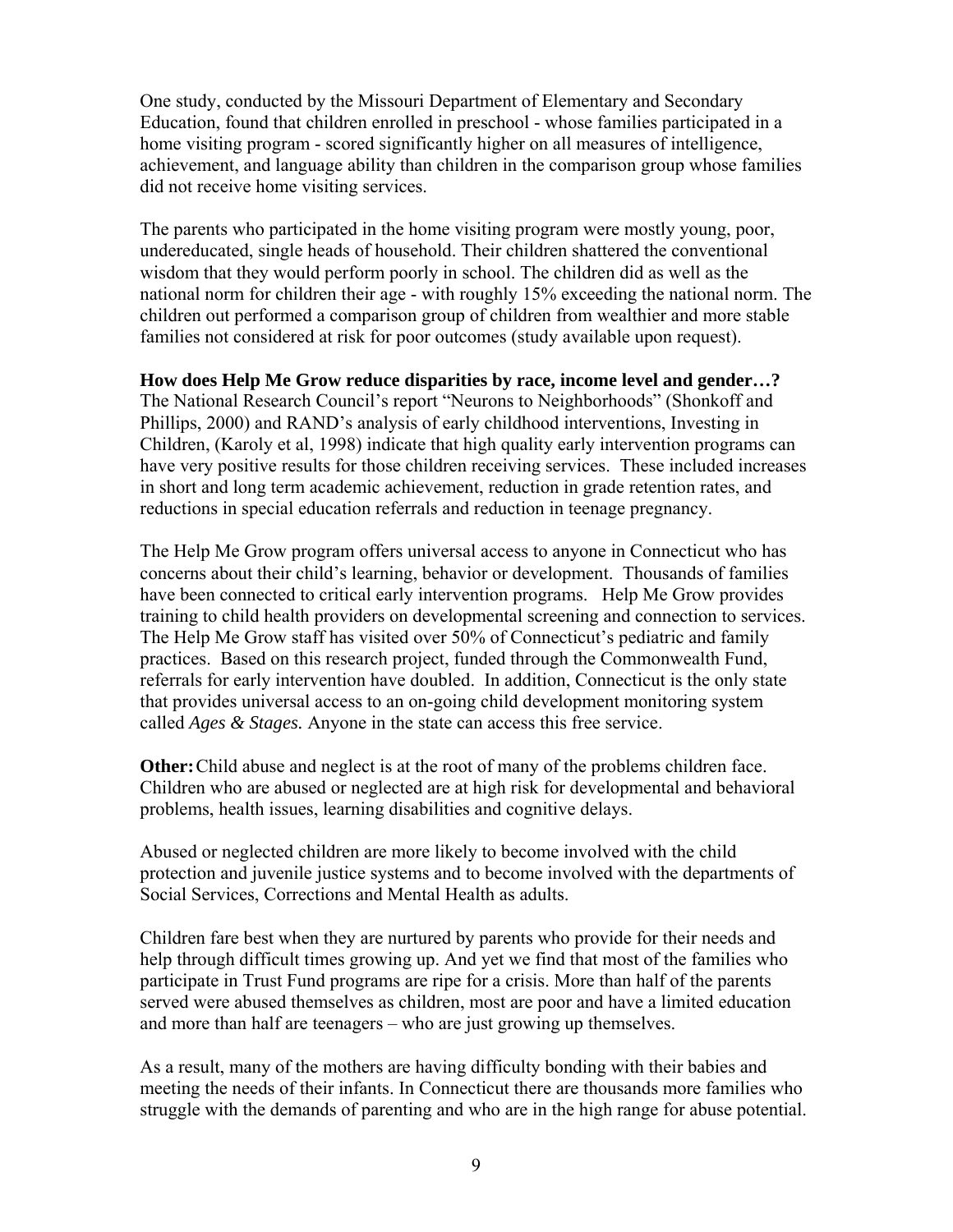It is critical that families are reached before a crisis occurs. Child abuse and neglect must be prevented.

Research demonstrates that the strategies employed by the Children's Trust Fund can help more families and more children have a better life. By preventing child abuse and neglect we have a better chance of keeping children safe in their homes, able to perform well in school and have a productive future.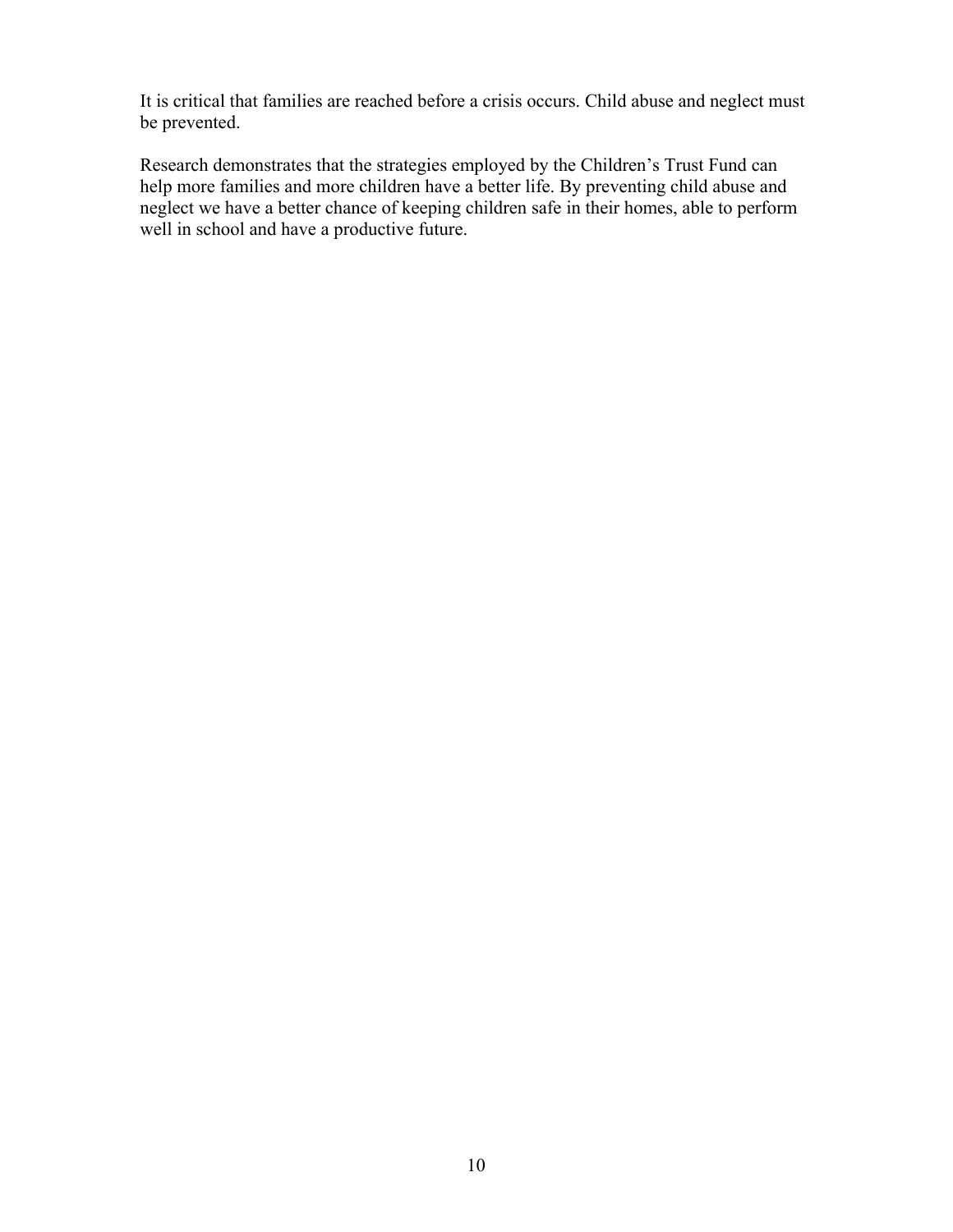### **DEPARTMENT of CHILDREN and FAMILIES**

DCF/Head Start Collaboration Positive Youth and Family Strengthening Development Initiative Shaken Baby Prevention Youth Suicide Prevention

**Program Name:** DCF / Head Start Collaboration

**Program Description**: The original collaborative effort began in July 1999 in the Department of Children and Families (DCF) offices in Torrington, Waterbury and Danbury, and Head Start Programs in Litchfield County, Waterbury, Naugatuck and Danbury. The collaboration involved 150 staff from both agencies, developed new knowledge and understanding of the partner agency's program, improved communication, referral and collaboration; and had developed new services and resources. In February 2006, this collaborative partnership was revived and expanded to an additional five sites. The focus on this partnership is to develop strategies to promote family health and the stability of the child within the family. Eight DCF Area Offices have formed partnerships with the Head Start programs in their area affording more young children in DCF placement the opportunity to receive a high quality preschool experience and more support and resources for their parents.

**Number of Children and families served 2007-2008:** Potential number of children and families to be impacted 1,500. Approximately 60 staff members from both agencies participated.

#### **Program Cost 2007-2008: N/A**

*The Division of Prevention at the Department of Children and Families is committed to applying the principles of performance-based standards and accountability into all contractual language and activities within our purview.* 

#### **Long Term Agency Goals:**

- Children and Families experience coordinated services and continuity of care;
- Children's health, safety and development is monitored with increasing frequency and thoroughness;
- Families receive more frequent and comprehensive community based and inhome services;
- Children experience fewer placements;
- When placements out of home must occur children are placed with relatives and the agency works collaboratively to develop a plan of services and supports
- New strategies and resources are created for achieving child and family goals;
- Children and families increase strengths and resiliency; and
- Head Start and DCF have improved working relationship.

**Strategies:** The Collaboration promotes the strengthening of child and family relationships by developing a protocol for enhancing communication between each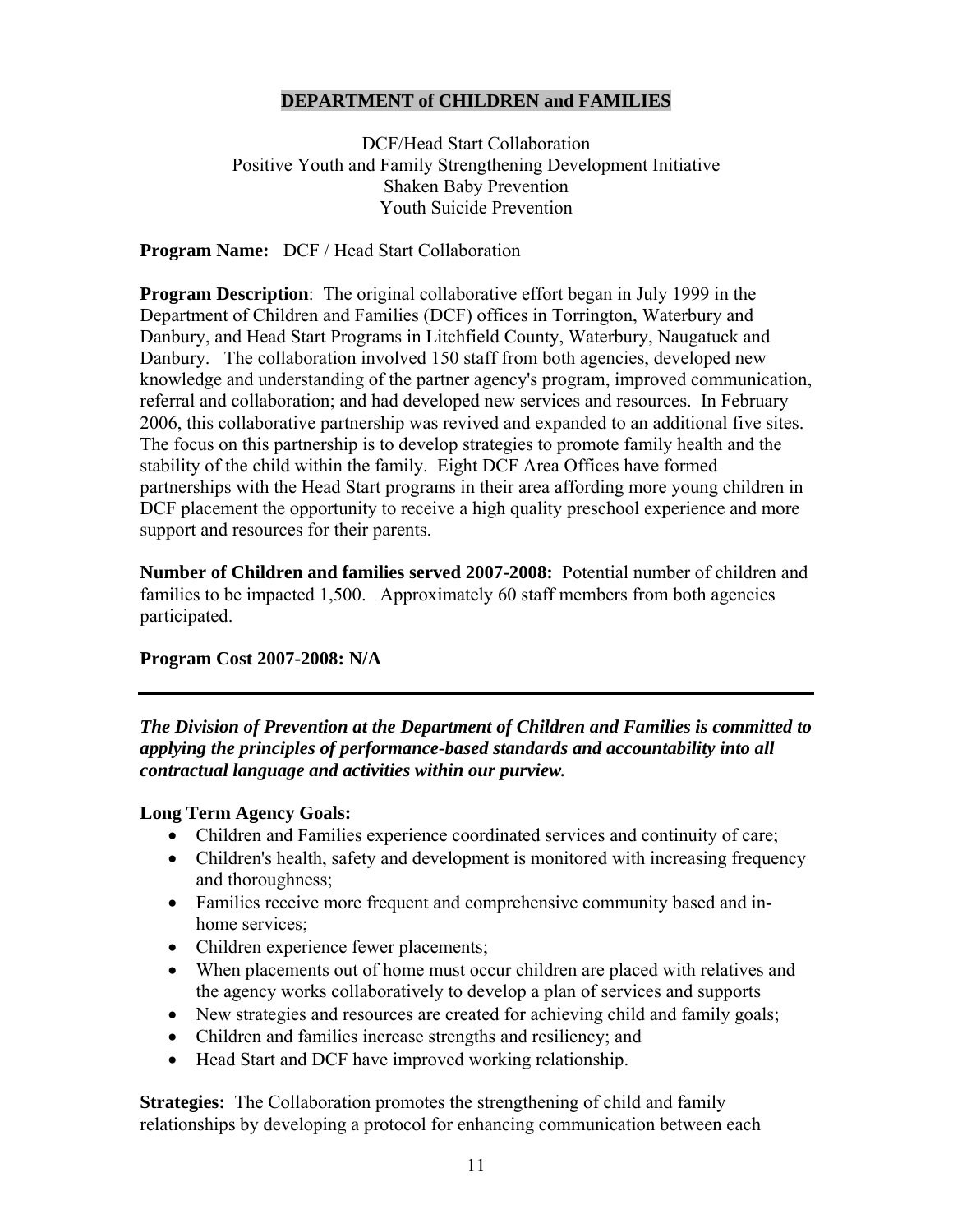agency. As a result of the protocol, DCF and Head Start staff know more about one another's programs and services, thus they can use each others resources more effectively, and each agency can make and receive appropriate referrals to/from their partner agency. Head Start and DCF staff work collaboratively to identify mutual families served and participate in all aspects of service provision to children and families including: DCF referral, investigation, and treatment planning; and referral, enrollment and case management in Head Start. DCF has developed a report that enables each DCF area office to identify children 0-5 years of age to support the enrollment of these children in Head Start and Early Head Start. Through partnering both agencies build capacity in communities in the area of cross training and resource development.

**Outcomes:** This collaboration will promote family strengthening by reducing the risk of child neglect and abuse, out-of-home placements and placement disruptions, while monitoring the development, health and safety of young children. Families will be strengthened as they participate in identifying their strengths, needs, goals and resources. Communities and participating agencies will be developing new resources and collaborative innovative strategies for working with families.

The possible outcomes under discussion include the following:

- Decrease in isolation by families
- Increase child and family strength and resiliency
- Increase visibility of children within community
- Decrease in abuse and neglect
- Increase in child developmental screening and monitoring
- Increased ability to maintain children within their biological home or when necessary in relative care
- Increase in Head Start knowledge of DCF mission, locations, services
- Increase in DCF knowledge of Head Start mission, location, services
- Increase contacts with Head Start during DCF investigations, treatment planning conference and Area Case Reviews
- Increase in DCF participation in Head Start trainings and committees

**Measures of Effectiveness**: Measurements of effectiveness include monitoring the use of the protocol which documents the understanding and implementation of practices with respect to Head Start Policies including: Developing Family Partnership, Developing Community Partnerships, and Child Health and Safety; and with respect to DCF Policies including: Conducting Investigations, Case Dispositions, Treatment Planning, Foster Care, Administrative Review, Treatment Plan Monitoring, and Case Closure. Both quantitative and qualitative data are collected quarterly on cross agency communication regarding referrals, investigations, on-going services and joint treatment planning; and collaborative staff training, program planning and resource development within communities.

**Methods**: The protocol is designed to be child-centered, family focused and strength based. Data are collected from participating DCF area offices and Head Start and Early Head Start programs on a quarterly basis and include collaborative communications on case and program related activities, joint meeting minutes, cross-trainings and products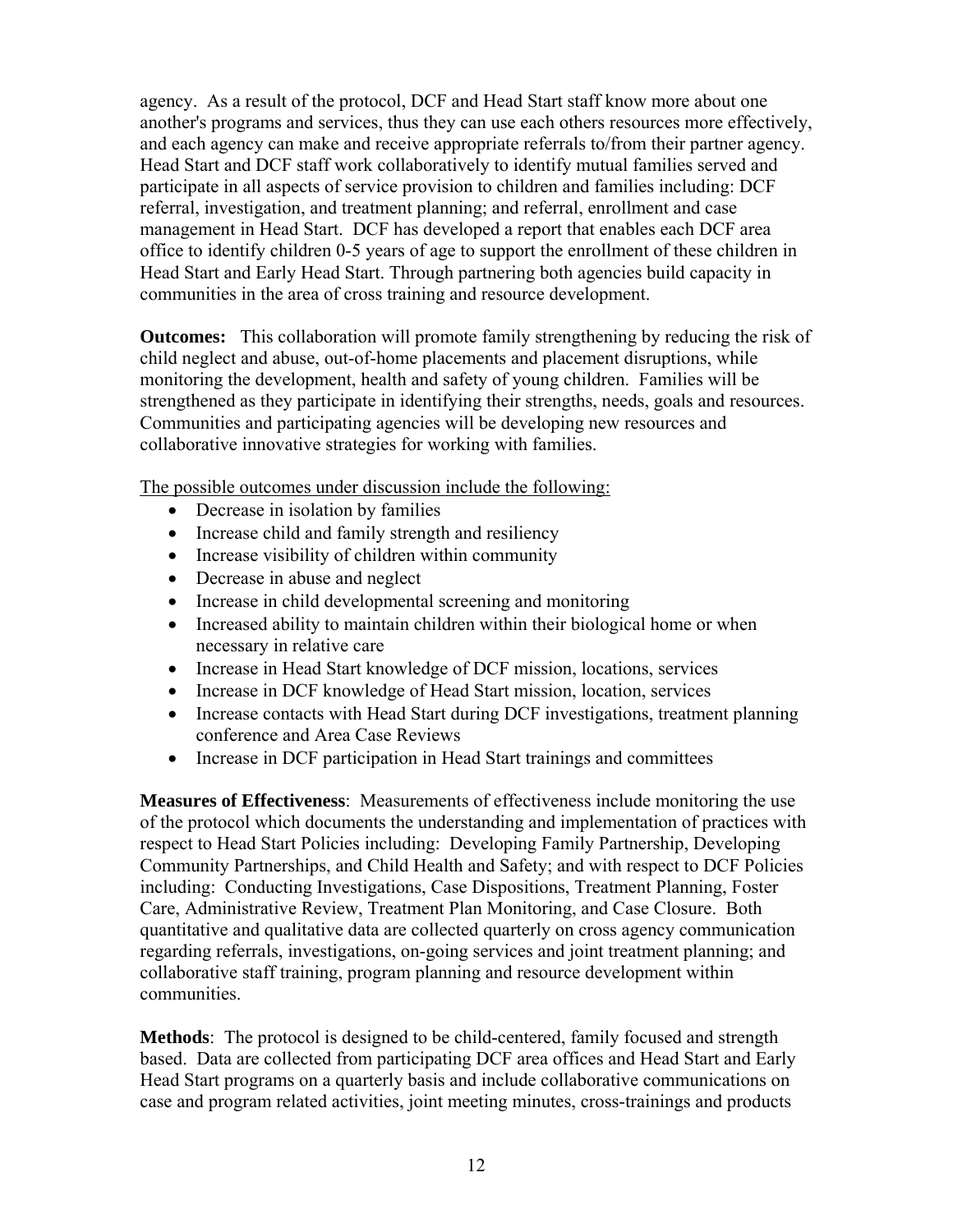developed and disseminated among Head Start/Early Head Start programs and within the DCF area offices.

**Program Name:** Positive Youth and Family Strengthening Development Initiative

**Program Description**: The Department funds 7 agencies, all using evidence-based or best practice models, to provide positive youth development and family strengthening programs. The Bureau of Prevention and External Affairs staffs bimonthly technical assistance meetings. An independent evaluator is assisting the Department, in partnership with the providers, to develop common outcomes for this initiative, gather data and monitor effectiveness.

**Number of children and families served 2007-2008:** A total of 1,165 children and adults were served (124 adults and 1041 children).

**Program Cost 2007-2008**: \$ 909,967

# **Long-Term Agency Goals:**

- An increase in the social-emotional skills of children through a universal prevention program/strategy;
- An increase in support and opportunities for young people and their families through enrichment and/or recreation;

**\_\_\_\_\_\_\_\_\_\_\_\_\_\_\_\_\_\_\_\_\_\_\_\_\_\_\_\_\_\_\_\_\_\_\_\_\_\_\_\_\_\_\_\_\_\_\_\_\_\_\_\_\_\_\_\_\_\_\_\_\_\_\_\_\_\_\_\_\_\_\_\_** 

- An increase in bonding of children to their parents, school and peers;
- An increase in the engagement of/and communication with families; and
- An increase in youth and families ability to seek help when needed.

**Strategies:** The Positive Youth Development and Family Strengthening Initiative promotes approaches that help young people grow into competent, healthy adults by providing them with opportunities to build skills and form healthy relationships with others. The youth development approach defines goals or outcomes, based on the capacities, strengths, and developmental needs of youth. The Family Strengthening Approach promotes approaches that support parents in their role as parents.

**Performance Outcomes:** The results to date from the Positive Youth Development and Family Strengthening Initiative have been extremely encouraging and demonstrated a significant positive impact on youth and families. The strengths of the initiative have allowed for the successful engagement of many youth and families statewide. Moreover, focusing on continuous quality improvement and building internal capacity for evidencebased practice within regions of the state 'raised the bar' for prevention programming in the state of Connecticut. The vision of quality programming and accountability by DCF prevention will not only help children and families in need, but will also help advance the field through the sharing of information regarding the challenges in implementing evidence-based practices.

Parents reported significant changes in their own behavior as well as their family's behavior including: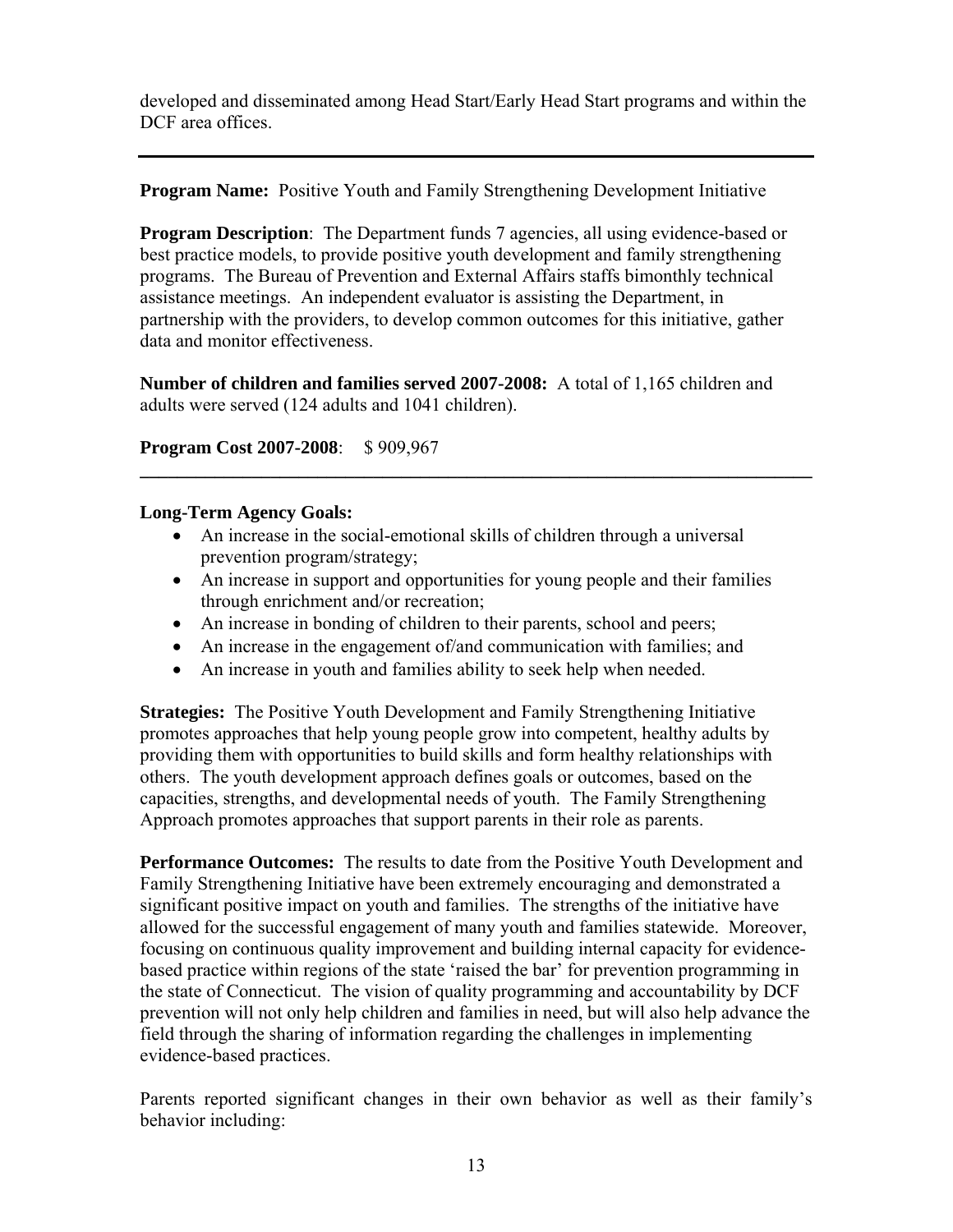- Feeling the program helped their family/met their needs (96%)
- Feeling supported in their role as parents (93%) and returning to speak to program staff if they needed help (94%)
- Better parent-child communication (86% overall and 78% about risky behaviors)
- Learning key parenting skills (e.g., communication (29%), self-regulation (17%), boundary-setting (18%) and commitment to family time (14%))
- Doing things differently as a family  $(77%)$  with more time spent together  $(57%)$ , more fun together (53%), and more relaxed together (53%)

Youth reported significant changes in their own behavior as well as their family's behavior including:

- Feeling the program helped their family/met their needs (96%)
- Increased knowledge about drug, alcohol and other risky behaviors (93%)
- Doing things differently as a family  $(77%)$ , spending more time together  $(82%)$ , having more fun together (83%), and being more relaxed together (76%)
- Learning conflict resolution skills (86%) and other key life skills such as selfregulation (58%), communication (57%), goals/life-planning (35%), and community (e.g., making friends, closer to family, work as team, help-seeking)  $(39\%)$ ;
- Would return to speak to program staff if they needed help (78%)
- Better parent-child communication (79%)

**Measure of Effectiveness:** The purpose of the evaluation of PYDI is to understand and document the process and effect of replicable, evidence-based, prevention models (e.g., PATHS, FAST, Second Step, SFP, SFP 10-14, and All Stars) and two promising practices(Better Horizons and Farnam House) in CT communities. The outcome evaluation involves the analysis/synthesis of program-specific surveys and common outcome surveys. Program-specific tools are completed by a variety of informants including parents/caregivers, youth and teachers/staff. These tools measure parenting skills, children's skills within the family context, family strengths and relationships, and children's positive and negative behaviors. Common outcomes surveys for parents/caregivers and youth were created through a consensus process involving all PYDI programs and DCF which was facilitated by MATRIX. The common outcomes data are basic short-term/intermediate outcomes for parents and youth that are measured in greater detail in the program-specific surveys: satisfaction with program, learning /skills, parent support, parent-child communication including communication regarding risk behaviors, help-seeking behavior including awareness of resources, family interaction, and other program involvement.

**Methods:** Starting in 2004, the Connecticut Department of Children and Families (DCF) Prevention Unit reconfigured its positive youth development programming and introduced family strengthening programming to incorporate evidence-based and promising practices with continuous departmental oversight and evaluation. Programs were also required to support parents in their role as parents as well as provide enrichment activities for youth and families.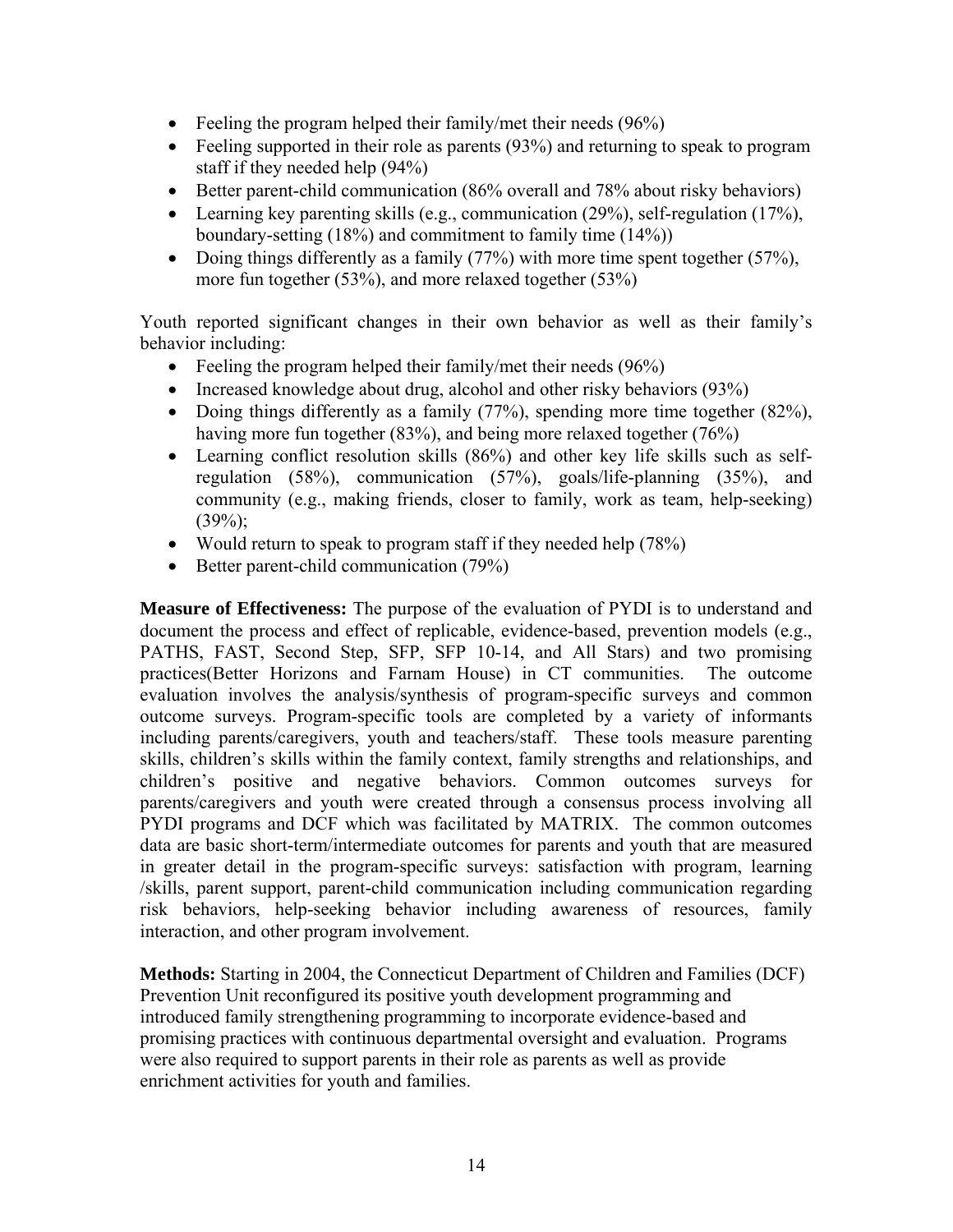#### **Program Name:** Shaken Baby Prevention

**Program Description**: The Department, in collaboration with partners that include the Departments of Corrections; Public Health; Social Services; Department of Mental Health and Addiction Services; Corrections; Court Support Services Division and the Office of the Child Advocate is conducting a pilot of two programs to prevent shaken babies: The Happiest Baby on the Block and the Period of Purple Crying.

**Number of children and families served 2007-2008:** The pilot began in September of 2008. Parent Educators are currently being trained and approximately 300 parents are expected to be trained in one of the programs.

**Program Cost 2007-2008**: \$ 28,585

#### **Long-Term Agency Goals:**

• Assess a range of approaches and their effectiveness with different populations

**\_\_\_\_\_\_\_\_\_\_\_\_\_\_\_\_\_\_\_\_\_\_\_\_\_\_\_\_\_\_\_\_\_\_\_\_\_\_\_\_\_\_\_\_\_\_\_\_\_\_\_\_\_\_\_\_\_\_\_\_\_\_\_\_\_\_\_\_\_\_\_** 

- Reduce the incidence of shaken baby syndrome
- Increase the bonding of parents and young children.

**Strategies:** Since crying is a known trigger for shaken baby**,** the Department is leading an interagency planning effort to create a Training of parent educators to disseminate baby calming strategies to the general population, and in particular, to parents who may be at greater risk for the perpetration of shaken baby syndrome across the State.

**Methods:** Training of Parent Educators

**Measures of Effectiveness:** An independent evaluation of this initiative is being conducted by Dr. Linda Frisman, Director of Research at the Department of Mental Health and Addiction Services.

# **Program Name:** Youth Suicide Prevention

**Program Description**: The CT Youth Suicide Advisory Board (YSAB) was legislatively established in 1989 within the Department of Children & Families. The membership is comprised of volunteers and community and state agency representatives with the goal of preventing suicide among children & youth. This goal is accomplished through statewide awareness campaigns and training.

**Number of children and families served 2007-2008:** A total of 912 people were trained.

**Program Cost 2007-2008:** \$48,995

# **Long-Term Agency Goals:**

Increase public awareness of the existence of youth suicide and means of prevention;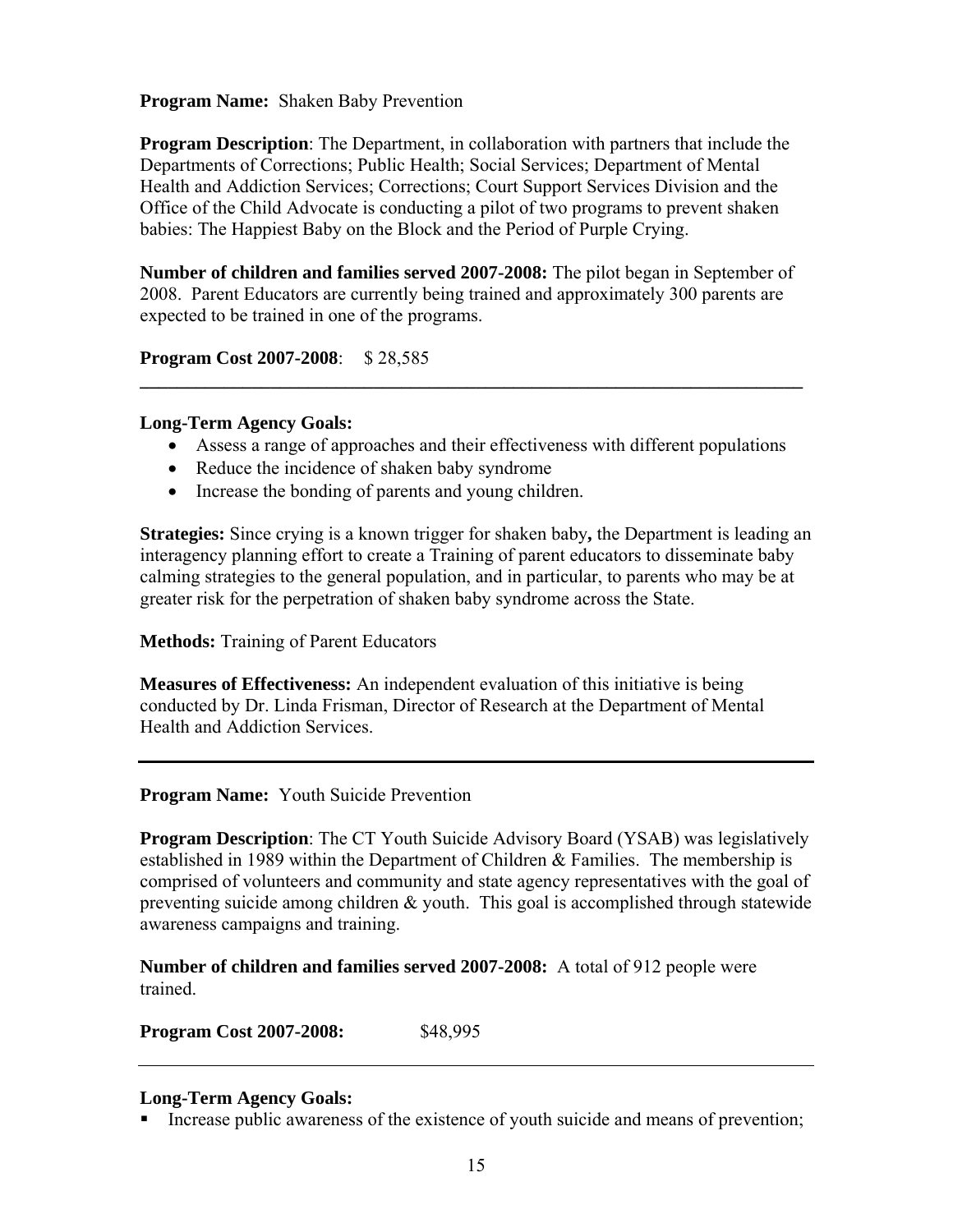- Make recommendations to the Commissioner of the Department of Children and Families for the development of state-wide training in the prevention of youth suicide;
- Develop a strategic youth suicide prevention plan;
- Recommend interagency policies and procedures for the coordination of services for youth and families in the area of suicide prevention;
- Make recommendations for the establishment and implementation of suicide prevention procedures in schools and communities;
- Establish a coordinated system for the utilization of data for the prevention of youth suicide;
- Make recommendations concerning the integration of suicide prevention and intervention strategies into other youth focused prevention and intervention programs

# **Strategies:**

- Submit the recommendations to the DCF Commissioner.
- Combine funding with DMHAS and issue small community grants for youth suicide prevention in schools
- Continue training through United Way of CT and CT Clearinghouse
- Continue mailings to all schools, police, parents, mental health professionals, colleges, etc.
- Collaborate with State Departments of Education and Public Health to convene a statewide youth suicide prevention conference
- Update the YSAB brochures and other print materials
- Work with Bureau of Behavioral Health on improving access to existing services – in particular, the DCF Emergency Mobile Psychiatric Services (EMPS)
- Identify and link resources in communities
- Identify gaps in communities

# **Outcomes:**

- Recommendations submitted to Commissioner
- Through blended funds from federal SAMSHA grant to DMHAS and DCF state prevention dollars, RFPs for mini-grants were issued in early fall of 2007 and spring 2008. These grants will fund 15-30 schools from \$1,000 - \$2,000 each. Another round is expected to occur in the spring of 2009.
- Training funded by DCF continues. These include training for college students, faculty and staff, DCF social workers and community providers. In addition, through combined dollars from federal SAMSHA grant to DMHAS with DCF state dollars, training in two evidence-based curricula, Assist (Applied Suicide Intervention Skills Training) and Assessing and Managing Suicide training. United Way continued with 5 ASIST trainings in 2007-2008. One Training for Trainer (TOT) session offered in the spring '09.
- Wheeler Clinic continues to conduct training on Assessing and Managing Suicide Risk (AMSR): Core Competencies for Mental Health Professionals clinical training for Masters and Ph.D. level clinicians. Two AMSR training sessions were held in 2007 and 2008.
- Mailing to all schools, chiefs of police, Youth Service Bureaus and DCF Area Offices sent in August of 2007 and 2008.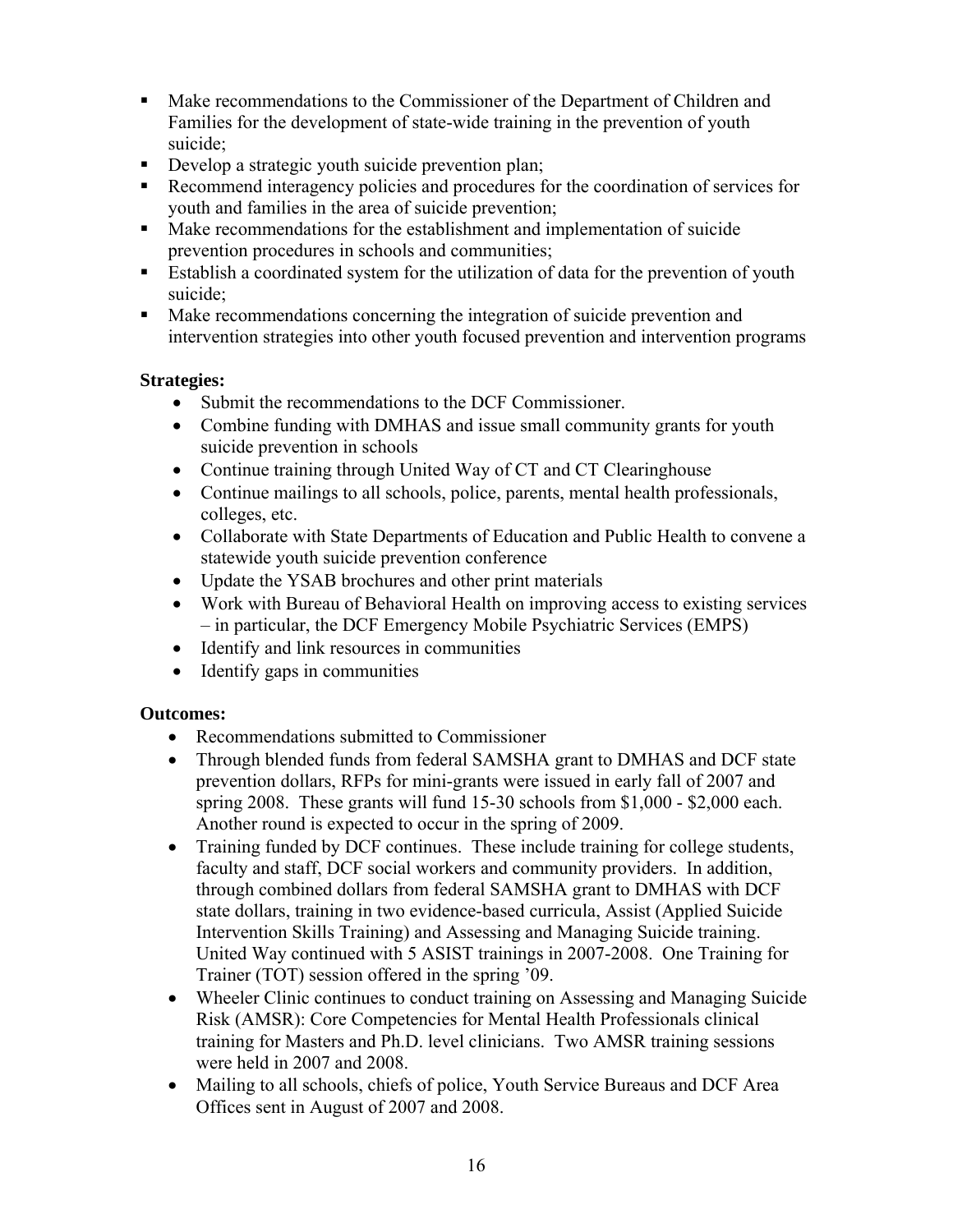- Statewide Suicide Prevention Conference held on September 29, 2008 for school, Corrections, DCF and community personnel.
- EMPS contracts have been put out for competitive bid. Implementation will be done in phases through DCF's Bureau of Behavioral Health. 211 will serve as the EMPS call center for the State.

**Measure of Effectiveness:** The number of public awareness campaigns conducted and the number of individuals and groups trained on strategies to recognize risk factors for youth suicide and tools to manage and prevent youth suicide. Schools, police, mental health professionals, parents, foster parents and community colleges are to be targeted.

**Methods:** Cultural competency is incorporated into the designing and implementation of all training and awareness campaigns. Target populations include high risk groups such as Gay, Lesbian, Bisexual and Transgender youth and youth in the juvenile justice system.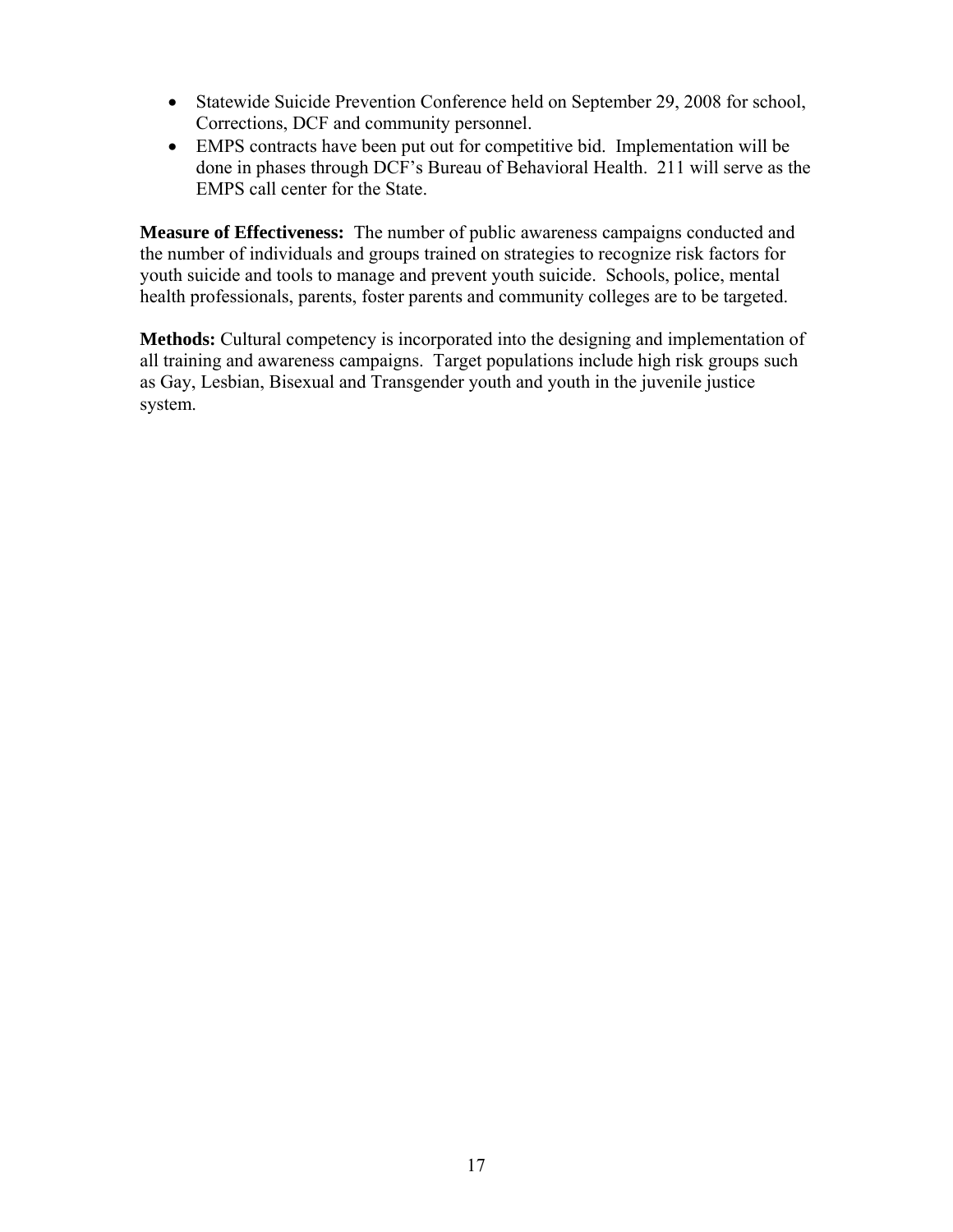# **DEPARTMENT of DEVELOPMENTAL SERVICES**

Birth to Three Systems Family Support Programs

# **Program Name:** Birth to Three System

**Program Description**: The Department of Developmental Services is the lead agency (17a-248 C.G.S.) for the Birth to Three program, which is also operated under the provisions of Part C of the Individuals with Disabilities Education Act. This is the same federal law that governs special education for children ages 3-21.

The mission of the program is to strengthen the capacity of families to meet the developmental and health-related needs of their infants and toddlers who have delays or disabilities. The program ensures that all families have equal access to a coordinated program of comprehensive services and supports that:

- foster collaborative partnerships
- are family centered
- occur in natural settings
- recognize current best practices in early intervention
- are built upon mutual respect and choice

Birth to Three seeks to assist families to ameliorate delays in their infants' or toddlers' development that are identified early or to prevent secondary delays or disabilities. We work with families to ensure that their children are ready for Kindergarten at age five.

The federal law requires that two groups of children receive services 1) those with developmental delays and 2) those with diagnosed conditions expected to lead to a developmental delay without the benefit of early intervention. The State is given quite a bit of latitude in defining both of those groups.

Early intervention services must be delivered in natural environments, and for children of this age, that is typically the home, (although services can be delivered in any setting that the child and family typically frequent, such as at child care.) Most services are delivered by occupational, physical, and speech therapists along with early childhood special education teachers, although there are many other professionals and paraprofessionals who can be service providers as well.

**Target Population**: Children under the age of three with significant developmental delays or with diagnosed medical conditions expected to lead to developmental delays.

**Number of children and families served 2007-2008:** A total of 9,108 children were newly referred for evaluation. A total of 9,112 eligible children and their families received services during some portion of the fiscal year, with 4,500-5,000 enrolled on any given day.

**Program Cost 2007-2008:** \$45,439,594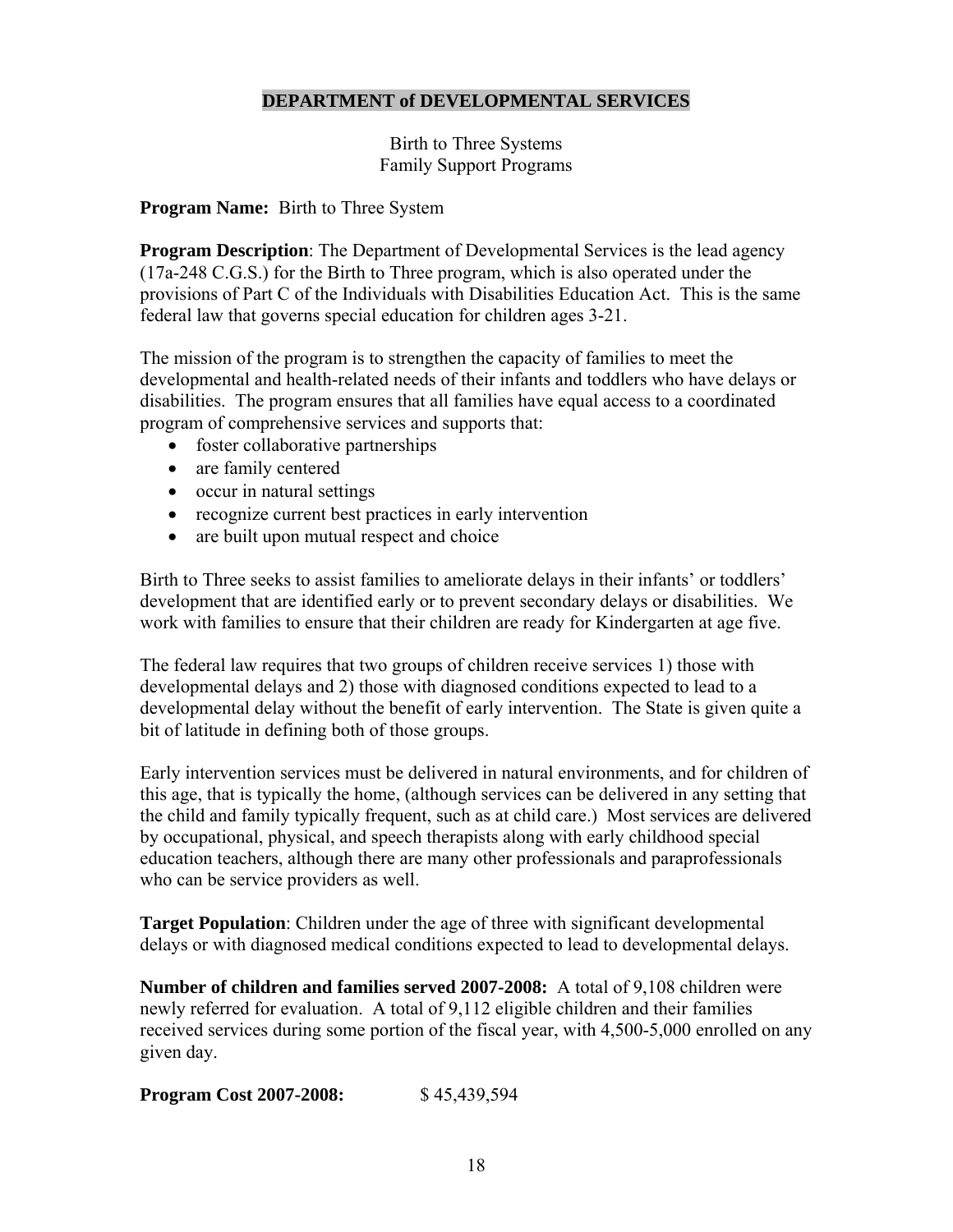**Long-Term Agency Goals:** To ensure that children with developmental delays or who are at-risk for developmental delays are ready for Kindergarten.

**Strategies:** Family-centered early intervention services are delivered in natural environments as early as possible to all Connecticut infants and toddlers who have disabilities or significant developmental delays or who are at biological risk for significant developmental delays.

**Performance-Based Standards:** There is a single statewide point of access, which is easily marketed to referral sources. Once children are referred, they are evaluated and, if eligible, family service plans are developed within 45 days of referral. All new services are delivered no later than 45 days from the writing of the plan. Plans are reviewed at least every six months and rewritten at least annually. School Districts are notified of all children receiving early intervention services unless parents opt out of that notification.

#### **Performance –Based Outcomes:**

- All eligible children and their families are identified and offered services
- Children receive early intervention services as early as possible
- Children's developmental trajectories are improved
- Families feel more confident and competent to foster their children's development
- Fewer children need special education services by Kindergarten

**Performance-Based Accountability:** Birth to Three has an in-depth process for assuring the quality of services and the performance of its contractors. All contractors are part of a real-time data system that enables the state to view performance on a daily basis. That allows the department to monitor all data and produce monthly performance reports. The contractors have a "performance dashboard" as part of the data system, which allows them to monitor their own performance. In addition, every two years, each contractor submits a "Biennial Performance Report" looking at their own performance over a wide variety of indicators, many of which require them to review child records and interview families. That report is submitted electronically. The state verifies the data and the contractor is required to prepare an improvement plan for any items that are either not in compliance with the law or performance items that are extremely low. Twice a year, the state ranks contractors on three specific indicators. Low-performing contractors receive an on-site monitoring visit by a team composed of state staff, a program director from a different agency, and parents. The team focuses on the indicator that was low but then delves much deeper into issues of quality. They review child records, interview staff, and interview parents. The monitoring report is issued and any items found to need improvement are added to the contractor's existing improvement plan. The last check on performance is procedural safeguards for parents. Each written complaint received is investigated and may result in one or more findings that must be corrected by the contractor. The same is true for any administrative hearings, although they are held infrequently. All of these accountability processes are detailed in the Birth to Three Quality Assurance Manual found on [www.birth23.org](http://www.birth23.org/) under "Publications"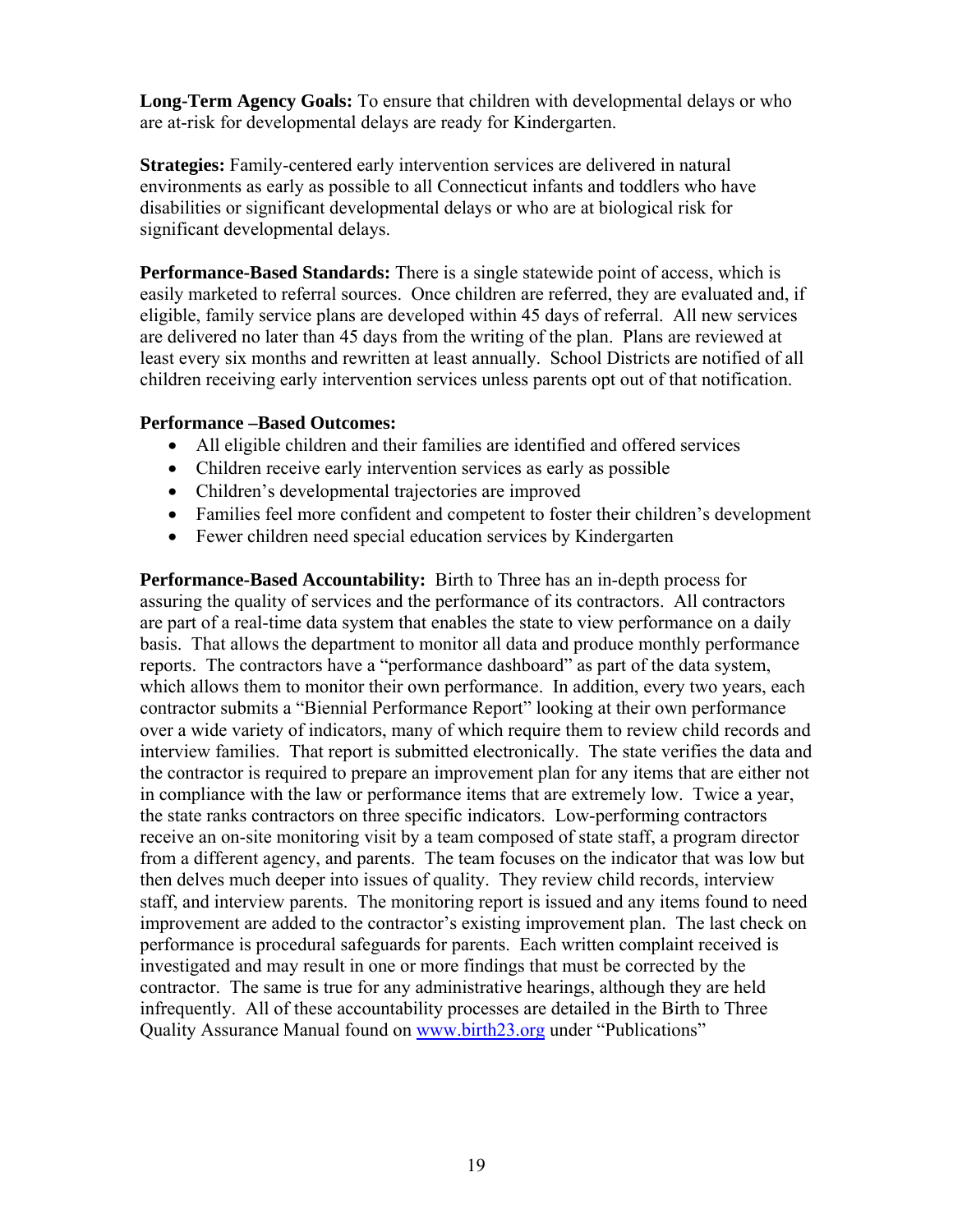# **Measure of Effectiveness: FY08 data:**

#### **Outcomes 1 and 2: All eligible children identified and offered services as early as possible**

- Percent of children under the age of three served 3.35%. The national average for FY07 was 2.43%. Connecticut ranked  $12<sup>th</sup>$  nationally.
- Percent of children under the age of 12 months served -.94%. The national average for FY07 was  $1.05\%$ . Connecticut ranked  $18<sup>th</sup>$  nationally. 7/1/07 change in eligibility criteria for preemies should improve this by 2009.

#### **Outcome 3: Children's developmental trajectories are improved**

Percent of infants and toddlers served who demonstrate:

- Improved positive social-emotional skills 55% achieved or maintained age level and an additional 38% improved to a level closer to their age peers
- Acquisition and use of knowledge and skills (including early language and communication) - 57% achieved or maintained age level and an additional 35% improved to a level closer to their age peers, and
- Use of appropriate behaviors to meet their needs 58% achieved or maintained age level and an additional 34% improved to a level closer to their age peers

#### **Outcome 4: Families feel more confident and competent**

• Percent of families served who report that early intervention services have helped the family help their children develop and learn. This includes better understanding their children's special needs - 97.6% of families agree, with 78.7% strongly or very strongly agreeing)

#### **Outcome 5: Fewer children need special education by Kindergarten**

• Percent of children served who have exited the program and who are not receiving special education services in Kindergarten as of October, 2007 - 65%

**Methods:** All children that meet the eligibility criteria are eligible – irrespective of race, income level, gender, or town of residence. The program does not specifically target groups of children for services. However, by including all children with significant developmental delays, Birth to Three is working to teach families and other caregivers to facilitate the child's development so that they can "catch up" to their typical peers by Kindergarten. Therefore, we are actually concentrating on reducing disparities between children with developmental delays and their typically developing peers.

The focus of services is in teaching the family and caregiver(s) ways to intervene in the child's development during naturally occurring routines and activities. Research tells us that very young children do not generalize and do not learn through what are called "massed" trials (repeated practice of a skill within a short period.) Birth to Three uses a coaching process to help a caregiver feel more confident and competent in facilitating their child's development throughout the day, so that their child gets the opportunity to practice skills during their daily routines, which gives the child a maximum number of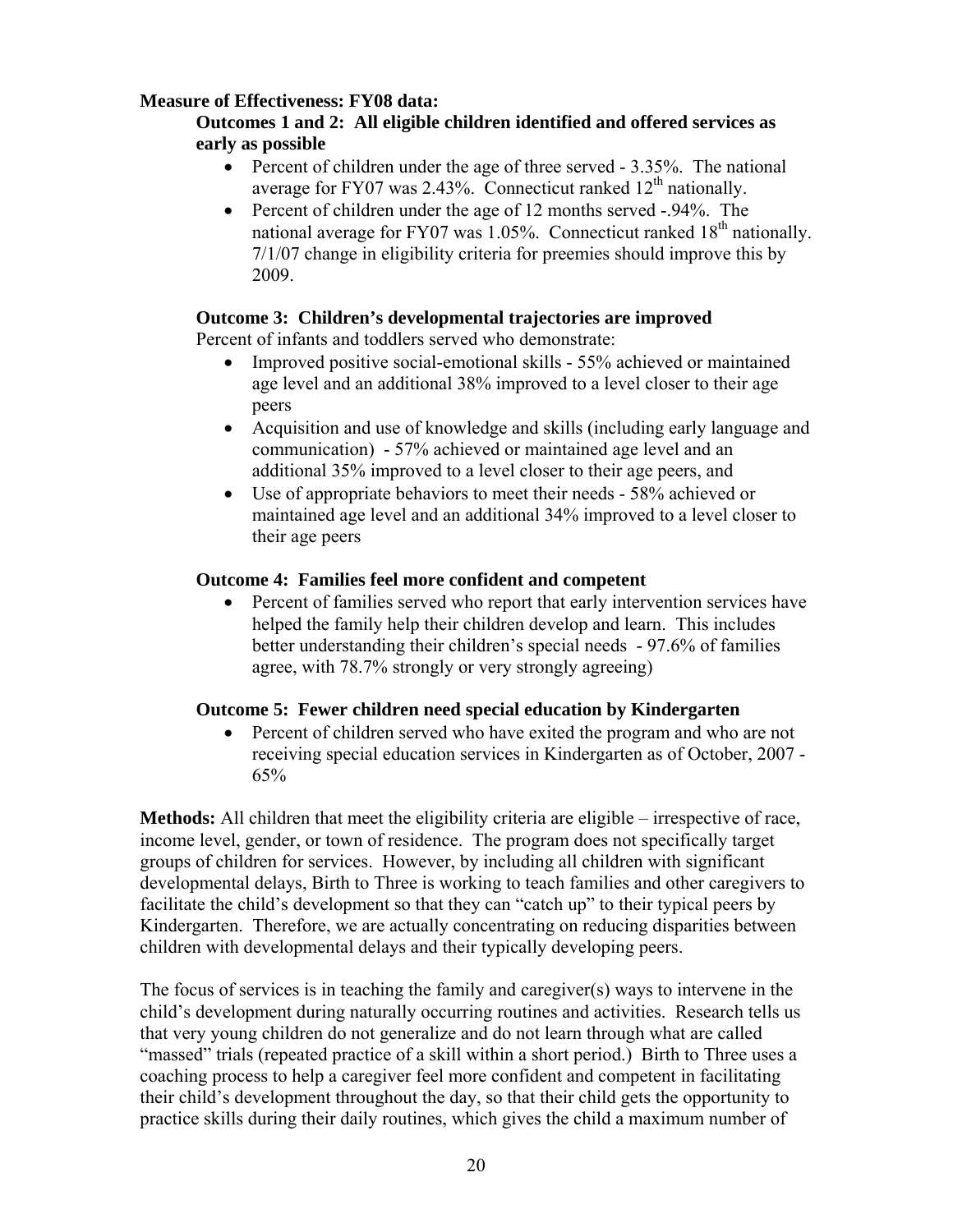opportunities for practice. Since each child's Individualized Family Service Plan is individualized for that child and that family, and since the focus of the plan is on the family's priorities for their child and themselves, the family's ethnicity and income level will be addressed because it affects that family's priorities and need for services.

As services begin, children are assessed using any one of three curriculum-based assessments. This allows the Birth to Three providers to summarize the child's development at entry, which is then compared to the child's development at exit to track developmental progress. Use of this type of assessment also helps the family track their child's progress and be aware of the general order of development across all areas.

**Program Name:** Family Supports: Individual and Family Grants, DDS Respite Services and DDS Family Support Workers.

**\_\_\_\_\_\_\_\_\_\_\_\_\_\_\_\_\_\_\_\_\_\_\_\_\_\_\_\_\_\_\_\_\_\_\_\_\_\_\_\_\_\_\_\_\_\_\_\_\_\_\_\_\_\_\_\_\_\_\_\_\_\_\_\_\_\_\_\_\_\_\_\_** 

**Program Description**: The Department of Developmental Services (DDS) provides Family Supports that assist families to care for their children who have mental retardation in their homes. Most families who have children with mental retardation need extra support to help them keep their children at home. Family Supports are goods, services, resources, and other forms of assistance that help families successfully parent their children who have mental retardation. Family Supports include Individual and Family Grants, Respite Services provided by DDS and DDS Family Support Workers. Family Supports help children grow up in a nurturing family home where they are more likely to live healthy, safe and productive lives.

**Target Population**: Families who care for family members who have intellectual disabilities are eligible for the range of Family Supports including Individual and Family Grants, Respite Services and Family Support Workers. Approximately 5,000 families could potentially be eligible, including up to 2,400 families of children with intellectual disabilities under the age of 18. Up to 400 individuals served by DDS who live on their own are also eligible for Individual and Family Grants.

**Number of children and families served 2007-2008:** Individual and Family Grants were given to a total of 3,729 individuals and families across the state. This number includes 1,793 families with children under the age of 18. DDS Respite Centers served 1,109 persons who have mental retardation, including 400 children and their families. Family Support Workers served 656 individuals statewide including 299 children and their families.

**Program Cost 2007-2008:** \$4,898,493

**Long-Term Agency Goals:** The Department of Developmental Services (DDS) serves 15,270 individuals including 2,896 children under the age of 18. This number does not include children who do not have mental retardation and are served in the Birth to Three System. While most children live with their families, about 241 or eight percent of children served by DDS live in other residential settings. The department's long-term prevention goal is to support families to care for their children in the family home and to

 $\mathcal{L}_\text{max}$  , and the contribution of the contribution of the contribution of the contribution of the contribution of the contribution of the contribution of the contribution of the contribution of the contribution of t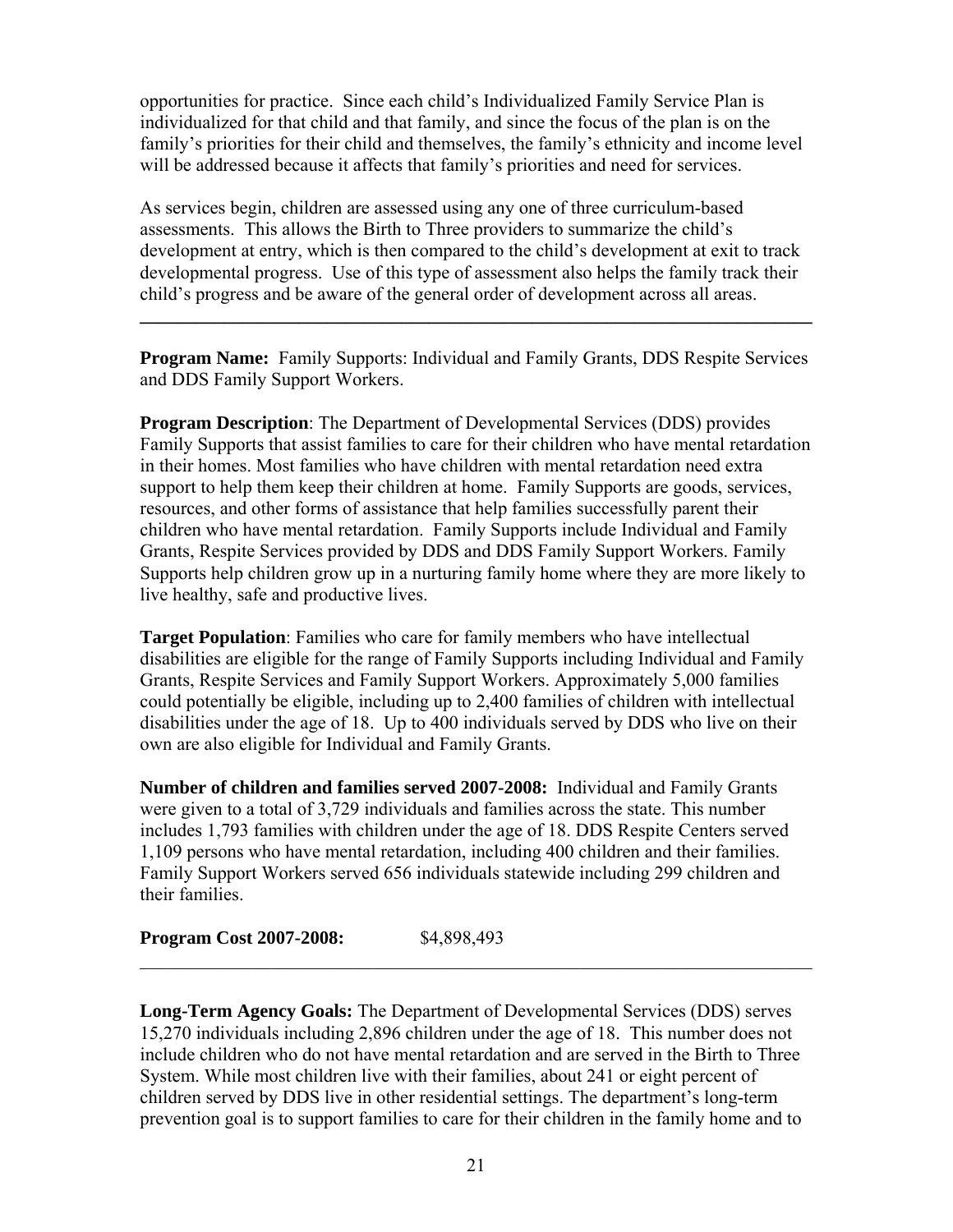prevent out-of-home placement. The department also has the goal of adding two additional respite centers during FY 2009.

**Strategies**: Most families who have children with mental retardation need extra support to help them care for their children at home. DDS provides a range of Family Supports to assist these families to care for their children at home. Family Supports include goods, services, resources, and other forms of assistance that help families to successfully parent their children who have mental retardation. The Department of Developmental Services plans to continue to support families by providing Individual and Family Grants, Respite Services and assistance from Family Support Workers. Within available resources, the department will expand the number of families served with these Family Supports.

In addition to the Family Support services offered by the department, DDS continues to implement Home and Community Based Services (HCBS) Waivers that offer services in the community as an alternative to institutional care. The department continues to expand the range and number of services available under the waivers that assist families to care for their children within the family home. These services include personal services, individualized home supports, respite, home and vehicle modifications, family training and behavioral consultation services.

The department has a Children's Services Coordinator based at the Central Office who focuses on children's services, including expanding the availability and ensuring the quality of supports provided to children with intellectual disabilities and their families.

**Performance-Based Standards:** The goal of DDS Family Supports is to provide a range of supports for families of children with intellectual disabilities so they can stay together and keep their children in the family home. DDS prioritizes family supports based upon the level of need of the children and family; for instance, children who are high priority on the waiting list for residential services are also a high priority for services at respite centers. These standards are further described below in the "Other" section of the report, which includes the department's Vision and Guiding Principles for Family Support.

**Performance–Based Outcomes:** Specific outcomes in measuring the success and effectiveness of Family Supports provided by DDS include the number of children and families served and the number and percentage of children who live in family homes in comparison to those children in out-of-home placements.

**Performance-Based Accountability:** Family Supports are provided by DDS staff through the department's programs and are not contracted services. Family Support programs are operated based upon DDS policies and procedures specific to those services. The procedures describe the eligibility criteria, priority for services, and service operational guidelines. DDS regional offices maintain data on the numbers of children and adults served.

DDS has a centralized process to review requests for out-of-home placement for children. The department's Children's Services committee meets monthly to review any requests to place a child under age 18 out of the family home. The committee reviews alternative supports that have been put in place, makes recommendations for additional supports that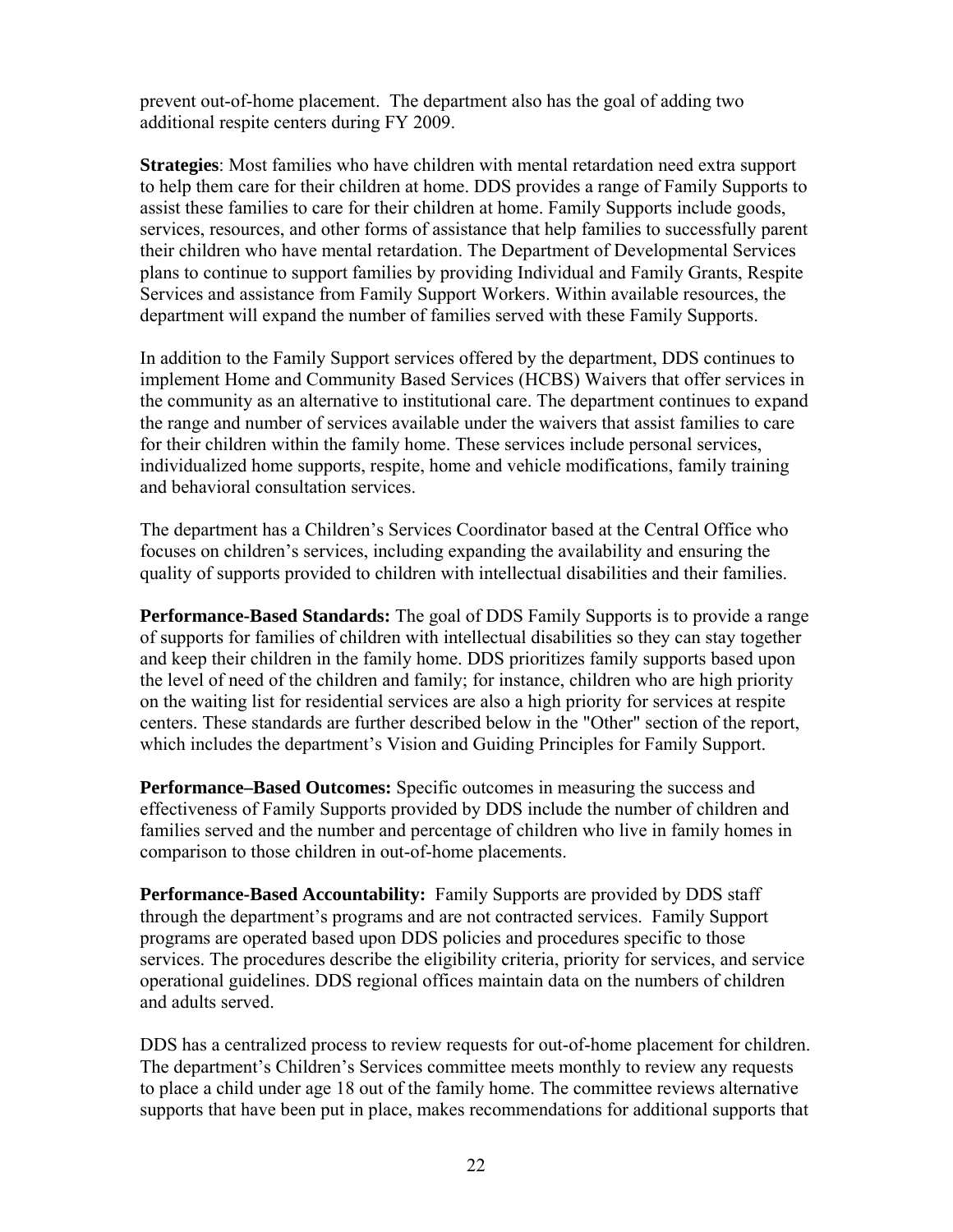may be successful at keeping families together and makes recommendations to the Commissioner regarding appropriateness of placements.

**Measure of Effectiveness:** The percentage of children served by DDS who lived in their family home has remained consistent over the last six years. Since October of 2000, the percentage of children in out-of-home placements has remained constant at eight percent of the total number of children served by DDS.

**Methods:** DDS Family Support services are available to all children with intellectual disabilities and their families regardless of race, cultural background, income level or gender.

**Other:** The Department of Developmental Services' vision and guiding principles for children with mental retardation are as follows:

**Vision:** All children with mental retardation should grow up with the love and nurturing of their families. Families should be able to identify and receive the individually designed supports and services they need to raise their children in their local communities. Communities should embrace children with mental retardation and their families and include them in all aspects of community life.

**Guiding Principles:** The following guiding principles were identified by focus team members as critical ingredients in providing supports and services to children and their families:

#### **Children Grow Best in Families**

A "whatever it takes" approach should be adopted to keep children with their families. Families should receive the support they need to raise their children at home. When a family is not able to provide full time care for their child, arrangements should be made to share the care of their child with others who will provide a nurturing family home. When a child is unable to live with his or her family, even on a part-time basis, a permanent home should be provided for the child that balances the family's wishes with the best interests of the child. It is essential that children maintain strong relationships with their families. Families' bonds with their children should be maintained whenever possible.

#### **Families Know Their Children Best**

Families have primary responsibility for the well-being of their children. Families should have information about available options, services, and resources that will enhance their abilities to make informed choices. Support staff should listen to families and respect their decisions.

 **Supports Are Responsive to the Needs of the Entire Family**  Families are the constant in their children's lives. Children should be supported in the context of their families with services that are tailored to their unique family

# **Supports Are Family-Directed**

circumstance.

Families should drive the planning process and have a strong voice in designing, selecting, and evaluating the supports and services they and their children receive.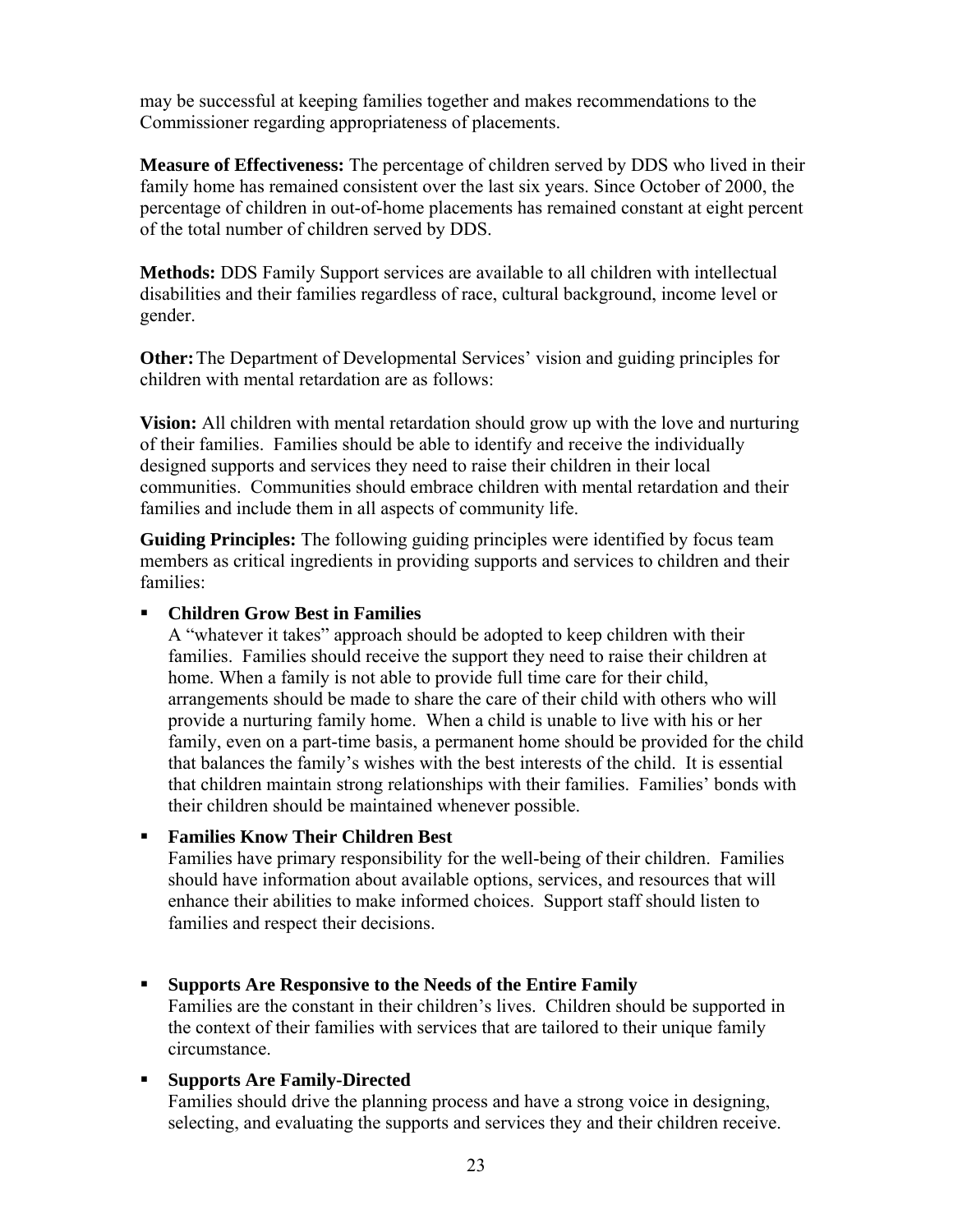Families should have the tools and resources they need to be successful in directing their supports.

# **Supports Are Delivered in a Culturally Competent Manner**

The culture of the family influences the choices they make and will accept. Supports should be delivered in the family's language and in ways that are consistent with a family's cultural background. A culturally competent workforce that understands the diverse needs of families should provide supports.

### **Services and Supports Are Individualized, Flexible, Far-reaching, and Responsive to Changing Needs**

No two families are alike in their strengths, challenges, or aspirations. Families should have access to a full range of options including in-home and community supports that are uniquely tailored to their needs. Supports should be easily accessible and sufficiently available to make a difference. Supports should be available before a crisis arises, but in an emergency, families want a sense of security that help will be there when needed. Supports should be flexible to meet the changing needs of families in a timely way.

 **Families and Children Receive Supports and Services in Their Community of Choice** 

Families want their children to be welcome participants in their communities. They want their children to be able to access the same formal and informal supports available to children who do not have disabilities. Assistance should be available to help families to use and strengthen their natural supports, connect with their communities, and develop new resources. Families should be assisted to reach out to other families for networking, and to work on community building and workforce development issues. Supports should promote the integration and inclusion of children with mental retardation in the daily life of the community.

# **Supports Are Designed to Maximize Families' Competencies**

Families should be supported to make decisions about needed supports and services and to direct the provision of those services. Professionals and others should promote the competencies of families and provide any tools necessary to assist families including leadership, networking, and advocacy skill development that will prepare families to advocate for new or enhanced supports.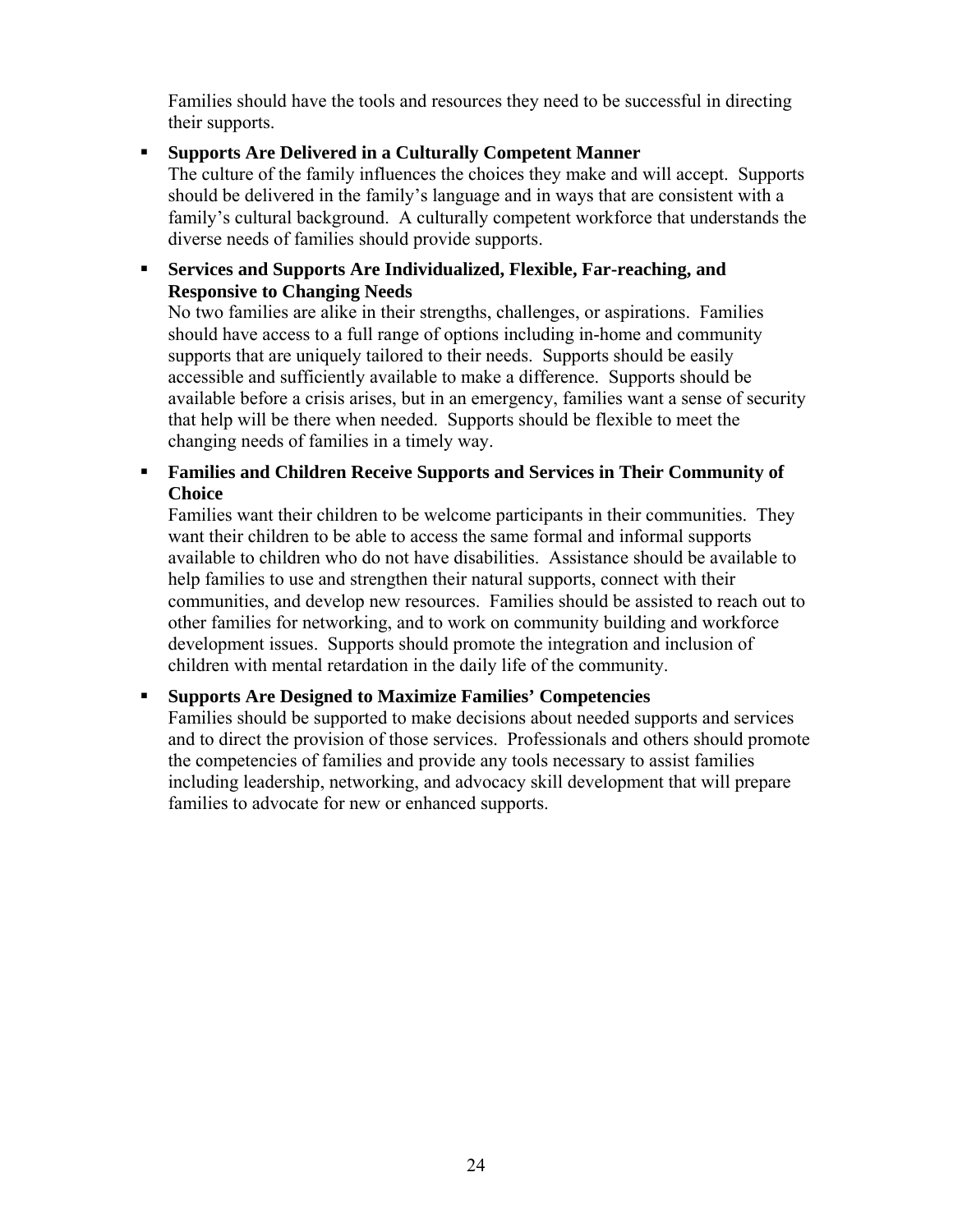# **DEPARTMENT of EDUCATION**

Early Childhood Program (School Readiness) Even Start Family Literacy Program

**Program Name:** Early Childhood Program (School Readiness)

**Program Description:** Purpose of the program is:

- To significantly increase the number of accredited and/or approved spaces for young children in order to provide greater access to high-quality programs for all children;
- To significantly increase the number of spaces for young children to receive fullday, full-year child care services to meet family needs and to enable parents to become employed; and
- To establish a shared cost for such early care and education programs among the state and its various agencies, the communities and families.

All programs must receive NAEYC, Head Start, NEASC or Montessori accreditation within three years of initial funding and must maintain such accreditation for continued funding to ensure high-quality programs for all children. Communities must offer a range of options regarding the length of program day and year in order to meet the needs of families. Families are offered a sliding fee sale as a means of providing affordable high-quality early education programming.

#### **Performance Based Standards:**

- Quality preschool services are available for 100% of eligible children in priority school districts.
- By 2015 every School Readiness classroom will have a teacher with a bachelors degree or higher.
- All of the School Readiness Programs are accredited or approved under the recognized systems.

**Performance-Based Accountability:** School readiness programs are based on ten (10) quality components and provide supports and services for collaboration with community agencies, health, nutrition, parent education and services, transition to kindergarten, professional development that includes training in emerging literacy and diversity, family literacy, child and program evaluation, a sliding fee scale and a non-discriminatory admissions process. The plan to implement these supports and services is described by each school readiness program in their RFP application. The program's adherence to the quality components is reported through the Connecticut School Readiness Preschool Program Evaluation System (CSRRPES), as well as state monitoring visits and quarterly Community Liaison site visits. These reports focus on the program's implementation of the services and emphasize collaboration with outside service providers in order to support the individual needs of families in the context of their community.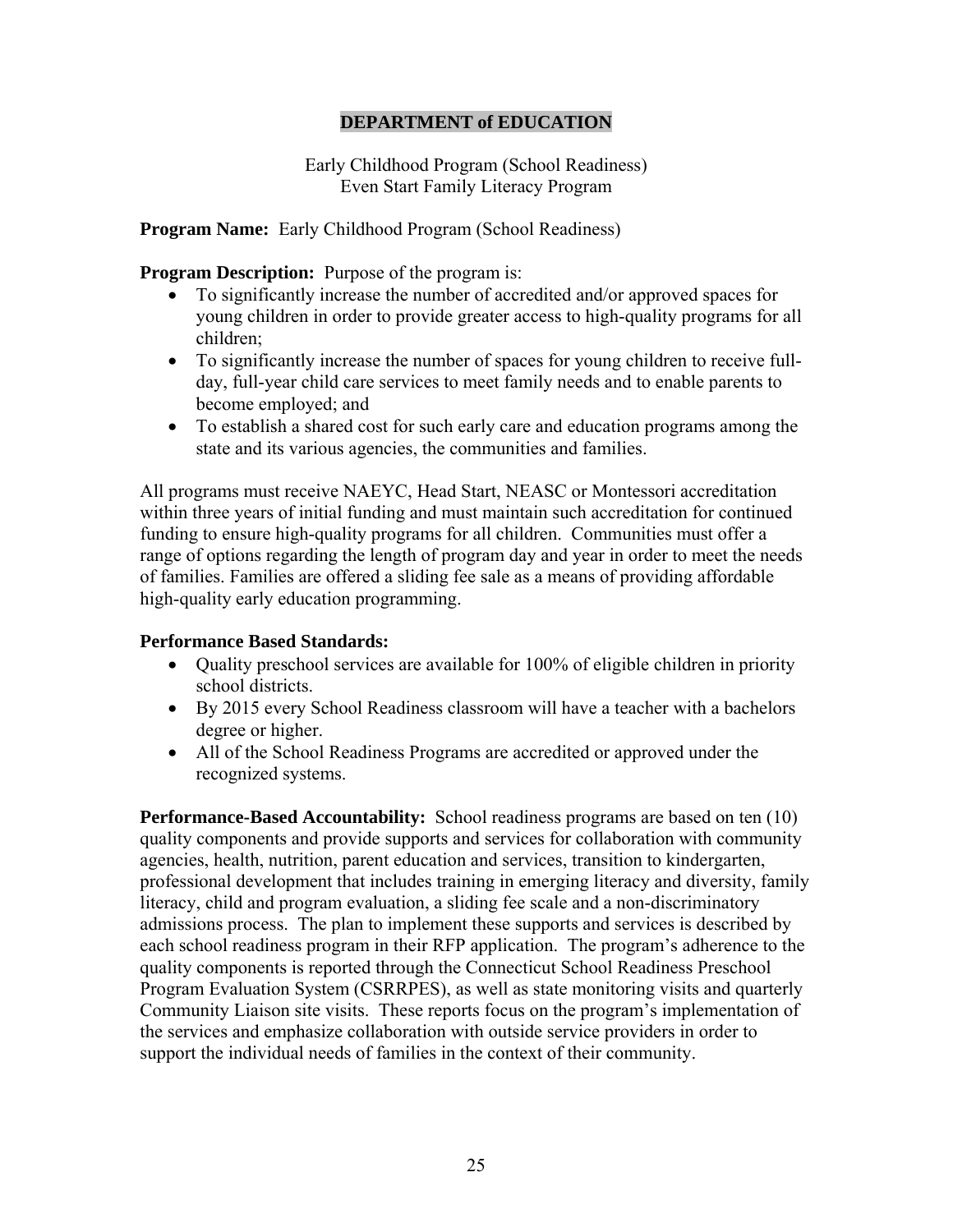**Target Population:** Resident children in priority school districts and competitive grant municipalities who are ages 3 and 4 years of age and children age 5 years of age who are not eligible to enroll in school.

**Number of children and families served 2007-2008:** A total of 63 towns/school districts in Connecticut served 9,600 children in 19 priority school districts and 44 competitive districts.

**Program Cost 2007-2008:** \$66,281,219

**Program Name:** Even Start Family Literacy Program

**Program Description**: The purpose of the program is to break the cycle of poverty and illiteracy for low-income families.

**\_\_\_\_\_\_\_\_\_\_\_\_\_\_\_\_\_\_\_\_\_\_\_\_\_\_\_\_\_\_\_\_\_\_\_\_\_\_\_\_\_\_\_\_\_\_\_\_\_\_\_\_\_\_\_\_\_\_\_\_\_\_\_\_\_\_\_\_\_\_\_\_** 

Even Start is a federally-funded program that provides intensive family literacy services that involve parents and children in a cooperative effort to help parents become full partners in the education of their children and assist children in reaching their full potential as learners. Even Start helps break the cycle of poverty and illiteracy by improving the education opportunities of families most in need in terms of poverty and illiteracy by integrating early childhood education, adult literacy or adult basic education, and parenting education into a unified family literacy program. Local programs are implemented through cooperative projects that build on high-quality existing community resources, creating a new range of services for low income children and parents. Even Start helps children and families achieve the academic standards set forth by the state and uses instructional programs that are based on scientifically-based reading research to:

- enrich language development, extend learning, and support high levels of educational success for children birth to age seven and their parents;
- provide literacy services of sufficient hours and duration to make sustainable changes in a family;
- provide integrated instructional services for families, where children and their parents learn together to develop habits of life-long learning; and
- support families committed to education and to economic independence.

#### **Performance Based Standards:**

- It is expected that 50% to 65% of the Even Start children birth through age five will meet the reading readiness standards for their age group.
- It is expected that 40% or more of the adults will meet adult literacy goals in ABE or ESL reading and 60% of the adults in a high school diploma or GED program will make progress toward attaining a diploma.
- It is expected that 40% to 60% of the parents will meet standards for skill development in family literacy such as reading to child, borrowing books from the library or other sources, encouraging children to read with them at home, etc.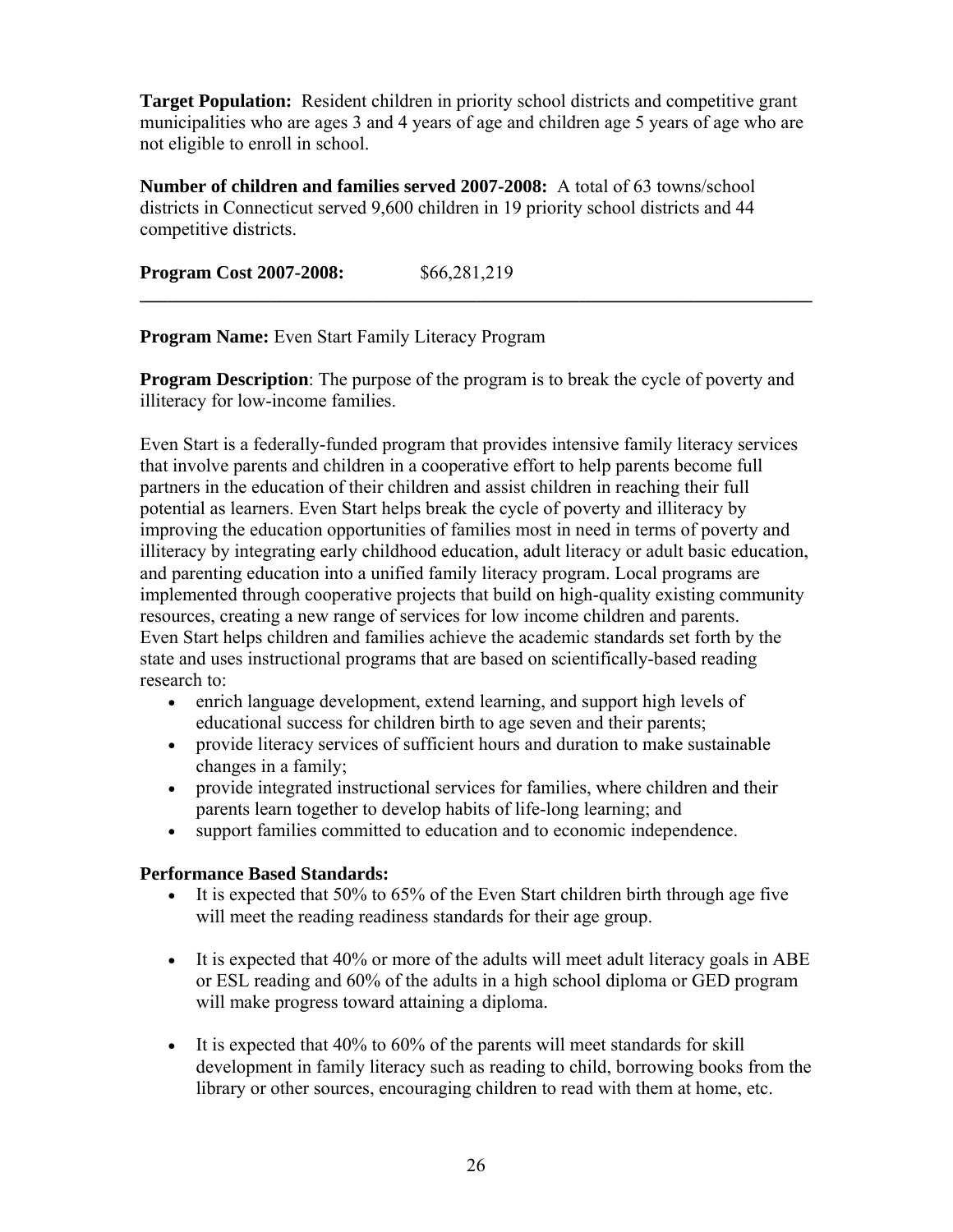**Performance-Based Accountability:** Even Start is required to contract for local program evaluation. All programs must report on quality, attendance and outcomes as well as meet state standards or performance indicators of success in early childhood, adult education and parenting education. Outcomes, attendance and quality assurance standards are reviewed on a monthly and an annual basis at the local and state level. Programs must also develop local objectives that are measurable and demonstrate the quality of their program and outcomes, monthly attendance of each child and adults. Local evaluation requires a visit 3-5 times per year to review early childhood records, lesson plans and observation of instruction, focus groups with staff and adults, etc.

**Target Population**: Parents and children up to age 8 from low-income families. Parents must be eligible to participate in an adult education program under the Adult Education Act.

**Number of children and families served 2007-2008:** Even Start in Connecticut operated with 6 programs serving high-need areas of Danbury, Middletown, Stamford, Windham, New London, Middletown and Shelton. Programs served 136 Even Start families (139 adults and 166 children) through early childhood education, adult education, and parenting classes. The number of programs supported has dropped significantly from a previous service level of 11 programs.

# **Program Cost 2007-2008:** \$648,837

*Agency goals as well as strategies, methods, outcomes and measures of effectiveness are referenced in the Connecticut State Board of Education's Five-year Comprehensive Plan for Education 2006-2011.* 

 $\mathcal{L}_\text{max} = \mathcal{L}_\text{max} = \mathcal{L}_\text{max} = \mathcal{L}_\text{max} = \mathcal{L}_\text{max} = \mathcal{L}_\text{max} = \mathcal{L}_\text{max} = \mathcal{L}_\text{max} = \mathcal{L}_\text{max} = \mathcal{L}_\text{max} = \mathcal{L}_\text{max} = \mathcal{L}_\text{max} = \mathcal{L}_\text{max} = \mathcal{L}_\text{max} = \mathcal{L}_\text{max} = \mathcal{L}_\text{max} = \mathcal{L}_\text{max} = \mathcal{L}_\text{max} = \mathcal{$ 

# **Long-Term Agency Goal 1**

**Goal: High-quality preschool education for all students,** including preschool programs aligned with *Connecticut's Preschool Curriculum Framework and Preschool Assessment Framework* and linked to the *Connecticut Framework: K-12 Curricular Goals and Standards.* This will require alignment of research-based curriculum implemented by high-quality teachers in preschool through Grade 3, with a monitoring and assessment system aligned to the state standards.

**Strategies and Methods**: The State Board of Education will take the necessary steps to support the following state actions to address this priority:

- Provide funding for high-quality preschool education for all 3- and 4-year-old children living in high-need districts, as well as those children most in need throughout the state
- Provide incentives to districts to assume increased responsibility for highquality preschool education
- Increase funds to existing state programs, such as School Readiness and Head Start, to support high-quality preschool education
- Revise current statute to increase funding for both school construction and the child-care facilities loan funds to expand capacity for preschool education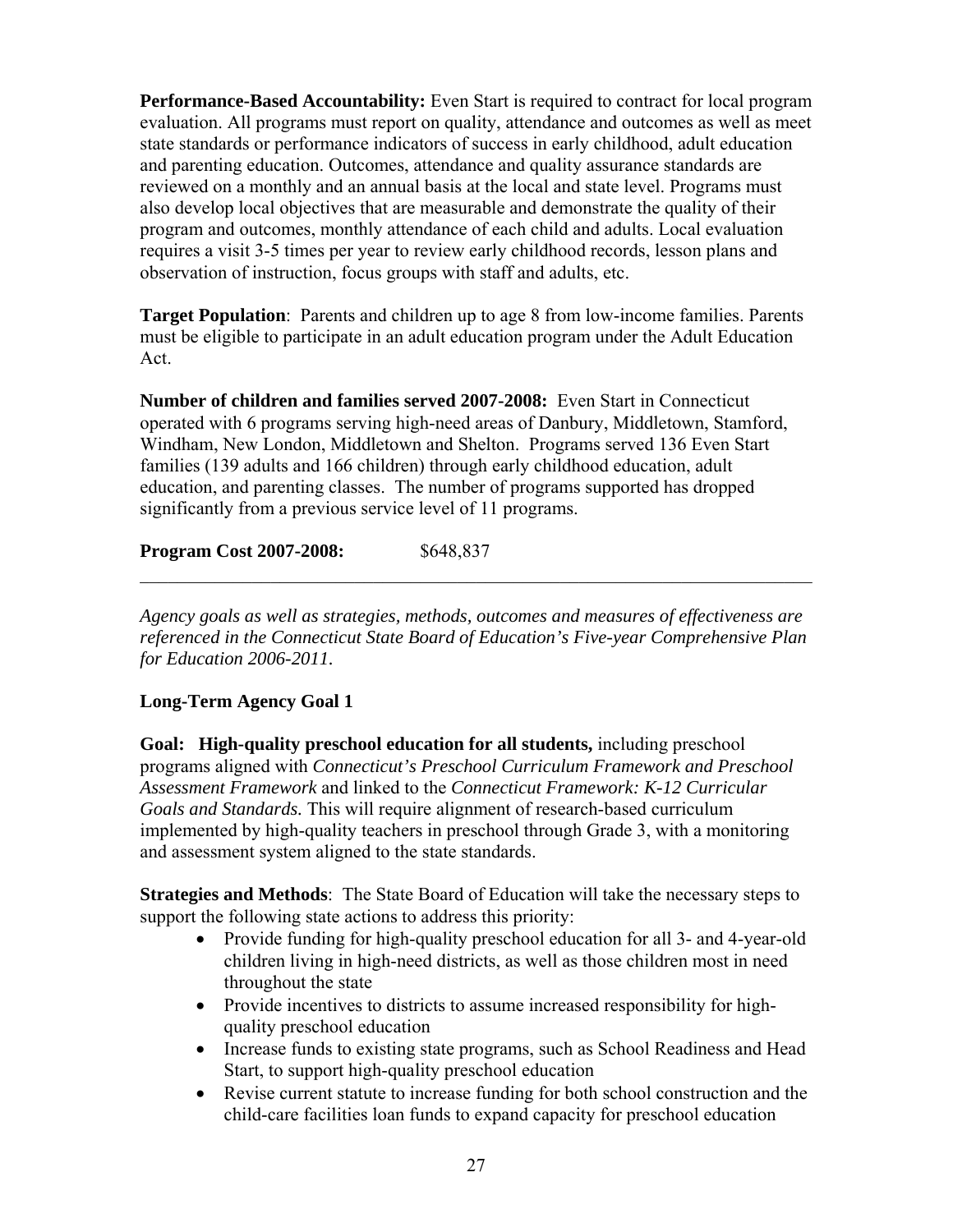- Provide assistance to enable children of families most in need to receive a high-quality preschool education
- Collaborate with Connecticut higher education to establish a seamless system between two- and four-year programs to prepare high-quality early childhood educators
- Collaborate with Connecticut higher education institutions to provide incentives, such as scholarships, tuition waivers and forgivable loans, to candidates seeking an early childhood credential
- Expand early childhood educator preparation programs to allow alternate forms of obtaining a required credential, such as distance learning, off-campus and satellite learning centers, employment based and credit-granting courses, and supervised practicum; emphasis will be placed on increasing minority candidate participation
- Provide ongoing, systematic professional development in the use of *Connecticut's Preschool Curriculum Framework* and *Preschool Assessment Framework* to ensure that all early childhood educators have the knowledge and skills to prepare children for future school success
- Collaborate with the Department of Public Health to modify the role of the education consultant to support early childhood educators in effective instructional practices consistent with *Connecticut's Preschool Curriculum Framework* and *Preschool Assessment Framework*
- Establish a system of monitoring and technical assistance to support effective instructional practices consistent with *Connecticut's Preschool Curriculum Framework* and *Preschool Assessment Framework* and aligned with the *Connecticut Framework: K-12 Curricular Goals and Standards*
- Support the design and implementation of a developmentally appropriate measure of children's readiness for and progress in kindergarten

**Outcome and Measures of Effectiveness:** The expected outcome is a high-quality preschool education for all young children in Connecticut. The following indicators will serve as measures of success:

- More children will participate in high-quality, state-funded preschool programs, and there will be greater access to high-quality preschool programs statewide.
- More teachers will have specialized credentials in early childhood education and the skills and knowledge to provide a high-quality preschool education.
- All preschool programs will include a rigorous curriculum and an assessment system aligned to *Connecticut's Preschool Curriculum Framework* and *Preschool Assessment Framework.*
- Children who participate in all preschool programs will enter kindergarten fully prepared for further learning in literacy and numeracy.
- All children will have competencies in areas that support their learning and academic success, which include physical and motor development, creative and aesthetic expression, and personal, social and emotional skills.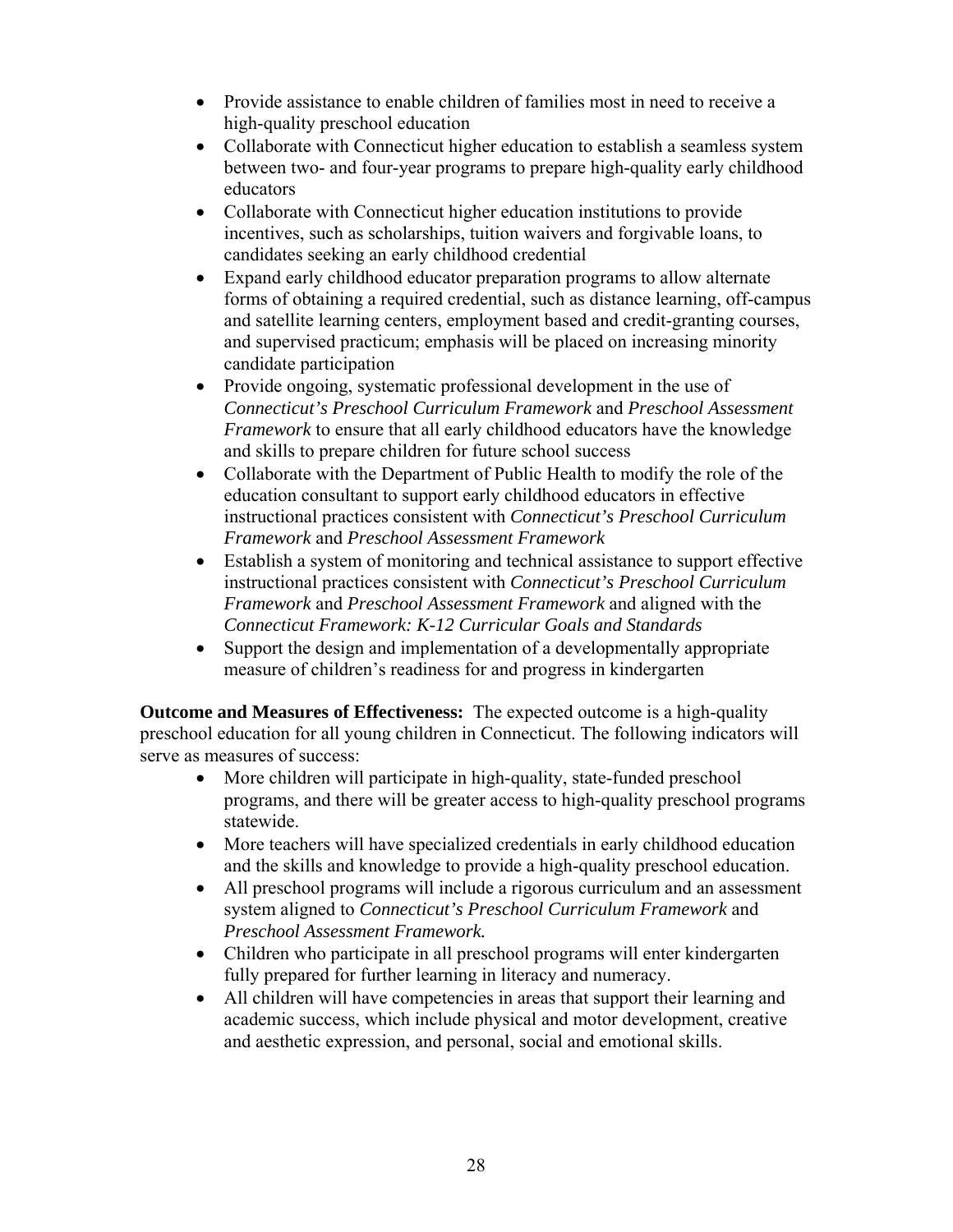# **Long-Term Agency Goal 2**

**Goal: High academic achievement of all students in reading, writing, mathematics and science,** with a focus on students in high-need schools and districts. High achievement will result only if all students are *expected* to achieve at high levels and have equal access to challenging curriculum and instruction, and adequate and equitable resources; and are taught by excellent educators who believe that all students, regardless of race, gender, ethnicity or socioeconomic status, can achieve at high levels.

**Strategies and Methods**: The State Board of Education will take the necessary steps to support the following state actions to address this priority:

- Develop model curriculums in reading, mathematics and science for prekindergarten through Grade 8
- Develop model curriculums for algebra and geometry
- Provide training and technical support for educators in the implementation of curriculums and monitor implementation in high-need districts
- Develop formative assessments, aligned to model curriculums, and provide training in the use of formative assessments
- Require low-performing districts to administer formative assessments in reading, writing, mathematics and science at all grade levels and use the information to improve instruction
- Establish incentives to attract, support and retain highly qualified and effective teachers in high-need districts, with priority given to attracting minority teachers
- Support "grow-your-own" programs in high-need districts by identifying (1) mentors for classroom-based support programs to increase teacher retention, (2) outstanding paraprofessionals to become certified teachers and (3) teachers who exhibit strong leadership skills to become school leaders/administrators
- Provide communication and outreach to middle and high school students from high-need districts on incentives available after high school graduation to those who attend educator preparation programs in Connecticut
- Collaborate with higher education in Connecticut to provide tuition assistance to students most in need to pursue teaching careers in mathematics and science
- Conduct a comprehensive evaluation of all components of the BEST Program and implement appropriate changes based on evaluation findings to ensure that all beginning teachers provide high-quality, effective instruction
- Develop and provide an induction program for all new administrators, beginning in high-need districts
- Establish pilot programs for extended learning opportunities beyond the regular school day and year, such as before- and after-school programs, weekend programs, tutoring, homework help and summer school, with expansion to additional schools based on results of the pilot
- Align pre-service training with the National Council for Accreditation of Teacher Education (NCATE) standards on partnering with families and communities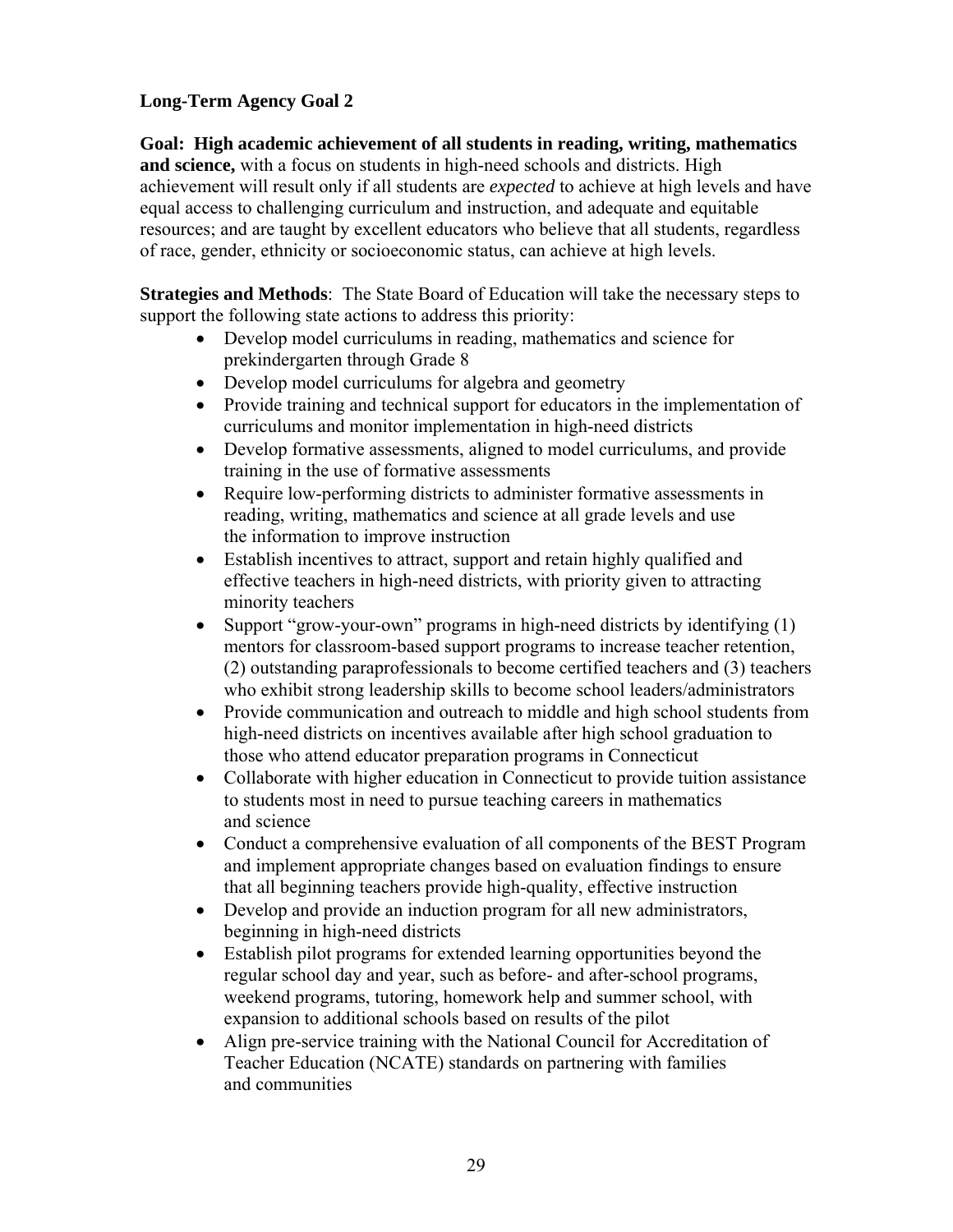- Provide professional development to school and district staff members in developing effective school-family- community/business partnerships based on State Board of Education standards
- Continue to expand the Connecticut Accountability for Learning Initiative (CALI) and support schools and districts identified by the No Child Left Behind Act (NCLB) in Year 3 of "in need of improvement" by:
	- o requiring school-wide instructional assessment by an external evaluator;
	- o requiring the review of reading and mathematics curriculums in these districts and, if not standards-based, requiring implementation of State Department of Education model curriculums;
	- o requiring on-site coaching of superintendents and principals in these districts, using as coaches administrators with records of high student achievement;
	- o requiring leadership training for superintendents and principals in these districts in developing and implementing highlevel instruction in reading and mathematics across all grade levels;
	- o requiring the use of formative assessments in each of these districts to improve instruction; and
	- o requiring the use of a longitudinal data system to track student indicators having direct impact on student achievement

**Outcome and Measures of Effectiveness:** The expected outcome for each of these actions is increased achievement of all students and a significant closing of the achievement gap in reading, writing, mathematics and science.

The following indicators, which are closely linked to student achievement, will serve as measures of success:

- Curriculums aligned to the *Connecticut Framework: K-12 Curricular Goals and Standards* implemented in every school
- District implementation of the full range of assessment options available, including common grade-level or subject-area assessments, benchmark assessments and formative classroom assessments
- Increased teacher retention rates and the number of minority teachers in highneed districts
- Increased retention of high-quality, new administrators in high-need districts
- Enhanced BEST Program so all beginning teachers are provided the necessary support for effective teaching of all students
- Fewer districts and schools identified as "in need of improvement" and "in need of corrective action"
- Implementation of a data system to measure student growth longitudinally
- Significant increases in reading, writing, mathematics and science achievement within one year at schools with pilot programs for extended learning opportunities
- Increased family participation in the planning and improvement of school programs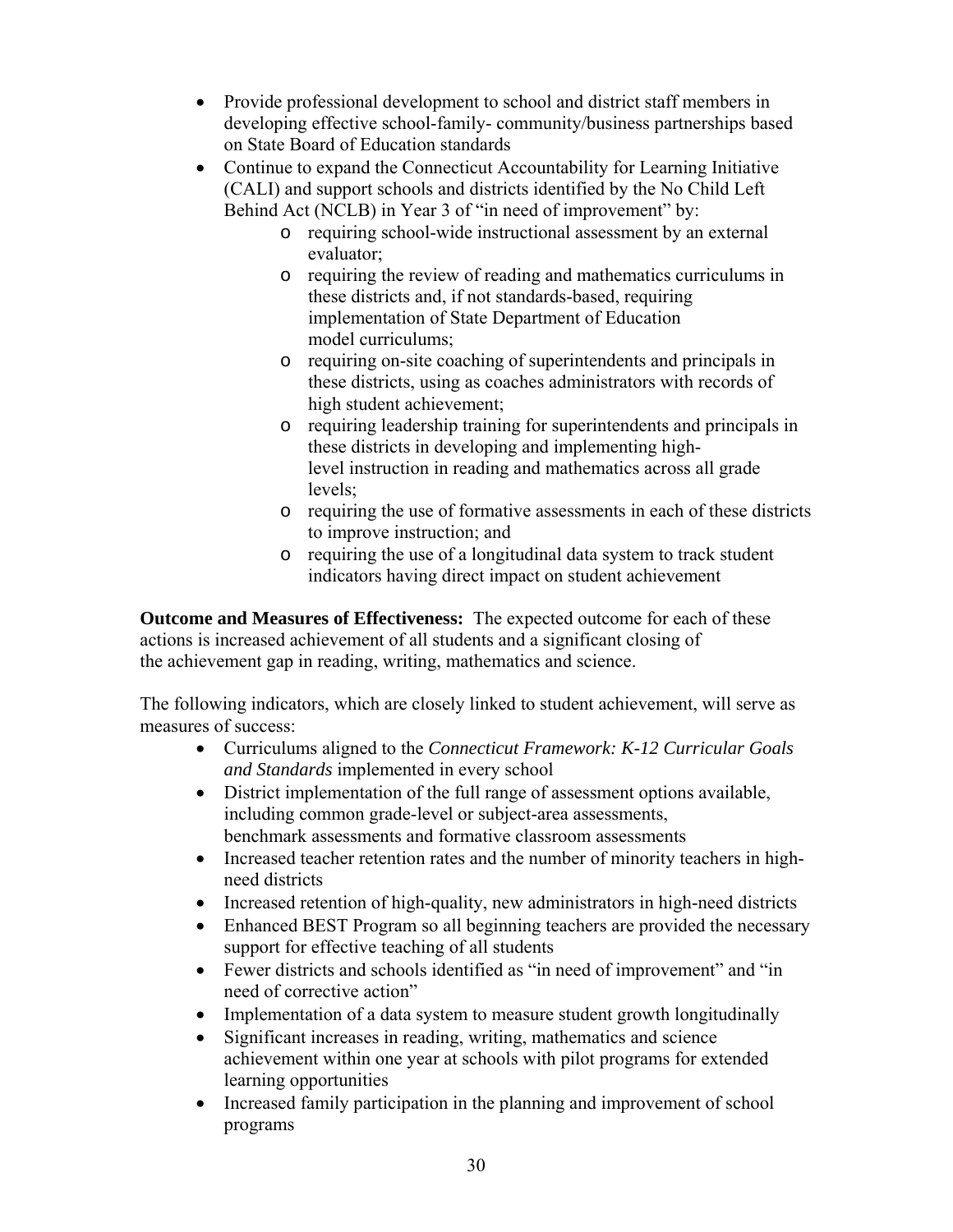- Increased support to families for supporting children's learning at home
- Improved district policies on school-family-community/ business involvement and consistent implementation of these policies

# **Long-Term Agency Goal 3**

**Goal: High school reform,** so all students graduate and are prepared for lifelong learning and careers in a competitive, global economy. This will require all high schools to provide a rigorous, literacy-based curriculum linked to authentic, real-life experiences; performance-based assessments; a school climate in which personal and social responsibility is practiced; and school-business partnerships that offer students tangible knowledge and experience.

**Strategies and Methods**: The State Board of Education will take the necessary steps to support the following state actions to address this priority:

- Increase graduation requirements to reflect the skills needed to ensure success in a global society
- Establish competencies stating what students should know and be able to do upon graduation from Connecticut's high schools in order to be successful in postsecondary activities, and require districts to align local graduation requirements with the established competencies
- Ensure that all districts develop and implement rigorous, standards-based curriculums to meet the changing needs of the workplace, technology and a global economy
- Allow standards-based alternatives for demonstrating knowledge, skills and understanding as a way to earn high school and/or college credits
- Require access to meaningful out-of-school learning experiences for all students
- Develop strategies to reduce the number of students who are suspended from and/or drop out of high school, including alternate programs for students most in need
- Create and sustain a data warehouse to track students' performance from preschool through college
- Attract, support and retain highly effective secondary school administrators to meet the challenges and demands of redesigning Connecticut's high schools
- Require that all students have a personal education plan that includes career development, in- and out-of-school coursework and/or activities, and transition to postsecondary education and/or the workplace.

**Outcomes and Measures of Effectiveness:** All Connecticut high schools will be redefined using the research-based standards in the *Framework for Connecticut's High School: A Working Guide for High School Redesign.* The expected outcome from the preceding action is to have every student graduate from high school prepared for college and work.

Each high school will fully prepare students when the following are in place:

- a clear mission defining what it seeks to achieve;
- a rigorous, standards-based curriculum;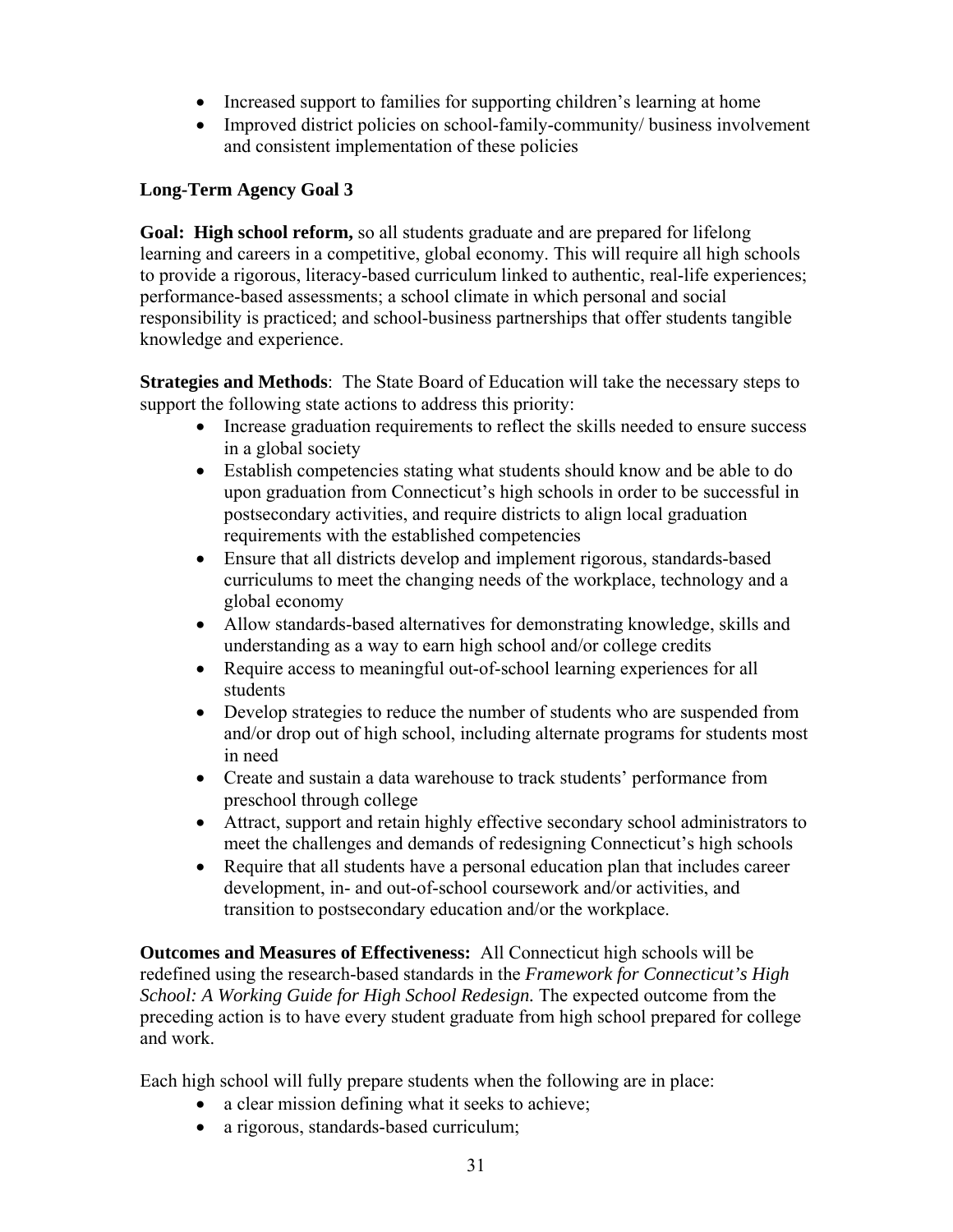- a strong school community focused on the school's mission and high expectations for student learning;
- a small, safe, personalized and positive learning environment;
- embedded professional development with the single purpose of improving teaching and learning;
- a system using accurate data to inform and transform teaching, learning, leadership and management practices; and
- learning opportunities for all students that extend into the community.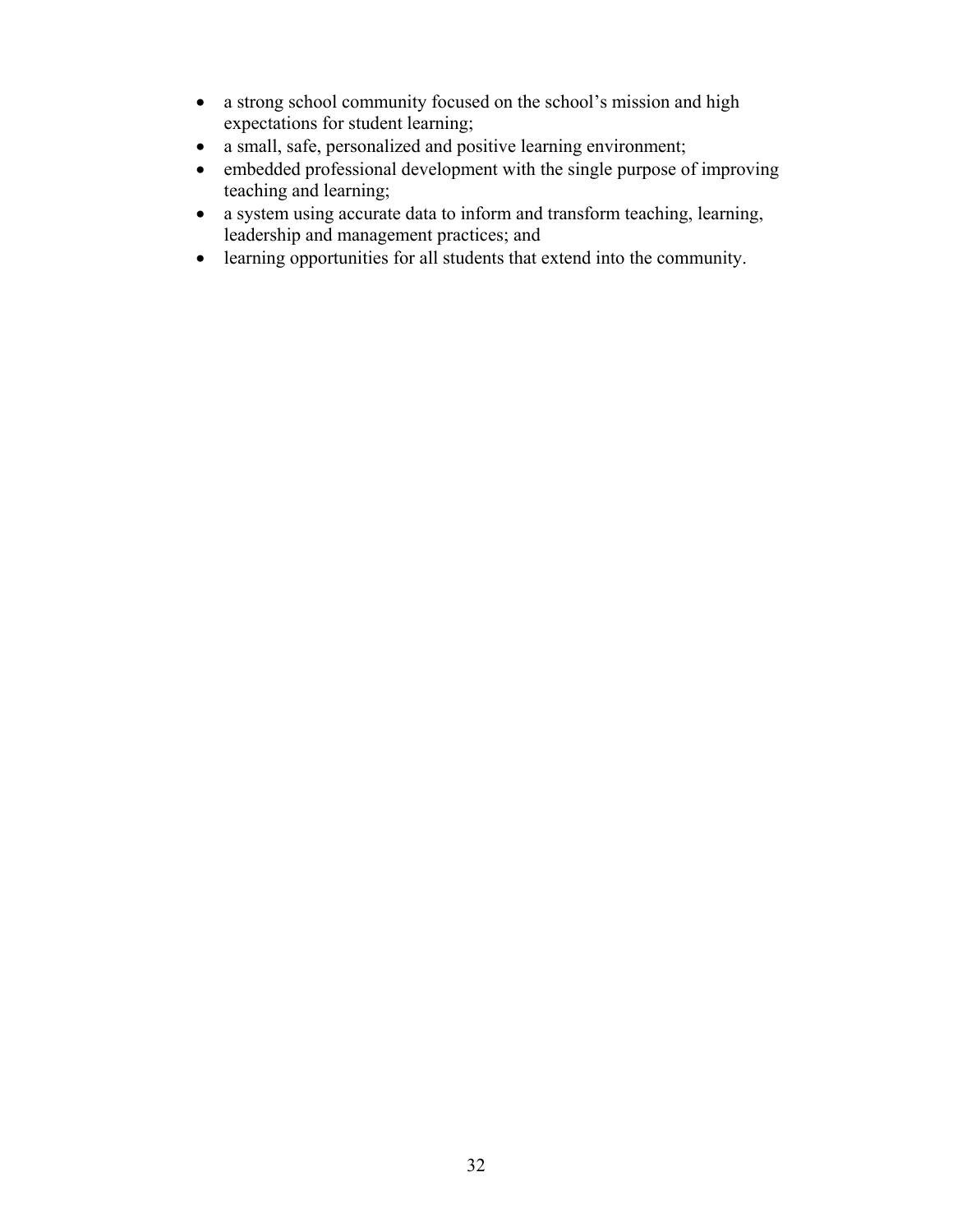#### **Department of Mental Health & Addiction Services**

Best Practices Initiative Connecticut Youth Suicide Prevention Initiative Local Prevention Council Programs Regional Action Councils Statewide Service Delivery Agents Strategic Prevention Framework Incentive Grant Tobacco Regulation & Compliance

**Program Name:** Best Practices Initiative

**Program Description**: 14 statewide funded projects that apply science and researchbased programs to populations across the life cycle. These science-based community prevention programs are designed to enhance the lives of adults and children and encourage family, peers, neighbors and others to become involved.

Utilizing multiple Substance Abuse and Mental Health Services Administration-Center for Substance Abuse Prevention (SAMHSA-CSAP) strategies, Best Practice programs focus on positive youth development; alcohol, tobacco and other drug education; healthy decision-making skills and recreation. Programming is varied and in many cases multipronged, but most target needy or otherwise at risk youth. Several programs incorporate academic support, peer leaders or mentors and many emphasize family development and parenting skills. Youth-led participatory research, training for professionals working in youth-serving organizations, and education, enrichment and respite services for grandparents and custodial relative caregivers are also represented.

The Best Practices engage youth, families, schools and communities in Danbury, Enfield, Hartford, Middletown, Milford, New Britain, New Haven, New London, Plainville, Torrington, Westport, Windham and surrounding municipalities in alternative activities, community-based processes, education, information dissemination, and problem identification and referral.

**Target Population:** Youth (0-18), Adults, Families, Grandparents

**Number of children and families served 2007-2008:** A total of 12,537 children and families were served. 365 from the age of 4 and under; 1,988 from the age of 5-11; 1,981 from the age of 12-14; 1,645 from the age of 15-17; 2,473 from the age of 18-20; 990 from the age 21-24; and 3,095 from the age of 25 and older.

**Program Cost 2007-2008**: \$1,716,968

**Program Name:** CT Youth Suicide Prevention Initiative

**Program Description**: Develop and implement comprehensive, evidence-based youth suicide prevention and early intervention strategies that may be maintained over time and expanded throughout Connecticut. This initiative builds on the recommendations of the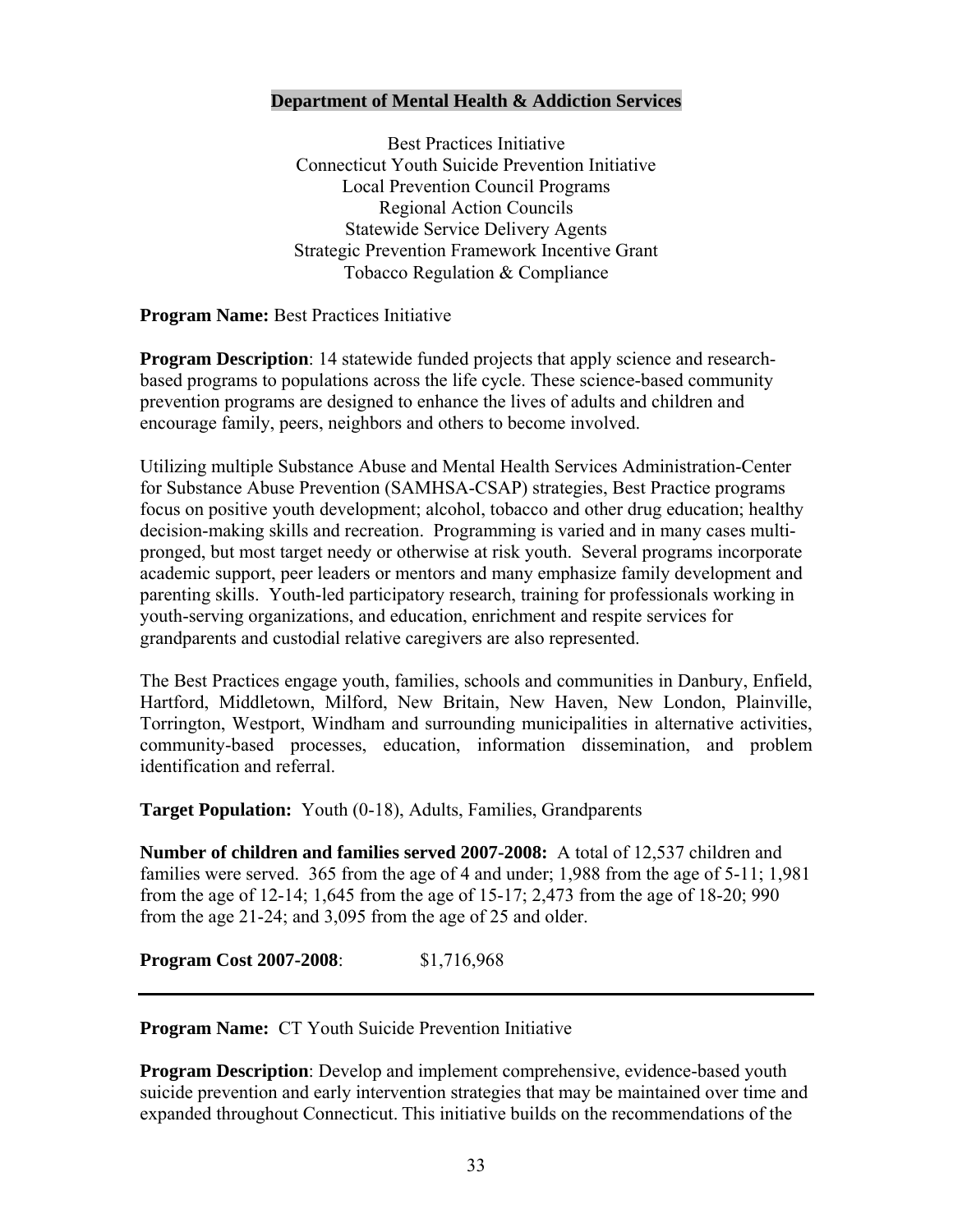Connecticut Interagency Suicide Prevention Network, the 2005 Connecticut Comprehensive Suicide Prevention Plan, the Connecticut Youth Suicide Advisory Board, and the CT Mental Health Transformation Initiative. It specifically addresses Goal 1.2 of the President's New Freedom Commission on Mental Health, the need to advance and implement a national strategy for suicide prevention.

Key components of the project are to: 1) Support the use of the science-based "Signs of Suicide" (SOS) Program, the Question, Persuade and Refer Gatekeeper Model, and the College Response Model in selected middle and high schools and CT State Universities (CSU); 2) Expand the existing DCF-sponsored training program for foster and adoptive parents, school nurses, parent/teacher organizations, youth service bureaus, and juvenile justice personnel in recognizing the signs and symptoms of suicidality and depression; 3) Design and pilot the implementation of a model program to increase the availability, accessibility, and linkages to mental health treatment by embedding services in schoolbased health and community-based hospital clinics; and 4) Develop a mini-grant program that serves communities statewide through the use of youth driven, positive community youth development approaches.

**Target Population:** Youth and families, young adults, adults and mental health professionals.

**Number of children and families served 2007-2008:** A total of 593 youth & families, 4,061 youth and young adults, 432 adults and professionals were served.

 $\mathcal{L}_\text{max}$  , and the contribution of the contribution of the contribution of the contribution of the contribution of the contribution of the contribution of the contribution of the contribution of the contribution of t

**Program Cost 2007-2008:** \$400,000

**Program Name:** Local Prevention Council Programs

**Program Description**: The Local Alcohol, Tobacco and Other Drug Abuse Prevention Council Grant Program (LPCP) initiative supports the activities of local, municipal-based alcohol, tobacco, and other drug (ATOD) abuse prevention councils. The intent of this grant program is to facilitate the development of ATOD abuse prevention initiatives at the local level with the support of chief elected officials. The specific goal of this grant initiative is to increase public awareness focused on the prevention of ATOD abuse, and stimulate the development and implementation of local substance abuse prevention activities primarily focused on youth through 120 local municipal and town councils serving the 169 towns and cities in Connecticut.

Local Prevention Councils (LPCs) are advisory and coordinative in nature and reflective of each community's racial/ethnic, political, and economic diversity. Councils include representation from professionals working in the prevention field in general and ATOD abuse prevention in particular. Additionally, council membership includes a crosssection of the community which it serves including city/town agencies, organizations, communities and ethnic groups, parents, media, business, senior citizens, health care sector, etc., concerned with prevention issues. The LPCP initiative is designed to: 1) support the on-going prevention activities of established councils; 2) support specific prevention projects of local councils; and 3) support activities that increase public awareness of the problem of ATOD use and abuse.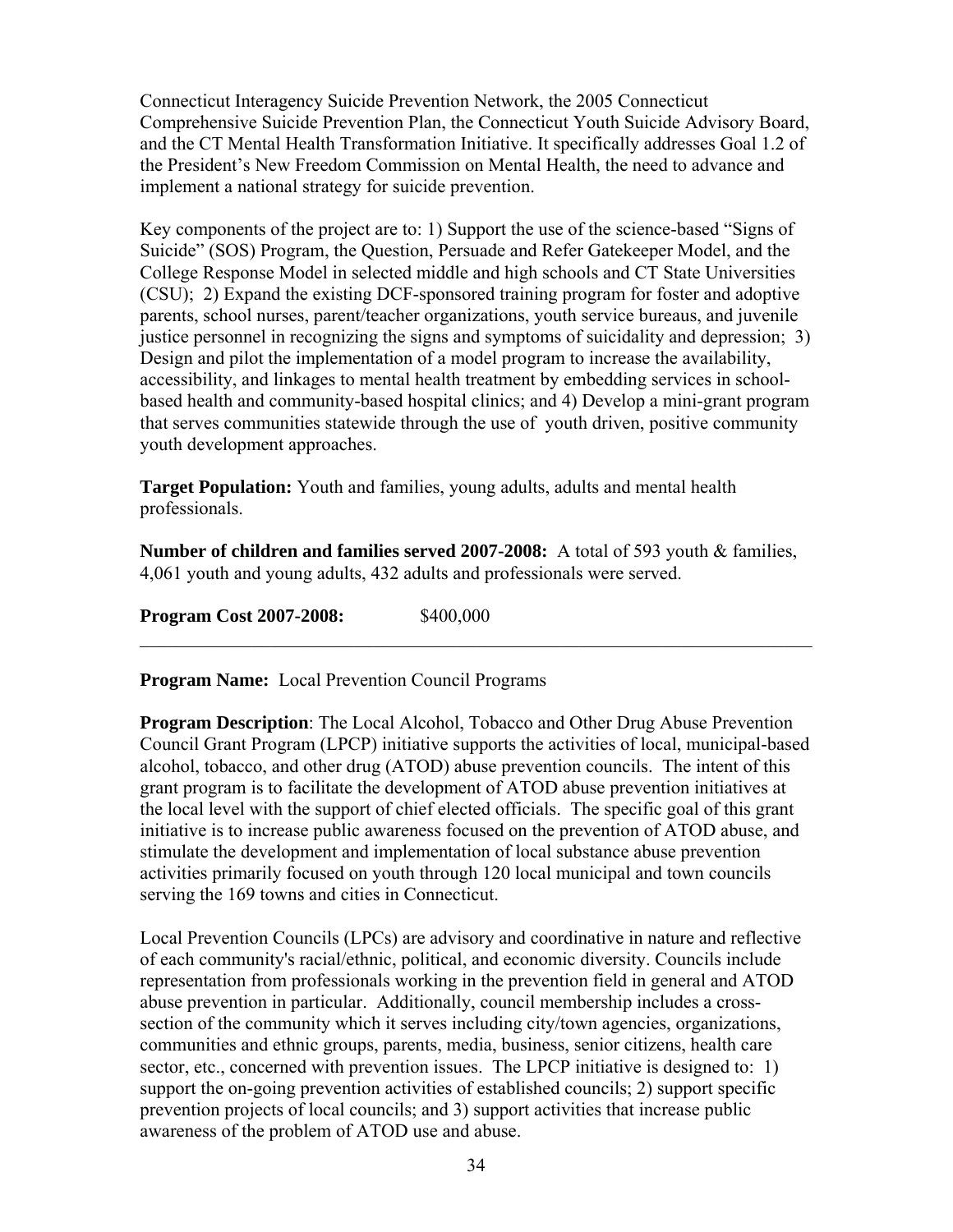**Target Population:** Youth, Adults, Families, Community Professionals

**Number of children and families served 2007-2008:** A total of 52,354 children, adults, family and community professionals were served. A total of 5,025 from the age 4 and under; 16,363 from the age of 5-11; 16,152 from the age of 12-14; 9,344 from the age of 15-17; 2,405 from the age of 18-20; 91 from the age of 21-24 and 2,974 from the age of 25 and older.

**\_\_\_\_\_\_\_\_\_\_\_\_\_\_\_\_\_\_\_\_\_\_\_\_\_\_\_\_\_\_\_\_\_\_\_\_\_\_\_\_\_\_\_\_\_\_\_\_\_\_\_\_\_\_\_\_\_\_\_\_\_\_\_\_\_\_\_\_\_\_\_** 

**Program Cost 2007-2008**: \$541,665

**Program Name:** Regional Action Councils

**Program Description**: 14 sub-regional planning and action councils that have responsibility for the planning, development and coordination of behavioral health services in their respective region.

Regional Substance Abuse Action Councils are public-private agencies comprised of community leaders. Its purpose is to establish and implement an action plan to develop and coordinate needed services across the behavioral health continuum. These services are generally described as a continuum of care which includes community awareness and education, prevention, intervention, treatment and aftercare. The members of the Regional Action Council serve as volunteers assisted by professional staff. Members include representatives of major community leadership constituencies: chief elected officials, chiefs of police, superintendents of schools, major business and professional persons, legislators, major substance abuse service providers, funders, minority communities, religious organizations and the media.

**Target Population:** Youth, adults, family, and prevention professionals

**Number of children and families served 2007-2008:** A total of 82,710 children, family and community members, and prevention professionals were served. 8,923 from the age of 4 and under; 6,846 from the age of 5-11; 14,057 from the age of 12-14; 8,880 from the age of 15-17; 4,563 from the age of 18-20; 4,948 from the age of 21-24 and 34,493 from the age of 25 and older.

|  | <b>Program Cost 2007-2008:</b> | \$1,448,708 |
|--|--------------------------------|-------------|
|--|--------------------------------|-------------|

**Program Name:** Statewide Service Delivery Agents

**Program Description**: The Statewide Services Delivery Agents (SSDA), also known as the DMHAS Resource Links, are five entities funded by DMHAS to support prevention efforts across the state by building the capacity of individuals and communities to deliver prevention services. Their target populations include local communities, individuals, and agencies providing prevention programming; regional and statewide service agencies; societal organizations and institutions, e.g. corporate, medical, religious and recreational entities. The Statewide Service Delivery Agents utilize multiple strategies like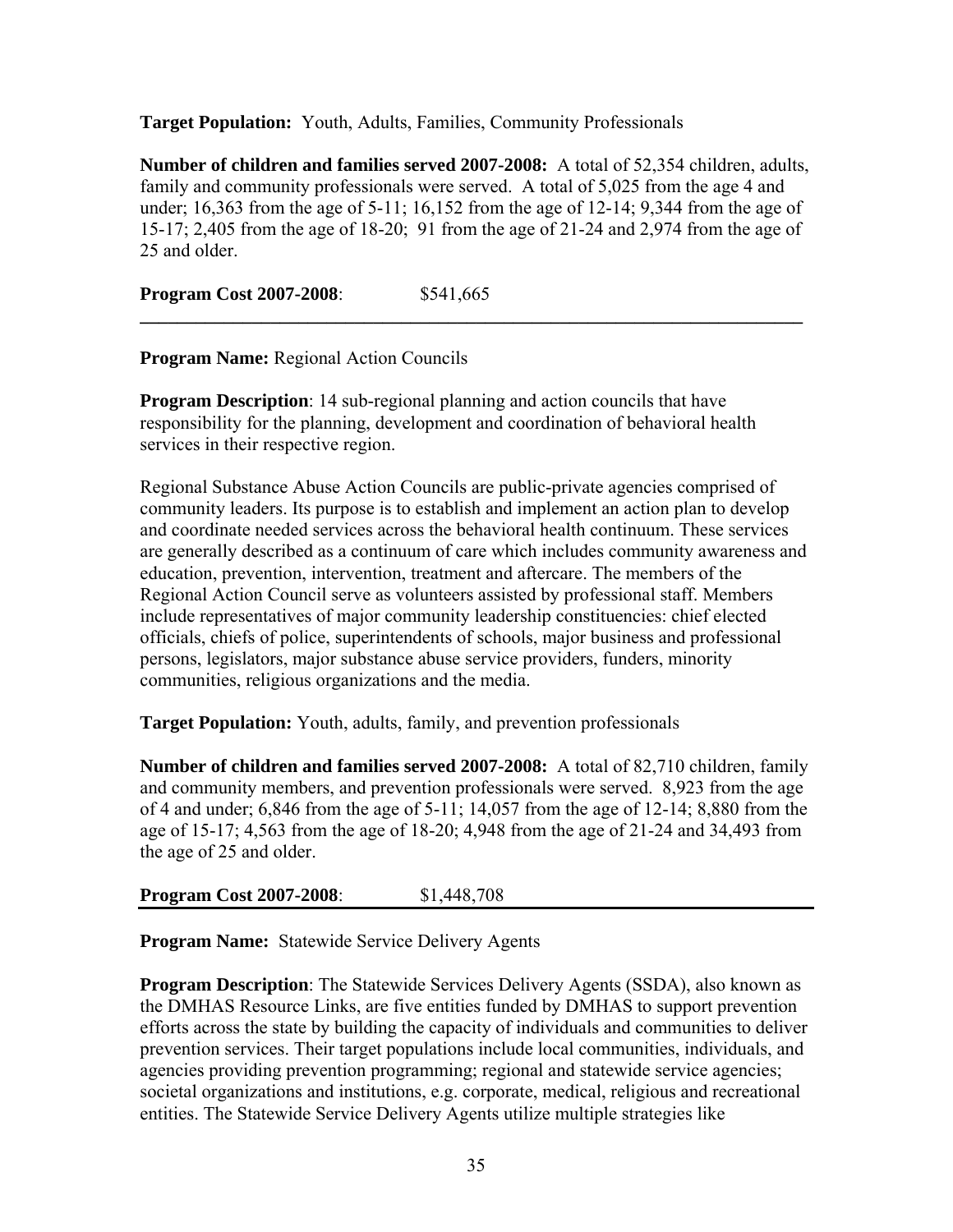information and public awareness, education, community development, capacity building and institutional change, and social policy to promote the health and well being of all Connecticut's residents across the life span. Within the last two years these SSDAs have provided distinct services to move Connecticut's prevention system to align with the blueprint of the Strategic Prevention Framework (SPF).

The Statewide Services Delivery Agents consists of the following entities:

- 1. Connecticut Assets Network a network of individuals that promote the integration and successful use of strength-based strategies to build healthy communities and youth.
- 2. Connecticut Clearinghouse is a comprehensive information resource center that makes available thousands of books, tapes and printed reports, and provides electronic access to the latest information on substance abuse, mental health and a variety of other issues.
- 3. Multicultural Leadership Institute, Inc. is a coalition dedicated to promoting culturally and linguistically proficient services regarding the prevention of ATOD and other related problems among African origin and Latino populations.
- 4. Governor's Prevention Partnership is a statewide organization comprising of public/private partnerships designed to change the attitudes and behaviors of Connecticut youths and adults toward substance through its School, Campus, Workplace and Media Partnerships.
- 5. Prevention Training Collaborativeis to provide prevention practitioners and others in the field of prevention the training needed to obtain and maintain certification status and provide support to individuals looking to increase their knowledge and skills in the prevention area.

**Target Population:** Local communities, individuals, and agencies providing prevention programming; regional and statewide service agencies; societal organizations and institutions, e.g. corporate, medical, religious and recreational entities.

**Number of children and families served 2007-2008:** A total of 9,949 children, family and community members, and prevention professionals were served. A total of 141 from the age of 4 and under; 396 from the age of 5-11; 511 from the age of 12-14; 672 from the age of 15-17; 424 from the age of 18-20; 736 from the age of 21-24; 7,069 from the age of 25 and older.

**\_\_\_\_\_\_\_\_\_\_\_\_\_\_\_\_\_\_\_\_\_\_\_\_\_\_\_\_\_\_\_\_\_\_\_\_\_\_\_\_\_\_\_\_\_\_\_\_\_\_\_\_\_\_\_\_\_\_\_\_\_\_\_\_\_\_\_\_\_\_\_\_** 

|  | <b>Program Cost 2007-2008:</b> | \$1,924,353 |
|--|--------------------------------|-------------|
|--|--------------------------------|-------------|

**Program Name:** Strategic Prevention Framework State Incentive Grant (SPF SIG)

**Program Description**: The SPF SIG program is designed to help grantees build a solid foundation for delivering and sustaining effective substance abuse services in order to: prevent the onset and reduce the progression of underage drinking and related problems in communities, and build prevention capacity and infrastructure at the state and community levels.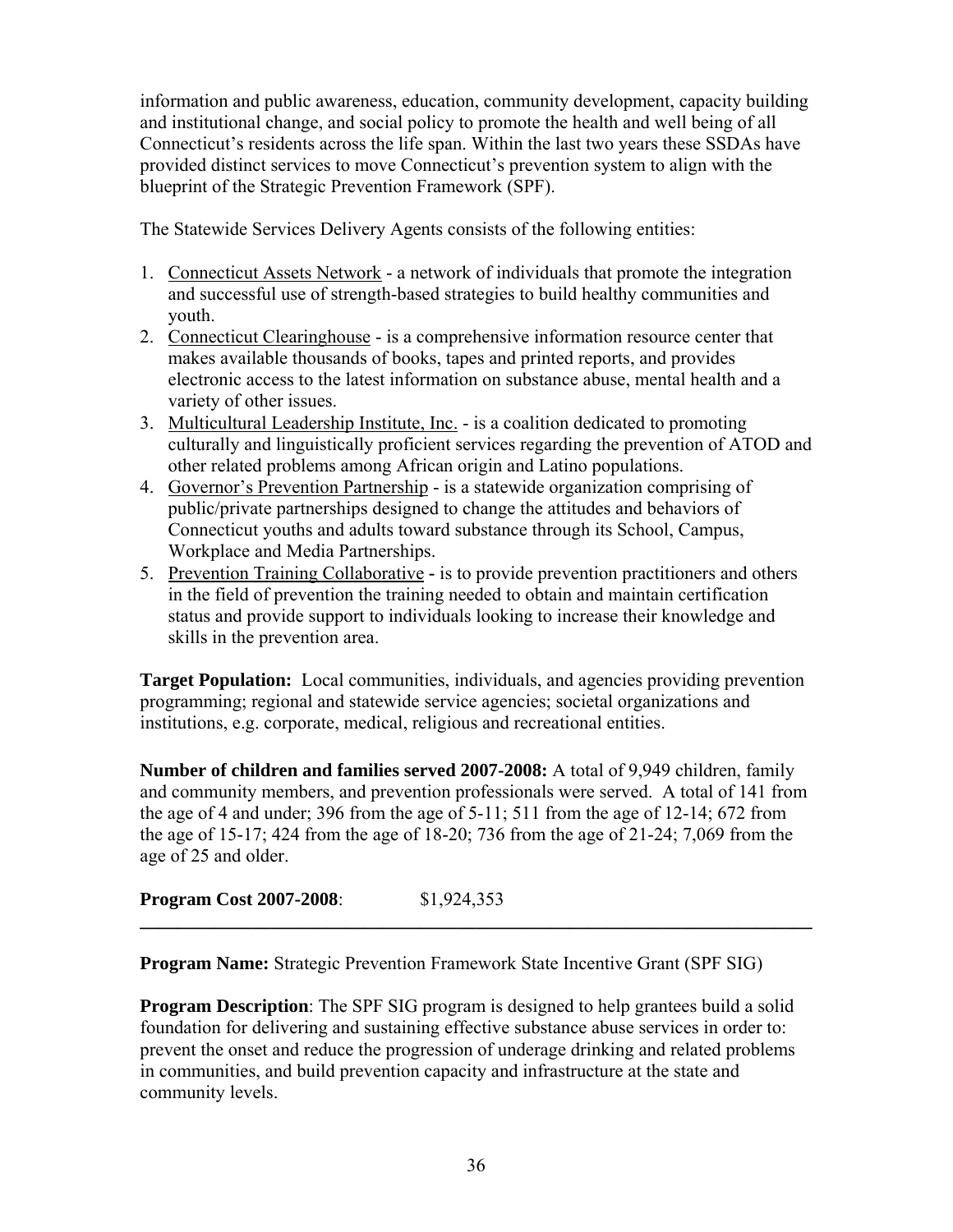The overall purpose of the CT SPF Initiative is to develop a comprehensive strategy for delivering and implementing effective substance abuse prevention services. The initiative serves as a blueprint for State and community partners to apply the federal Center for Substance Abuse Prevention's (CSAP) Strategic Prevention Framework towards creating healthy communities for everyone. Twenty eight communities throughout the state including campuses, municipalities and youth serving agencies utilize the SPF blueprint to address underage drinking in 54 towns by conducting needs assessments, developing community capacity, developing strategic plans, implementing programs, policies and practices identified in the plans, and evaluating their outcomes.

**Target Population:** Youth, Adults, Prevention Professionals, Community Members

**Number of children and families served 2007-2008:** A total of 114,723 children, family and community members, and prevention professionals were served. A total of 4,980 from the age of 4 and under; 6,946 from the age of 5-11; 9,061 from the age of 12-14; 13,161 from the age of 15-17; 6,936 from the age of 18-20; 6,331 from the age of 21-24; 67,308 from the age of 25 and older.

**\_\_\_\_\_\_\_\_\_\_\_\_\_\_\_\_\_\_\_\_\_\_\_\_\_\_\_\_\_\_\_\_\_\_\_\_\_\_\_\_\_\_\_\_\_\_\_\_\_\_\_\_\_\_\_\_\_\_\_\_\_\_\_\_\_\_\_\_\_\_\_\_** 

**Program Cost 2007-2008**: \$2,350,965

**Program Name:** Tobacco Regulation & Compliance

**Program Description**: The federal government requires that states enforce and enact laws and implement strategies that reduce underage tobacco use. DMHAS employs a variety of strategies and activities to comply with the federal mandate.

These include:

- 1. Legislation & Law Enforcement: passing and enforcing youth tobacco access laws
- 2. Sampling Method & Survey Design: obtaining scientifically valid and reliable measure of tobacco retailer compliance with laws
- 3. Inspection Protocol & Implementation: following approved inspection protocols for conducting random, unannounced inspection of tobacco retailers
- 4. Merchant Education: producing and distributing educational and awareness materials for a merchant education program
- 5. Community Education & Media Advocacy: increasing public awareness on youth tobacco issues through youth forums and focus groups, community mini-grants and a statewide hotline for information and complaints.
- 6. Community Mobilization: forming coalitions to mobilize community support;

**Target Population:** Youth 0-17, tobacco retail merchants

**Number of children and families served 2007-2008:** During FY 2007 4,815 retail inspections were completed and 3,712 pieces of materials distributed to the general public. Approximately 3,084 children and adults were served through merchant and community education activities in FY 2008.

**Program Cost 2007-2008**: \$647,967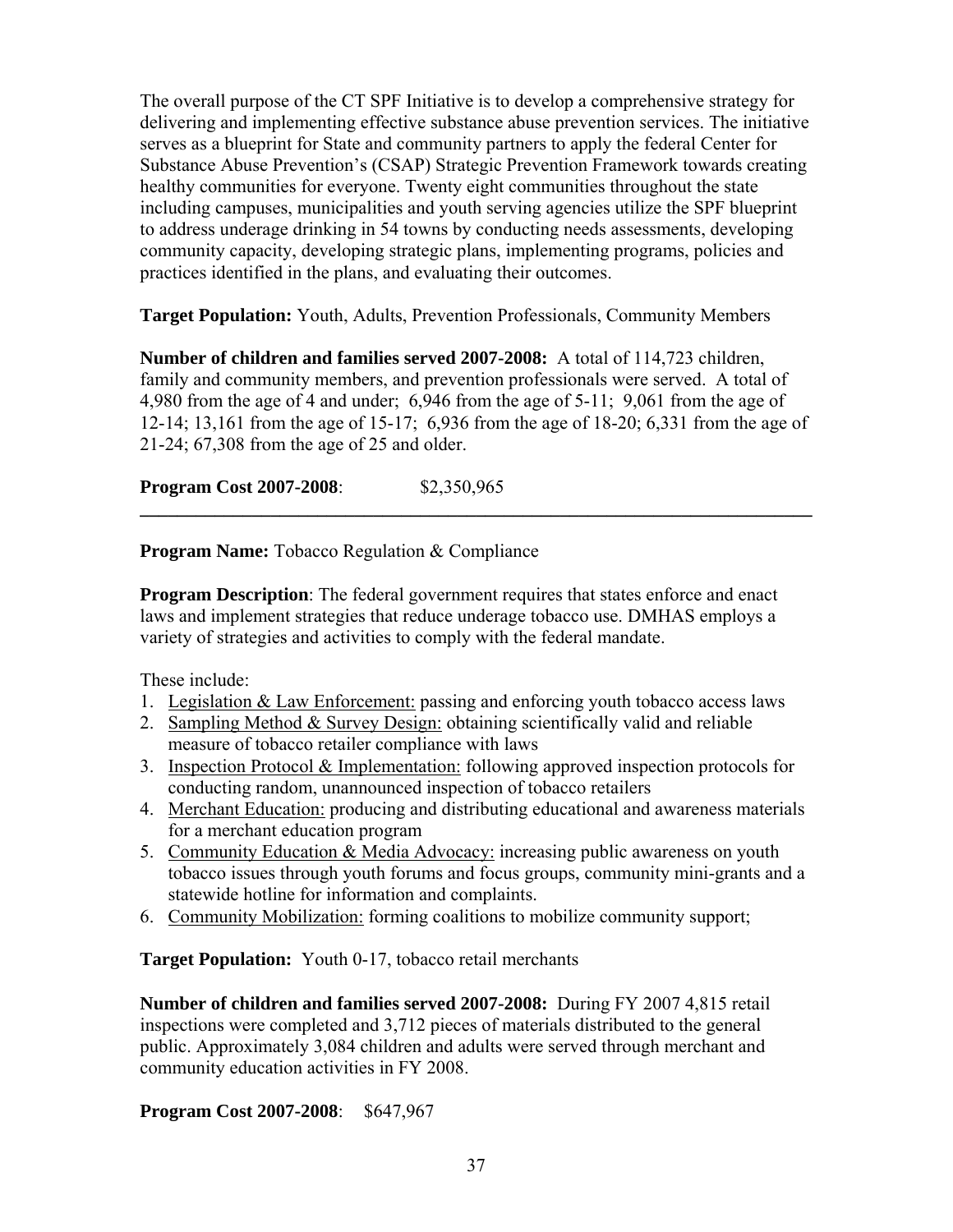# **Long-Term Agency Goals:**

- Provide cost-effective, research based, developmentally appropriate prevention services that promote the health & well-being of children and families
- Increase partnerships with state and local agencies to develop, implement, evaluate and diffuse effective prevention programs and strategies that focus on youth and families
- Increase the cultural ability of prevention program providers to work effectively with youth and parents from culturally, economically and geographically diverse populations

### **Strategies:**

- Fund programs based on needs identified by communities
- Implement program standards to monitor the service system
- Develop partnerships with state and local agencies by participating committees and advisory boards
- Increase funding of evidence-based programs that focus on families, early childhood and youth development
- Assess the prevention needs for youth and families across the state
- Explore resources to implement the prevention data infrastructure, policy and program recommendations
- Ensure quality prevention services and assess program effectiveness by providing training and technical assistance and monitoring and evaluating provider activities.

### **Performance-Based Standards:**

DMHAS requires that prevention contractors adhere to Prevention Program Operating Standards. These standards establish a minimum level of program operation intended to reflect quality and articulate a service philosophy that promotes health and builds strengths. The purpose of the standards is to provide assurances to the public that alcohol and drug abuse prevention and early intervention programs are regulated under a set of minimum standards established by DMHAS. These standards are divided into 8 categories:

- 1. Human Relationships require programs to build relationships among staff, families and communities in order to create strong effective programs
- 2. Program Planning requires the development of a logical and systematic process for designing, implementing and evaluating services that fulfill the programs mission
- 3. Program Activities requires the provision of skills and knowledge to program participants so that they can make healthy lifestyle choices
- 4. Program Setting- requires that the physical environment is welcoming, comfortable, organized and well-equipped
- 5. Health  $\&$  Safety requires that the physical environment be healthy and safe
- 6. Program Implementation requires organization, sufficient materials and effective communication to move planning into action
- 7. Program Administration Requires sufficient resources and oversight to adequately manage the program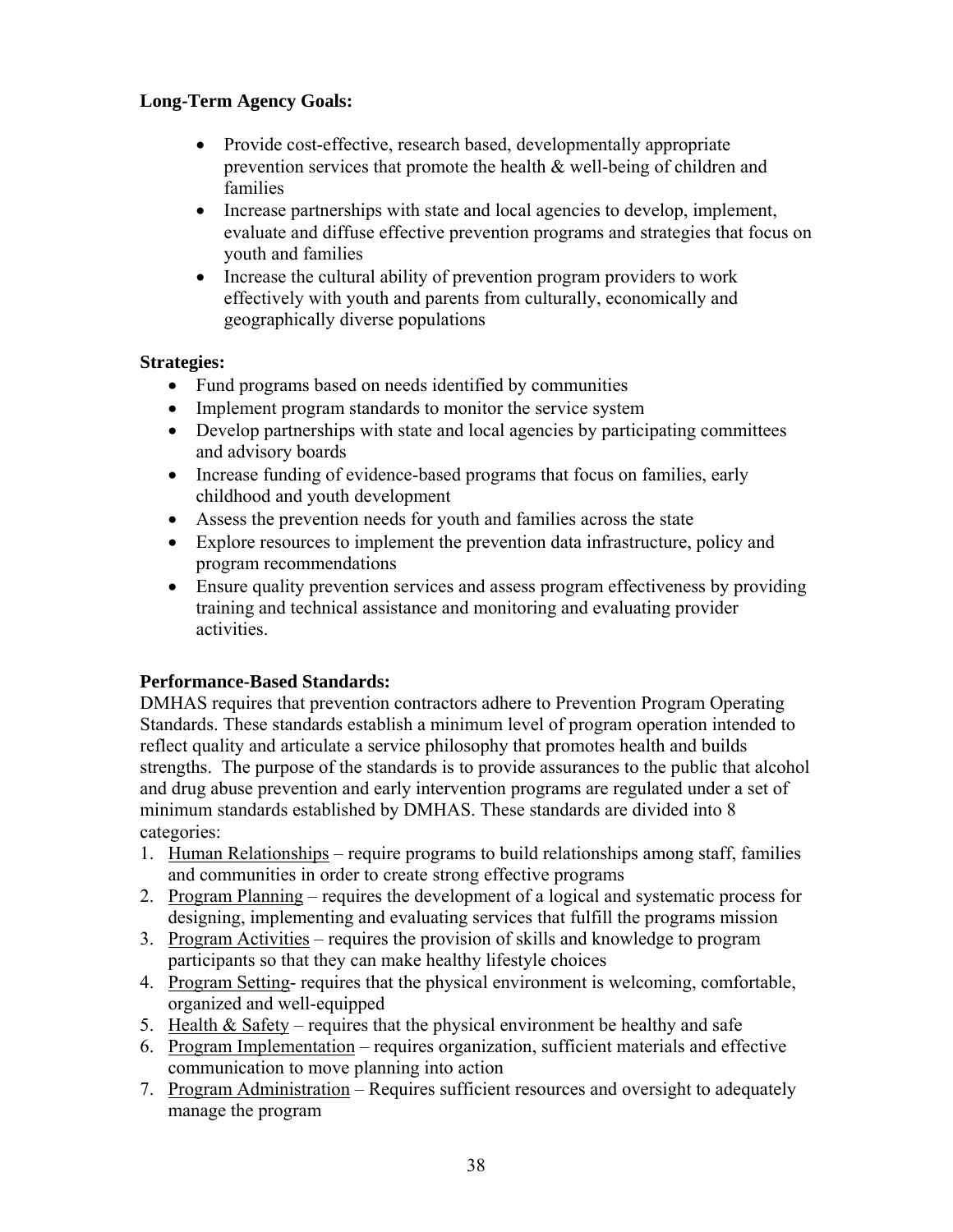8. Evaluation – requires the systematic collection and analysis of data to make informed decisions.

### **Performance-Based Outcomes:**

- Increased number of evidence-based programs for youth, families and professionals that focus on youth suicide prevention, tobacco and alcohol use prevention
- A more refined quality assurance process that assesses effectiveness and fidelity of implementation of prevention programs
- An integrated state plan that supports families and communities in youth and early childhood development
- Increased partnerships with state and local agencies
- Increased number of providers trained and receiving technical assistance on cultural competency
- Increased cost-effectiveness

# Population Outcomes

- Reduction in the drug/alcohol use
- Reduction in suicidal behavior among high school students
- Increased employment or school retention
- Decreased criminal justice involvement
- Increased social connectedness

## Program Outcomes

- Increased enforcement of alcohol laws
- Reduction in retailer violation rates for tobacco sales to minors

**Performance-Based Accountability:** Prevention program contractors complete program information and measures during the biannual contract renewal process. An action plan that identifies strategies to be used to meet objectives is also completed. Monthly process data are reviewed and monitored. Program changes are tracked via a fidelity tool. Quarterly telephone meetings are held to discuss progress and identify issues or technical assistance needs. Yearly site visits are made to validate activities and continued capacity and substantiate the need for continued funding. Agencies or programs not meeting objectives are placed on corrective action and closely monitored.

DMHAS will be receiving technical assistance to develop a process for collecting and reporting on program and community-level outcomes.

**Measure of Effectiveness:** In the last 3 years the DMHAS Prevention unit has increased by 50% the number of environmental and other evidence-based programs that focus on youth and their families. With the increase in staff, there were also increases in the number of Prevention partnerships between DMHAS and other state and local agencies. Several plans have emerged from these partnerships, most notably the Early Childhood Partners, Strategic Prevention Framework, Tobacco Use and Prevention and a policy recommendation to align substance abuse prevention and social and academic development through school community and family partnerships. The DMHAS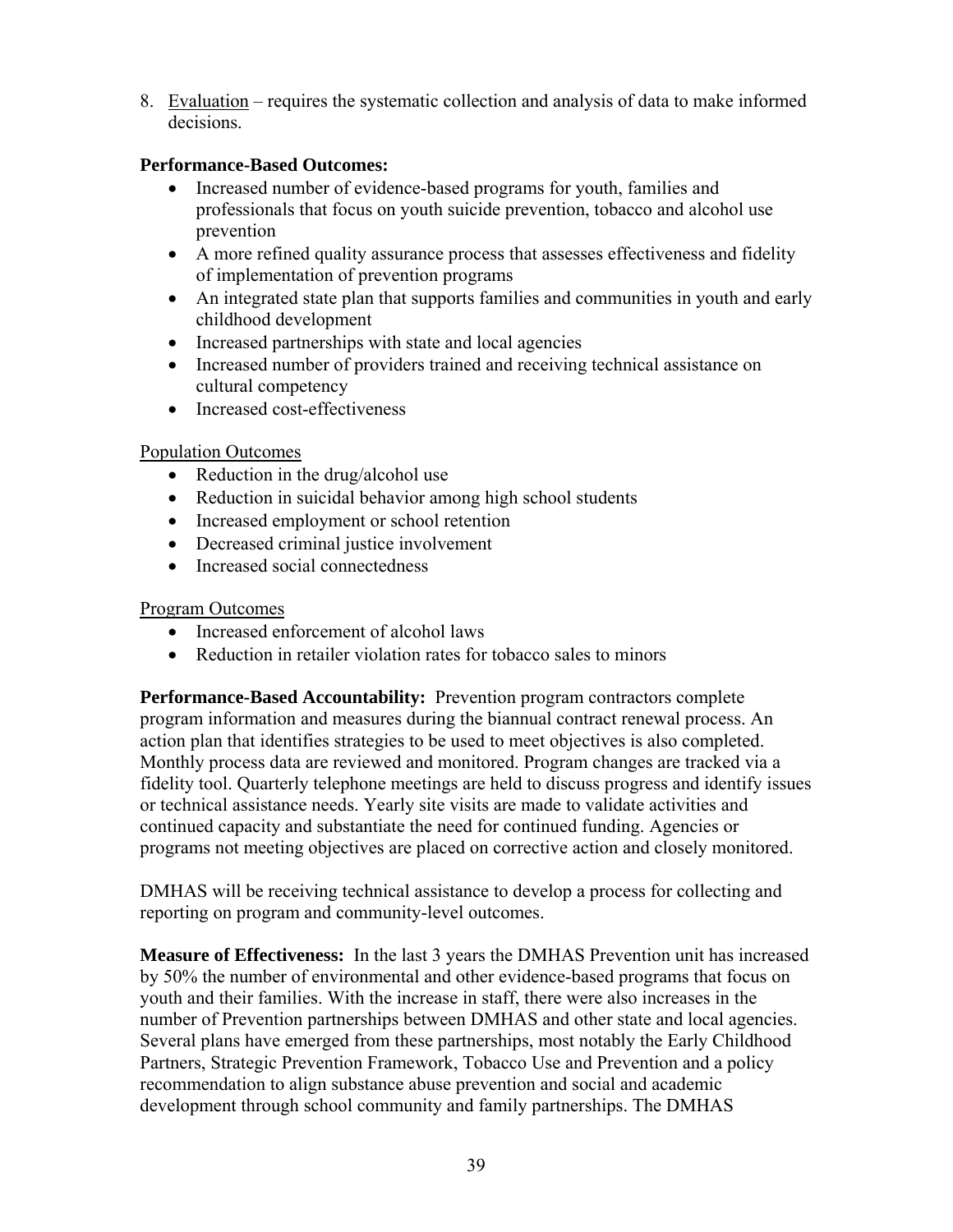Prevention Training Collaborative has also increased the number of courses offered to providers.

**Methods:** DMHAS provides Prevention services aimed at increasing the health & wellness of children and their families through funding and assessing its pool of over 160 non-profit providers statewide. To address disparities, DMHAS contracts with the Multicultural Leadership Institute (MLI), a statewide resource in the provision of cultural competent mental health and subtance abuse prevention services to assure that all products, activities and services are culturally competent.

**Other:** Where possible, the DMHAS Prevention Unit shares lessons learned and program outcomes and accomplishments with the field at national meetings and conferences.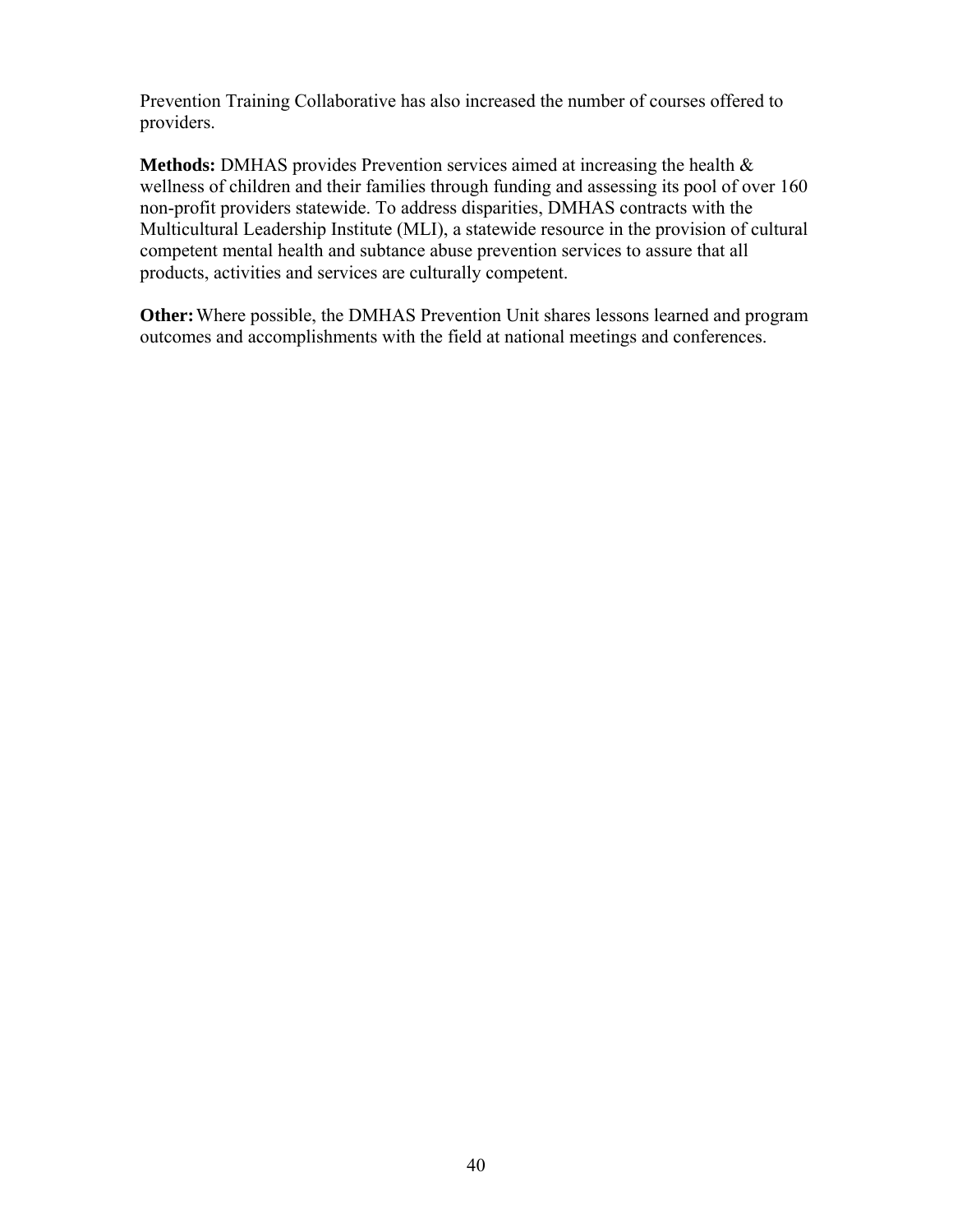#### **DEPARTMENT OF PUBLIC HEALTH**

Asthma Program Child Day Care Licensing Community Health Centers Family Planning Program Immunization Program Injury Prevention Program Lead Poisoning and Control Program Newborn Screening Program Nutrition, Physical Activity and Obesity Prevention Oral Health-Home by One Program Rape Crisis and Prevention Services Tobacco Use Prevention and Control Program Women Infant and Children Program Youth Violence/Suicide Prevention

**Program Name:** Asthma Program: Pediatric Easy Breathing Program

**Program Description**: The Connecticut Children's Medical Center (CCMC) Asthma Center is conducting *Easy Breathing*, a clinical management program. The program has successfully expanded beyond the original five communities to provide statewide coverage. The *Easy Breathing* program is a professional education program that trains pediatric providers to administer a validated survey to determine whether a child has asthma, to conduct an assessment to determine asthma severity, to utilize treatment protocol guidelines for determining proper therapy, and to develop individual treatment plans. *Easy Breathing* is an asthma recognition and management program that is implemented by primary care providers that documents adherence to the National Asthma Education and Prevention Program Guidelines (NAEPP) standards for asthma care.

**Target Population**: The Connecticut Children's Medical Center (CCMC) Asthma Center completed five years of this *Easy Breathing* clinical management program in five Connecticut communities and their first year expanding the program statewide. For the first year of statewide coverage, 3,350 children have been surveyed, and 14 practices have been trained. Of the 3,350 children surveyed, 846 had asthma and 279 children with asthma were newly diagnosed.

**Number of children and families served 2007-2008:** A total of 3,350 children were served.

#### **Program Cost 20007-2008:** \$1,000,000

#### **Long-Term Agency Goals:**

- Health Goals: To ensure appropriate diagnosis and medical management of children with asthma
- Education Goals: To increase awareness that asthma is a controllable disease when properly managed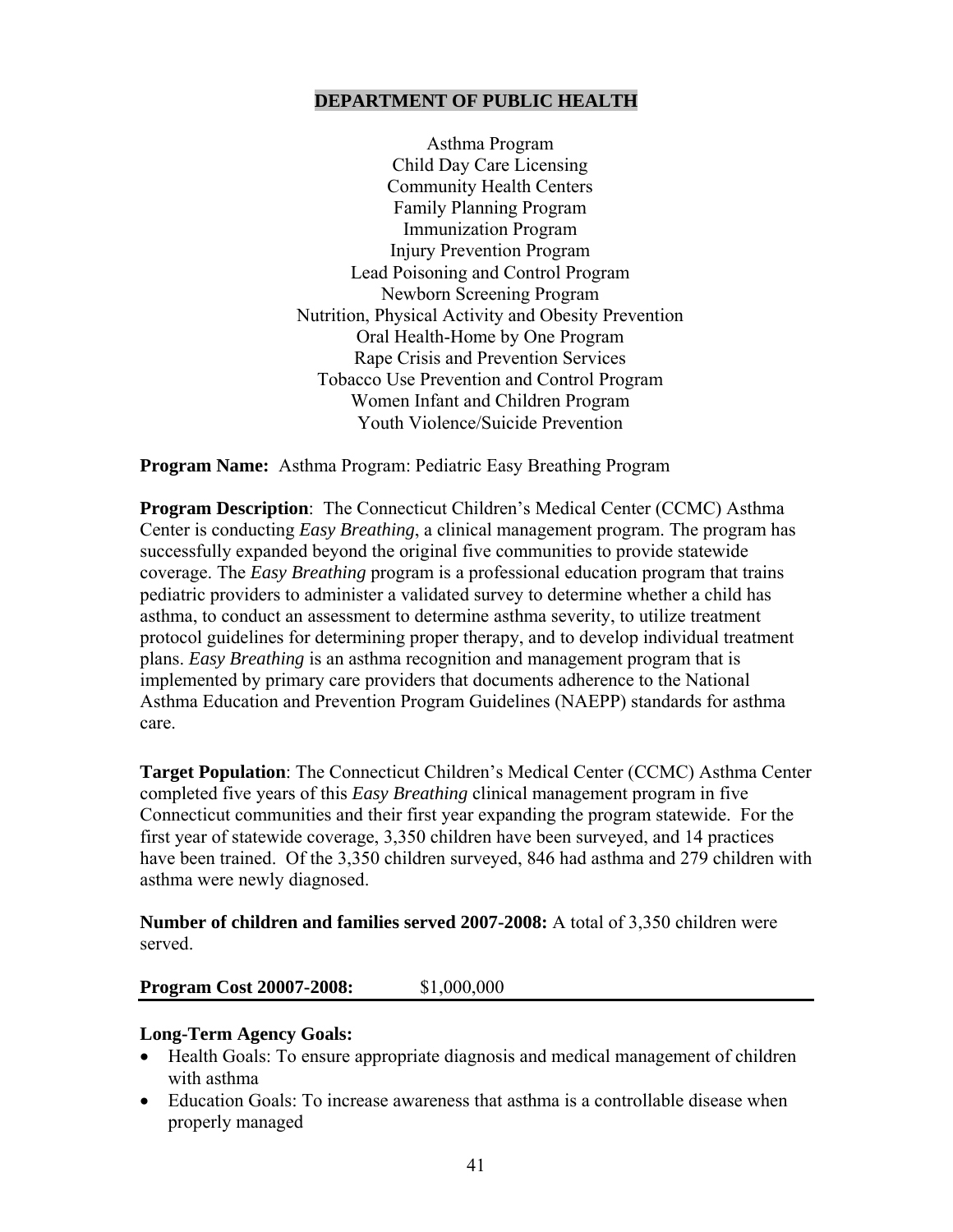### **Strategies:**

- Expand the current program beyond the original five communities for Easy Breathing Program implementation across the state
- Identify, recruit and train pediatric healthcare practices/clinic sites to conduct the Easy Breathing Program
- Conduct surveillance activities to evaluate effectiveness and adherence to National Asthma Guidelines

**Performance-Based Standards:** The contractor conducts quarterly site visits with the Regional Program Coordinators to review and rectify data issues, training needs and/or implementation problems. Submits quarterly narrative and surveillance data to DPH.

**Performance–Based Outcomes:** Improved asthma diagnosis and medical management by primary care providers for better patient control and self-management based on the National Asthma Education and Prevention Program (NAEPP) asthma diagnosis and treatment guidelines from the National Heart, Lung, and Blood Institute.

**Performance-Based Accountability:** Documentation of DPH oversight conducted under this contract with the contractor and subcontractors through audits, site visits, quarterly and annual aggregate reports as follows:

- Documentation of technical and professional assistance provided
- Description of the contractor-created, locally managed data quality control program and the actual assistance provided for the management of the Easy Breathing data system, generation of reports at each district
- Documentation of monitoring each participating district for adherence to required Program activities
- Documentation of review of all survey and treatment plan data from each district for consistency and appropriateness
- Documentation of the results of data analysis that include demographics of children surveyed in each community for asthma, by age, race/ethnicity, and number of newly diagnosed children by age, race/ethnicity
- Evaluation results of the effectiveness of the *Easy Breathing* Program in each participating community by analyzing the following process measures and outcome measures over time (quarterly)

### **Measure of Effectiveness:**

- At least 95% of children surveyed to have a diagnosis of asthma have a written asthma treatment plan
- At least 95% of children surveyed to have a diagnosis of persistent asthma have an asthma treatment plan which includes anti-inflammatory therapy consistent with NAEPP guidelines.

**Methods:** Surveillance data of all participating children is reported for both Medicaid and non-Medicaid children including race and ethnicity. The program focuses on health care practices in urban areas where there is a higher proportion of asthma hospitalization and emergency department visits and Medicaid enrollment.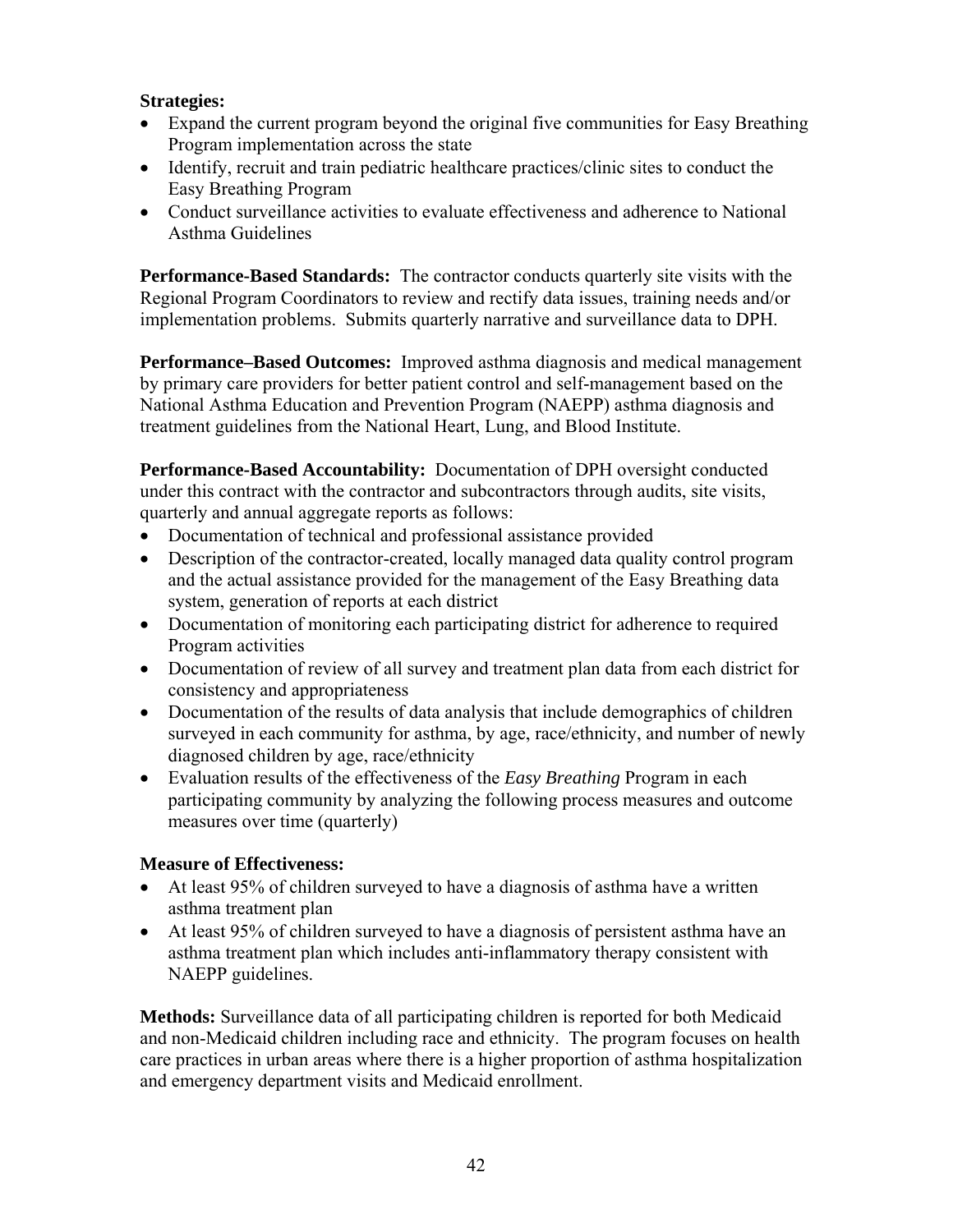### **Program Name:** Child Day Care Licensing

**Program Description**: This Program regulates all licensed child day care programs in accordance with required standards established by state statutes and regulations. This is accomplished by providing technical assistance, application processing, facility monitoring, complaint investigation, and enforcement activities. The Program licenses 1,588 Child Day Care Centers and Group Day Care Homes, and 2,642 Family Day Care Homes and is committed to promoting the health, safety, and welfare of Connecticut's children in these licensed facilities.

### **Number of children and families served 2007-2008:** 118,458 Licensed Capacity

 \*This number does not reflect actual enrollment, as some slots may be under utilized or shared between part-time children.

## **Program Cost 2007-2008:** \$2,686,000

## **Long-Term Agency Goals:**

- Program goal: To establish the baseline of quality below which it is illegal for licensed family day care homes, group day care homes, and child day care centers to operate.
- Education goal: To provide technical assistance to license applicants and licensed child day care providers on regulatory issues to improve compliance.

### **Strategies:**

- License and inspect child day care facilities.
- Provide resources and technical assistance to providers, upon request.
- Improve the quality of care children receive in licensed day care programs by revising Connecticut's licensing standards to be more in line with national standards and provide technical assistance to licensed programs.
- Collaborate with organizations such as the Departments of Social Services, Education, Children and Families, and the Early Childhood Education Cabinet, Child Day Care Council and the CT After School Network on issues that impact the Early Care and Education System and improve quality in child care settings.

### **Performance-Based Standards:**

- Meet statutory requirements for inspections of licensed day care facilities: Inspect child day care centers and group day care homes every two years; inspect 1/3 of licensed family day care homes annually.
- Conduct complaint investigations.
- Take enforcement action against non-compliant facilities, as necessary.
- Meet statutory requirements for providing technical assistance on regulatory issues.

### **Performance –Based Outcomes:**

• Continue the process to revise child day care regulations with improved health and safety standards.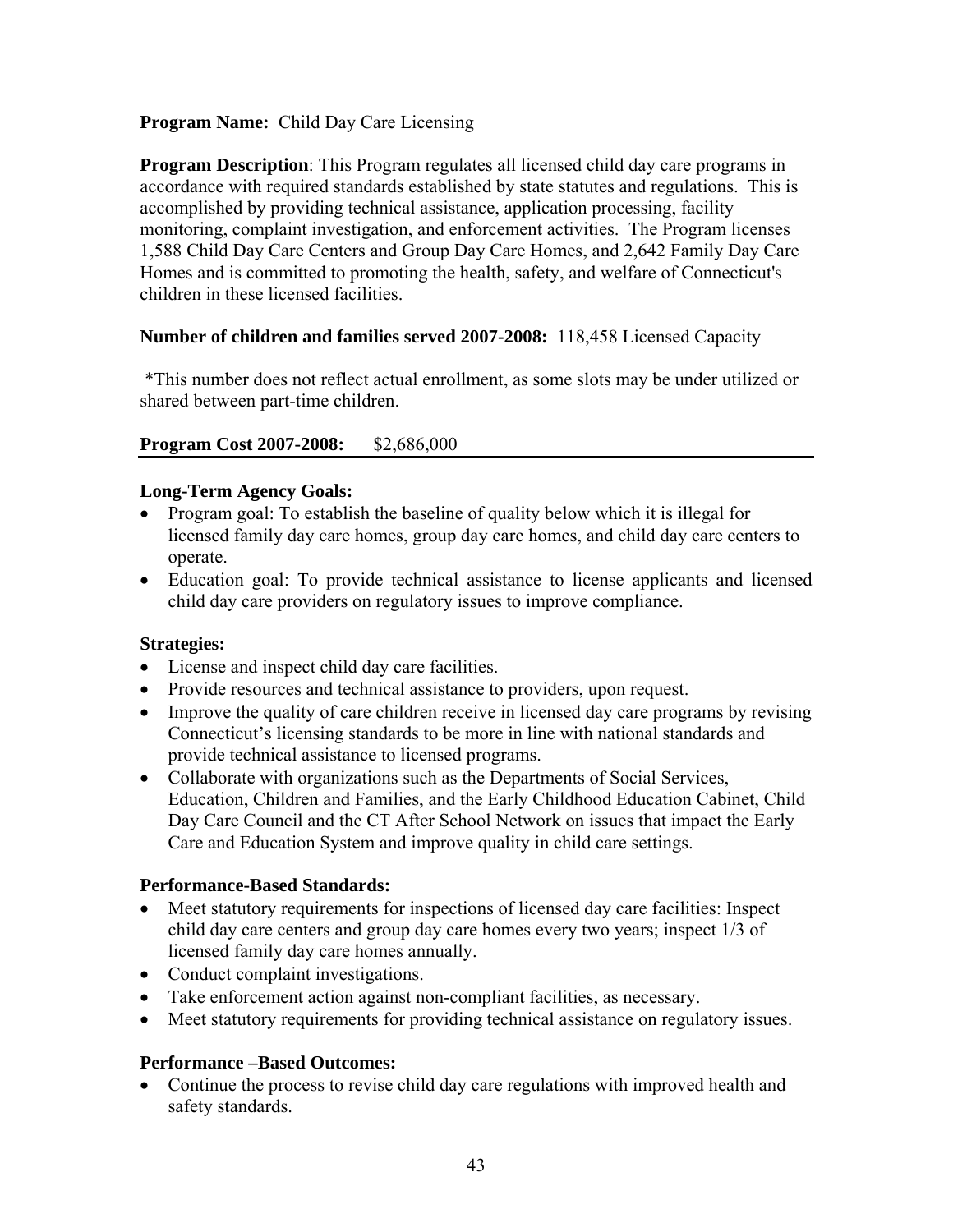- Fifty-five technical assistance activities conducted from  $7/1/07 6/30/08$  served 5,514 child care providers and applicants.
- The department consistently exceeds inspection goals for licensed child care facilities. From 7/1/07 – 6/30/08, 916 compliance monitoring inspections of family day care homes were required, 1415 inspections were completed; 802 compliance monitoring inspections of child day care centers and group day care homes were required, 881inspections were completed.
- All complaints inspections include unannounced site visits. From  $7/1/07 6/30/08$ there were 1,242 complaint investigation inspections involving licensed and illegally operating child day care facilities.
- From  $7/1/07 6/30/08$ , 123 enforcements against licensed or illegally operating child day care facilities were taken.

**Performance-Based Accountability:** The Department of Public Health is the state agency responsible for the regulation and monitoring of licensed child day care facilities in accordance with the following statutes and regulations:

- C.G.S, Sec. 19a-80; Sec. 19a-87b
- Public Health Code, Sec. 19a-79-1a through 19a-79-13
- Public Health Code, Sec. 19a-87b-1 through 19a-87b-18

**Measure of Effectiveness:** The Child Day Care Licensing Quality Enhancement Unit coordinates enforcement actions for child day care programs. Regulatory actions are posted quarterly on the Department's website.

#### **Methods:**

- Application and license renewal reviews
- Unannounced compliance monitoring inspections
- Complaint investigation inspections
- Technical assistance activities, including on-site assistance during inspections, office meetings, workshops, web page updates, and articles on regulatory issues in *All Children Considered*, a newsletter funded by the Department of Social Services and Published by the UCONN Cooperative Extension Service that is distributed to licensed and license exempt child care providers.

**\_\_\_\_\_\_\_\_\_\_\_\_\_\_\_\_\_\_\_\_\_\_\_\_\_\_\_\_\_\_\_\_\_\_\_\_\_\_\_\_\_\_\_\_\_\_\_\_\_\_\_\_\_\_\_\_\_\_\_\_\_\_\_\_\_\_\_\_\_\_\_\_** 

### **Program Name:** Community Health Centers

**Program Description**: The purpose of the Community Health Center program is to assure access to comprehensive primary and preventive health care services and improve the health status of the underserved and vulnerable populations in CT. Thirteen health care corporations receive partial funding through the Connecticut Department of Public Health to provide comprehensive preventive and primary health care services through Community Health Centers located in 30 towns throughout CT. As safety net providers, they deliver health care to individuals enrolled in Medicaid and Medicare as well as the underinsured and uninsured from birth through old age**.** Ten of the corporations are Federally Qualified Health Centers (FQHCs) that receive funding authorized by Section 330 of the Public Health Service Act. The other 3 meet FQHC program requirements but do not receive Section 330 funding. Community Health Centers (CHCs) serve as the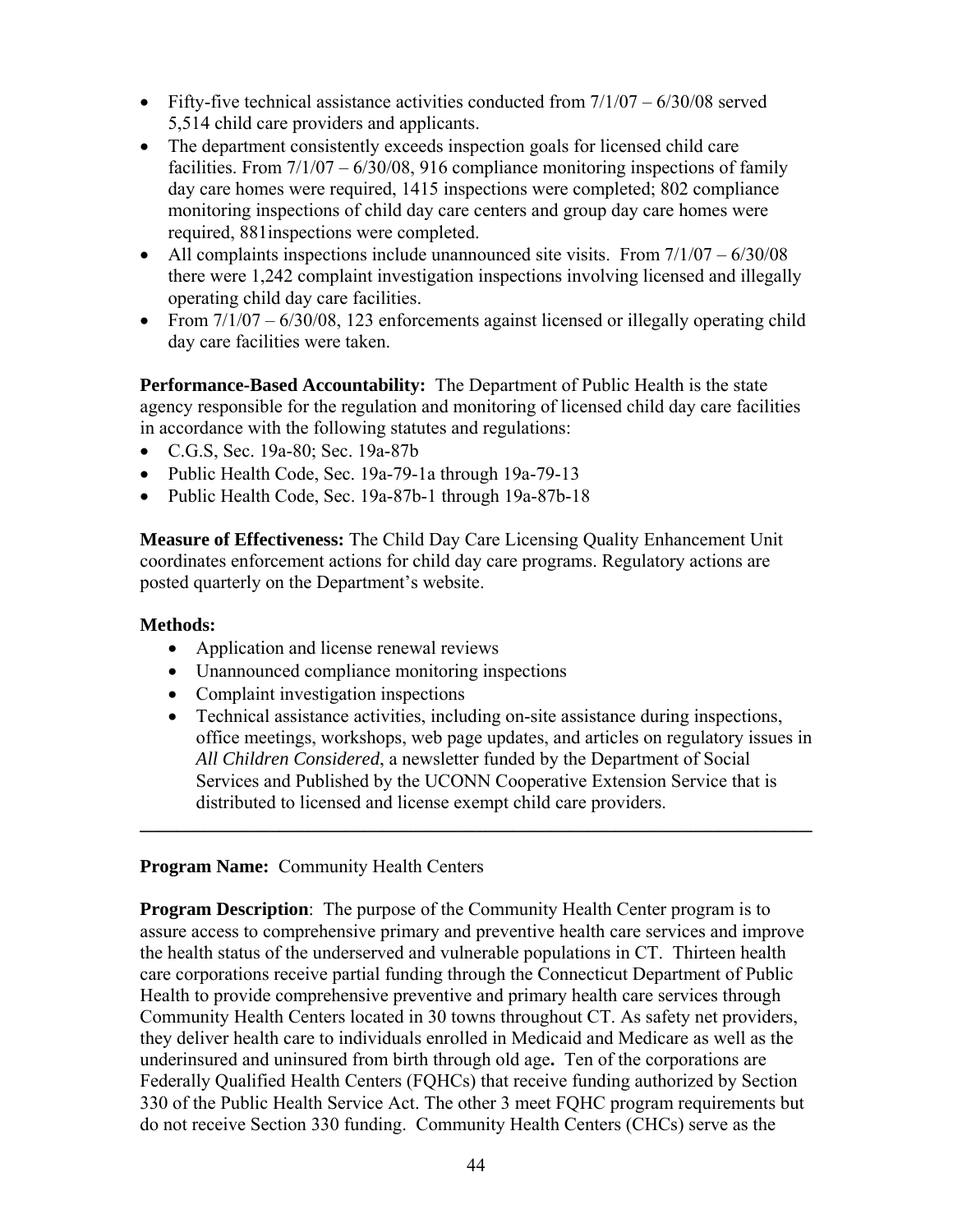medical home and family physician for many of the poor, underserved, vulnerable, and at risk for poor health status people who live in communities throughout Connecticut. They offer comprehensive, community-based, primary and preventative health care including pediatric, adolescent, adult and geriatric health care, prenatal and postpartum care as well as supportive services such as translation, transportation, case management, health education, social services and culturally sensitive healthcare. Depending on the availability, many offer dental care, mental health and addiction services, school based health care and outreach programs.

**Target Population**: The residents of Connecticut not limited to those who are uninsured, underinsured or underserved. Services are provided across the lifespan.

**Number of children and families served 2007- 2008:** In 2007, Connecticut Community Health Centers served over 241,090 patients with over 1,098,032 visits. 64% of health center patients had family incomes under 100% of the Federal Poverty Level. (Note: United Community and Family Services, Inc. in Norwich, does not collect this information for all clients) and 33% were children <15 years and 22% were women between the ages of 15-44.

**Program Cost FY 2007-2008:** \$7,779,643

## **Long-Term Agency Goals:**

- Health Goals: To increase access to comprehensive, family-oriented community based health care to all who seek it, regardless of their ability to pay.
- Education Goals: To increase awareness of the mission of community health centers.

### **Strategies:**

- Improve access to Primary and Preventive Care.
- Provide cost-effective and high-quality care.
- Assist in the reduction of health disparities.
- Provide effective management of chronic illness.
- Improve birth outcomes.

**Performance-Based Standards:** The contractor submits quarterly narrative and surveillance data to DPH.

**Performance–Based Outcomes:** Increase in unduplicated patient visits and medical management for low-income and uninsured clients.

**Performance-Based Accountability:** Documentation of DPH oversight conducted under this contract with the contractor through audits, site visits, quarterly and annual aggregate reports.

### **Measure of Effectiveness:**

- Percentage of pregnant women beginning prenatal care in the first trimester.
- Percentage of children with 2nd birthday during the measurement year with appropriate immunizations.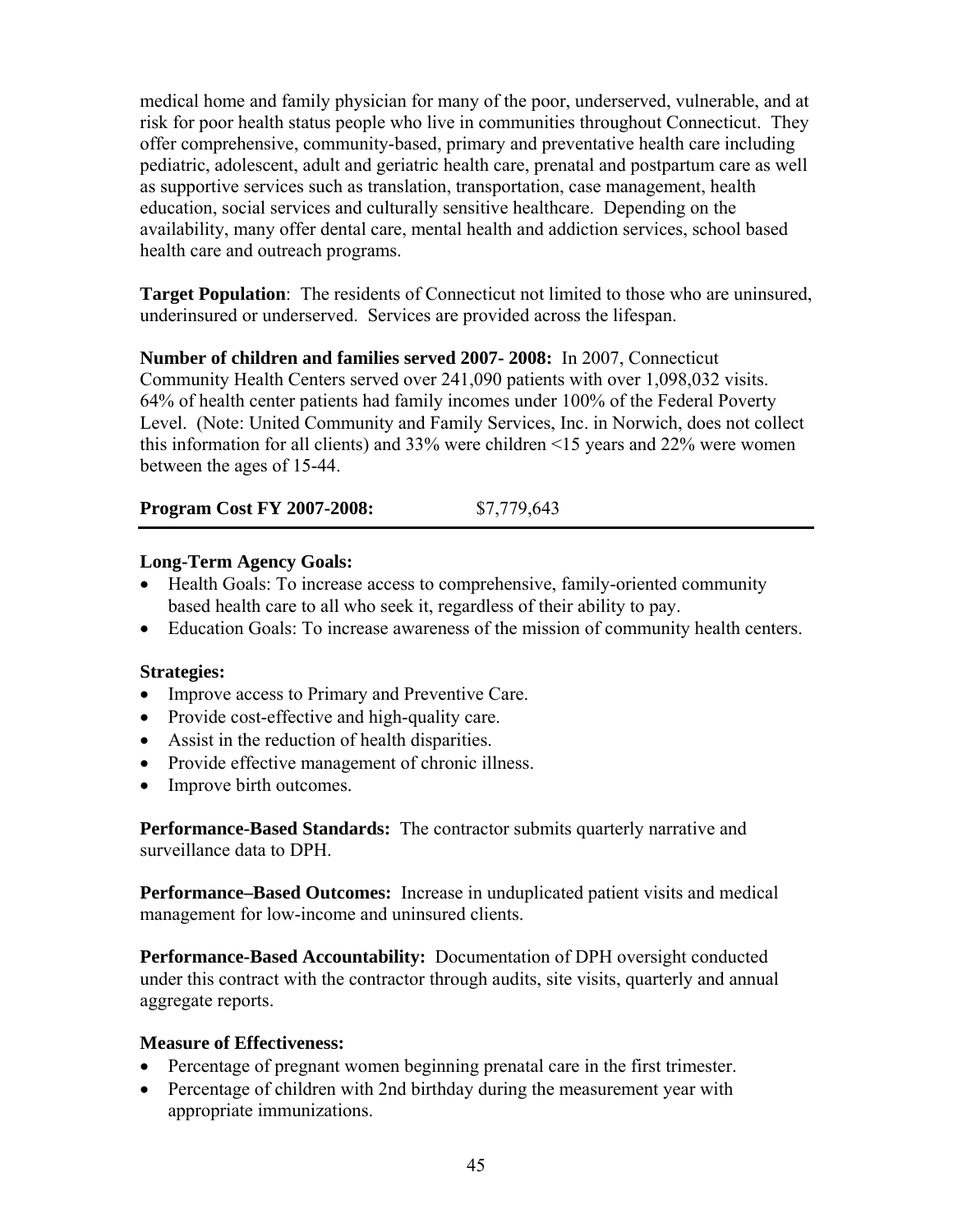- Percentage of women 21-64 years of age who received one or more Pap tests during the measurement year or during the two years prior to the measurement year.
- Percentage diabetic patients whose HbA1c levels are less than or equal to 9 percent.
- Percentage of adult patients 18 years and older with diagnosed hypertension whose most recent blood pressure was less than 140/90.
- Percentage of births less than 2,500 grams to health center patients.

**Methods:** Data of all unduplicated patients and patient visits is reported including age, sex, race/ethnicity, insurance status and federal poverty level.

## **Program Name:** Family Planning Program

**Program Description**: Twelve Family Planning Clinics (FPC) are funded by the Connecticut Department of Public Health through a contract with Planned Parenthood of Connecticut, Inc. Total DPH funding to FPCs equals \$1,099,438. The purpose of the Connecticut Department of Public Health Family Planning Program is to provide preventive and primary reproductive health care through health care services, information, and education to the uninsured or underserved individuals, both male and female, in CT.

**Target Population**: In 2007, the twelve DPH funded Family Planning Clinics served: 32,092 patients; 94% females, 6% males. Of the females served 27% were teens (ages 14-19).

- The race of the female patients served was identified as 56% White-non Hispanic, 15% Black- non-Hispanic, and 2% Asian/Pacific Islander. A total of 24% of the female patients served reported Hispanic ethnicity.
- Of the male patients served, the race was identified as 45% White-non Hispanic, 25% Black- non-Hispanic, and 0.7% Asian/Pacific Islander. A total of 23% of the male patients served reported Hispanic ethnicity.
- Of all clients served, 50% were Uninsured (Self-pay/No pay), 20% had private insurance, and 21% had public insurance and 9% had another funding source.
- Of all clients served,  $7.5\%$  were between the ages of 10-14, 25% were between ages 15-19, 15% between ages 20-21, and 55% were adults 22 years or older.

**Number of children and families served 2007-2008:** A total of 32,092 participants served.

### **Program Cost 2007-2008:** \$1,099,438

**Long-Term Agency Goals:** To increase access to comprehensive family planning and health care, to all who seek it, regardless of their ability to pay.

 $\_$  , and the contribution of the contribution of  $\mathcal{L}_\mathcal{A}$  , and the contribution of  $\mathcal{L}_\mathcal{A}$ 

### **Strategies:**

- Improve access to Primary and Preventive Care.
- Provide cost-effective and high-quality care.
- Expand community education and outreach services.
- Assist in the reduction of health disparities.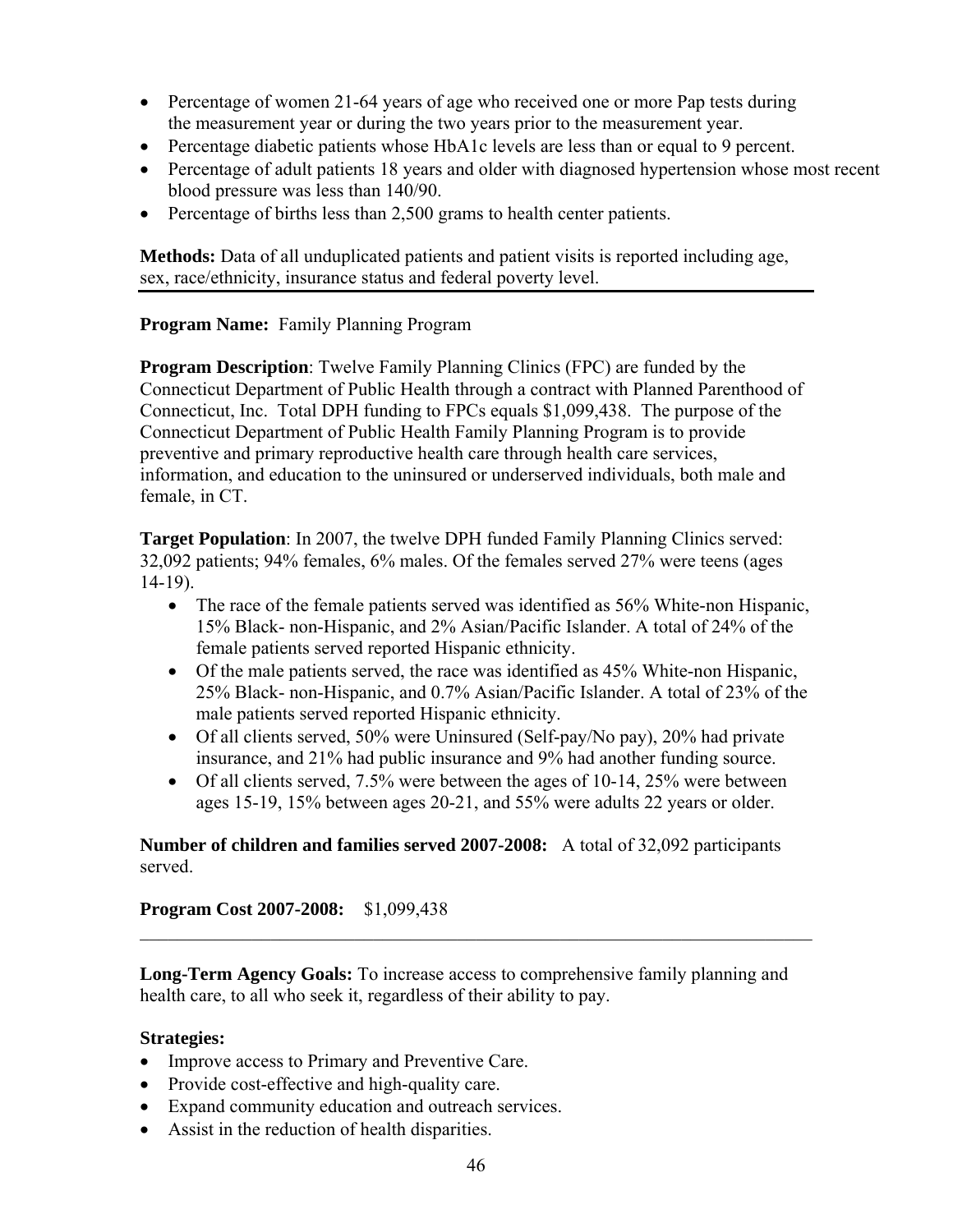• Improve birth outcomes.

**Performance-Based Standards:** The contractor submits quarterly narrative and surveillance data to DPH.

**Performance –Based Outcomes:** Increase in unduplicated patient visits and family planning services for low-income and uninsured clients.

**Performance-Based Accountability:** Documentation of DPH oversight conducted under this contract with the contractor through audits, site visits, quarterly and annual aggregate reports.

**Measure of Effectiveness:** At least 60% of eligible clients received reproductive health care services regardless of their ability to pay.

- At least 90% of female patients with a preventive reproductive health exam received a Pap test.
- At least 90% of female patients with a preventive reproductive health exam received a clinical breast exam.
- At least 85% of female patients with a preventive reproductive health exam received a screening for Chlamydia trachomatis and gonorrhea.
- At least 80% of clients with a preventive reproductive health exam received AIDS Education, behavioral counseling, and information on HIV testing sites.

**Methods:** Data of all unduplicated patients and patient visits is reported including age, sex, race/ethnicity, insurance status and federal poverty level.

### **Program Name:** Immunization Program

**Program Description**: The State of Connecticut Immunization Program's mission is to stop the spread of diseases that are vaccine preventable. The following means are used to achieve this goal: providing vaccine to the residents of Connecticut, educating the medical personnel and the public on the importance of vaccinations, working with providers using the immunization registry to assure that all children in their practice are fully immunized, assuring that children who are in day care, Head Start, and school are adequately immunized against diseases that are harmful and sometimes deadly, and conducting surveillance for vaccine-preventable diseases to evaluate the impact of vaccination efforts and to identify groups that are still at risk of vaccine-preventable disease.

**Target population:** Program serves 0-18 year old population. Population estimate for 2008 is 854,221 children.

**Number of children and families served 2007-2008:** According to the 2007 National Immunization Survey (NIS), 86.8 % of the states' two year olds were up to date on their immunizations comprised of a series of 4 doses of DTaP, 3 doses of Polio, 1 dose of MMR, 3 doses of HiB, 3 doses of Hepatitis B, and 1 dose of varicella vaccines (4:3:1:3:3:1). Connecticut had the fourth highest immunization coverage rate among all states and continues to rank among the top five states nationally since the 1990's. CT has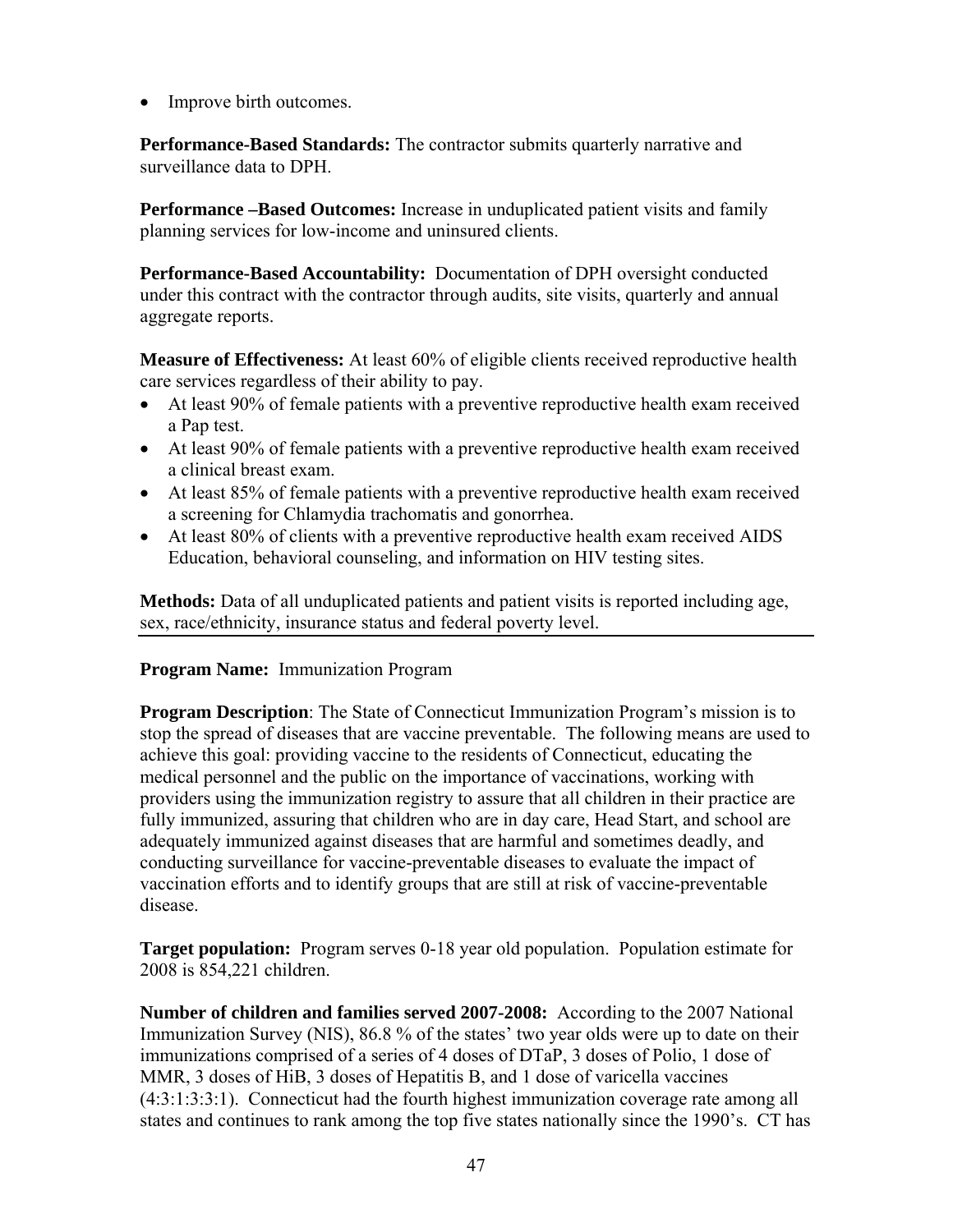also met the Healthy People 2010 goals for effective vaccination coverage levels for universally recommended vaccines for young children for the following vaccines:

- $3<sup>rd</sup>$  highest coverage for 4+ DTaP among all states at 91%
- highest coverage for  $3+$  Polio among all states at 97.9%
- the c overage rate for  $1+$  MMR decreased from 96.5% to 95.3%
- $5<sup>th</sup>$  highest coverage for 3+ Hib among all states at 96.8%
- $\bullet$  4<sup>th</sup> highest coverage for 3+ HepB among all states at 97.5%
- $\bullet$  4<sup>th</sup> highest coverage for 1+VAR among all states at 94.2%
- $2<sup>nd</sup>$  highest coverage for 4+PCV7 among all states at 88.8%

The 2007 NIS survey included children born January 2004 through July 2006.

**Program Cost 2007-2008:** \$45,460,155

**Long Term Agency Goals:** The Department of Public Health (DPH) works proactively to protect the health and safety of the people of Connecticut and to prevent disease and promote wellness through education and programs such as prenatal care, newborn screenings, immunizations, nutrition and supplemental foods, AIDS and sexually transmitted disease awareness. Reducing health disparities in maternal and child health remains one of the agency's highest priorities. DPH selected its prevention programs for inclusion in this report based on a focus on children birth to age eighteen. These initiatives also impact the families of these children, either directly or indirectly. The selected programs are preventive in nature, provide education and information to families that promote healthy behaviors, attempt to reduce crime and violence, promote academic success, and discourage socially destructive behaviors. The Immunization Program seeks to:

 $\_$  , and the contribution of the contribution of  $\mathcal{L}_\mathcal{A}$  , and the contribution of  $\mathcal{L}_\mathcal{A}$ 

- Prevent disease, disability and death from vaccine preventable diseases in infants, children and adolescents through surveillance, case investigation and outbreak control, vaccination, monitoring of immunization levels, provision of vaccine, and professional and public education
- Identify where our pockets of under immunized children continue to exist in our major urban centers by utilizing our state immunization registry data.

### **Strategies:**

- Implement disease prevention and health promotion of women, infants and children including children and youth with special health care needs
- Identify and nurture community-based health and prevention initiatives through public and private partnerships
- Provide funding to community-based providers to implement prevention programs at the local level, including school-based and community health centers
- Through Community-Based Health Centers, assure the availability and accessibility of comprehensive primary and preventative health care and other essential public health services for low-income uninsured and vulnerable children and families in underserved areas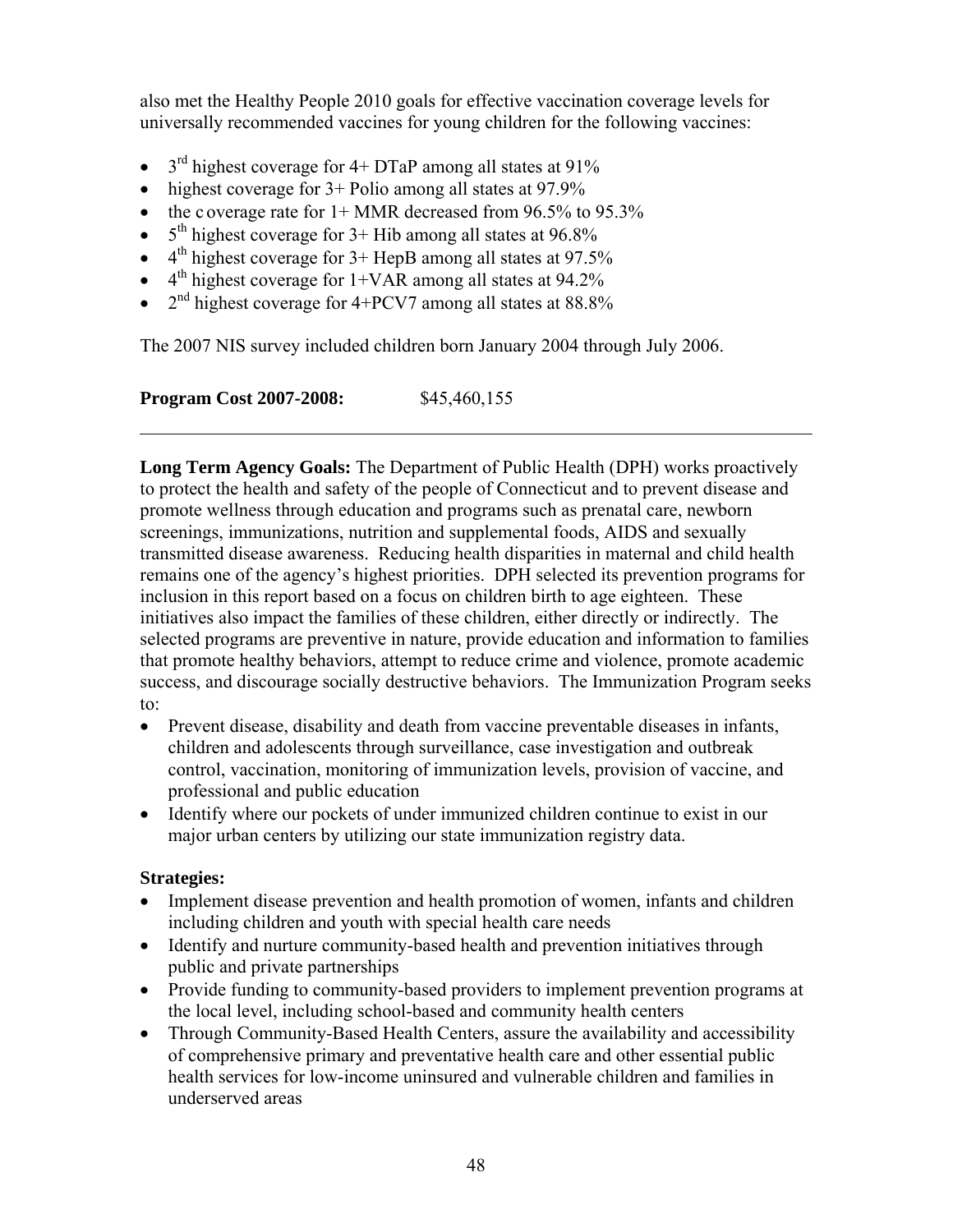- Conduct surveillance activities to continuously monitor the effectiveness of the agency's prevention initiatives
- Collaborate with other state agencies to cut across agency boundaries and combine programmatic and funding efforts to improve outcomes
- Establish and coordinate the DPH's Virtual Children's Health Bureau to capture the overarching programs and initiatives throughout the agency
- Promote the use of asthma management plans by health care providers and parents of asthmatic children, address the early identification of children with asthma and work to develop a state asthma plan and enhance asthma surveillance activities
- Provide nutrition education to parents, pre-school children, and teachers in Head Start and School Readiness programs, and provide workshops to enable teachers to integrate nutrition education into their lesson plans and curriculum, and to educate parents on feeding healthy food to their children
- License and regulate child day care facilities and offer resources and technical assistance to providers
- Improve the quality of care children receive in licensed child day care programs by revising Connecticut's licensing standards to be more in line with national standards and provide technical assistance to licensed programs
- Work with organizations such as the Child Day Care Council and the CT After School Network to develop draft regulations, staff training, and assure inspection goals are met in accordance with state statutes
- Ensure that state-of-the-art emergency medical care is available for all ill or injured children or adolescents, and that pediatric services are well integrated into an emergency medical service system
- Prevent disease, disability and death from vaccine preventable diseases in infants, children and adolescents through surveillance, case investigation and outbreak control, vaccination, monitoring of immunization levels, provision of vaccine, and professional and public education
- Conduct comprehensive lead poisoning prevention programs to reduce the risk of lead exposure
- Screen all newborns for genetic and hearing disorders prior to hospital discharge or within seven days of birth to help prevent severe health and developmental consequences
- Through Oral Health initiatives, increase entry into long-term comprehensive dental services for Medicaid, SCHIP, and other underserved children and develop a best practice model for sealant programs
- Make available to sexual assault victims and their families free and confidential services such as crisis intervention, support and advocacy, survivor groups, 24-hour hotline, and emergency transportation
- Through collaborative effort between Injury Prevention Program and CT Safe Kids, provide child passenger safety workshops to health care and childcare professionals to increase provider capacity as effective educators on child passenger safety
- Provide a variety of services to adolescents to reduce the transmission and incidence of selected sexually transmitted diseases
- Address all risks associated with the use of tobacco products focusing on youth, pregnant women, disparate populations and environmental tobacco smoke
- Provide nutrition education and supplemental food to eligible women, infants, and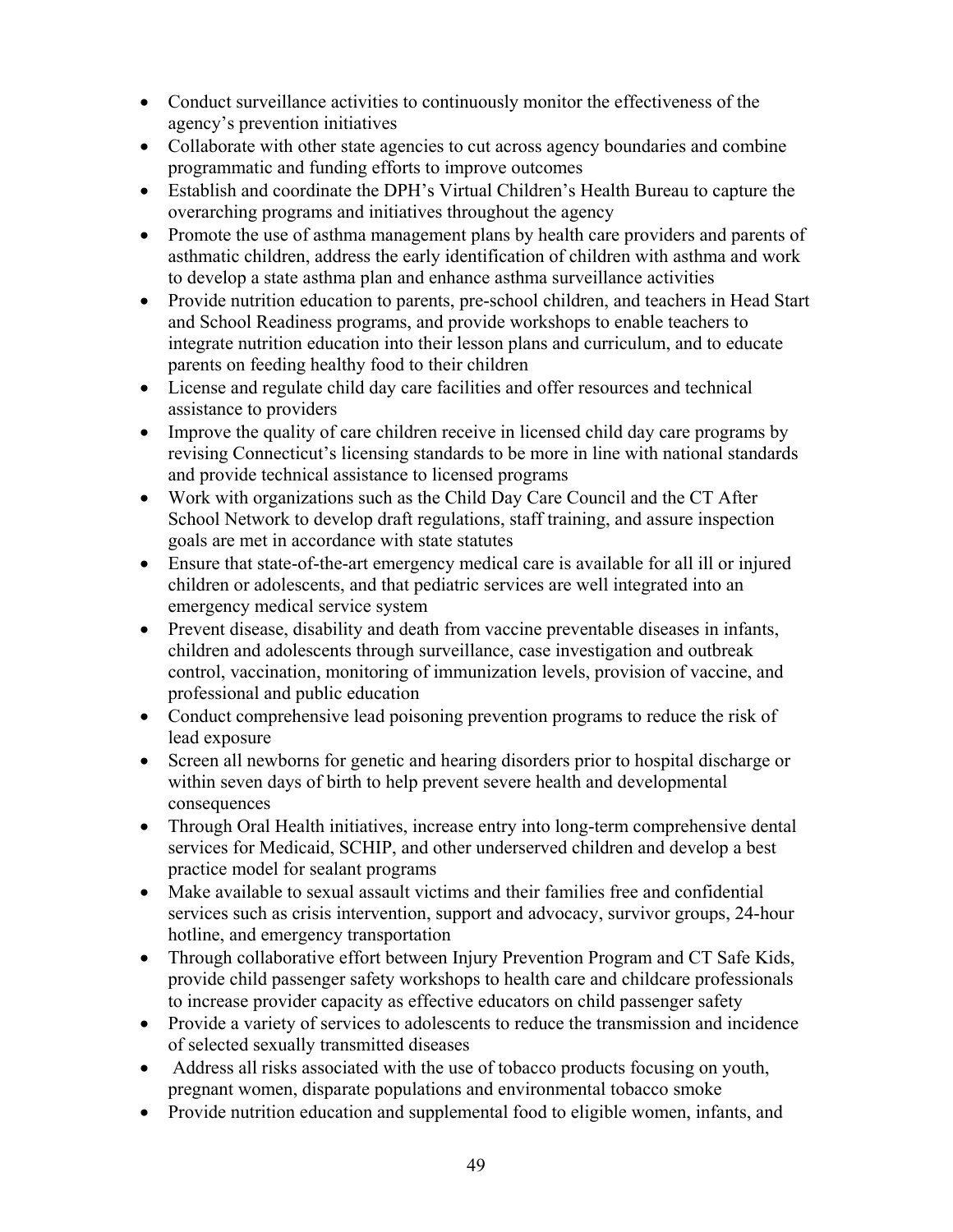children through the WIC and Nutrition Programs

- Provide professional education, technical assistance and program development targeted toward youth violence prevention
- Identify where our pockets of under immunized children continue to exist in our major urban centers by utilizing our state immunization registry data.
- Improve the quality and comprehensiveness of care by promoting co-located care coordinators at community-based home for children and youth with special health care needs

The role of DPH is to address prioritized needs and gaps in services for the target populations. Services provided by community-based programs include case management, outreach, disease prevention, education, and the empowering of maternal and child health populations about health and health-related issues. The combination of ongoing assessments, quarterly reporting data, technical assistance meetings and site visits assist DPH in determining priorities.

# **Outcomes:**

- 1.8 million newborns have been screened prior to hospital discharge and 941 identified with genetic disorders to allow treatment to be promptly initiated to avert complications and prevent irreversible problems
- Inception of newborn hearing screenings at birth in 2000 has identified 360 babies with hearing loss, with the average age of diagnosis dropping from  $2\frac{1}{2}$  years to 2 months, and in 2005, Connecticut conducted hearing screenings on 99% of newborns
- Coordinated prevention and intervention efforts with parents and health professionals as partners lead to improved health and school readiness
- Revision of child day care regulations with improved health and safety standards, staff training opportunities, number of technical assistance opportunities conducted, and the number of inspections and investigations completed
- Every child, their parents, and all pregnant women in Connecticut will have access to comprehensive, preventive, continuous health care
- All children will have access to affordable, healthy, safe, and developmentallyappropriate early care and education with comprehensive support services that facilitate effective transitions from birth to Kindergarten
- All families will have access to the information and resources they need to raise healthy children, and parents will be involved as partners in the planning of early childhood services
- Effective local or regional early childhood collaborative structures will ensure the provision of integrated services
- A state level infrastructure with community representation will guide, support, and monitor implementation of a comprehensive, integrated system of services for children and families
- Data integration among agency programs will allow for seamless retrieval of information

# **Measure of Effectiveness:**

**Infant Mortality -** Programming within the Department of Public Health (DPH) to reduce infant mortality includes the fetal and infant mortality review programs in five communities.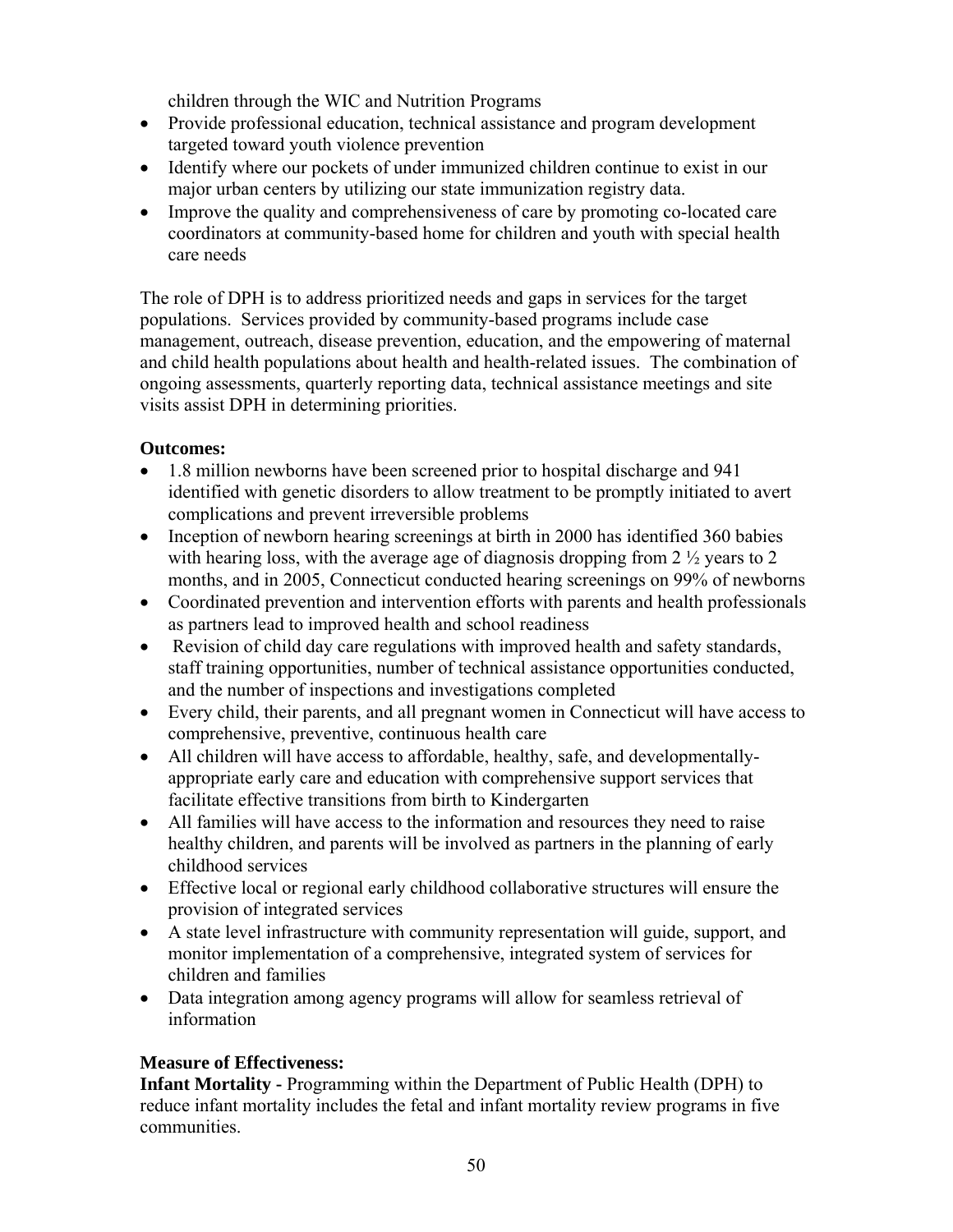• African American/Black babies consistently have had higher infant mortality rates than White and Hispanic populations in Connecticut and in the U.S. In 2006, the infant mortality rates for African Americans/Blacks was 14.6 per 1,000 live births, substantially higher than the rates for Hispanics (7.2 per 1,000) and for Whites (4.5 per 1,000).

**Births to Teens –** State programs serve pregnant women (including teens) provide intensive case management services with emphasis on promoting positive pregnancy outcomes and parenting.

• The 2006 teen birth rate was  $23.4$  per 1,000 teens age 15-19 yrs old, with the highest rates among Hispanic teens (78.1 per 1,000), followed by African American teens (46.6 per 1,000). The very slight increase from 2005 to 2006 is much less than that nationally.

**Prenatal Care** – DPH strives to improve access to prenatal care through several strategies, such as supporting sites for primary care and free pregnancy testing at family planning clinics.

- In 2006, 85.8% of infants were born to CT resident women who began receiving prenatal care in the first trimester. African American (25.3%) and Hispanic (24.9%) women were approximately 3 times more likely to receive late/no prenatal care compared to White (8.5%) women in 2006.
- In 2006, 19.9% of CT resident women received non-adequate prenatal care. African American and Hispanic women were 1.7 times more likely to receive non-adequate prenatal care than White women.

**Methods to Reduce Health Disparities**: Reducing disparities in maternal and child health indicators remains one of the major challenges facing the public health community, and DPH utilizes multi-level strategies that include:

- Addressing health disparities by targeting low-income families and encouraging them to participate in screenings, prevention activities such as immunizations and oral health, and HUSKY
- Improving the number and capacity of providers in underserved communities by functioning as liaison in the recruitment and retention of primary health care professionals through a collaboration with the DPH Primary Care Office and the Connecticut Primary Care Association
- Increasing the knowledge base on causes and intervention to reduce disparities by analyzing data on health care practices and use across racial and ethnic groups
- Utilizing the DPH Office of Multicultural Health to raise public and provider awareness of racial/ethnic disparities in health care
- Increase vaccination coverage rates in underserved populations for children living in poverty by utilizing immunization registry data to determine where our pockets of under immunized children continue to exist and develop intervention strategies targeting these children to improve vaccination coverage.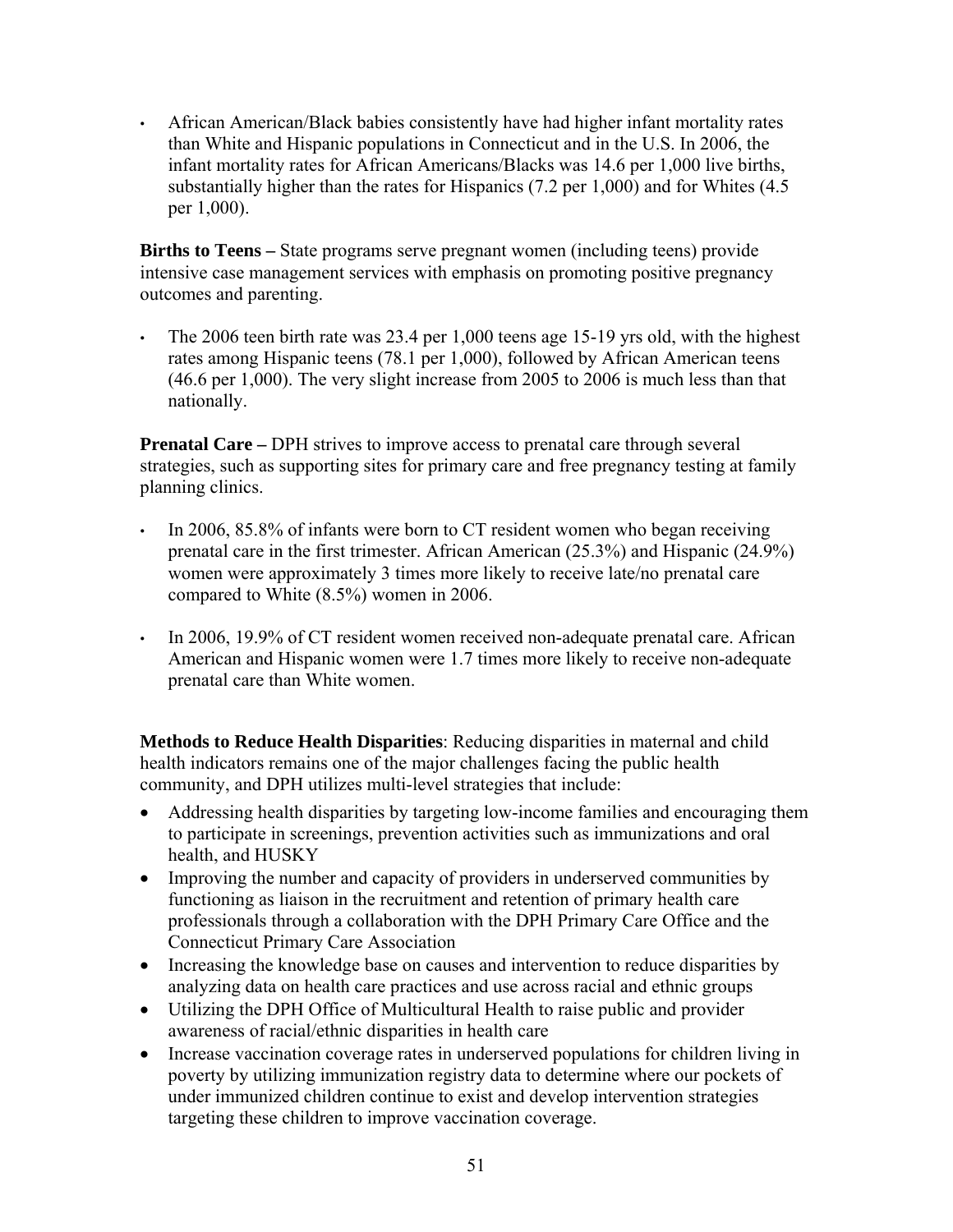- Increase HPV vaccination coverage in underserved adolescent populations by measuring HPV vaccine uptake among high-risk underserved female adolescent population to reduce cervical cancer incidence among low-income women. This includes developing HPV educational messages for health care providers to address cultural barriers and increase sensitivity to specific ethnic groups that will impact vaccine acceptance.
- As resources permit, consider addressing the recommendations of the Connecticut Health Foundation's Policy Panel on Racial and Ethnic Disparities which include:
	- Collect and integrate racial and ethnic data to its statewide planning efforts and publish a report on the key findings
	- The Office of Health Care Access and DPH should require health care organizations, including providers and payers, to collect data on each patient's primary language in health records and information systems, and post signage in the languages of the patients they serve
	- Establish a certification program for all medical interpreters to ensure cultural competence and quality service
	- Establish a system for monitoring and enforcing PA 00-119 regarding linguistic access in acute care hospitals

**Program Name:** Injury Prevention Program

**Program Description**: The Program's goal is to reduce death and disability among children and adults from unintentional injury including motor vehicle crashes, falls, fire/burns, drowning and poisoning. The Program provides technical assistance and resources to providers and community agencies on injury prevention issues. The Program works closely with other agencies, and injury related coalitions to raise awareness, and develop and implement injury prevention programs and policies. Through the Maternal and Child Health Block Grant, the Program collaborates with Safe Kids Connecticut to provide child passenger safety training to health care, childcare and other service providers and provide education and booster seats to low-income families. The geographic service area is statewide

**Target Population:** There are 436,311 children aged birth to nine years of age in Connecticut (CT DPH 2005 population estimates). An estimated 25% of children (109,077) in Connecticut live in low-income households (below 200% Federal poverty level).

**Number of children and families served 2007-2008:** The program served 213 parents/caregivers, 238 children, and provided training for 92 service providers in 07-08.

**Program Cost 2007-2008:** \$40,000

**Long-Term Agency Goals:** Reduce deaths and disabilities due to unintentional injuries among children in Connecticut.

**\_\_\_\_\_\_\_\_\_\_\_\_\_\_\_\_\_\_\_\_\_\_\_\_\_\_\_\_\_\_\_\_\_\_\_\_\_\_\_\_\_\_\_\_\_\_\_\_\_\_\_\_\_\_\_\_\_\_\_\_\_\_\_\_\_\_\_\_\_\_\_\_**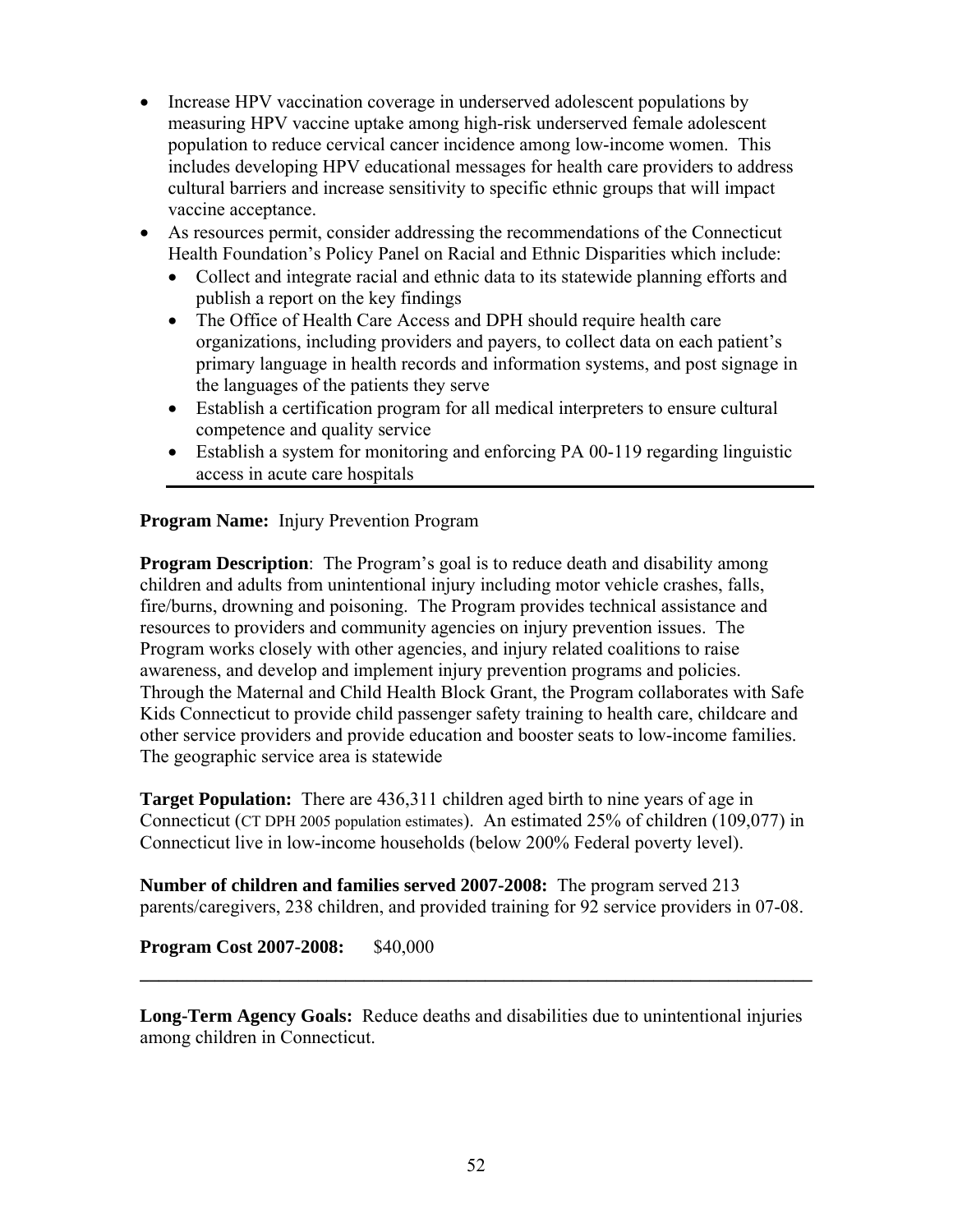#### **Strategies:**

- Contract with Safe Kids Connecticut for child passenger and transportation safety training and resources to health care, childcare and other service providers and provide education and booster seats to low income families.
- Collaborate with other State Agencies, including the Department of Transportation, Department of Consumer Protection, Department of Social Services, Department of Education, and coalitions such as Safe Kids Connecticut to raise awareness and develop injury prevention policies and programs.
- Develop and disseminate surveillance data on fatal and non fatal injuries in CT.

**Performance-Based Standards:** Training programs are based on national safety curricula developed by child passenger safety experts, and are regularly reviewed to ensure that they meet current "best practice" Standards. Nationally certified child passenger safety instructors or technicians deliver the training and educational programs and work with families to ensure that child safety seats and booster seats are correctly installed and used.

**Performance –Based Outcomes:** Health care, child care community service providers and parents report increased awareness of measures to prevent injuries to children in motor vehicle crashes*.*

**Performance-Based Accountability:** Contractor is required to submit periodic reports on program activities and outcome measures.

**Measures of Effectiveness:** Pre-Post evaluation surveys are used to measure increases in provider knowledge.

**Methods:** The Injury Prevention Program works closely with the contractor Safe Kids Connecticut and other partners to identify and insure that providers serving low-income families receive child passenger safety training.

**Program Name:** Lead Poisoning Prevention and Control Program

**Program Description**: To protect the health and safety of the people of Connecticut and to prevent lead poisoning and promote wellness through education and a wide range of program activities that relate to lead poisoning prevention and in particular, childhood lead poisoning prevention.

**Number of children and families served 2007-2008:** A total of 270,187 children under the age of six years old.

**\_\_\_\_\_\_\_\_\_\_\_\_\_\_\_\_\_\_\_\_\_\_\_\_\_\_\_\_\_\_\_\_\_\_\_\_\_\_\_\_\_\_\_\_\_\_\_\_\_\_\_\_\_\_\_\_\_\_\_\_\_\_\_\_\_\_\_\_\_\_\_\_** 

**Program Cost FY 2007-2008:** \$2,931,834

#### **Long-Term Agency Goals:**

**Health Goals:** The Connecticut Lead Poisoning Prevention Control Program (LPPCP) is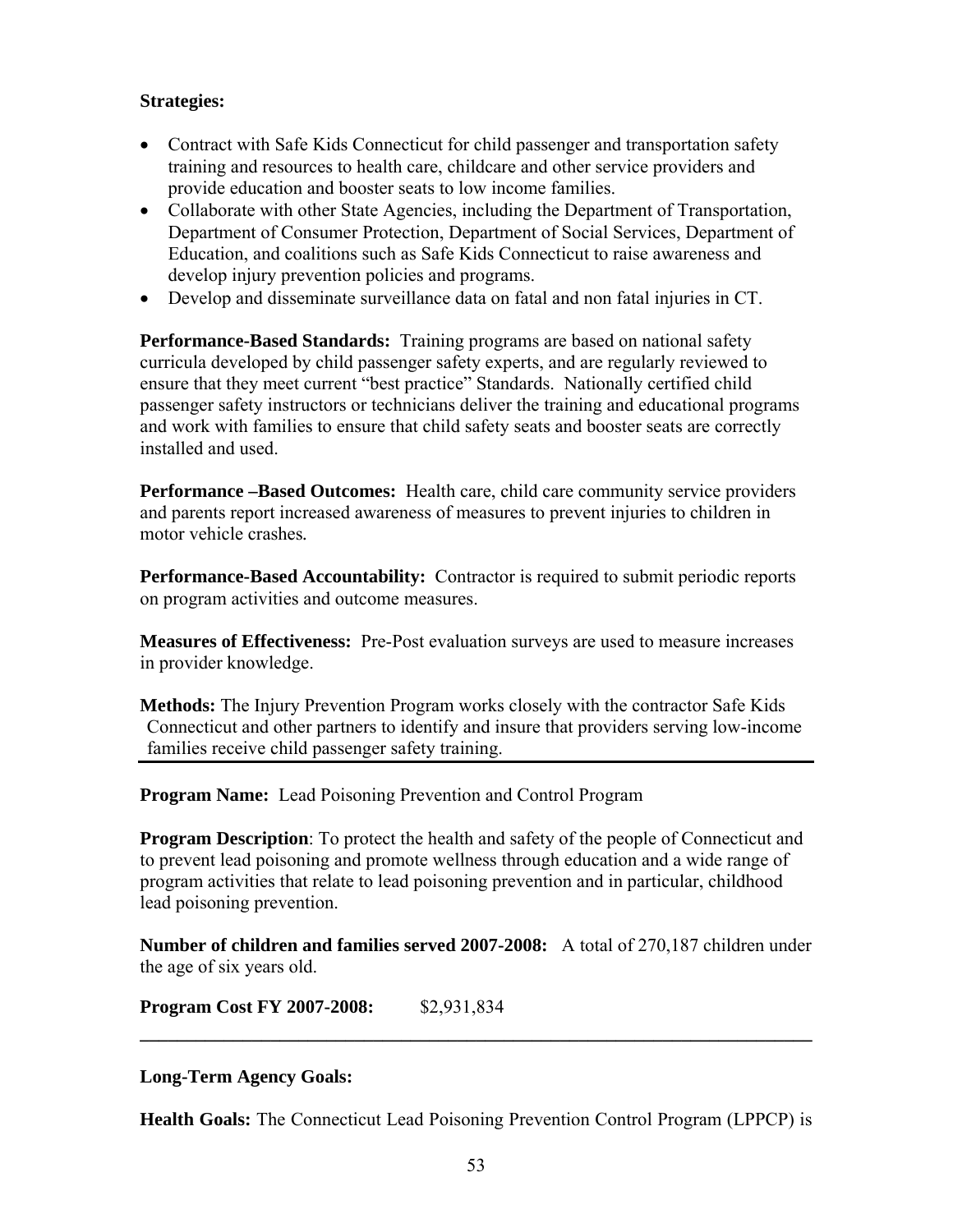committed to reducing and eliminating lead poisoning in Connecticut children less than six years of age by 2010. The LPPCP will increase the monitoring of demographic and socioeconomic status of the high-risk populations being tested in Connecticut in order to evaluate the screening rates among these high-risk populations.

**Education Goals:** The LPPCP will increase the awareness of lead poisoning prevention by providing educational messages to the community (private and professional) about lead poisoning and lead poisoning prevention through monthly newsletters, two (2) educational conferences, and six (6) outreach and education opportunities.

**Case Management (Environmental and Child) Goals:** The LPPCP will maintain the number of audits and assistance visits conducted at contracted local health departments of 13 per year thereby maintaining oversight, surveillance, and LHD adherence to program protocol and statutory and regulatory mandates.

# **Health Strategies:**

- **Annual Activity 1:** The LPPCP will develop a "findings" document that identifies screening rates of all children being tested, including the high-risk populations (Annual Surveillance Report).
- **Annual Activity 2:** The LPPCP will provide the Annual Surveillance Report, via email, to approximately 45 Strategic Partners (including the Legislative Public Health Committee) and post the report on the LPPCP website.
- **Annual Activity 3:** The LPPCP will develop a document that identifies quality assessment/quality assurance measures, and any required correction of laboratory issues.
- **Annual Activity 4:** The LPPCP will review the specific issues of the "findings" document with the laboratory directors so they can revise their quality assurance measures on a large scale.
- **Annual Activity 5:** The LPPCP will review data submitted to DPH to evaluate whether the laboratories are complying with their specific laboratory issues in the "findings" document.

### **Education Strategies:**

- **Annual Activity 1:** The LPPCP will publish monthly newsletters that will provide current prevention and regulatory information to the lead poisoning prevention community.
- **Annual Activity 2:** The LPPCP will conduct two educational conferences with targeted specialty sessions for local health department personnel, health care partners and regulatory authorities so that current information on childhood lead poisoning prevention may be disseminated on a widespread basis.
- **Annual Activity 3:** The LPPCP will develop six (6) outreach and education opportunities with elementary and preschools, Family Resource Centers, School Readiness programs, Head Start, Parent Teacher Organizations, School Nurse Organizations, and high schools with teen parents.

### **Case Management Strategies:**

• **Annual Activity 1:** The LPPCP will conduct at least 3 audits and/or assistance visits to local health departments per quarter.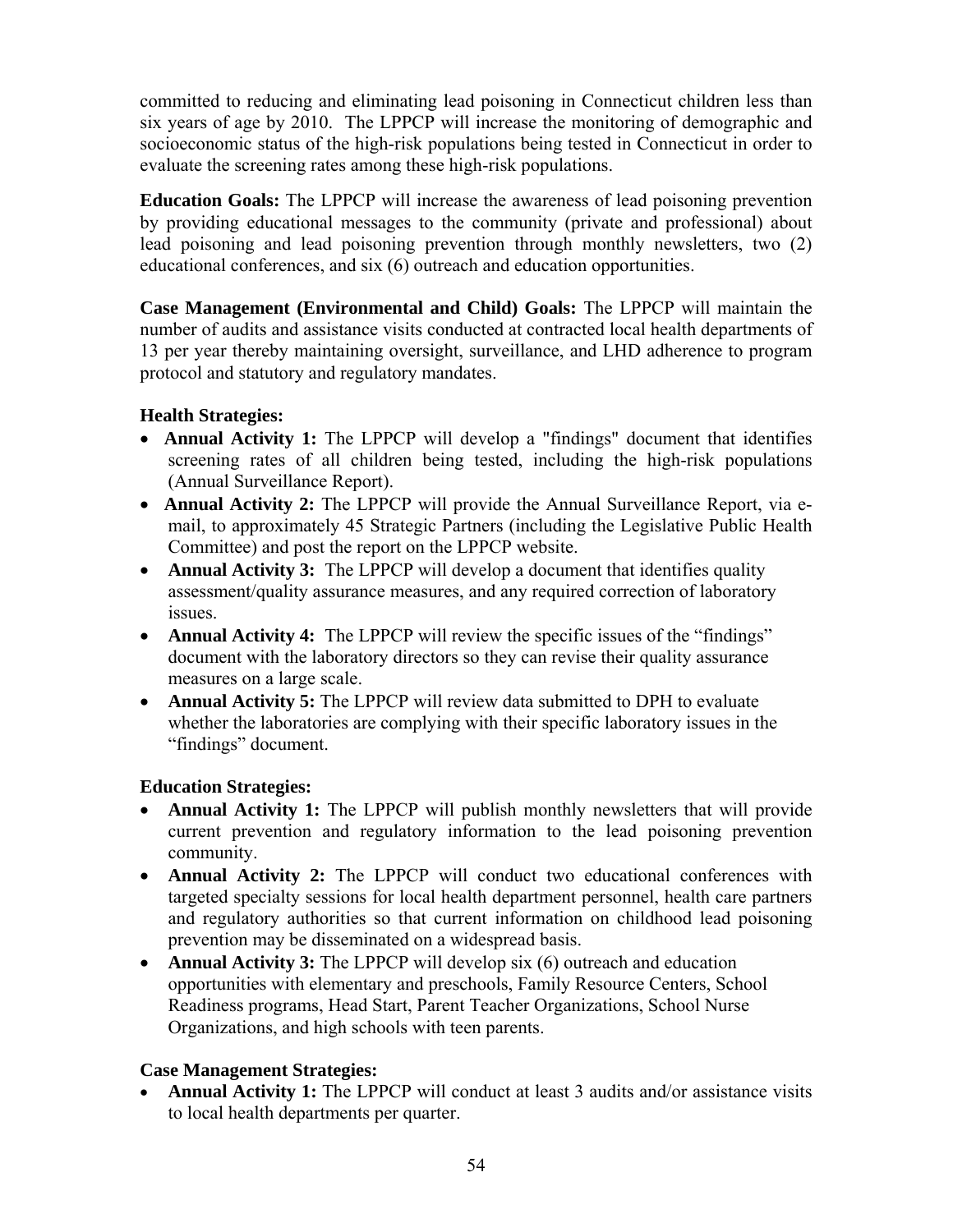- **Annual Activity 2:** The LPPCP will submit written reports of findings to all agencies that received audits.
- **Annual Activity 3:** The LPPCP will review information submitted to DPH to evaluate whether the local health department is complying with the recommendations of the audit or assistance visit.

# **Performance-Based Standards:**

- Elimination of lead poisoning to decrease the rate of children under six years old residing in CT with blood lead levels of 10 µg/dL or above to less than 1%
- Screening of all children at ages 1 and 2 years
- Retesting of children (of any age) with blood lead levels greater than or equal to 10 µg/dL

# **Performance–Based Outcomes:**

- The screening rates of children will increase.
- The prevalence of children with elevated blood lead levels greater than or equal to 10 µg/dL will decrease.
- The total number of elevated blood lead level cases greater than or equal to 10  $\mu$ g/dL will decrease.

**Evidence based guidelines** for the LPPCP's intervention guidance includes:

- CDC documents
	- o Screening Young Children for Lead Poisoning: Guidance for State and Local Public Health Officials, November 1997
	- o Managing Elevated Blood Lead Levels Among Young Children: Recommendations from the Advisory Committee on Childhood Lead Poisoning Prevention, March 2002
- Connecticut Department of Public Health Lead Poisoning Prevention and Control Regulations
- Principal Connecticut General Statutes related to lead poisoning prevention
- Findings from audits of local health department lead poisoning prevention programs.
- Findings from oversight of the local health department case management activities (child and environmental) using the Lead Surveillance System.

### **Measure of Effectiveness:**

- Increase in the screening rate of all one and two year olds due to newly passed Legislation
- Decrease of the incidence and prevalence of children with elevated blood lead levels greater than or equal to 10 µg/dL

### **Methods:**

Education/outreach and intense screening efforts are targeted toward urban settings where low income, minority children between 1 and 2-years of age live. Children in this age group are at highest risk for lead poisoning for reasons including lower socioeconomic status, deteriorated lead-based paint in and around their homes, and common toddler behavior (e.g., crawling on floors and putting things in their mouths).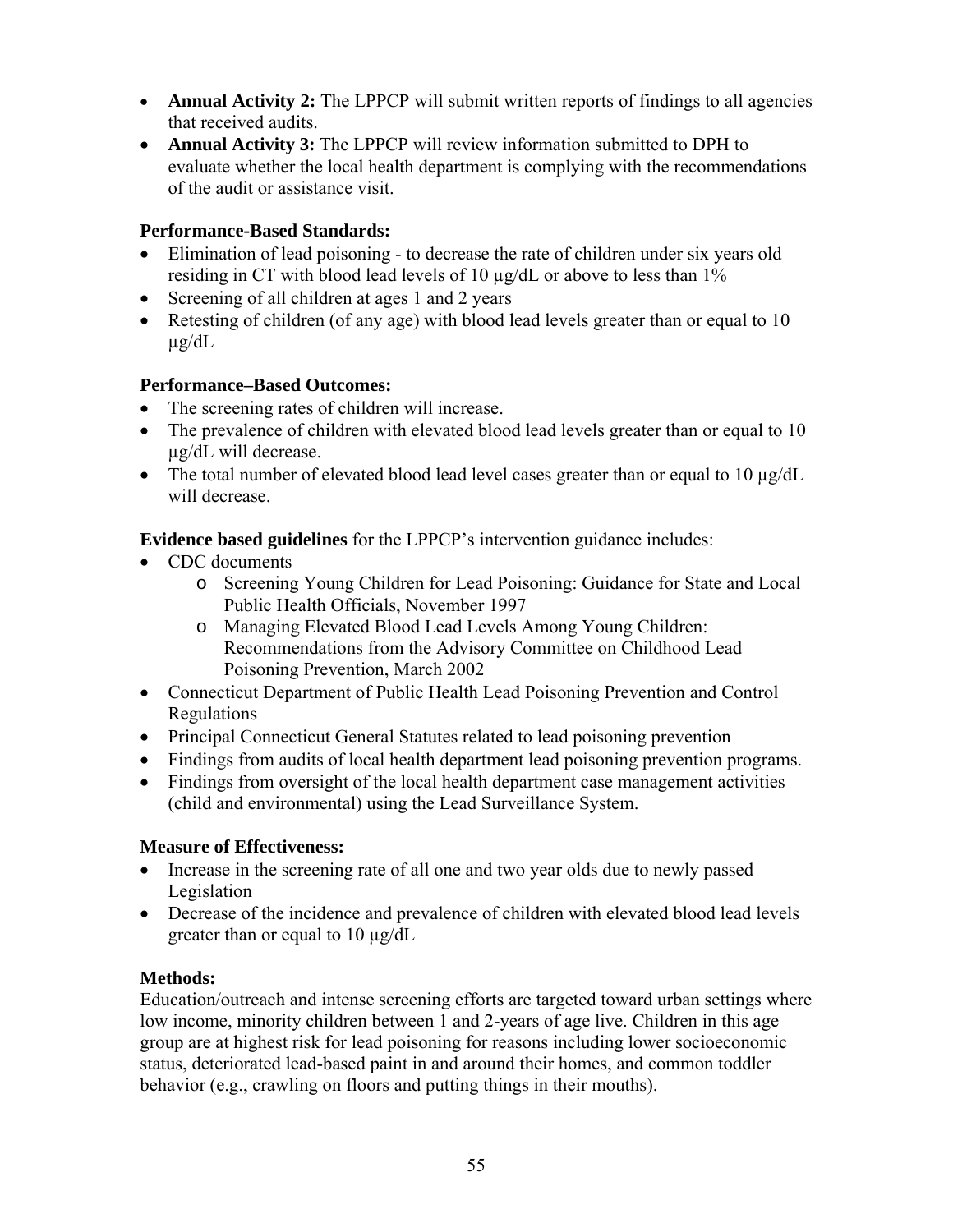**Program Name:** Newborn Screening Program (Tracking)

**Program Description:** Connecticut State Law mandates that all newborns delivered in Connecticut be screened for selected genetic and metabolic disorders. The aim of this program is to screen all babies in CT prior to discharge from birthing facilities or within the first 4 days of life for early identification of disorders so that medical treatment can be promptly initiated to avert complications and prevent irreversible problems and death. Infants with abnormal screening results are referred to regional treatment centers for comprehensive testing, counseling, education, and treatment services.

**Target Population:** All newborns delivered in Connecticut.

**Number of Infants Served:** Over 1.8 million newborns have been tested since the program began. Blood specimens on infants born in Connecticut are received from 30 birthing facilities. Nurse mid-wife sites were identified that will increase the numbers of infant screening for genetic disease/disorders. In 2007 there were 42,261 births by occurrence resulting in 42,411infants receiving at least one screen. There were 55 confirmed cases, all of which needed and received treatment.

**Program Cost FY 2007-2008:** \$969,563

### **Long Term Agency Goals:**

The Newborn Tracking System (NBTS) database will continue to be modified to accommodate further potential expansion of additional disorders and to improve data reporting and output capability. Database system enhancements will be developed between the Newborn Screening Program (NBS), the electronic vital records system and the Child Health Profile database to assure that each child born receives a laboratory screen. DPH will continue to enhance the website with additional information. NBS staff will continue to participate and collaborate on the implementation of the CT Genomic Action Plan and regional workgroups.

NBS Tracking program will be fully integrated in the DPH Laboratory Management and Database Infrastructure. Quality improvement reviews will continue to assure that all newborns are screened in a timely and accurate manner to enable prompt identification of disorders and referrals to State designated Regional Treatment Centers for confirmation testing, treatment, education, counseling, and follow-up services.

Connecticut currently mandates testing for all of the 29 recommended disorders except Cystic Fibrosis (CF). The current screening panel consists of over 40 diseases. CF Testing is currently provided by the two medical centers Yale and UCONN on a voluntary basis. The CT Public Health Laboratory would perform initial screening, and both hospitals would provide follow-up confirmation laboratory and physical testing in addition to care plans and family counseling. The two CF treatment centers will handle all referrals from their catchment area. It is estimated that approximately 2,200 newborns a year will screen positive and will need further confirmation testing.

**Performance-Based Standards:** Successful newborn screening requires collaboration between the State Newborn Screening Program, health care facilities (hospitals, local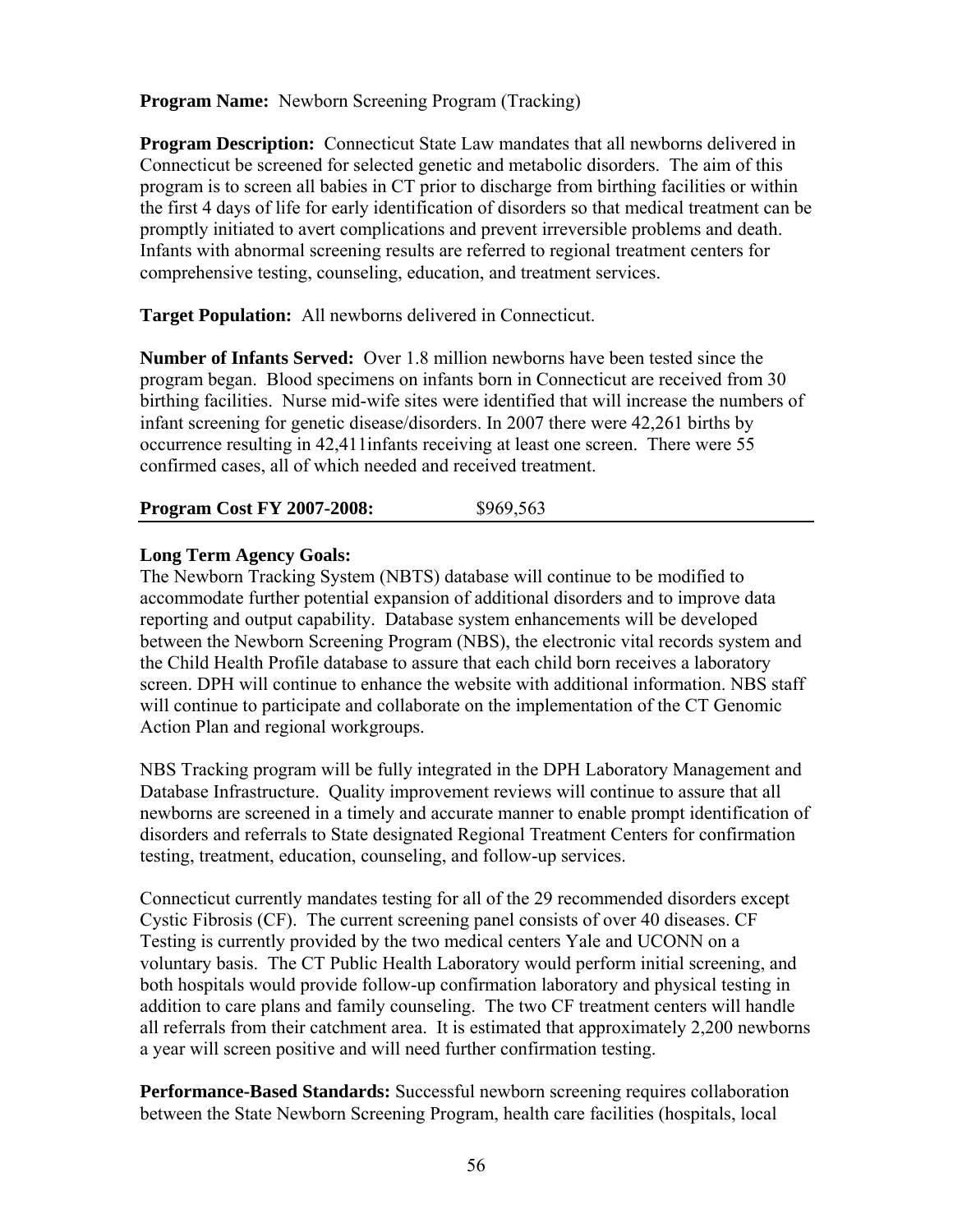health departments, clinics), health care providers (pediatricians, family practice physicians, nurse practitioners, midwives), and families of newborns. The administrator or other person in charge of any facility of birth or a person assisting the birth of a child not attended by a physician is responsible for assuring that a satisfactory Newborn Screening blood sample is collected from all newborns born in the hospital, or admitted to the hospital within the first twenty-eight (28) days of life and submitted to the State Public Health Laboratory for testing pursuant to section [19a-55 of the Connecticut](http://www.westlaw.com/Find/Default.wl?rs=dfa1.0&vr=2.0&DB=1000264&DocName=CTSTS19A-55&FindType=L)  [General Statutes.](http://www.westlaw.com/Find/Default.wl?rs=dfa1.0&vr=2.0&DB=1000264&DocName=CTSTS19A-55&FindType=L)

The Newborn Screening Program consists of three components: Testing, Tracking, and Treatment. Specimens are collected at birthing facilities and sent to the CT State Public Health Laboratory for testing. The Program's Tracking Unit staff report all abnormal results to primary care providers and assure that referrals are made to the appropriate state-designated regional treatment centers or that repeat specimens are obtained. Yale and Connecticut Children's Medical Center's (CCMC) Sickle Cell Services, Yale and University of Connecticut's (UCONN) Genetic Services, and Pediatric Endocrine Services at Yale and CCMC provide comprehensive care services that include confirmation testing, counseling, education and on-going treatment.

### **Performance-Based Outcomes:**

- 1.8 million newborns have been screened prior to hospital discharge and  $\sim$  996 identified with genetic disorders to allow treatment to be promptly initiated to avert complications and prevent irreversible problems.
- Newborn Screening Tracking Unit to the Lab results in: an integrated database enhancement system that will enable greater data exchange capability without collecting additional information; implementation of a quality assurance provision and practice; and a streamlined process to Testing, Tracking and Treatment.
- Collaborative partnership with the Maternal and Child Health, Children & Youth with Special Health Care Needs program (CYSHCN) to augment short & long-term follow-up services through the Medical Home model of care coordination.
- Disease condition is managed.

**Strategies:** The NBS program will reintroduce the legislation to include Public Health Cystic Fibrosis screening to the NBS screening panel for legislative consideration and to provide the funding to implement an efficient screening component.

- Revise the Laboratory Newborn Screening Guidelines for Connecticut's Birthing Facilities.
- Hire sufficient personnel to assure abnormal screening referral, and confirmatory testing/treatment/follow-up components of the program are adequately addressed. Hire an additional Nurse Consultant to assume the additional screening responsibilities.
- Develop a contractual agreement with established Cystic Fibrosis Treatment Centers to ensure confirmation testing and treatment for suspect positive and confirmed cases of CF.
- Maintain the Newborn Screening Program's Web-Based Training
- Procure and disseminate information for customers, parents, hospitals, primary care providers etc. (Brochures, website, fact sheets, special projects, etc).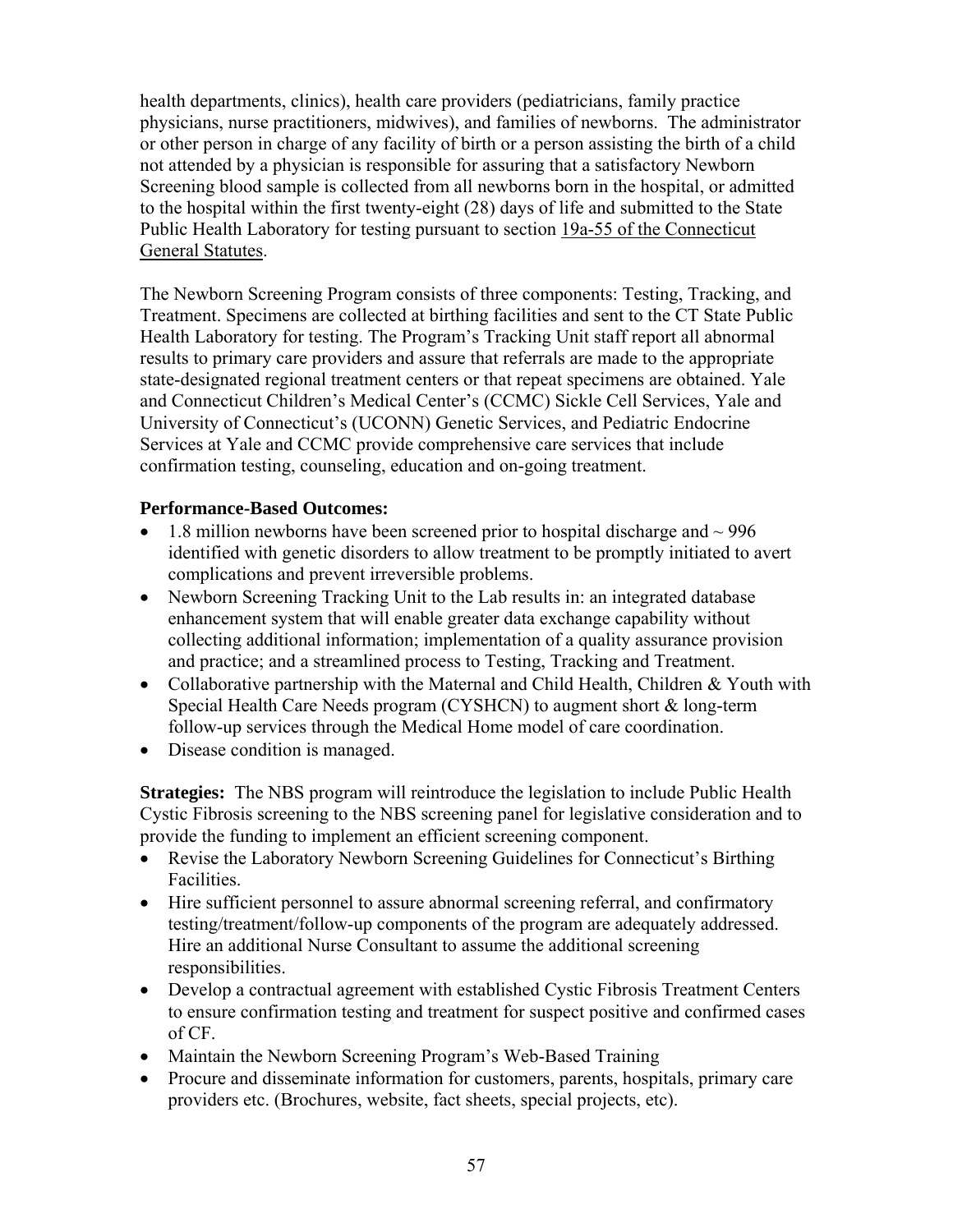- Prepare the Newborn Screening Program to be moved to the new laboratory facility in Rocky Hill  $\sim$ 2011.
- Work with State Laboratory Architects to assist in the development of an efficient workspace for the Testing and Tracking Units.
- Develop linkage between Laboratory NBS LIMS system and the electronic Vital Records birth certificate database to assure that each child born in CT has received the laboratory NB screening.
- Enable the Primary Care Provider (PCP) to access Laboratory Newborn Screening results for their patients. The NBTS database will continue to be modified to accommodate further expansion of potential additional disorders and to improve reporting & data output capability.
- Ensure confidentiality through the regulatory standards and provisions of CT State General Statutes Sec. 19a-55, clinical Laboratory Improvement Amendments of 1988, 42 U.S.C. 263a (CLIA) and the Health Insurance Portability and Accountability Act of 1996 (HIPAA).

## **Outcomes:**

- Over 1.8 million newborns have been screened prior to hospital discharge and 996 confirmed diagnosis for a genetic disorder to allow treatment to be promptly initiated to avert complications and prevent irreversible problems.
- Coordinated prevention and intervention efforts with parents and health professionals as partners lead to improved health and school readiness.
- Revision of child day care regulations with improved health and safety standards, staff training opportunities, number of technical assistance opportunities conducted, and the number of inspections and investigations completed.
- Data Integration among agency programs will allow for seamless retrieval of information. Linkage developed between the NBS and the electronic vital records system database assures that each child born receives a laboratory screen.
- Treatment center referrals to the Children with Special Health Care Needs Program for establishing a medical home for the infants with a confirmed diagnosis.

### **Performance-Based Accountability / Measures of Effectiveness:**

*Connecticut State Statute Sec. 19a-55:* Connecticut State Law mandates that all newborns delivered in Connecticut be screened for selected genetic and metabolic disorders. The aim of this program is to screen all babies born in CT prior to discharge from birthing facilities or within the first 4 days of life for early identification of newborns at risk for these diseases so that medical treatment can be promptly initiated to avert complications and prevent irreversible problems and death. Infants with abnormal screening results are referred to regional treatment centers for comprehensive testing, counseling, education and treatment services.

- Number of Newborns screened
- Number of Newborns with confirmed diagnosis
- Number of Newborns in Treatment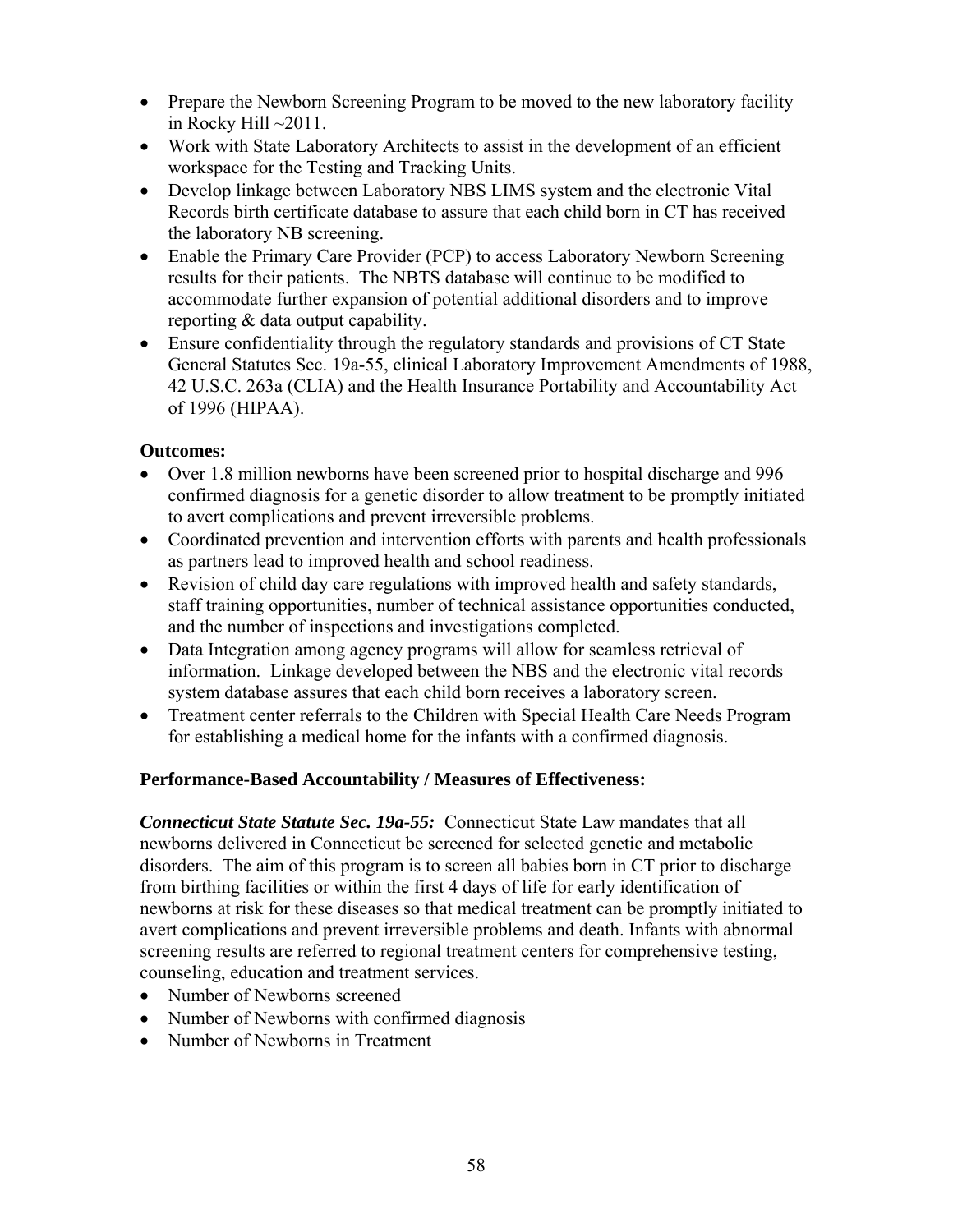### **Maternal and Child Health Bureau Federal Performance Measure for States:**  *National Performance Measure #01:*

The percent of newborns that received timely follow-up to definitive diagnosis and clinical management for condition(s) mandated by their state-sponsored newborn screening programs.

- Numerator: the number of newborns screened and confirmed with condition(s) mandated by the State sponsored newborn screening program that received timely follow-up to definitive diagnosis and clinical management.
- Denominator: The number of newborns screened and confirmed with condition(s) mandated by the State sponsored newborn screening program.

Objectives were met by assuring that 100% of infants screened as positive with condition(s) received follow-up to definitive diagnosis and clinical management. In 2007, there were 42,261births by occurrence resulting in 42,411infants receiving at least one screen. There were 55 confirmed cases, of which needed and received treatment. To date, 908 of presumptive positive screens for Hemoglobin traits were identified (hemoglobin traits are not confirmed).

# *Healthy People 2010 Objectives:*

- (Developmental) Ensure appropriate newborn bloodspot screening, follow-up testing, and referral to services.
- Ensure that all newborns are screened at birth for conditions mandated by their state sponsored newborn screening programs, for example, PKU and hemoglobinopathies.
- Ensure that follow-up diagnosis testing for screening positives is performed within an appropriate time period.
- Ensure that infants with diagnosed disorders are enrolled in appropriate service interventions within an appropriate time period.
- (Developmental) Reduce hospitalization for life-threatening sepsis among children aged 4 years and under with sickling hemoglobinopathies.
- (Developmental) Increase the proportion of children with special health care needs who have access to a medical home.

**Methods to Reduce Health Disparities:** NBS program contracts with providers who in part will deliver culturally competent services in the following manner:

- The program or institutional mission and goal statement of contractor shall explicitly incorporate a commitment to cultural diversity;
- Include policies and procedures for the provision of interpreter/translator services;
- Make readily available bilingual staff who can communicate directly with clients in their preferred language, and who are assessed for their ability to convey information accurately in both languages;
- Develop non-English client related materials that are appropriate for the population served by the program;
- Provide signage (in commonly encountered languages) that provide notices and directions to services within the facility;
- Develop policies and procedures to address the needs of the patient population, taking into account factors such as race and ethnicity, age, gender, hearing impairment, visual impairment, physically challenged, mental illness, developmental challenged, and sexual orientation;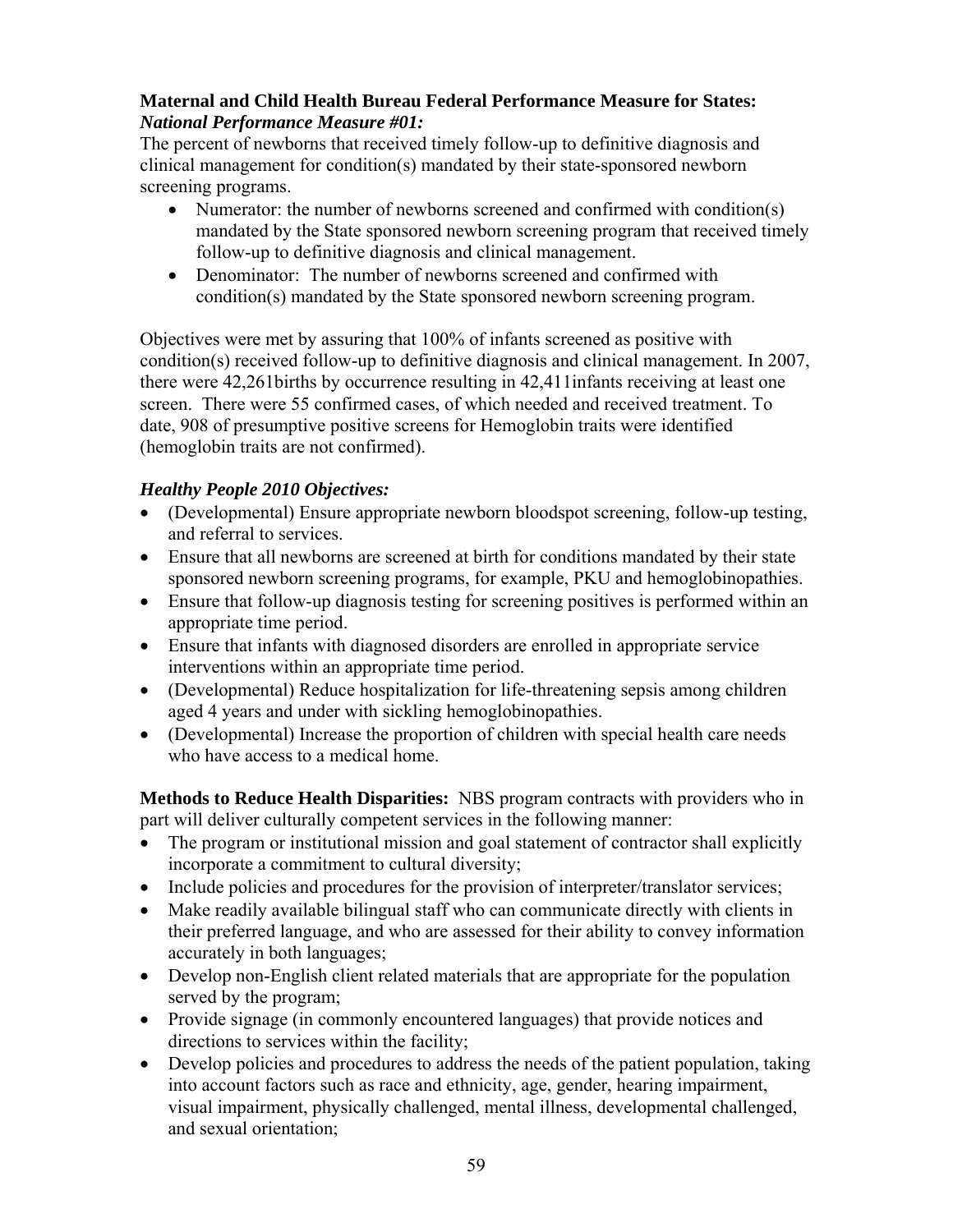- Implement strategies in place to actively recruit and retain a culturally diverse staff (e.g. if the patient population is mainly from minority populations, applicants who are of related minority groups with equivalent clinical expertise as the majority applicants could be assigned more value on the cultural competency scale);
- Institutionalize policies and procedures to accommodate the ethnic and cultural practices of patients, families and staff;
- Collect data on the ethnic and cultural characteristics of patients and families served by the program;
- Provide survey methods of assessing the satisfaction of patients and their families related to cultural diversity.

**Program Name:** Nutrition, Physical Activity and Obesity Prevention Program

**Program Description**: The Nutrition, Physical Activity and Obesity Prevention Program is partnering with School Readiness and Head Start programs in Connecticut to support young children's social, emotional, physical, cognitive, and language development. While nutrition efforts have typically focused on young children's physical development, the Nutrition, Physical Activity and Obesity Prevention Program provides training for and promotes an approach to classroom learning and mealtime environments at preschools and with families that support young children's social, emotional, cognitive, and language development. We achieve this expanded outcome by equipping School Readiness teachers and parents to use classroom learning experiences and mealtimes to better support young children's capability for self-regulation, experience emotionally connected relationships, and build healthy eating capabilities and life skills.

The Nutrition, Physical Activity and Obesity Prevention Program focuses on three areas:

- Developing and supporting School Readiness teachers' capability and motivation to provide nutrition and physical activity experiences in their classrooms that support young children's learning achievement in the areas of math, science, and language.
- Increasing young children's exposure to healthy foods, increasing the variety of healthy foods offered to them, and increasing young children's ability to eat and enjoy healthy foods and physical activity
- Building teachers and parents' capability to create and maintain healthy mealtime environments. This step was taken to equip and motivate teachers and parents to use mealtimes to build ten healthy eating capabilities and life skills in young children.

The Nutrition, Physical Activity and Obesity Prevention Program supports young children's enjoyment of and capability to learn.

The Nutrition, Physical Activity and Obesity Prevention Program uses a developmentally savvy approach to achieve a positive impact on young children's healthy eating and physical activity. The program achieves its results by focusing on teachers and parents who then use behaviors and strategies that have an impact on young children's eating and physical activity.

**Target Population**: The target population for this Program is age one children enrolled in the Women Infant's and Children Supplemental Food program (WIC)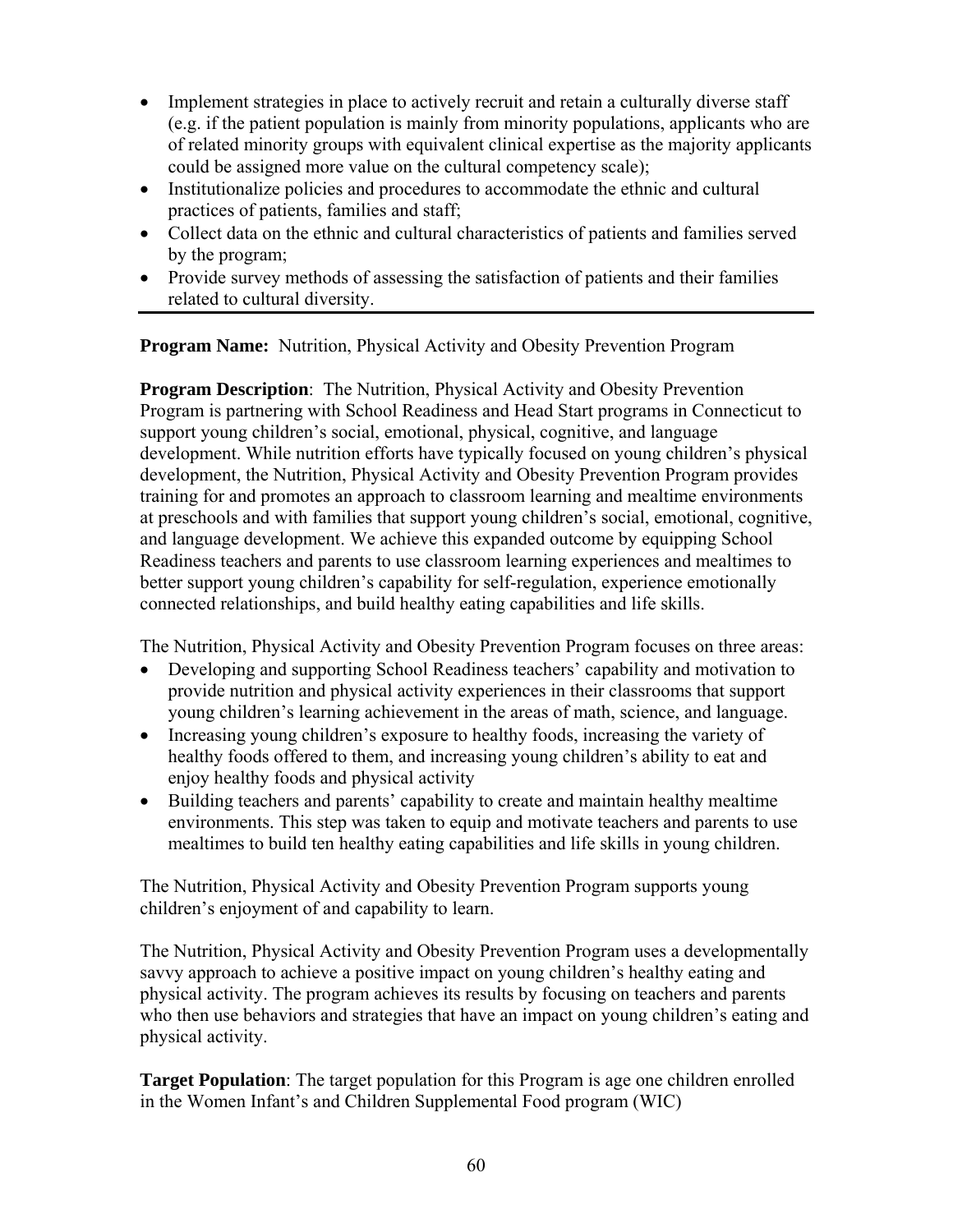**Number of children and families served 2007-2008:** In the 2005-2006 fiscal year the Nutrition, Physical Activity and Obesity Prevention Program:

- An average of 70 School Readiness teachers serving a total of 1,050 preschoolers indicated they were using The Adventures of Captain 5 A Day curriculum and were using mealtimes to promote preschoolers' healthy development. Since this data is only being collected from Bridgeport, Hartford, New Haven, and Waterbury School Readiness programs, it does not reflect the use of the curriculum by many other preschools and licensed child care providers in Connecticut.
- 2,424 teachers, parents, and providers and 1,890 children who attended training offered by the Food Stamp Nutrition Education Program.
- 2,570 adults and children who received nutrition education at community media events, health fairs and health expos.
- Additionally, over 200,000 people who were reached with targeted messages through the Community Health Network newsletters.

| <b>Program Cost 2007-2008:</b> | \$760,665 |
|--------------------------------|-----------|
|--------------------------------|-----------|

# **Long-Term Goals:**

## **Education Goals:**

Increase the number of children who have a developmentally appropriate understanding of healthy lifestyle choices including better nutrition and food choices and engaging in physical activity; are able to make healthy lifestyle choices; are nutritionally and physically sound upon entering school and through their childhood; and are ready to enter school at an appropriate age, learn to read by third grade, succeed in school, and adopt healthy lifestyle behaviors for life.

### **Strategies:**

DPH Preschool and Family Nutrition Education and Supplemental Nutrition Assistance Program (SNAP-formerly Food Stamps) Community Partnership Projects:

- Provide 20 minutes of classroom lessons and 30 minutes of structured physical activity 2 times/wk (960 minutes total) with this multi-component *Captain 5 A Day Program* that follows the Social Cognitive Theory.
- Increase the number of School Readiness and Head Start programs and the number of parent groups from School Readiness and Head Start programs receiving training about building healthy mealtime environments.
- Provide 4 direct and 4 indirect nutrition education opportunities with at least 120 Head Start teachers to assure quality delivery of the *Captain 5 A Day Program*.
- Assure integration of nutrition education and physical activity messages from school to home via frequent communications with parents, staff, and teachers.
- Ensure the provision of 30 minutes/day of nutrition education to School Readiness preschoolers in participating programs
- Reach 50% of School Readiness teachers from New Haven, Bridgeport, Waterbury and Hartford via at least one *Captain 5 A Day* workshop and 100% of teachers with 4 indirect nutrition education via newsletters and web-based materials.
- Provide frequent and varied communications with parents, staff, and teachers to assure integration of messages from school to home.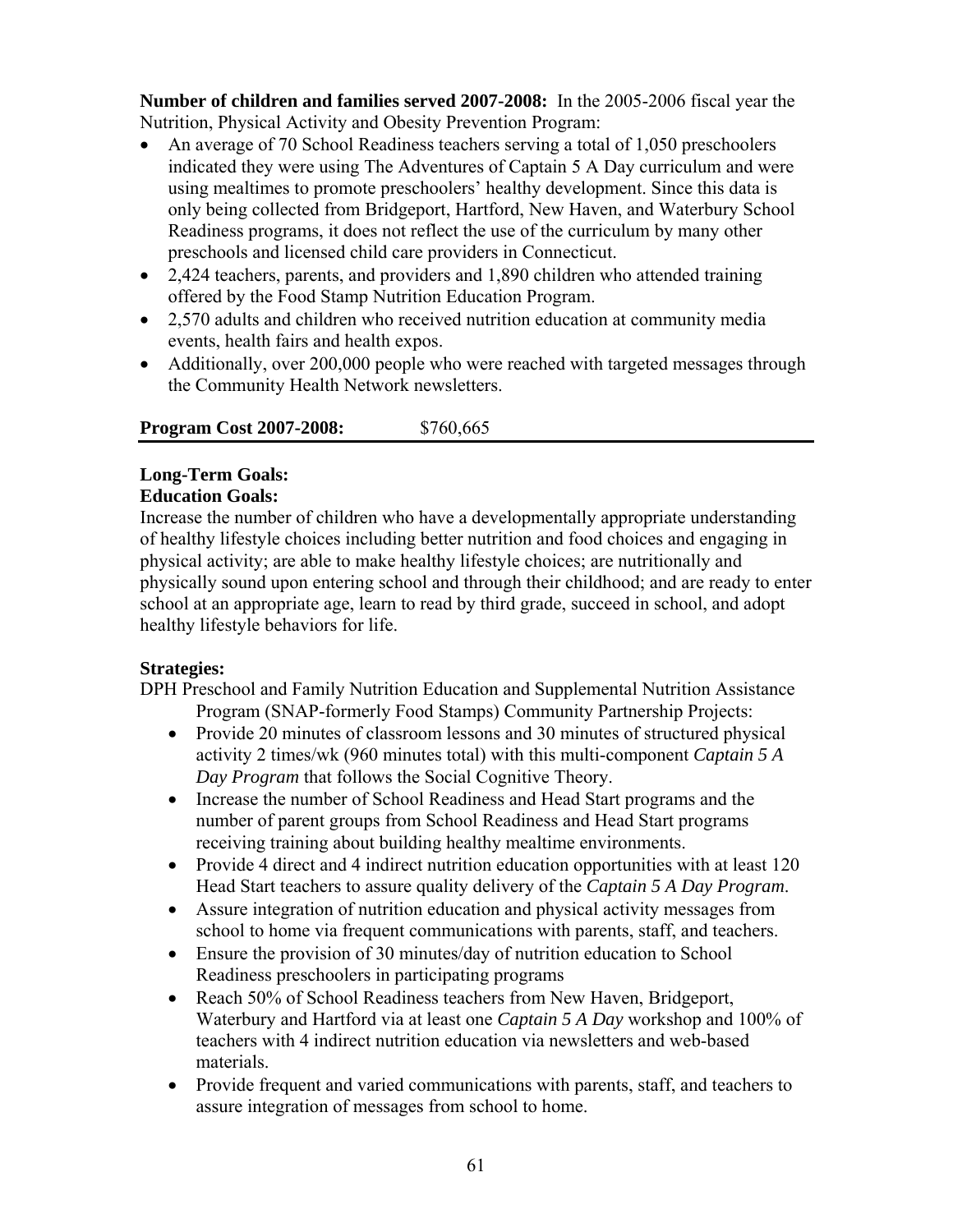• Annually reach 4600 parents/caregivers via indirect English/Spanish nutrition education (newsletters, web-based materials, take-home activities with their children, healthy food recipes) and/or direct nutrition education (workshops, small group sessions with peer educators). This includes 1200 Head Start and 3400 School Readiness parents/caregivers with 6 indirect nutrition education contacts and 500 parents/caregivers with at least 1 workshop.

The Nutrition, Physical Activity and Obesity Prevention Program (NPAOP), with funding obtained through the Preventive Health Services Block Grant and state funds originated from the Tobacco and Health Trust Fund contracted the following activities:

- Funding was provided to the Norwalk Health Department to create a Community Garden with a purpose of preventing and reducing obesity. The community garden targeted South Norwalk families with children ages 8-18 by providing an opportunity for moderate physical activity and by increasing access to fruits and vegetables. The community garden is located at Fodor Farm, which is a cityowned property, located in South Norwalk, within the MUP area designation. The garden will be open to all Norwalk residents, but we will focus on encouraging the participation of South Norwalk families and organizations (Norwalk Community Health Center, Norwalk Neighbors Helping Teens, Family and Children's Agency, local Churches) serving these families. A sub-committee of the Norwalk Childhood Obesity Prevention Workgroup composed of various local agencies, community groups and residents will oversee the project.
- Funding was provided to CitySeed who are working with the New Haven Food Policy Council to review federal, state, and local policies that affect the ability of public school districts - like New Haven's - to serve fresh, healthy school meals. The Council identified school food and proper childhood nutrition as its current focus and will promote building consensus around the importance of fresh, healthy school meals. The goal is to increase student consumption of fresh cooked foods and fresh fruits and vegetables while decreasing consumption of processed foods served in New Haven schools.
- Funding was provided to Ledge Light Health District who are partnering with the Town of Groton Parks and Recreation to construct an "all inclusive" playground that will increase opportunities for low income children and their families to be physically active and is suitable for those with disabilities and or special needs.
- Manchester Health department established a LIVING WELL after school program which focuses on physical activity and healthy nutrition for students in grades 1-5. The goal of the program is to provide a curriculum of leisure activity and healthy nutrition to enhance the physical, emotional, social, and psychosocial wellbeing of school aged children. Students are exposed to non-traditional activities such as yoga, snow shoeing and water aerobics. Two days a week, dietetic students taught age appropriate lessons on nutrition.
- Northeast Distinct Health Department implemented a nutritional educational program targeting 4th, 5th and 6th graders in Putnam, Thompson and the Putnam Youth Group (approximately 500 students) utilizing the USDA My Pyramid and was in integrated into the curriculum. To support classroom training, a field trip to the University of Connecticut Dairy Barns and Dairy Bar was done.
- The Canton health Department conducted a "Heart Health: Learn the facts, decrease the risk" program as part of the Canton School Wellness Policy Team.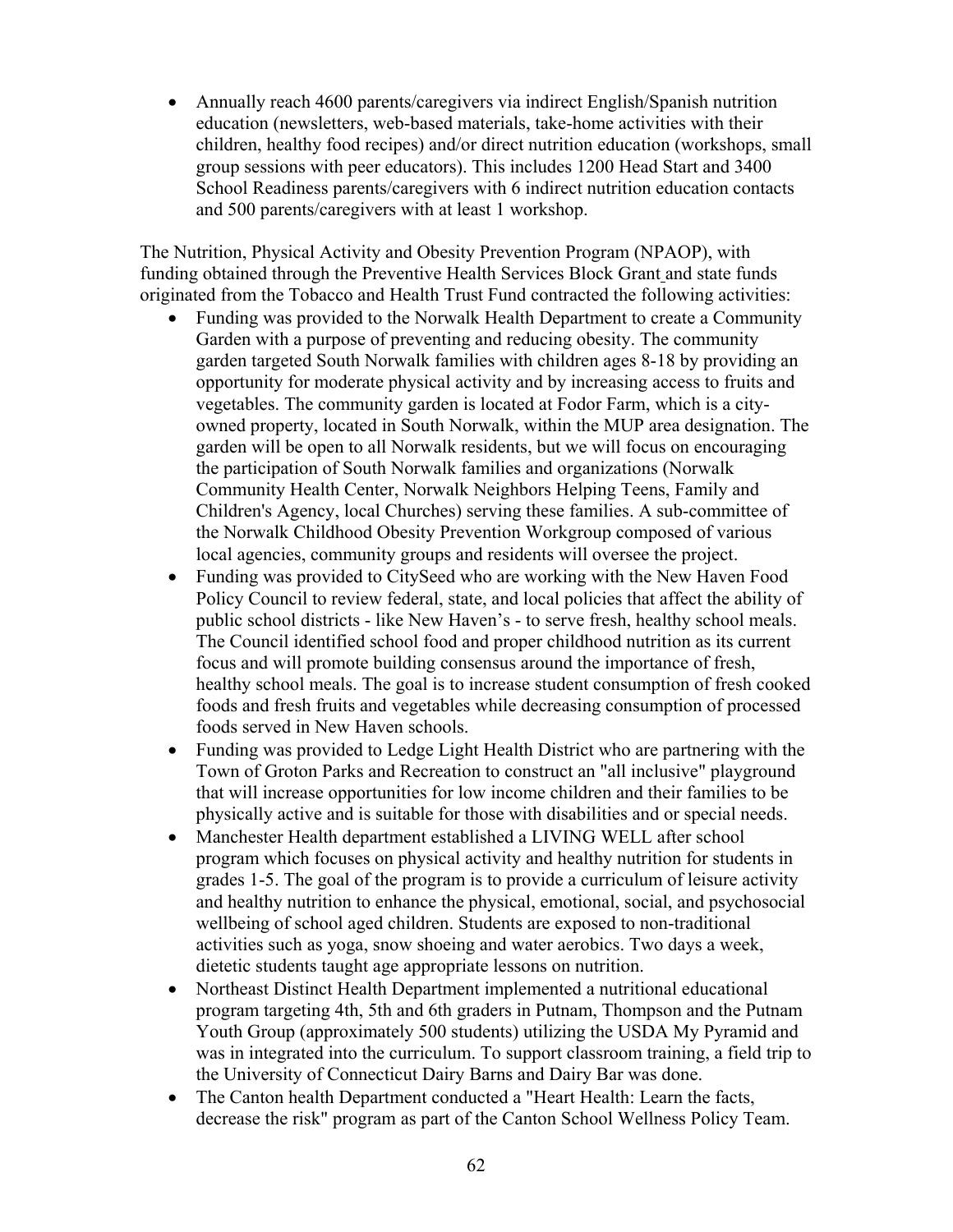The program targeted families in the school system and employees of the town. Heart health education was provided to children, parents, municipal and school staff on nutrition education, physical activity and healthy lifestyles.

• Milford Health Department staff, community volunteers and local schools implemented and expanded a "Walking School Bus Program" to increase the awareness of physical activity among elementary school students.

#### **Performance-Based Standards:**

DPH Preschool and Family Nutrition Education and SNAP Community Partnership Projects:

#### **Healthy Food**

 After completion of SNAP Nutrition Education interventions, participants will increase intake of healthy foods by 5%

### **Physical Activity**

After completion of SNAP Nutrition Education interventions, participants will increase (or decrease) physical activity to balance their individual needs with dietary intake.

#### **Fruit and Vegetable Consumption**

After completion of SNAP Nutrition Education interventions, participants will increase their average daily consumption of vegetables by one-half of cup per day.

After completion of SNAP Nutrition Education interventions, children's preference for vegetables will show measurable changes

After completion of SNAP Nutrition Education interventions, children's willingness to taste and consume targeted fruits and vegetables will show measurable changes.

### **Resource Management**

After completion of SNAP Nutrition Education interventions, participants will increase their purchase power using SNAP benefits by 5%

### **Food Safety**

After completion of SNAP Nutrition Education interventions, participants will increase their food safety practices by two per week

### **Measures of Effectiveness:**

DPH Preschool and Family Nutrition Education and SNAP Community Partnership Projects:

- Implementation of the DPH Nutrition Program Preschool Nutrition Education Curriculum has demonstrated increases from one in two children to three in four children willing to taste specific target vegetables. The control group had a decrease from one in two children to one in three children willing to taste target vegetables over the course of the evaluation.
- Implementation of the DPH Nutrition Program Preschool Nutrition Education Curriculum has demonstrated increases from one in four children to one in three children eating a full portion of target vegetables. The control group had a decrease from one in four children to one in five children eating a full portion of target vegetables over the course of the evaluation.
- School-based interventions that improve health behaviors early in life can have sustained effects for adolescents (1, 2) and adults (1).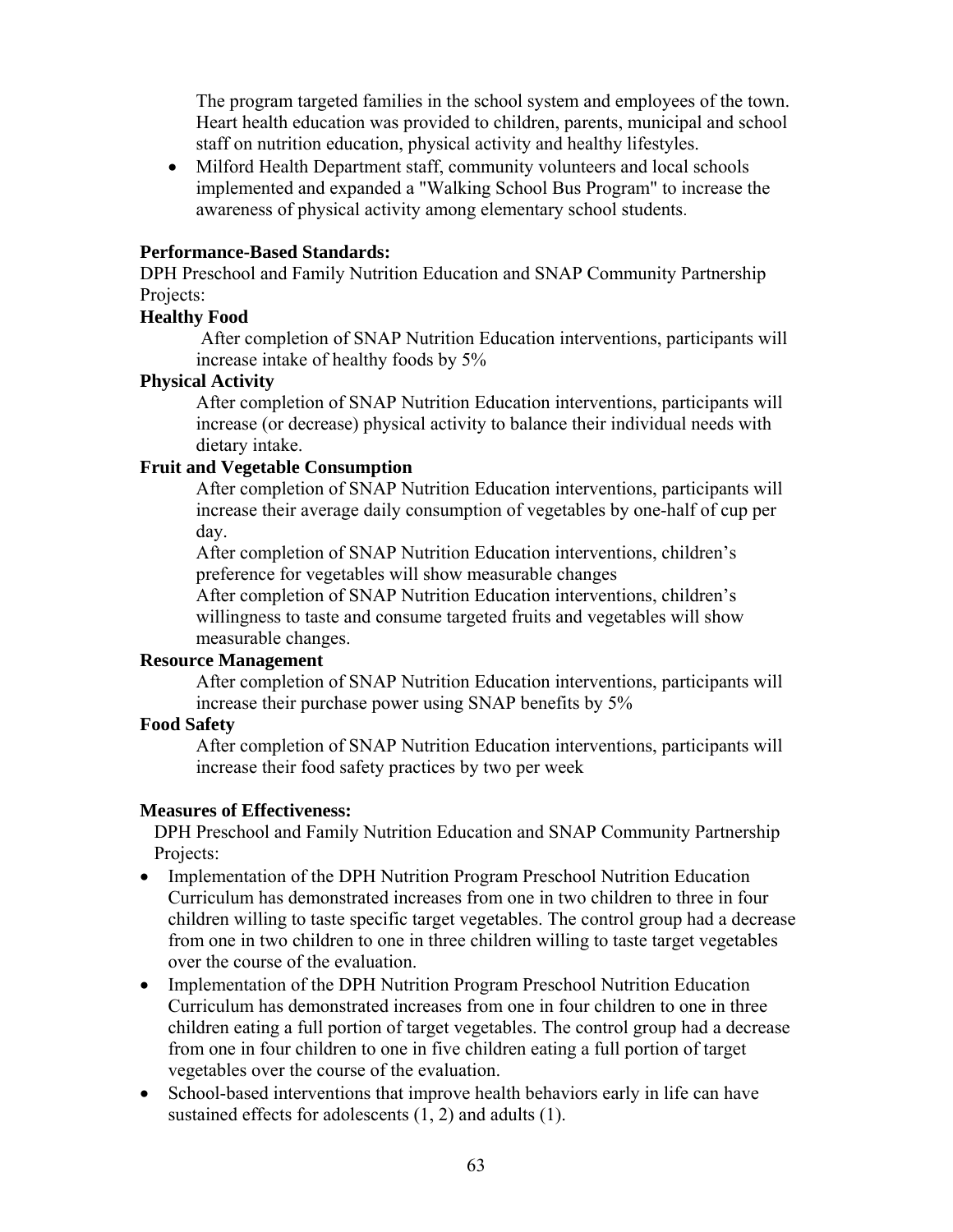- The DPH Nutrition Program Preschool Nutrition Education Curriculum follows the CDC Guidelines and social learning theory to the family/community Involvement, nutrition and physical education, and nutrition services, and preschool performance standards. Proposed activities and community partnerships support delivery of highquality programs that Improve dietary quality, physical activity of preschool children and their families (3).
- Preschool teachers state the DPH Nutrition Program Preschool Nutrition Education Curriculum enables them to fulfill nutrition and physical activity education in the classroom; take-home assignments facilitate message delivery to the home (5).
- The teachers state the need for structured physical activities within the preschool day. Reaching parents via a menu of activities (take home activities with preschoolers, recipes, newsletters, workshops, and website) increases chances for behavior changes among low-income groups (4,6).
- Outcome assessment shows increases in preschoolers' vegetable intake and structured physical activity across a 5-week (5, 7) and 16-week (8) intervention as a result of implementation of the DPH Nutrition Program Preschool Nutrition Education Curriculum, the latter more sustainable for preschool education.
- Evidence also suggests that the DPH Nutrition Program Preschool Nutrition Education Curriculum, when implemented, has shown success in improving fruit and vegetable behaviors among parents and caregivers (9).
	- 1. Kelder SH, Perry CL, Klepp KI, Lytle LL. Longitudinal tracking of adolescent smoking, physical activity, and food choice behaviors. Am J Public Health 1994;84:1121-6.
	- 2. Wang Y, Bentley M, Zhai F, Popkin B. Tracking of Dietary Intake Patterns of Chinese from Childhood to Adolescence over a Six-Year Follow-Up Period. J Nutr 2002;132:430-438.
	- 3. Frassinelli J, Duffy V. Collaborating to improve the health status of at-risk populations: State agency and University Program answer the call. The Public Health Foundation Council on Linkages between Academia and Public Health Practice. Association of State and Territorial Health Organizations. Orlando, Florida; 2001 (Abstract).
	- 4. Masucci MM, Homko C, Santamore WP, Berger P, McConnell TR, Shirk G, Menapace F, Bove AA. Cardiovascular disease prevention for underserved patients using the Internet: bridging the digital divide. Telemed J E Health. 2006 Feb; 12(1):58-65.
	- 5. Noel S. Sabrina Noel (2004) The evaluation of the Adventures of Captain 5 A Day Program for Head Start children and their families. Masters Thesis at the University of Connecticut, August, 2004.
	- 6. Bhargava A. Socioeconomic and behavioral factors are predictors of food use in the National Food Stamp Program Survey. Br J Nutr 2004;92(3):497-506
	- 7. Frassinelli J, Cobb K, Shaw K, Pelligrino M, Bazzano J, Duffy V. Relationship between vegetable acceptance and intake in Head Start children. The 129<sup>th</sup> Annual Meeting of American Public Health Association. Atlanta, GA; 2001. Available at: [http://apha.confex.com/apha/129am/techprogram/paper\\_27291.htm.](http://apha.confex.com/apha/129am/techprogram/paper_27291.htm)
	- 8. Kneeland K, Kinsley E, Frassinelli J, Duffy VB. Teacher reporting sheets as a tool for evaluating preschooler's vegetable intake response to school-based interventions. Spring Meeting of the Connecticut Dietetic Association, April 24, 2006.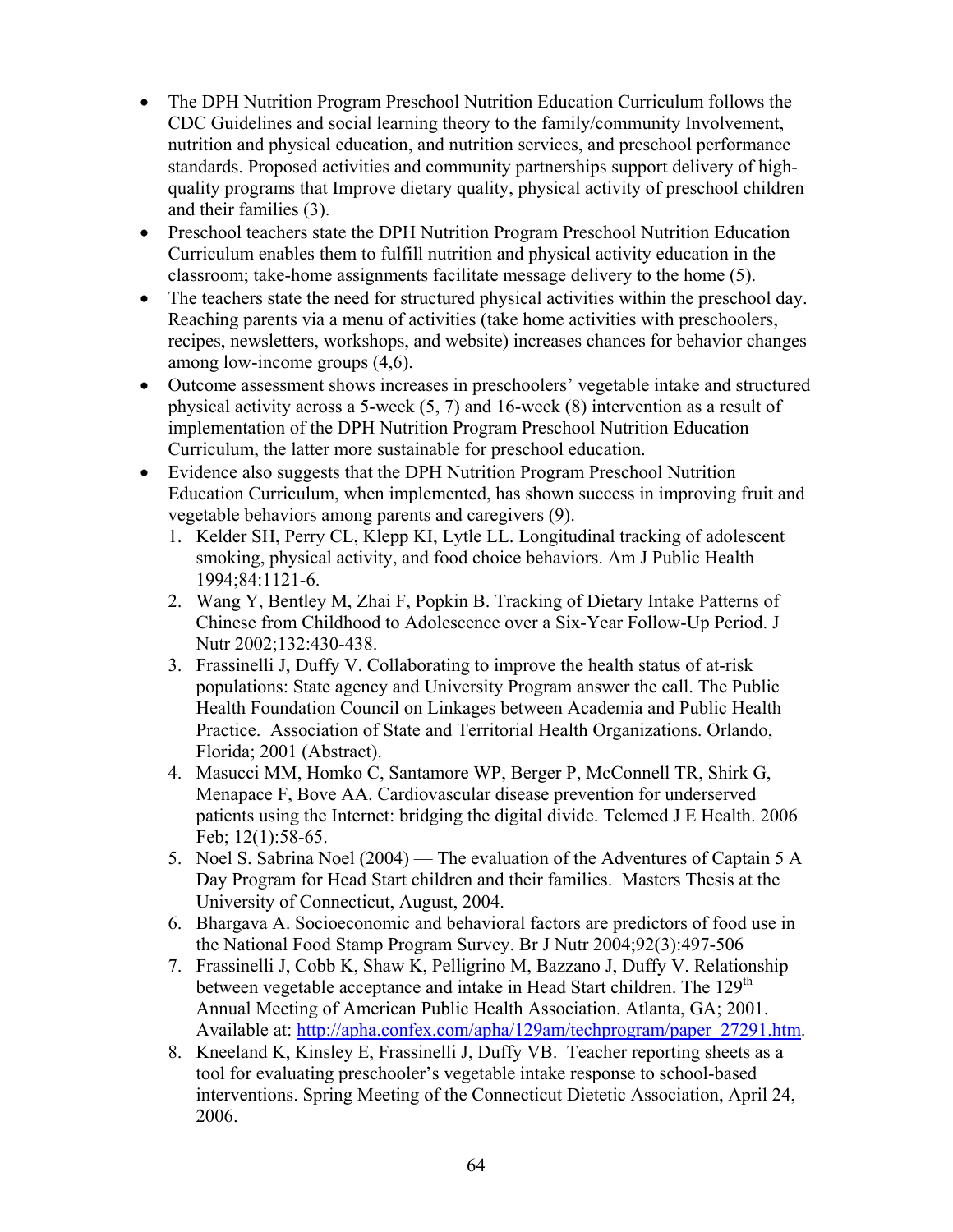9. Dugdale T, Napoleone G, Recine V, Cheslick, Frassinelli J, Duffy VB. Selfreported effect of interactive nutrition education on motivation to increase fruit and vegetable purchasing. Spring Meeting of the Connecticut Dietetic Association, April 24, 2006.

## **Performance-Based Outcomes:**

DPH Preschool and Family Nutrition Education and SNAP Community Partnership Projects:

## **Knowledge**

- For children, change in knowledge is measured directly through responses to tests, oral assessment, interactive game questions, observations by program staff and by teachers. These are often completed as pre and post-test designs.
- Change in knowledge of adults is measured by individual responses, responses to group activities, interactive activities and discussions.

## **Skills**

- Response to tasks involving stated objectives in workshops, group, and interactive computer activities.
- Participants demonstrating increased skills to plan nutritious meals and snacks and improved ability to select healthful foods that increase their food buying power.
- Informal feedback documented by staff reports, proxies (e.g., parents), or teachers/peer educators, and observation toward achieving stated objectives
- Perceived change in skills to achieve stated goals from participants

### **Behaviors**

- Perceived ability to change behaviors after participation in FSNE activities
- Reported change in behaviors by staff reports, proxies (e.g., parents), or teachers/peer educators, and observation. For example, reported change in children's intake of vegetables by teachers.
- Direct reporting of changes in diet and physical activities through food records, food frequency instruments and physical activity questions completed by the participant or a proxy (e.g., the parent).

# **Performance-Based Accountability:**

DPH Preschool and Family Nutrition Education and SNAP Community Partnership Projects (In partnership with the University of CT Department of Allied Health Sciences):

- Assess the number of SNAP eligible children and adults reached through direct education
- Assess the amount of time teachers in School Readiness and Head Start programs are providing nutrition education to children in their classrooms and during mealtimes
- Assess the nutrition education contacts made outside of preschool programs
- Assess the number of community partnerships/collaborations formed and enhanced to reach those eligible for SNAP
- Assess the minutes of technical assistance delivered to assure quality and consistent nutrition and physical activity education delivered
- Assess the percent of participants surveyed for needs assessment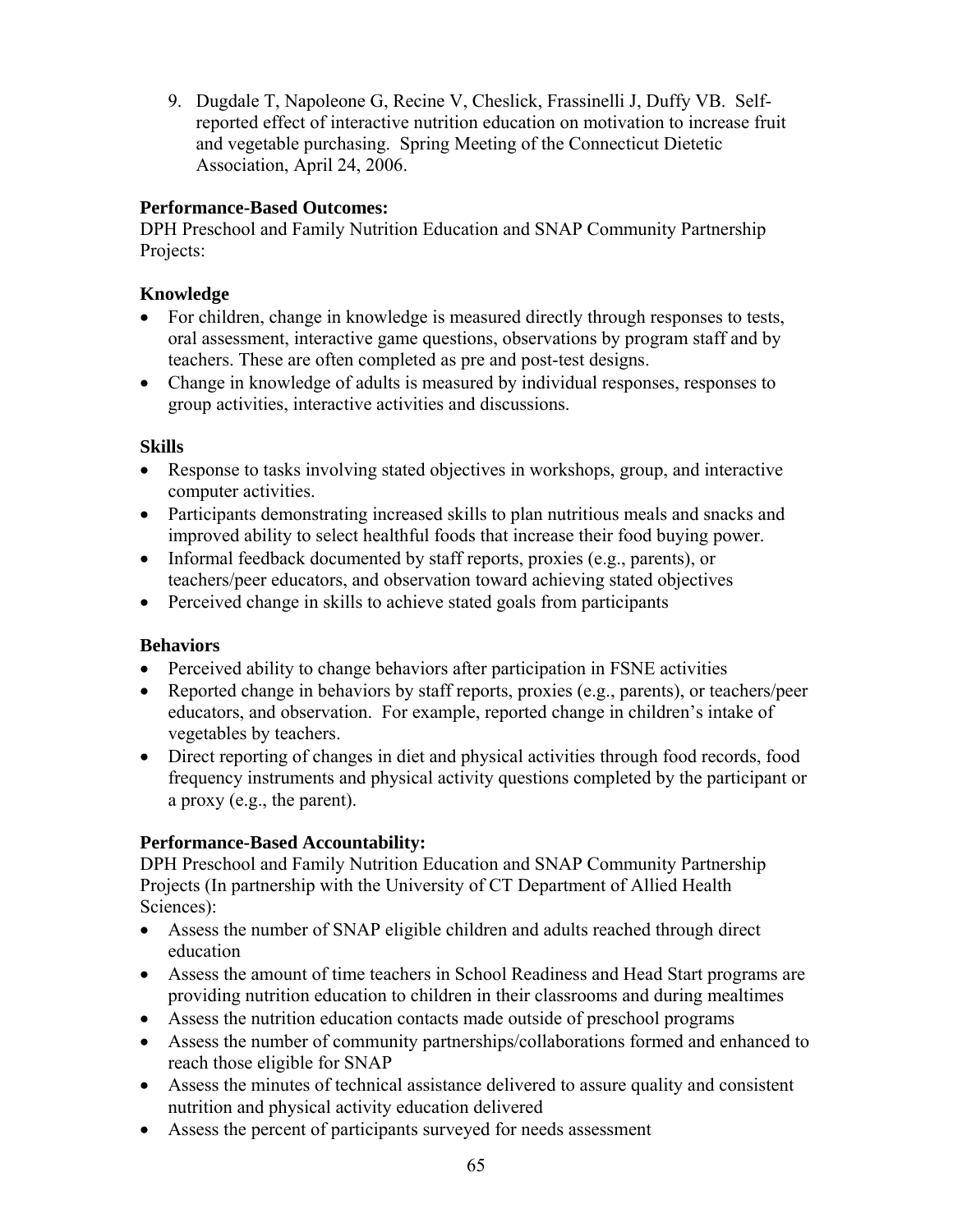- Assess the number of collaborations with agencies to prevent duplication of services, gain updated knowledge of new programs and tools, and facilitate effective management of the programs.
- Assess the number of presentations made, type of presentation, number of clients served per presentation, evaluations by participants or proxies
- Assess the number of "train-the-trainer" workshops delivered to teachers in Head Start and School Readiness
- Assess the number of materials prepared and delivered

**Methods:** DPH Preschool and Family Nutrition Education and SNAP Community Partnership Projects:

These projects provide nutrition education to Head Start and School Readiness families through direct education and through training to teachers on the effective delivery of nutrition education to children and creating classroom eating environments that are conducive to healthy eating.

- Head Start programs provide services to families  $\leq$ 130% of the federal poverty guideline level, including preschool education for children ages 3-5, health assessments/services, and social services for families, including assistance with determining eligibility for federal assistance. Connecticut has over 7,300 Head Start children and their families.
- School Readiness Programs are state funded education programs for preschoolers. Approximately 75% of School Readiness families are <185% of the federal poverty line. This project targets School Readiness programs in Hartford, Waterbury, New Haven and Bridgeport where all schools meet the 50% free and reduced price meals criteria. Connecticut has up to 4000 School Readiness children in these target areas.

**Program Name:** Office of Oral Health: Home by One Program

**Program Description:** The purpose of the Home by One Program is to build integrated partnerships with the early childhood community at the state and local levels that focus on oral health as essential to the overall health and well-being of children in the state of Connecticut through the achievement of the following goals: increase the coordination and exchange of oral health information as it relates to overall health among state agencies and community organizations that address early childhood services; increase the number of parents trained as oral health advocates for children and families; increase the number of non-oral-health professionals who are competent in preventive oral health strategies to enhance access to oral health services for at-risk children; expand the number of dental practices and clinics providing dental homes for children, including those with special health care needs.

**Target Population**: The target population for this Program is children one year of age enrolled in the Women Infant's and Children Supplemental Food program (WIC).

**Number of children and families served 2007-2008:** A total of 25,000 children

**Program Cost 2007-2008:** \$160,000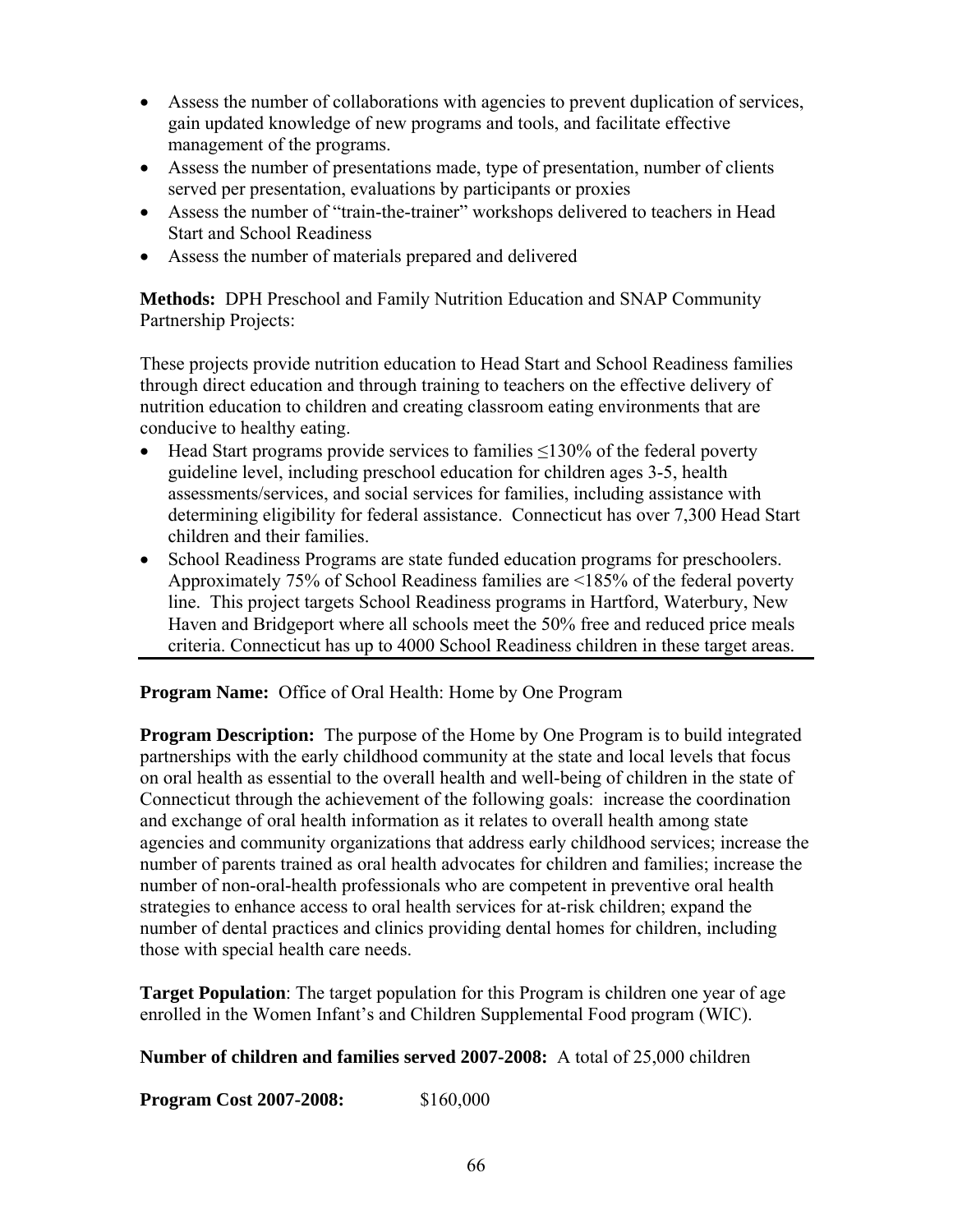## **Long-Term Agency Goals:**

General dentists routinely accept age one dental visits and provide quality preventive care; children with age one dental visits and a dental home remain caries free on entering school; early childhood providers incorporate oral health preventive strategies into their early childhood interventions; pediatricians and family practitioners routinely conduct oral disease risk assessment and promote age one dental visits during well-child visits; parents trained in oral health advocacy actively promote and support oral health initiatives in their communities and at the state level.

### **Strategies:**

- Develop a Perinatal and Child Oral Health Advisory Group to aid in the success of the *Home by One Program* and promote the integration of oral health into early childhood initiatives.
- Attend the Governor's Early Childhood Education Cabinet meetings to promote integration of oral health into early childhood systems development
- Attend the Maternal Child Health (MCH) Advisory meetings and promote a integrated MCH strategies that includes oral health
- Develop an oral health advocacy curriculum and train WIC parents to become oral health community advocates
- Develop curriculum and train pediatricians and/or family practice physicians, in oral health concepts and fluoride varnish application
- Provide oral health training for WIC staff on the importance of age one dental visits and how to incorporate oral health preventive strategies into their nutritional assessments and counseling
- Develop and/or identify training tools for dental practices in the key concepts of dental home, dental risk assessment, age one dental visits and dental referrals from non-dental providers
- Promote dental homes and age one dental visits to dentists statewide and how to become dental homes for WIC children in their communities
- Develop a model medical-dental home collaboration to promote an integrated approach to health care for young children

**Performance-Based Standards:** The National Oral Health Objectives for the Year 2010 (Healthy People 2010 Objectives)

- For two to four year old children there are two primary oral health objectives:\*
	- 1. Reduce the proportion of young children with untreated dental decay in their primary teeth to 9 percent.
	- 2. Reduce the proportion of young children with dental caries experience in their primary teeth to 11 percent.
- For six- to eight-year-old children there are three primary oral health status objectives:**\***
	- 1. To decrease the proportion of children who have experienced dental caries in permanent or primary teeth to 42 percent.
	- 2. To decrease the proportion of children with untreated dental caries in permanent or primary teeth to 21 percent.
	- 3. To increase the proportion of eight-year-olds receiving protective sealing of the occlusal surfaces of permanent molar teeth to 50 percent.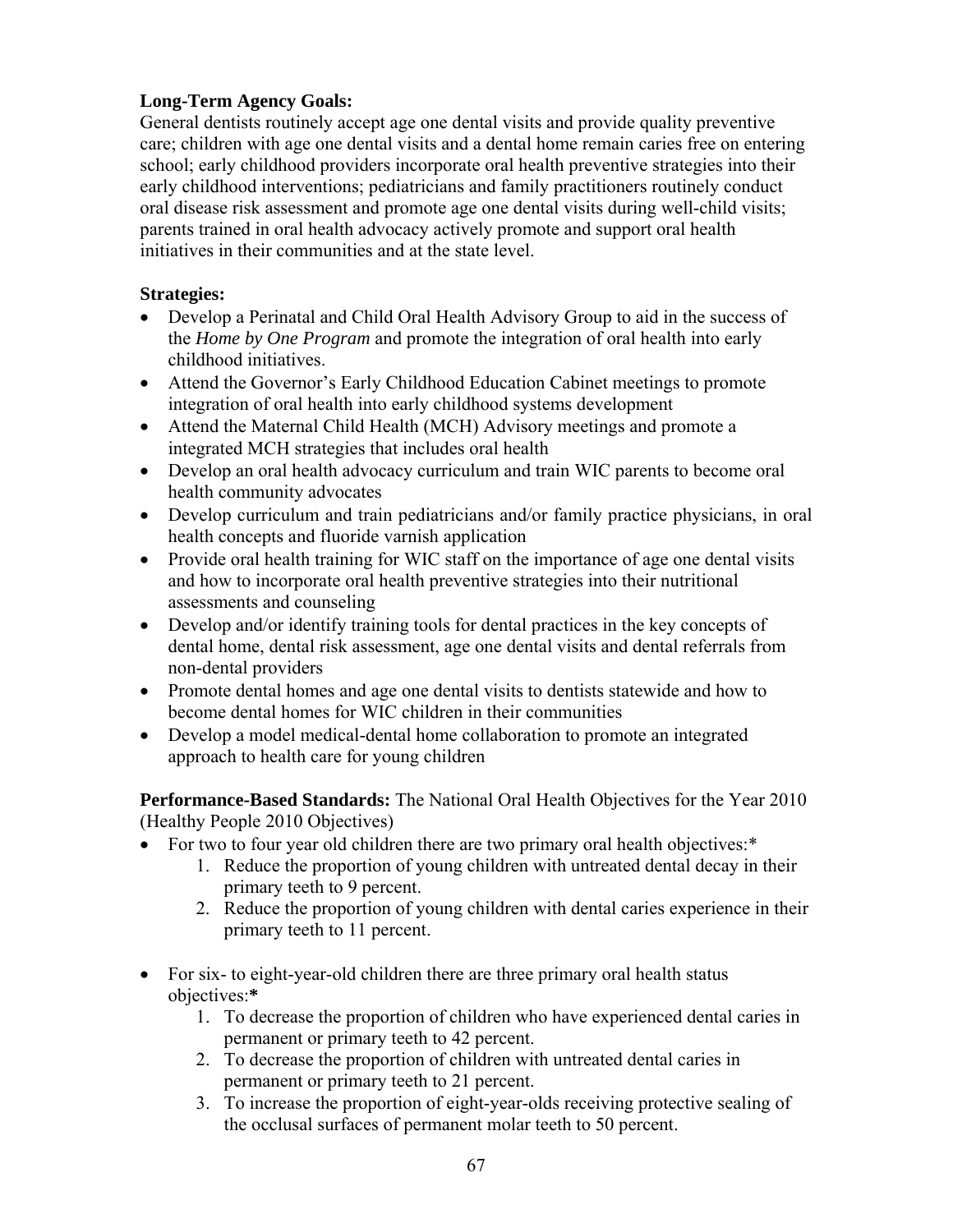\*Note: the 2007 oral health assessment of preschool (2-4 years old), kindergarten and third grade (6-8 years old) students in Connecticut determined the following:

- 31 percent of preschool children have experienced dental decay.
- Of those with decay experience, 20 percent have untreated decay.
- 41 percent of third grade children have experienced dental decay
- Of those with decay experience, 18 percent have untreated decay
- 38 percent of third graders have dental sealants

## **Performance–Based Outcomes:**

- Advisory Group for the Home by One Program has been established and meets regularly
- Health Program Associate, the designee to the MCH Advisory, has attended all meetings since October 2007, has promoted Home by One concepts and activities and has presented an MCH workshop on Oral Health and perinatal issues
- The Project Director (PD) has attended monthly meetings of the Governor's Early Childhood Cabinet since September 2007 and recommended oral health strategies for inclusion in the Infant Toddler Workgroup for the report to the Cabinet
- The curriculum for advocacy has been drafted, reviewed and will be pilot tested and finalized before the end of the year. The Project Coordinator and has met with the WIC coordinators, nutritionists and dietitians to request their guidance and assistance in identifying parents who may be interested in becoming oral health advocates.
- Several Local WIC staff have received an orientation to the Home by One Program and been provided with tools to facilitate the incorporation and integration of oral health in the WIC risk assessment and nutritional guidance
- Physician curriculum in oral health concepts and fluoride varnish application has been developed, tested and finalized. Four training sessions have been provided.
- A core medical-dental home group has been established and outlined the essential components of the medical-dental home model. A plan for implementation has been developed and medical-dental home sites have been identified. An evaluation consultant has been hired for the medical-dental home model development and measures have been drafted
- Pediatric dentists that are members of the Home by One Advisory have helped to identify general practice dentists to be trained in the key concepts of dental home, dental risk assessment, age one dental visits and dental referrals from non-dental providers. The CT State Dental Association is identifying dentists who are interested in becoming a dental home
- The training consultant has drafted the dental practices curriculum. It is currently pending approval

### **Performance-Based Accountability:** Evaluation process for *Home by One* grant including:

- Assess number of early childhood organizations that expand their agenda to include oral health as a result of *Home By One* activities.
- Evaluate the number of families who report having engaged in oral health advocacy for themselves, their children or their families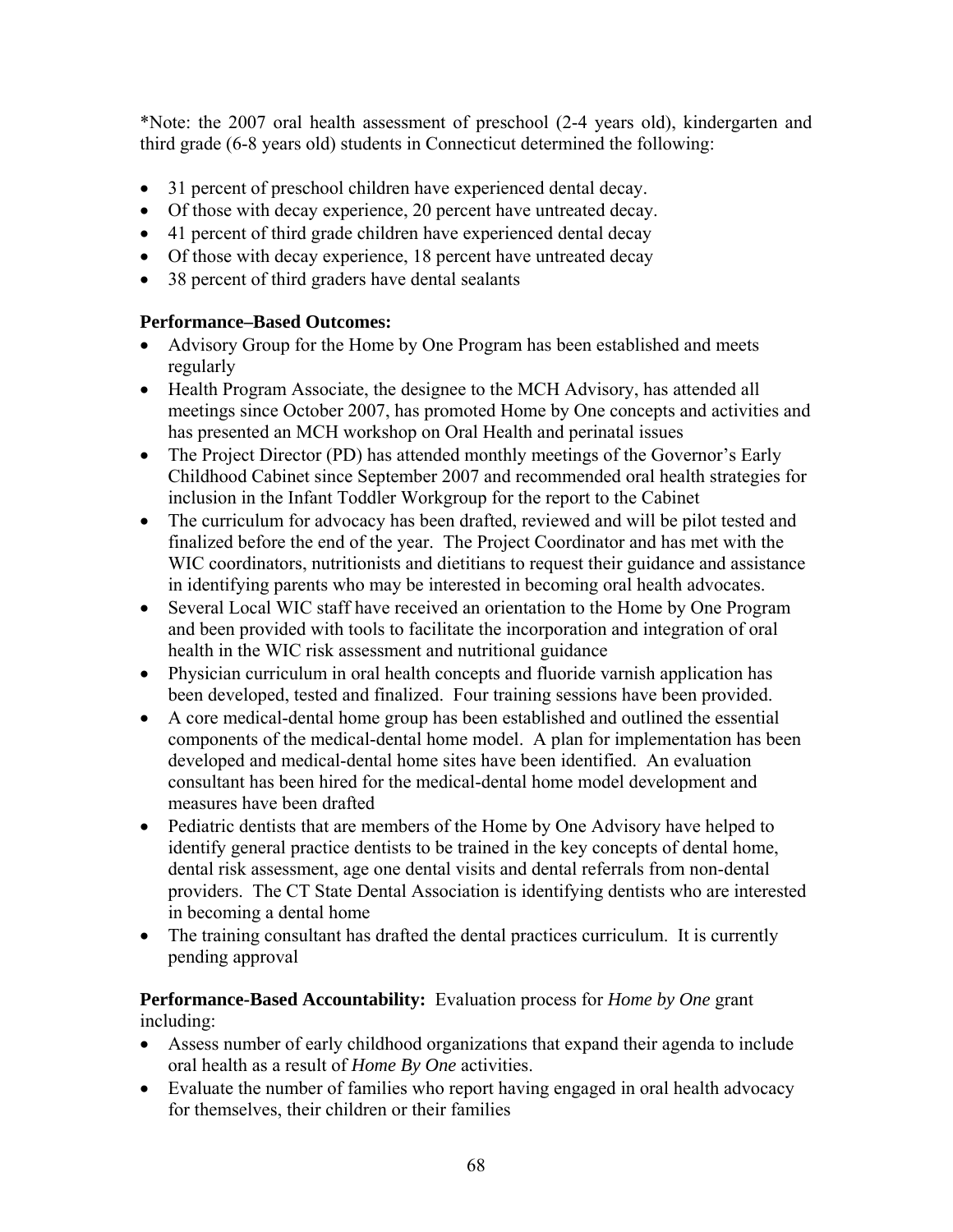- Determine the number of *Home By One* presentations completed in pediatric practices, family medicine practices
- Assess the impact of *Home by One* trainings by:
	- Interviewing a sample of staff in practices receiving *Home by One* training to determine impressions of changes in access to dental services
	- Assessing the impact of training by performing chart audit in a sample of *Home by One* trained practices to ascertain evidence of early preventive dental services delivered by pediatric or family medicine provider, fluoride varnish application and successful referral to dental provider
	- Determining the number of dental providers receiving training on treating young children, age one dental visits and serving as a dental home

## **Measure of Effectiveness:**

- Number of WIC enrolled children in the Program with a dental visit by age one
- Number of dentists who are dental homes for age one WIC children
- Number of WIC children in the Program that remain caries free
- Number of physicians who routinely incorporate oral disease risk assessment for WIC children into well child visits
- Number of parents in the Program who are engaged in advocacy for oral health for themselves, their children or their community
- Integration of oral health in Maternal and Child Health statewide planning process
- Integration of oral health into statewide oral health planning process
- Integration of oral health into Early Childhood Partners Interventions

### **Methods:**

*Home by One Program* was initiated to develop an oral health infrastructure in support of age one dental visits for at-risk children (WIC children) through training and education of physicians, dental professionals, WIC staff, early childhood providers and parents.

**Program Name:** Rape Crisis and Prevention Services

**Program Description**: Make available to sexual assault victims and their families free and confidential services such as crisis intervention, support and advocacy, survivor groups, 24-hour hotline, and emergency transportation. Services also include community education, training, primary prevention activities, and coordination of services. The program goal is to end sexual violence and ensure high quality, comprehensive and culturally competent sexual assault victim services by offering primary prevention and victim crisis intervention services statewide through the following member service areas: Bridgeport, Danbury, Meriden/Middletown/New Haven, Milford, New Britain/Hartford, Stamford, Torrington, Waterbury, Willimantic/New London.

**Target Population**: Crisis intervention will be provided to women and men over the age of 12 that have ever been sexually assaulted. Primary prevention single and multi session programs will be provided to a broad sector of the state including pre-Kindergarten to college age students, general public, parents, medical professionals, law enforcement, social service providers, elderly, underserved, prison population, people with disabilities, and the lesbian, gay, bisexual, transgender, and intersex population.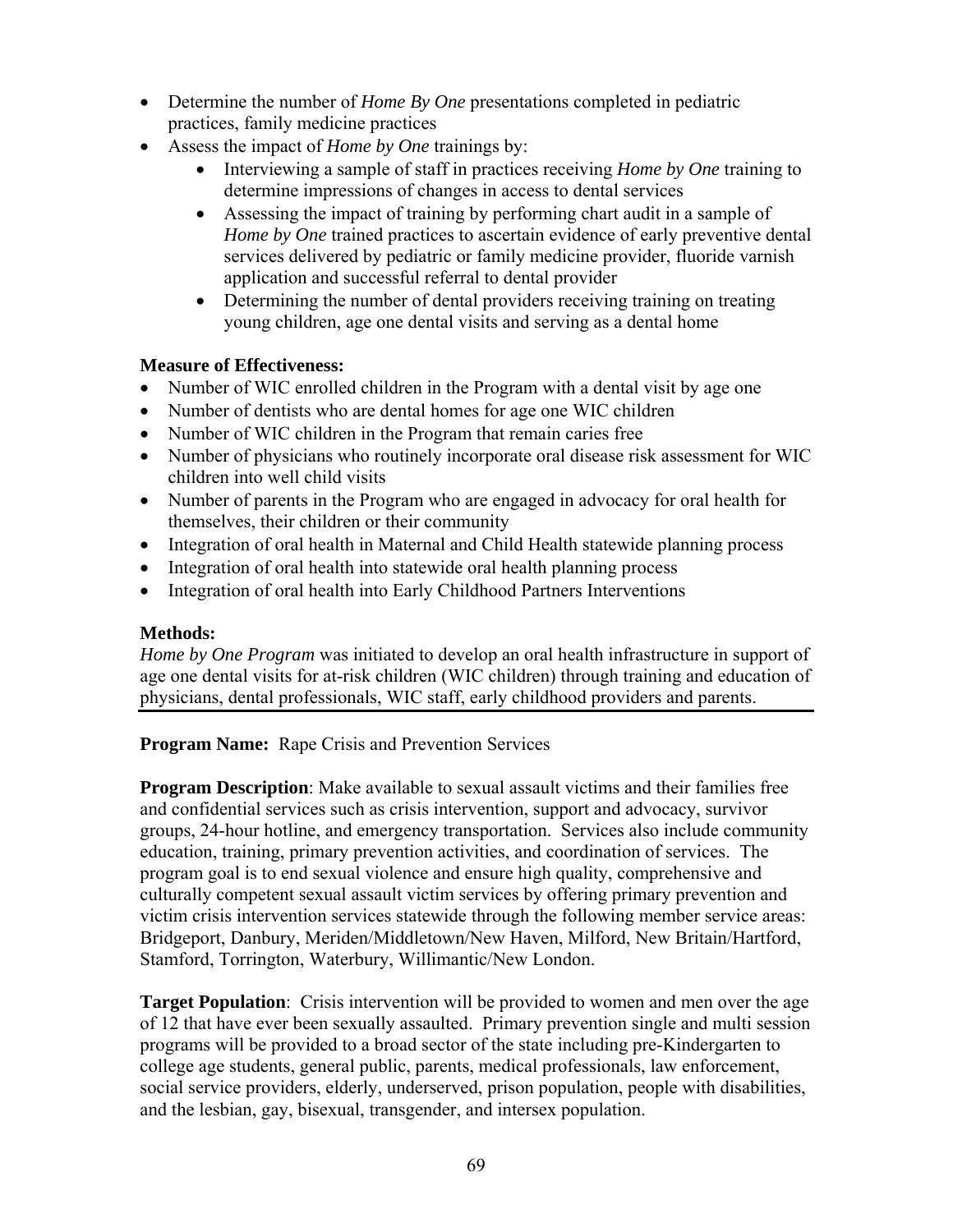**Number of children and families served:** Between the period of July 1, 2007 to June 30, 2008, a total of 18,495 children and youth in the school as well as non-school settings participated in rape prevention and educational sessions. Primary prevention curricula were presented as multi-sessions to 9,772 participants and as single sessions to 8,723 participants. 2,726 primary victims and 1,440 secondary victims were also served during that time period.

**\_\_\_\_\_\_\_\_\_\_\_\_\_\_\_\_\_\_\_\_\_\_\_\_\_\_\_\_\_\_\_\_\_\_\_\_\_\_\_\_\_\_\_\_\_\_\_\_\_\_\_\_\_\_\_\_\_\_\_\_\_\_\_\_\_\_\_\_\_\_\_\_** 

**Program Cost 2007-2008:** \$1,025,541

# **Long-Term Agency Goals:**

- Develop a State of Connecticut Sexual Violence Prevention Plan.
- Enhance decision-making and program planning by assessment and utilization of data, resources, tools, and evaluation methods.
- Utilize training and technical assistance to build state and local capacity for primary prevention.
- Enhance sexual violence prevention efforts in targeted populations.
- Increase the numbers of children and youth exposed to primary prevention curricula focused on building healthy relationships.
- Evaluate the cultural relevance and effectiveness of informational material and interventions reflecting primary prevention messages reaching targeted populations.

## **Strategies:**

- DPH will collaborate with key partners to convene a Sexual Violence Prevention Planning Committee (SVPPC) with representation by key stakeholders and organizations.
- The SVPPC will assess current data capacity tools and resources, prevention programming, capacity for training, and level of evaluation activities for primary prevention at the state and local levels and make recommendations for implementation.
- The SVPPC will assess technical assistance needs and begin to identify and provide technical assistance and training to targeted populations and organizations.

**Performance-Based Standards:** The SVPPC will establish standards of accountability related to sexual violence prevention.

**Performance –Based Outcomes:** The SVPPC will establish outcomes related to sexual violence prevention. The CDC has provided tools to utilize to help in this process.

**Performance-Based Accountability:** The contractor submits quarterly and annual reports. The contractor performs pre and post-test surveys within primary prevention curricula.

**Measure of Effectiveness:** Over the past several years, the contractor has moved from a risk reduction approach to primary prevention activities. There has also been a shift from single-session to multi-session primary prevention educational sessions. The SVPPC will help evaluate measures of effectiveness of sexual violence prevention efforts.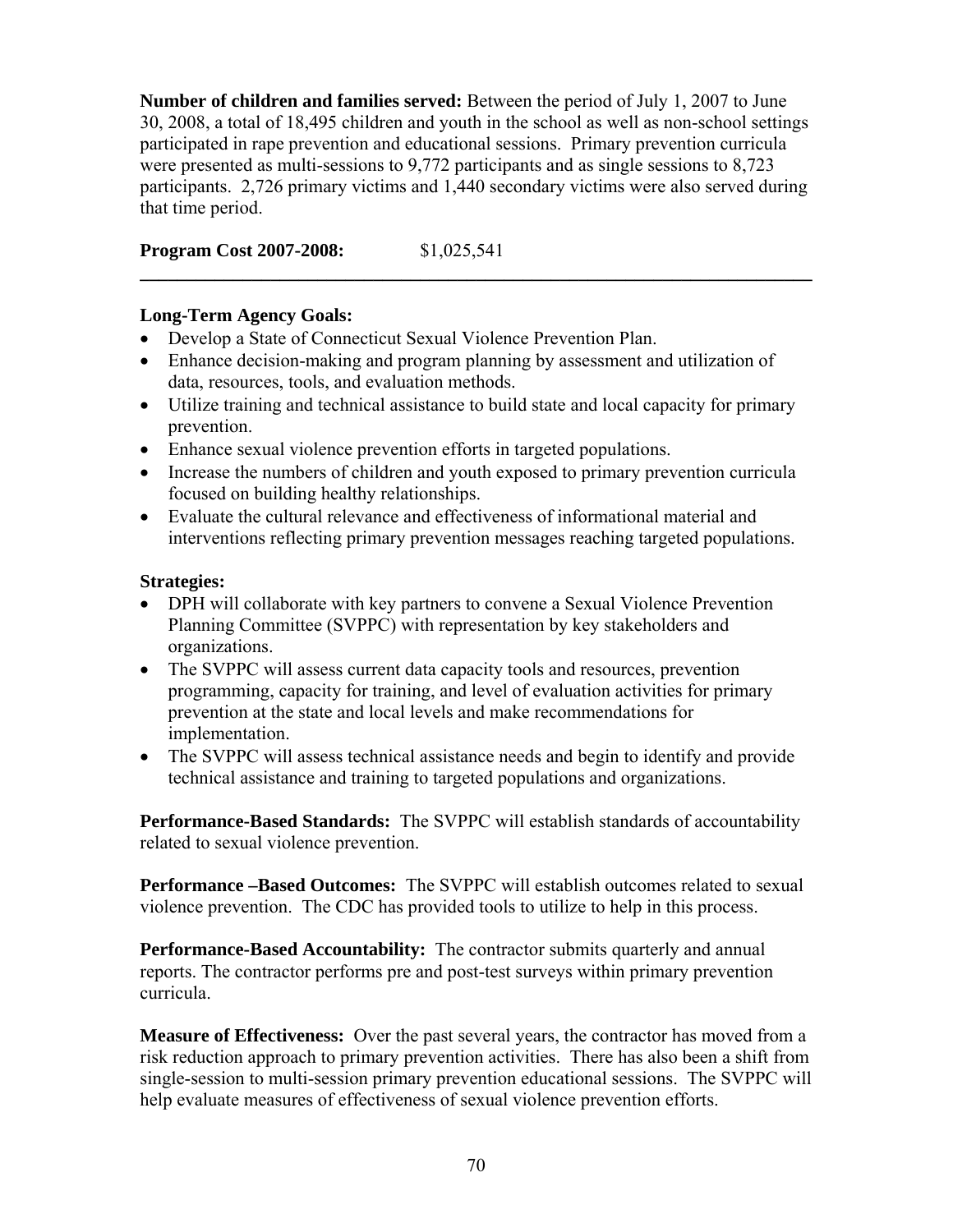**Methods:** The SVPPC will help perform a needs assessment of sexual violence prevention methods in the state and assess state and local capacity on prevention efforts and move towards establishing methods to reduce disparities across race, income level, and gender.

## **Program Name:** Tobacco Use Prevention and Control Program

**Program Description**: The Tobacco Use Prevention and Control Program follow the guidelines and recommendations put forward by the Centers for Disease Control and Prevention (CDC) via Best Practices documentation for state-based comprehensive tobacco control and prevention programs. Address all risks associated with the use of tobacco products and exposure to environmental tobacco smoke (ETS), focusing on youth, pregnant women, and disparate populations.

**Target population:** Youth, pregnant women, and disparate populations.

**Number of children and families served 2007-2008:** Local cessation and prevention programs served 8,878 individuals with most services targeted to low socio-economic status participants. Community cessation programs served at least 98 women who responded that they were pregnant at the time they entered the program.

**Program Cost 2007-2008:** \$2,875,637

## **Long-Term Agency Goals:**

To reduce exposure to secondhand smoke and prevent youth initiation of tobacco use.

**Strategies:** To educate parents and children about the hazards of tobacco use and exposure to secondhand smoke by providing examples and statistics on their health effects.

**Performance-Based Standards:** The goal of the prevention programs is to prevent or delay smoking initiation and to reduce participant's exposure to second-hand smoke. More specifically, the objective of the program is to prevent 50% of the non-smoking participants from starting to smoke through the implementation of a model curriculum taught by qualified instructors. The curriculum must adhere to CDC's best practices guidelines and incorporate education regarding the prevention of smoking initiation and the harmful effects of second hand smoke.

## **Performance –Based Outcomes:**

- Average age participants smoked first whole cigarette.
- Proportion of participants that never tried a cigarette, not even 1 or 2 puffs.

**Performance-Based Accountability:** Contractors are required to submit periodic progress reports detailing their program activities, and submit deliverables as dictated by their contract. In addition, contractors must submit the results of their outcome measures.

**Measure of Effectiveness:** Contractors will be implementing pre- and post-surveys for determining program effectiveness.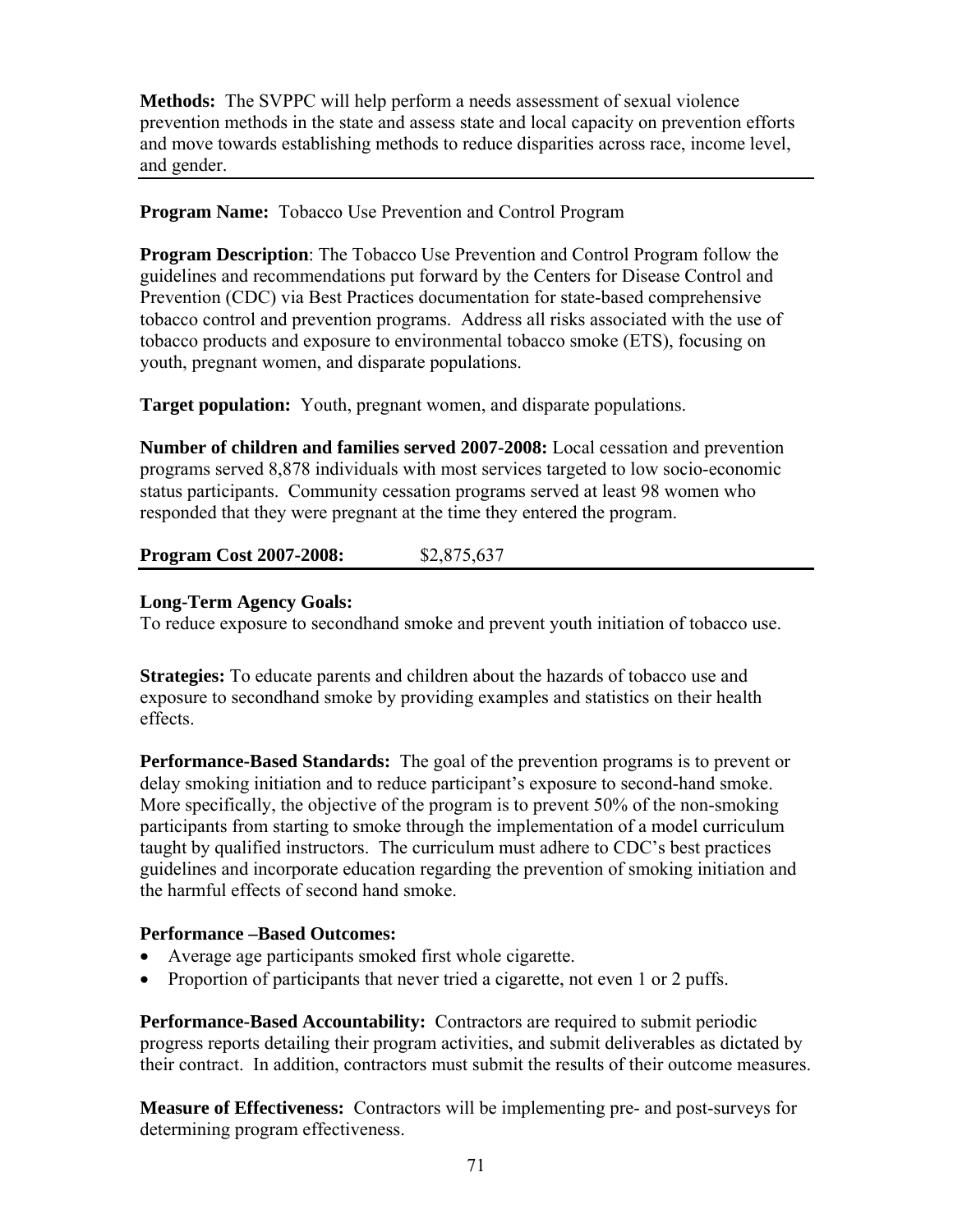**Methods:** Smoking and smoking-related diseases are higher in certain disparate populations. Through surveillance efforts, we can identify some of them and target services appropriately.

**Program Name:** The Special Supplemental Nutrition Program for Women, Infants and Children (WIC Program)

**\_\_\_\_\_\_\_\_\_\_\_\_\_\_\_\_\_\_\_\_\_\_\_\_\_\_\_\_\_\_\_\_\_\_\_\_\_\_\_\_\_\_\_\_\_\_\_\_\_\_\_\_\_\_\_\_\_\_\_\_\_\_\_\_\_\_\_\_\_\_\_** 

**Program Description**: The Connecticut WIC Program serves pregnant, postpartum, and breastfeeding women; infants; and children up to five years of age. The program provides services in four major areas during critical times of growth and development, in an effort to improve birth outcomes and child health: 1) Nutrition Education and Counseling; 2) Breastfeeding Promotion and Support; 3) Referral to outside medical and social services; and 4) Vouchers for healthy foods prescribed by the WIC Nutritionists (WIC food packages). Eligibility is based on both income (up to 185% of the federal poverty level) and nutritional need based on an assessment of health and dietary information. Active enrollment in Medicaid (HUSKY A) qualifies applicants for categorical eligibility in the WIC Program. An analysis of linked birth, WIC and Medicaid records has revealed that participation in the CT WIC Program was responsible for preventing the occurrence of more than 300 low birth weights in the year 2000 among infants of women who participated in the program for at least 12 weeks of their pregnancy. The estimated savings in averted medical costs was \$11.8 million. The WIC Program's promotion and support of breastfeeding, and efforts to prevent childhood anemia also contribute to childhood health and school readiness.

**Number of children and families served 2007-2008:** A total of 45,020 children (as of 9/08) - number of families served is unavailable (12,911 women served in addition to children)

## **Program Cost 2007-2008:** \$43,289,010

## **Long-Term Agency Goals:**

**Strategies:** Provide nutrition and breastfeeding education, supplemental food, and referrals for health and social services to eligible women, infants and children through the WIC Program.

**Performance-Based Standards:** Federal and state regulations include a number of prevention related standards that the local agencies must meet, including timeframes for enrolling program applicants; requirements regarding the early and continuous enrollment of pregnant women; policies to ensure that all pregnant women are encouraged to breastfeed, unless medically contraindicated, and provided breastfeeding information and support; requirements to provide information regarding the risks associated with drug, alcohol and tobacco use during pregnancy; and to ensure that children are screened for anemia and lead poisoning by their health care provider.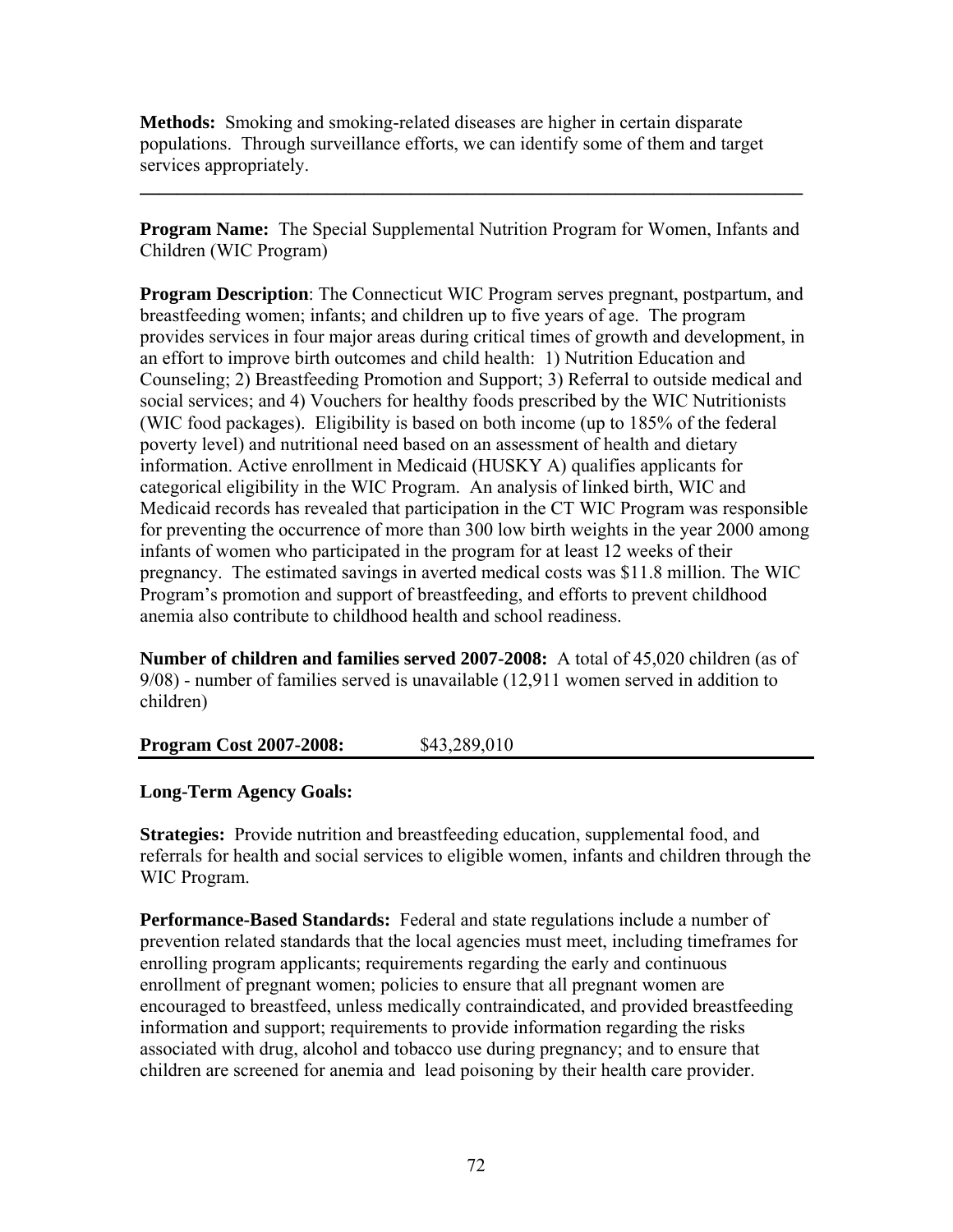## **Performance-Based Outcomes:**

- At least 70% of pregnant women participating in the WIC Program for a minimum of 6 months gain appropriate weight
- The incidence of low birth weight (LBW) among infants whose mothers were on the WIC Program for at least 6 months during pregnancy does not exceed 6%
- At least 55% of infants whose mothers were enrolled in the WIC Program during pregnancy breastfeed
- At least 25% of infants enrolled in the WIC Program breastfeed for at least 6 months
- The prevalence of anemia among children enrolled in the WIC Program for at least one year does not exceed 9%

# **Performance-Based Accountability:**

- Local agencies that sponsor WIC Programs must submit annual program plans that identify measurable outcome and process objectives, and specify action plans and evaluation methods.
- The State WIC office tabulates and provides outcome data to the local agencies twice per year for their use in program evaluation.
- The State WIC office conducts on-site performance evaluations of each local agency at least once every two years.

# **Measure of Effectiveness:**

- An analysis of linked birth, WIC and Medicaid records has revealed that participation in the CT WIC Program was responsible for preventing the occurrence of more than 300 low birth weights in the year 2000 among infants of women who participated in the program for at least 12 weeks of their pregnancy. The estimated savings in averted medical costs is \$11.8 Million.
- Between 2001 and 2005 the rates of low birth weight among women who participated in the WIC Program for at least 6 months during their pregnancies was lower than the rates among non-WIC mothers in Connecticut. Among Hispanic and Black (non-Hispanic) mothers, WIC versus non-WIC differences in LBW percents are significantly different for each year from 2001-2005.
- The WIC Program's promotion and support of breastfeeding, and efforts to prevent childhood anemia also contribute to childhood health and school readiness. The breastfeeding initiation rate among infants whose mothers were enrolled in the WIC Program is lower that the rate among all infants born in the state (57.7% and 79.5%, respectively for 2004 births), but it is increasing. The anemia rate among children enrolled in WIC Program for at least a year is lower than the national WIC anemia rate and decreasing (8.9% and 10.1%, respectively, in 2004)

**Methods:** WIC Program benefits and services are provided to all eligible applicants. Each applicant's nutritional needs are assessed and education is provided based on the individual's needs, and the WIC "food package" is tailored to the participant's preferences and needs, within regulatory limits. The birth outcomes reported above attest to the program's success in reducing disparities. The WIC Program is replicating a successful breastfeeding peer counseling program in New Haven, targeting African American women, whose breastfeeding rates are lower than White and Hispanic women enrolled in WIC. A statewide effort to further improve nutrition counseling techniques is underway and is anticipated to reduce disparities in the childhood anemia rates.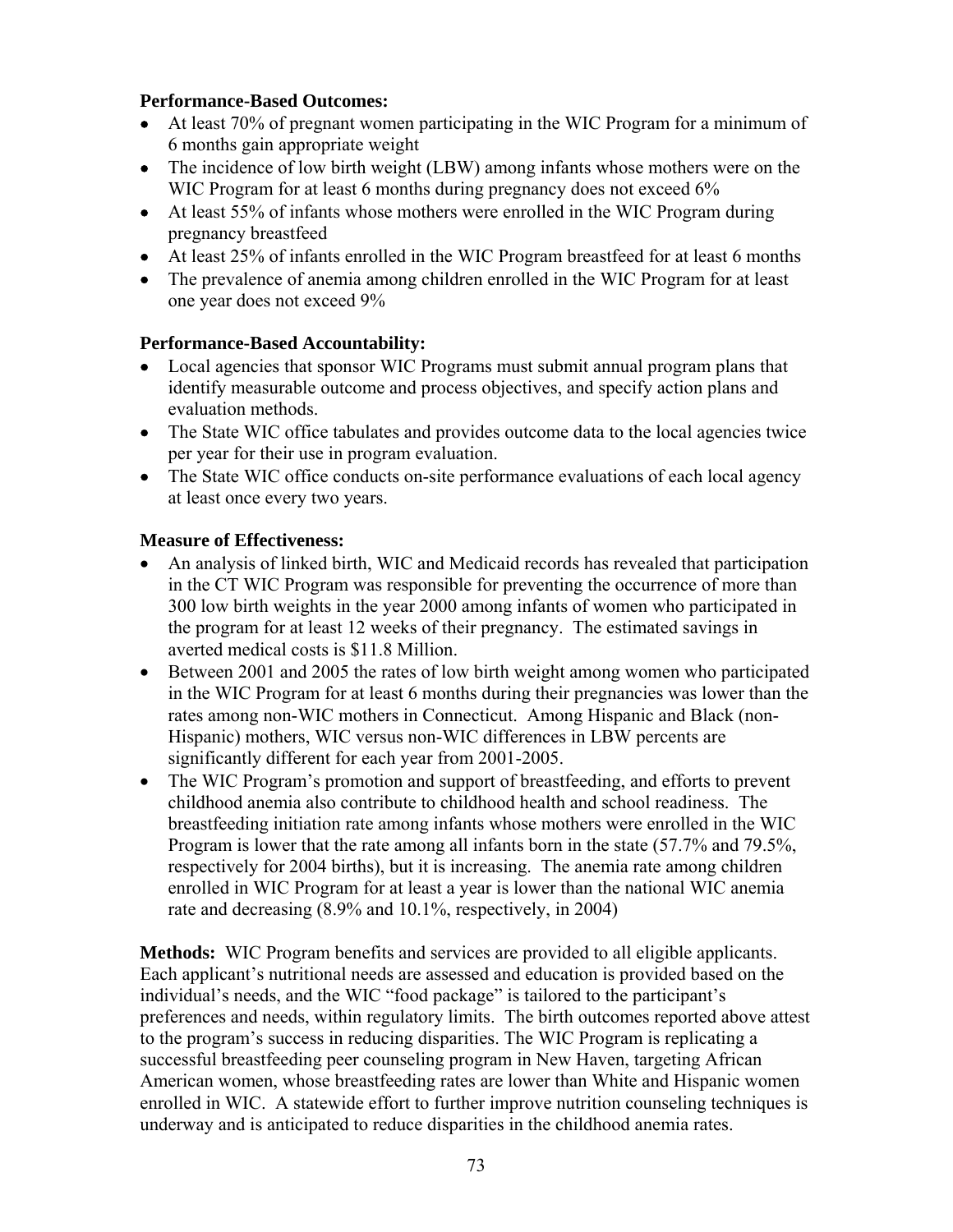**Program Name:** Youth Violence/Suicide Prevention

**Program Description:** Youth violence prevention programs contracted by the Connecticut Department of Public Health (DPH) focus upon increasing knowledge and changing behaviors that are manageable within the limited scope and influence of the programs. Program goals include increasing awareness; recognizing and dealing appropriately with anger, conflicts, peer-to-peer relationships; increasing knowledge regarding the impact of, and risk factors, for violent behavior; decreasing arguments and fighting and providing knowledge of appropriate resources for help. Suicide prevention programs focus on increasing information and awareness of suicide, suicide risk and protective factors and places to go for help.

**Target Population:** The target population for youth violence/suicide prevention programs is middle and high-school aged youth. CT Population Estimate – 2005, for youth ages  $10-19 = 494,102$ .

**Number of children and families served 2007-2008:** A total of 8,356 youth were served.

**Program Cost 2007-2008:** \$45,379

**Long-Term Agency Goals:** Reduce youth violence.

**Strategies:** Youth violence prevention programs funded under the local health allocation are dependent upon local health departments and districts deciding to use Preventive Health and Health Services Block Grant (PHHSBG) funding for youth violence prevention. Programs are required to follow the program template, which recommends Federal sources and other resources for program development, and are required to report on the outcome measure. The Injury Prevention Program provides technical assistance and contract monitoring to contracted programs.

**Performance-Based Standards:** Programs are required to report on a specific youth violence prevention outcome measure.

**Performance –Based Outcomes:** Ninety-five percent of program participants are able to identify nonviolent alternatives to fighting.

**Performance-Based Accountability:** Contracted programs are required to report on program activities, process and outcome measures. Programs use questionnaires, surveys and/or observation to assess outcome measures including violence prevention related survey instruments from *Measuring Violence-Related Attitudes, Behaviors and Influences Among Youths*- Centers for Disease Control and Prevention publication.

**Measure of Effectiveness:** Contracted programs report that 95-100% of participants are able to identify nonviolent alternatives to fighting. Observation and program specific evaluation tools assess the outcome measure.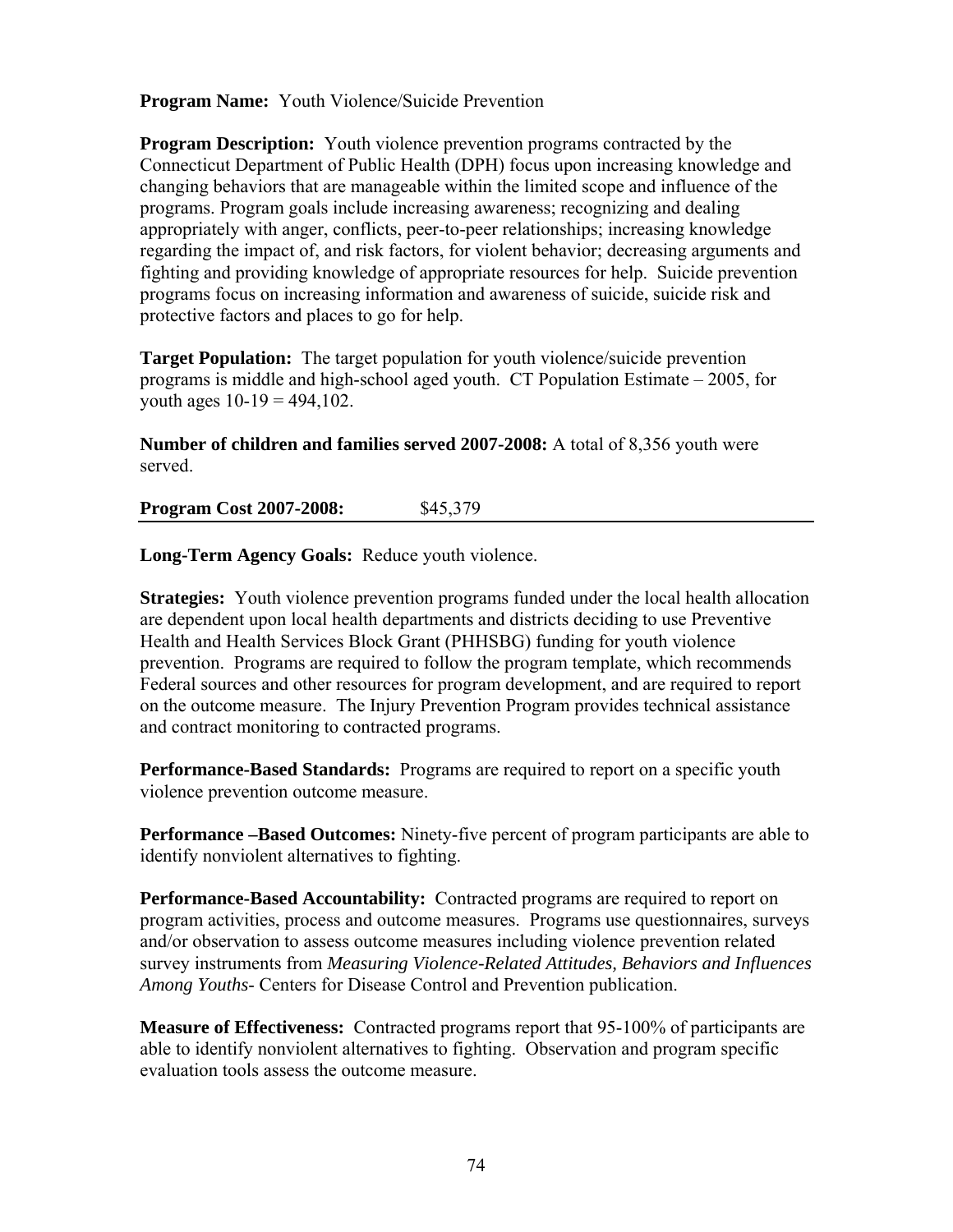**Methods:** Local contractors decide who will participate in the program and report on participant demographic information. Programs are not required to report on income since there are no income requirements for program participation. Because individual program numbers are relatively small, group outcomes are reported. Demographic information documents that disparate populations are reached by violence prevention programs.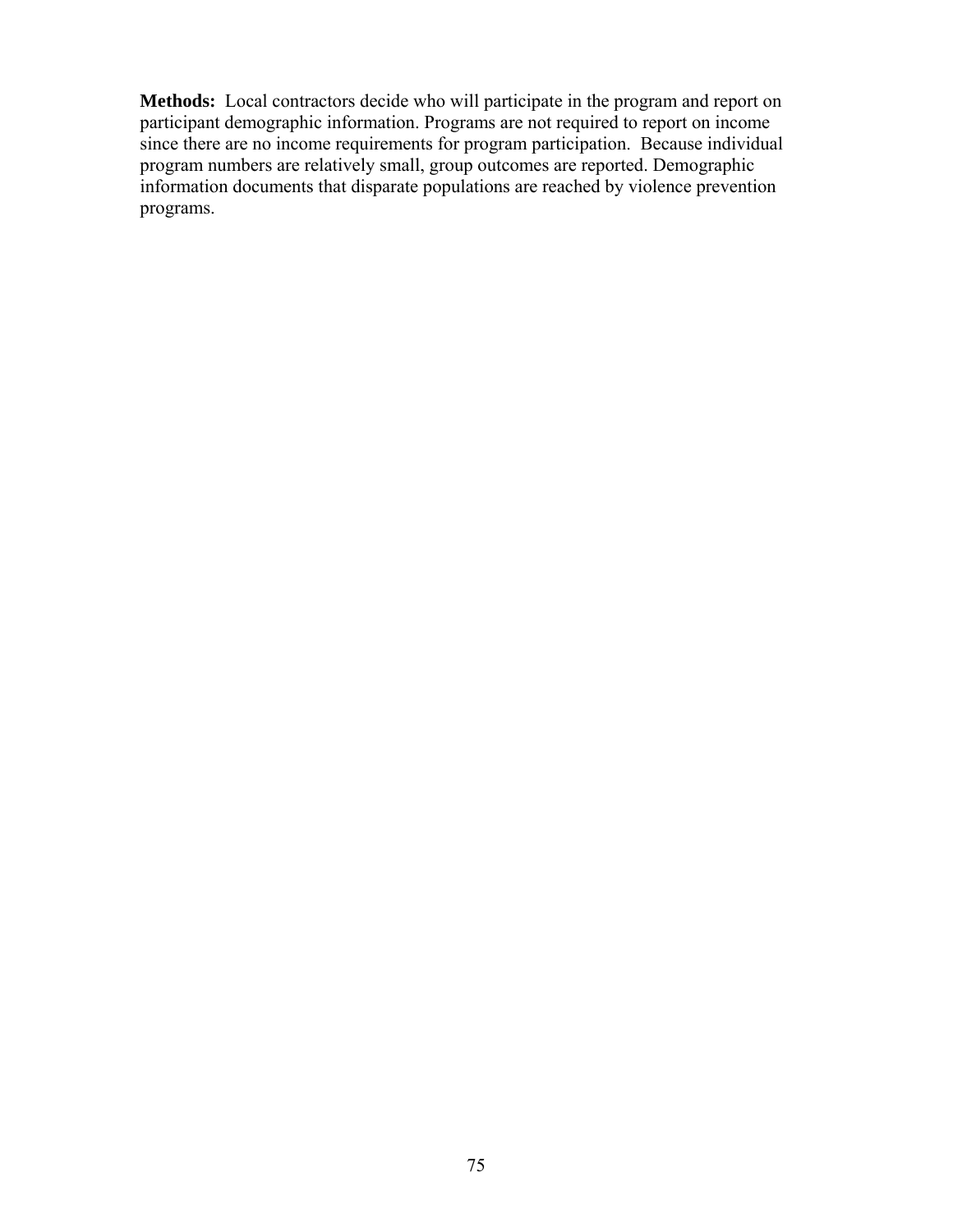#### **DEPARTMENT OF SOCIAL SERVICES**

Emergency Shelter for Victims of Domestic Violence John S. Martinez Fatherhood Initiative of Connecticut Promoting Responsible Fatherhood Project Teen Pregnancy Prevention

**Program Name:** Emergency Shelter for Victims of Domestic Violence

**Program Description:** Program participants who are victims of domestic or family violence are provided safe and supportive services in emergency shelters and/or host homes. Generally, the adult, usually the female parent, is the primary contact for the receipt of services. However, primary prevention occurs with the children, who are sheltered with the parent, through mandated shelter based children programs. These programs address emotional and social health issues that are found among child witnesses; many of whom may also have been victimized. Based on the best data available, children who witness domestic violence are more likely to repeat the behavior as adults as either a batterer (mainly males) or victim (mainly females). The shelter based programs for children helps them to address their anger, fear, and other issues in ways that reduce the likelihood of intergenerational transmission of family/domestic violence. The primary goal of the shelter's children program is to provide services to child witnesses/victims of family/domestic violence that address their health and safety needs. Poor people are disproportionately represented as victims/child witnesses of domestic/family violence. Most of the families who use State funded shelters do not have other alternatives. Case management and other shelter-based programs can lead to improved economic circumstances for these families and children.

**Target Population:** Women, young children 0-12 and teenagers

**Number of children and families served 2007-2008:** A total of 888 women, 884 children (0-12) and 84 teenagers for a total of 1,856 served

## **Program Cost 2007-2008:** \$3,271,690

#### **Long-Term Agency Goals:**

- Provide emergency shelter/host homes for victims of domestic/family violence;
- Provide 24 hour hotline access for victims of domestic/family violence;
- Provide shelter based programs that address the health and safety needs of adults/child witnesses/victims of family/domestic violence; and
- Provide programs and services for child witnesses that help to reduce the likelihood of intergenerational transmission of domestic violence.

**Strategies:** Case management; hotline services; educative counseling; client assessment; crisis intervention; support groups; housing referrals; and safety planning.

**Performance Standards:** Standards for the delivery of services and the circumstances and conditions under which those services are provided to clients are clearly delineated in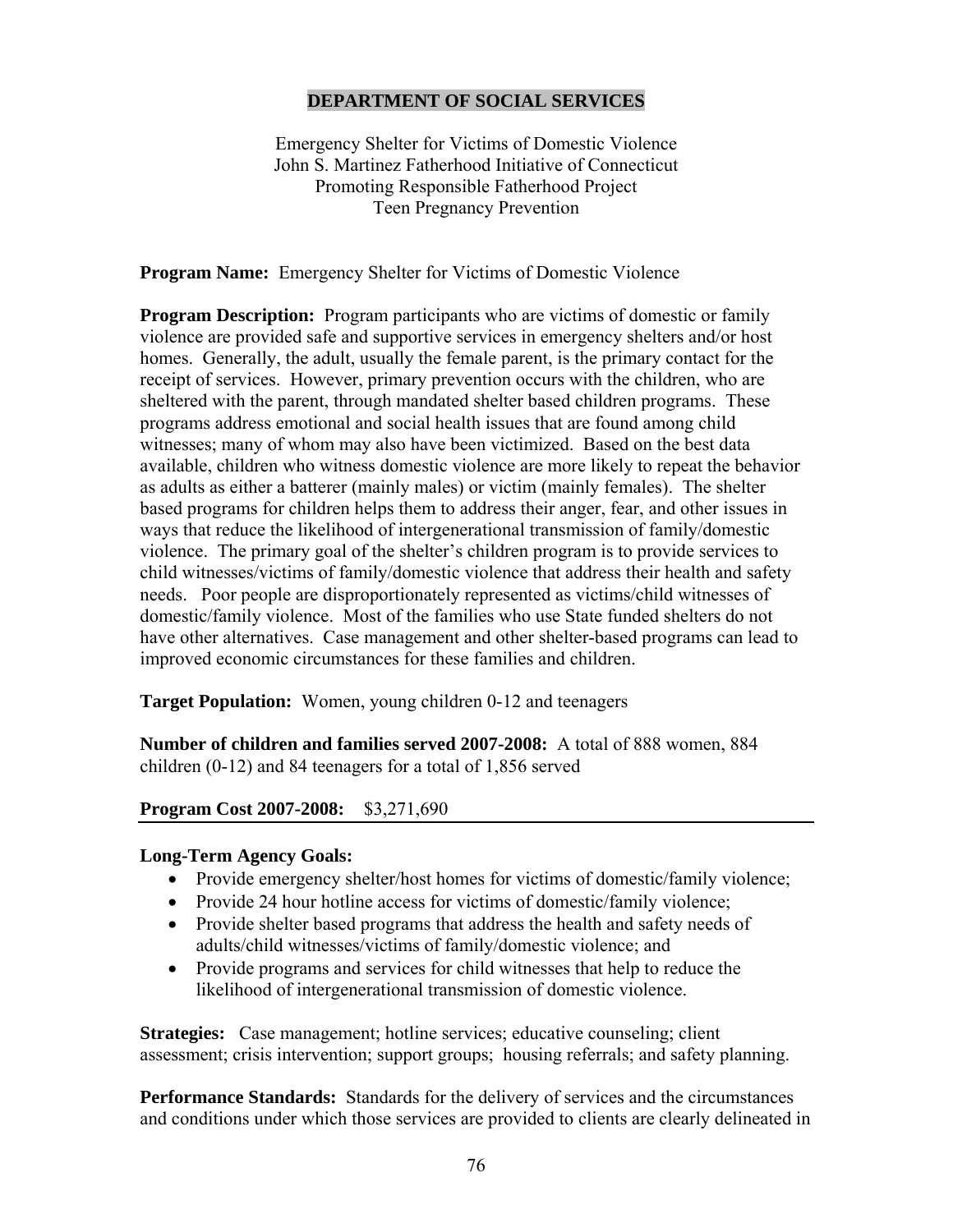the contract. In addition to client/program participant based services, each contract specifies that providers must provide outreach and awareness education about family/domestic violence through collaborations, community education, and house meetings within shelters. Each of these activities must be documented by listing organizations with which the activity has occurred and, for house meetings, by recording attendance lists and meeting dates.

**Performance Based Outcomes:** Actual numbers for the following must be reported: bed occupancy; number of clients with a separate count for children; number of hotline calls, number of house meetings/dates; number and type of activities for children; and outcomes for clients.

**Performance Based Accountability:** Site visits, quarterly and annual reports of activities and accomplishments are submitted to the Department's staff.

**Measure of Effectiveness:** Measuring the effectiveness of intervention strategies used with child witnesses/victims of family violence requires a level of sophistication in research and resources that make this type of finding impossible. Parents' awareness and access to resources aid in their ability to become more self-sufficient. This acquisition of skill and knowledge ameliorate factors related to child poverty.

 $\mathcal{L}_\mathcal{L} = \mathcal{L}_\mathcal{L} = \mathcal{L}_\mathcal{L} = \mathcal{L}_\mathcal{L} = \mathcal{L}_\mathcal{L} = \mathcal{L}_\mathcal{L} = \mathcal{L}_\mathcal{L} = \mathcal{L}_\mathcal{L} = \mathcal{L}_\mathcal{L} = \mathcal{L}_\mathcal{L} = \mathcal{L}_\mathcal{L} = \mathcal{L}_\mathcal{L} = \mathcal{L}_\mathcal{L} = \mathcal{L}_\mathcal{L} = \mathcal{L}_\mathcal{L} = \mathcal{L}_\mathcal{L} = \mathcal{L}_\mathcal{L}$ 

**Program Name:** John S. Martinez Fatherhood Initiative of Connecticut

**Program Description:** The *John S. Martinez Fatherhood Initiative of Connecticut* (FI) is a broad-based, statewide effort led by this Department, and is focused on changing systems to improve fathers' ability to be fully and positively involved in all aspects of their children's lives. FI partners include seven state agencies (DOC, DCF, SDE, DOL, DMHAS, DPH, Children's Trust Fund); numerous community-based agencies/programs serving fathers and families; faith-based partners; experts in child development; women's and men's advocates; representatives from Judicial Branch divisions (SES, CCSD, FS); Greater Hartford Legal Aid; community technical colleges; Commission on Children; legislators and the Consultation Center at Yale University.

The Department and its numerous partners support and promote the positive interaction of fathers with their children, understanding that fathers are critical forces in their children's lives, and that they must be acknowledged and assisted with the important role they play -- fathers are a source of love, nurturance and guidance, as well as financial and emotional support. Because financial support is a reality for so many Connecticut fathers, part of the work of Initiative partners is to assist men in being better prepared to support their children financially through employment assistance, arrearage adjustment, and other methods to promote economic stability for fathers and their families.

The Department currently has contracts with six geographically dispersed agencies. Intervention strategies and tactics used by FI providers aim to prevent child poverty, child abuse and neglect, intergenerational poverty, and youth violence among children of program participants. The agencies provide a range of services including preparation for employment, job search assistance and referrals, life skills training, case management, and parenting skills education. Program participants are multi-ethnic, multicultural,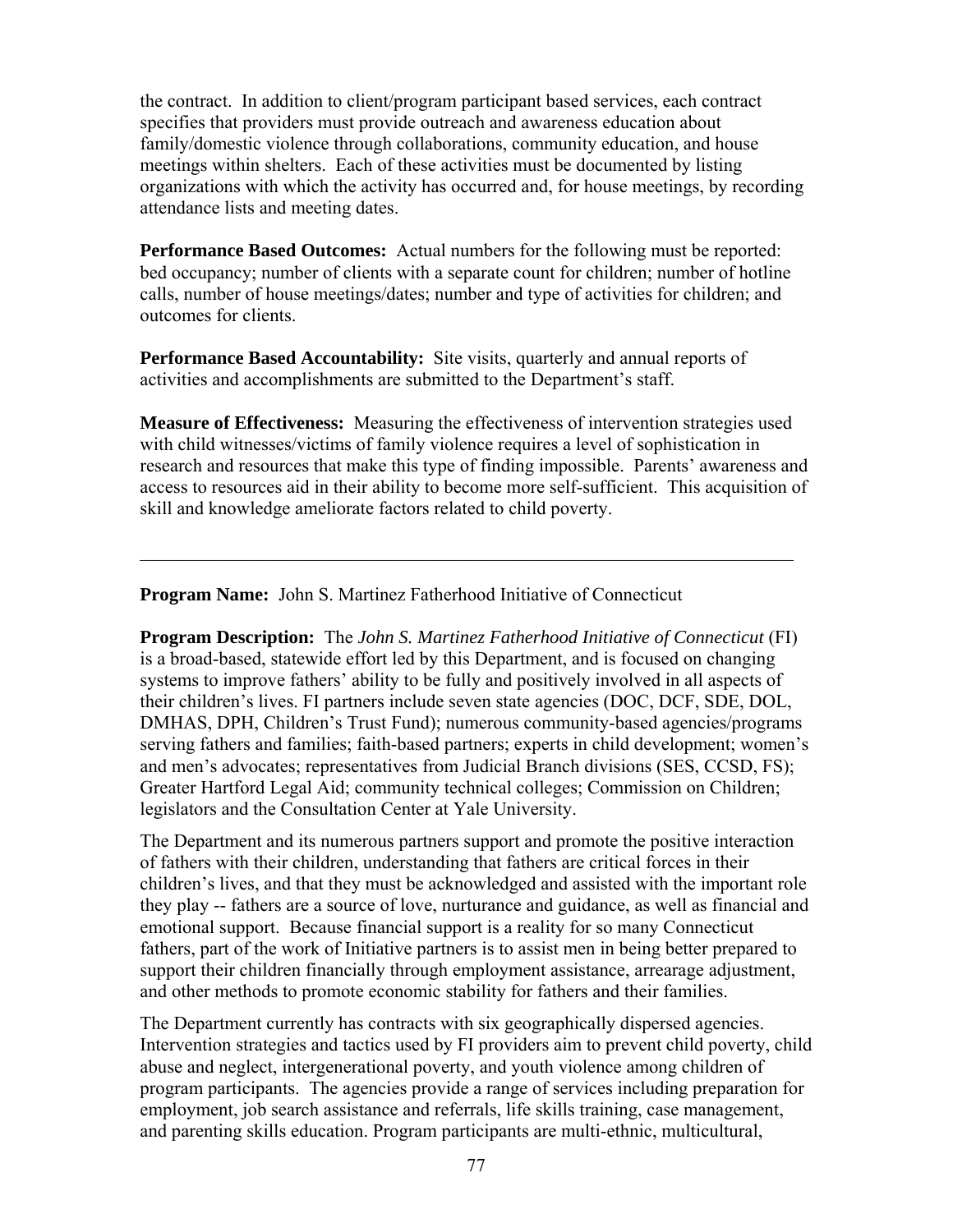working income, no income, and marginal income men, many of whom have had some involvement with the criminal justice system, DCF, and DSS.

**Target Population:** Noncustodial, divorced, and fathers with shared custody.

**Number of Children and Families Served:** Approximately 400 fathers served annually

**Program Cost 2007-2008**: \$250,000

#### **Specific long term goals for the Department are**:

- To provide structured ongoing programs/activities that support the development/retention of parenting skills among noncustodial, divorced, and fathers with shared custody;
- To reduce the level of poverty among children living in single-parent households;
- To support and facilitate healthy child development by providing programs and services for FI program participants that contribute to healthy father-child relationships;
- To promote and support co-parenting, regardless of marital status;
- To foster, through various community based programs and services, economic self-sufficiency for fatherhood program participants and their children;
- To provide programs/services that increase the participants' vocational skills/employability; and
- To provide community based programs and services that sustain co-parenting and successful father-child relationships.

## **Specific intended outcomes of DSS' prevention efforts include but are not limited to**:

- Among Fatherhood program participants, a decrease in the number of unemployed and underemployed program participants;
- Increase in the number of children who have healthy relationships with their fathers;
- Increase in the number of gainfully employed non-custodial fathers who contribute to the financial support of their children;
- Decrease in the number of single female headed households who are totally dependent on entitlements;
- Among non-custodial fathers and single mothers, increased awareness of the pivotal role that men play in normal healthy child development and positive psycho-social/educational outcomes for children;
- Increase in voluntary child support payments; and
- Increase in the number and rate of voluntary paternity acknowledgement by unmarried fathers

## **Strategies developed to achieve the goals and intended outcomes are:**

• Contract with six geographically dispersed agencies with expertise and knowledge about fatherhood, non-custodial parenting, co-parenting, cultural and ethnic factors in parenting, and proven ability to work with low/no income men;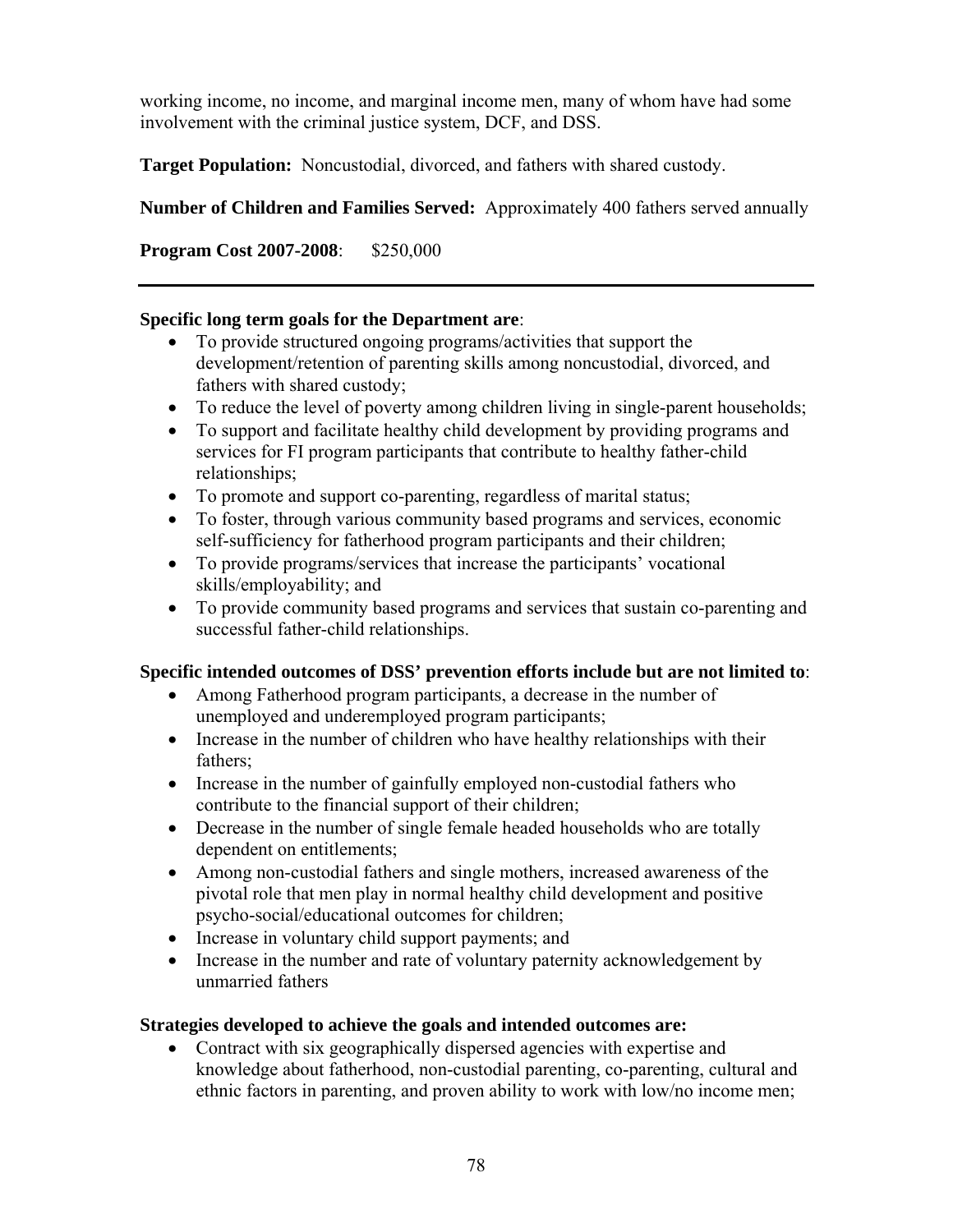- In collaboration and partnership with contracted agencies, identify best practices for developing, supporting, and/or improving father-child relationships and parent to parent relationships;
- Provide non-custodial fathers and other Fatherhood program participants with life skills training;
- Provide non-custodial fathers and other Fatherhood program participants with employment training and job placement;
- In partnership with contracted agencies, support and facilitate job development and job retention among Fatherhood program participants;
- Develop and provide knowledge and skill driven father-child activities that foster and support healthy father-child relationships;
- Educate fathers and mothers about the importance of male parent involvement in the lives of children; and
- Develop strategies and practices that, whenever possible, connect unmarried fathers to the gestation/birth process, parenting roles and responsibilities prior to the birth of the child.

## **Specific outcomes that may be used to measure the success or strategic effectiveness of the Fatherhood Initiative may consist of:**

- Longitudinal comparison of changes in parent-child relationships, rate and extent of co-parenting (regardless of marital status), and rate of job retention among Fatherhood program participants from ethnic/cultural minority communities;
- Increase in the actual number of early pre-post birth paternity acknowledgements; and
- Positive changes in the rate of voluntary child support payments.

## **Measure of Effectiveness:**

- Rate and extent of child support payments among program participants;
- Consistent ongoing employment;
- Reduction in the rate of unemployment and underemployment among program participants;
- Reported rate of co-parenting among program participants;
- Rate of voluntary paternity establishment and acknowledgement among unmarried fathers;
- Actual rate of pre-post birth involvement of unmarried fathers;
- Changes in pay rates/income among program participants; and
- Number of households evidencing an increase in income, resulting in a reduction in child poverty, as a result of the receipt of financial support from non-custodial, divorced, separated, and/or co-parenting fathers.
- Other measures of effectiveness will result from the completion of the grant related evaluation, currently under development.

**Methods:** In progress, however, greater emphasis is being placed on addressing the impact of ethnicity, income, and gender on performance outcomes.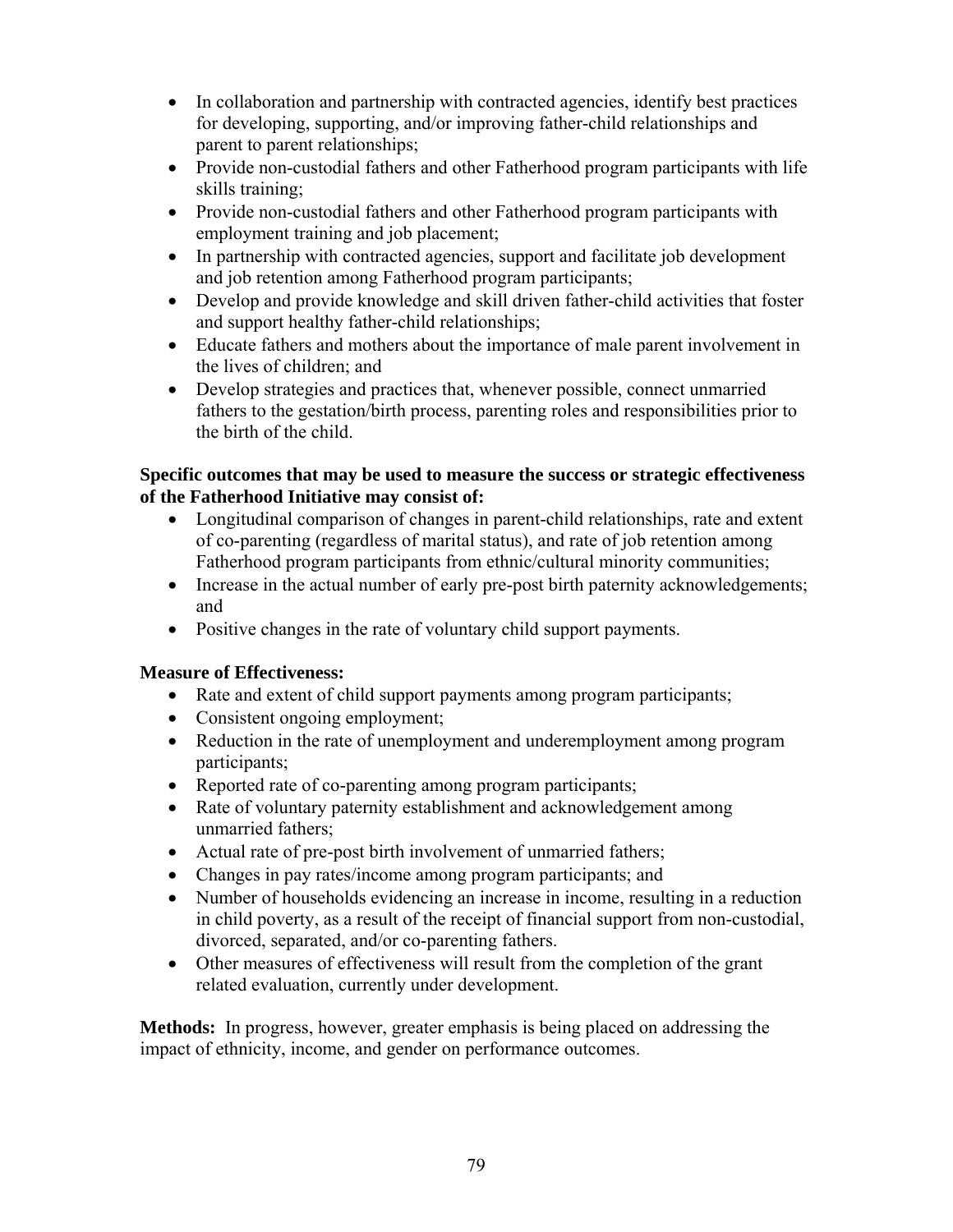**Program Name:** Promoting Responsible Fatherhood Project

**Program Description:** The Department was awarded a five year five (5) million dollar grant (one million dollars per year) from the Department of Health and Human Services (DHHS)/Administration for Children and Families (ACF) in October 2006. This grant funds the implementation of the Department's "Promoting Responsible Fatherhood" demonstration project. Grant strategies and activities include the three ACF authorized activity areas: healthy marriage, responsible parenting, and economic stability. Under this grant, in partnership with the six state-certified fatherhood programs, the Department has primarily targeted, low-income fathers, new fathers, fathers-to-be, and young fathers who may be single/unmarried, noncustodial, or cohabitating. In addition, couples interested in marriage and/or those who indicate that they are engaged are included in the target population.

The overall goal of the *Promoting Responsible Fatherhood Project* is to provide members of the target populations with a cohesive continuum of services that connects them to programs, resources, and services. Father involvement in the lives of children results in improved economic circumstances, better academic outcomes for children leading to better futures as self sufficient earners, and reduces the likelihood of childhood poverty. The same gains, for children, can also be seen in successful marriages.

#### **Number of Children and Families Served**: A total of 500 Fathers and 40 Couples

**Program Cost 2007-2008:** \$1,000,000

#### **Long-Term Agency Goals:**

- Increase the earning capacity of program participants thereby increasing economic supports for children.
- Increase fathers' knowledge about responsible parenting.
- Increase the level of effectiveness of communication between parents.
- Increase commitment to healthy co-parenting.
- Optimize employability and employment of program participants through training and supportive services.

## **Strategies:**

Project services include:

- Enhanced prevention and intervention strategies that promote healthy marriage; and
- Responsible parenting and economic stability.

Program providers/partners will offer standard curricula: "*Exploring Relationships and Marriage with Fragile Families, Inside Out Dad* (for incarcerated men), and *24/7 Dad,* for program participants, as an activity in the Healthy Marriage and Responsible Parenting program component.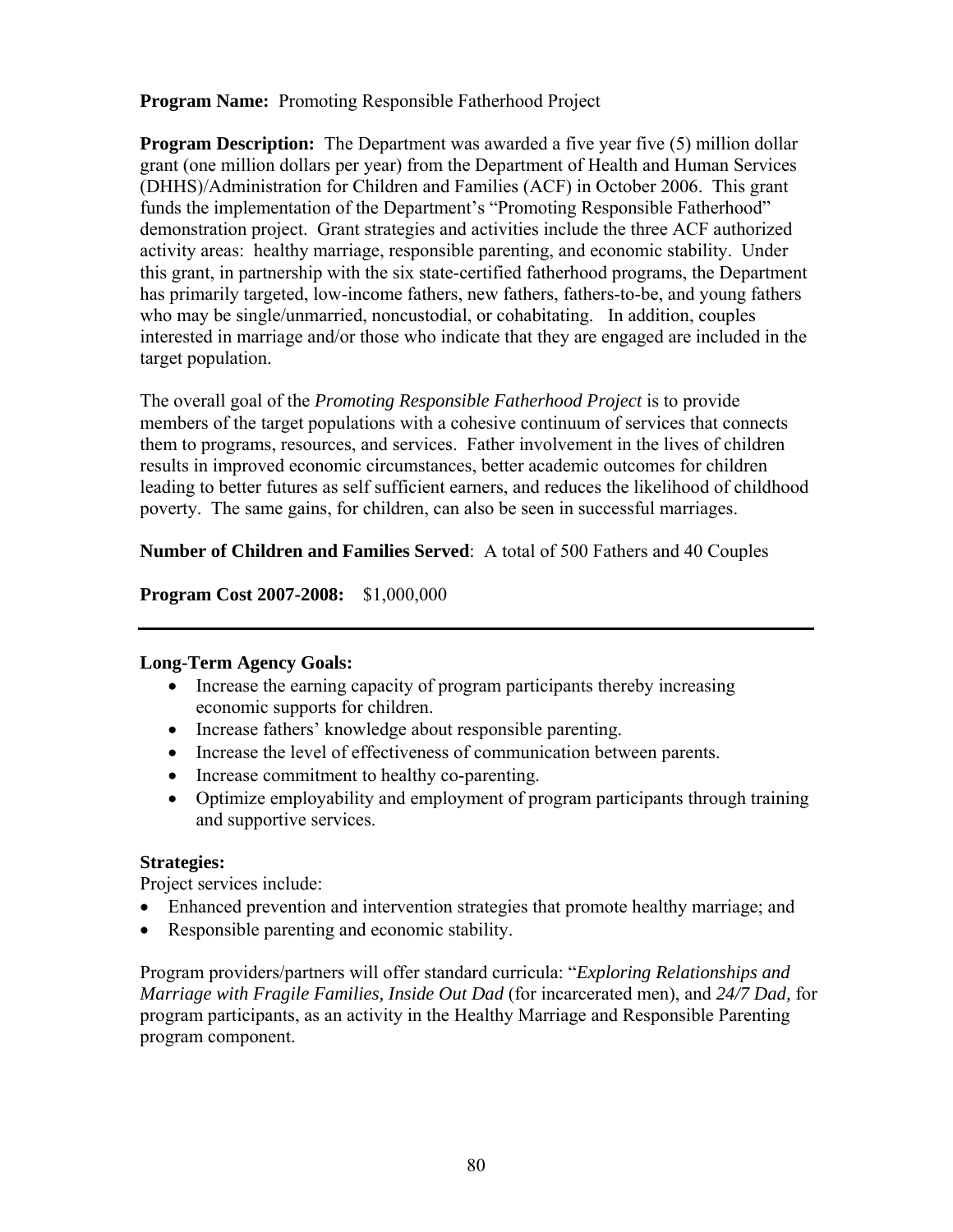Other strategic project activities include:

- Development of a curriculum to train DSS and community partners to enhance knowledge and skills in assessing domestic violence, cognitive limitations, and case management (connecting program participants to appropriate services).
- Collaboration with multi-disciplinary partners, statewide, to effectuate change in the conditions and situations that have a negative impact on low-income fathers and couples.
- Partnering with the Connecticut Coalition Against Domestic Violence, the Department's Bureau of Rehabilitation Services, and multiple community based stakeholders in order to ensure the development and provision of programs and services that are ecologically based.
- Contracting with the Consultation Center at Yale University to evaluate the Project.

**Performance-Based Standards:** For this program, the number of participants and the type of services to be provided are specified in each provider contract. In addition, program staff makes site visits, receive and review quarterly reports, and review client based outcome measures in determining providers' programmatic performance.

**Performance–Based Outcomes:** Clients complete before and after surveys related to knowledge about healthy marriage and responsible parenting. An objective assessment of each client's economic condition, educational level, and employment skills is also included. Changes in these factors, positive or negative, determines the extent to which program strategies and interventions are effective. Negative or lack of individual or situational change creates opportunities to review and modify strategies/interventions when indicated.

**Performance-Based Accountability:** This program relies on specific performance based language in the written contracts, reports, site visits, and evaluative outcomes to ensure compliance and accuracy of deliverables.

**Measure of Effectiveness:** The extent to which the effectiveness of *prevention* is evidenced in Promoting Responsible Fatherhood is directly related to participant outcomes including increased child support, improved co-parenting, increased employment among program participants, and increased involvement of fathers with their children.

## **Program Name:** Teen Pregnancy Prevention

**Program Description:** The primary purpose of the Teen Pregnancy Prevention Program is to provide information and enrichment activities to youth between ages 11 and 17 who are at risk for teen pregnancy. Contractors/service providers must use either the Children's Aid Society Carrera Adolescent Pregnancy Prevention Program the Reach for Health (RFH) or the Teen Outreach Program (TOP service learning model. There are two major components of RFH and TOP: volunteerism (teen program participants must volunteer in the community, performing tasks such as tutoring, public beautification, clean-up, etc.) and a structured curriculum that allows the teens to reflect on the volunteer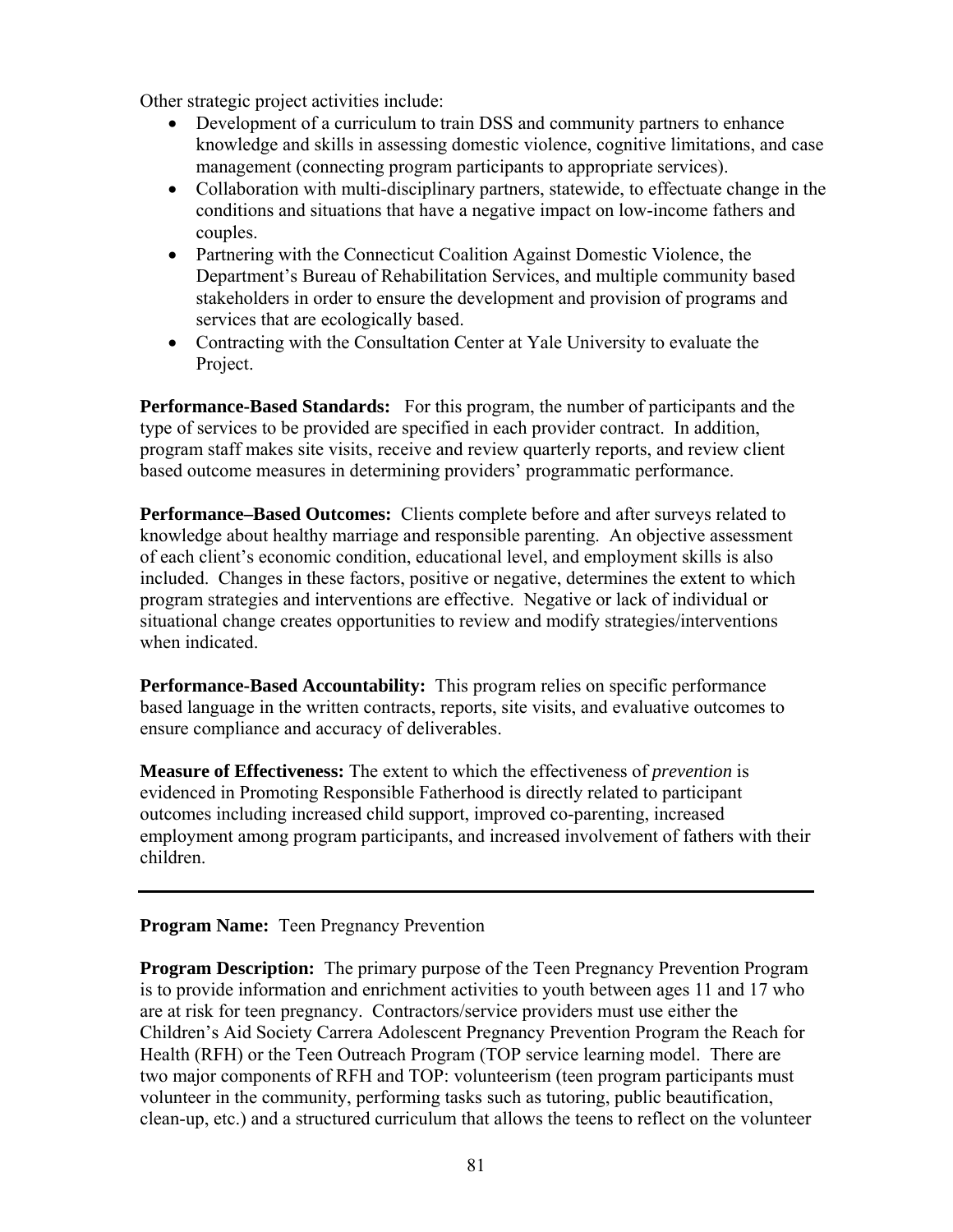experience and to address adolescent life issues. Based on available research (Furstenberg and others), teen parents are more likely to depend on public welfare to meet their subsistence needs; children born to teen parents are more likely to become teen parents themselves; children of teen parents are more likely to be impoverished; and marriage rates among teen parents are very low. The poorest children in Connecticut tend to be members of single parent female headed households. This program (1) reduces dependency on public welfare and (2) reduces the incidence of single parent female-headed households. Both of these factors are positively correlated with child poverty.

## **Target Population:** At risk youth

**Number of Children and Families Served:** A total of 350 youth were served.

**Program Cost 2007-2008:** \$2,223,368

**Long Term Agency Goals:** The primary goal is to prevent teen pregnancy. Secondarily, the Program provides experiences and activities that support the development of life skills, among Program participants, that lead to making responsible choices in their lives.

 $\mathcal{L}_\text{max}$  , and the contribution of the contribution of the contribution of the contribution of the contribution of the contribution of the contribution of the contribution of the contribution of the contribution of t

#### **Strategies:**

- Planned supervised community service projects;
- Individual and small group discussions;
- Assistance with access to health care;
- Assistance with personal development through guided interaction;
- Education about the legal, personal, and social responsibilities of responsible parenthood and bearing a child;
- Information and referral:
- Information about reduced risk sexual behavior including postponing sexual involvement, contraception, reproductive health education, life skills and social competency training; and
- Information about personal safety and dysfunctional family patterns.

**Performance-Based Standards:** Contractors/service providers are required to use any of the three standardized curriculums in addition to other services. They are also required to provide case management and individual youth assessments. Contracts clearly specify outcomes and how those outcomes are to be demonstrated or documented. Providers must also report on participation rates and outcome based data, on a quarterly and annual basis.

#### **Performance –Based Outcomes:**

- Percentage of participants who do not experience a pregnancy;
- Percentage of program participants who evidence understanding of risky sexual behavior based on three program measures of risky sexual behavior; and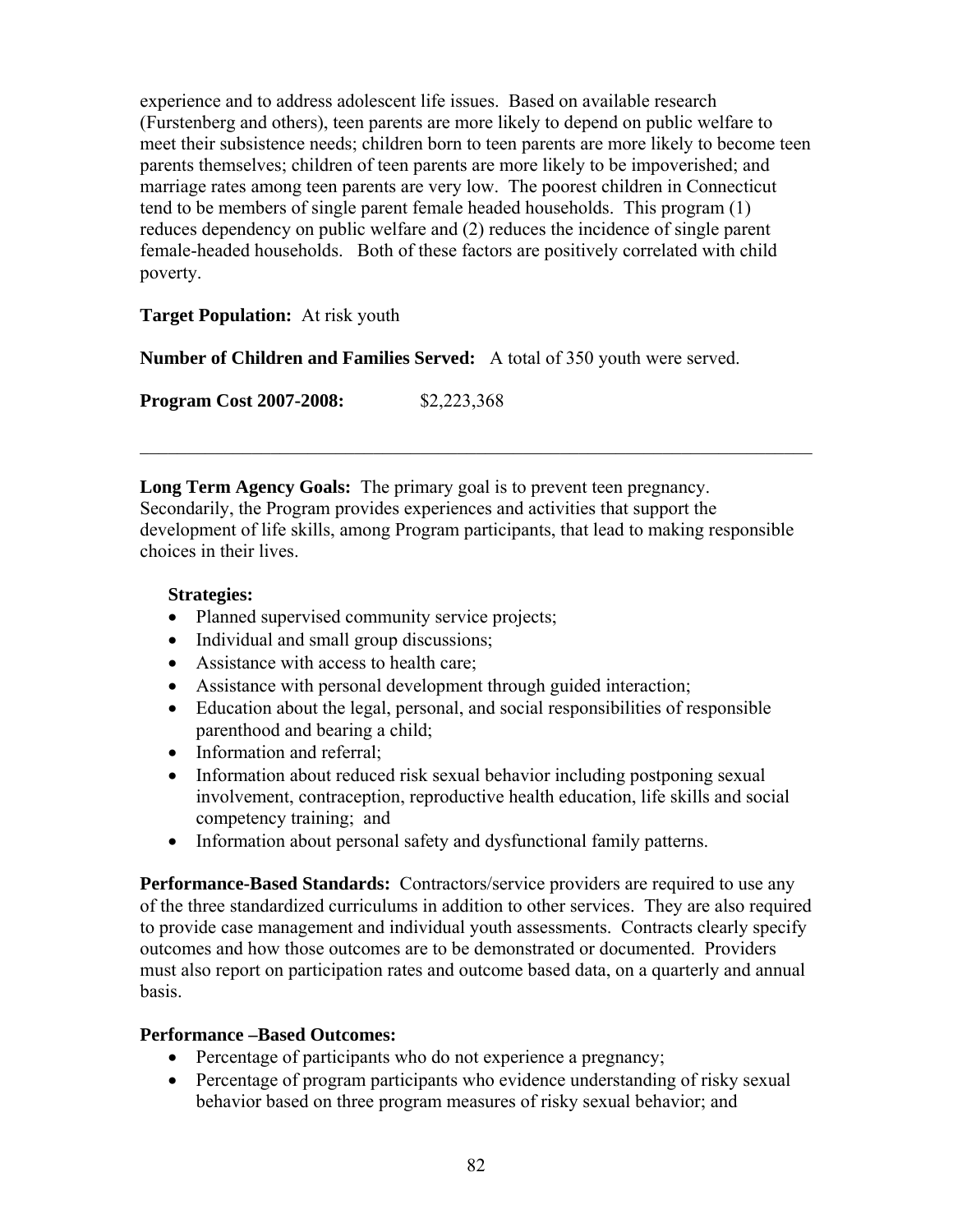• Percentage of program participants who attend school on a regular basis as documented by rate of absenteeism, dropout and academic performance.

**Performance-Based Accountability:** Field visits, provider reports, and participant feedback are used to ensure contract benchmarks and deliverables are aligned with the contractual agreement.

**Measure of Effectiveness:** Program participants who evidence consistent participation in Teen Pregnancy Prevention Programs have a much lower rate of teen pregnancy than their non-Program participant peers.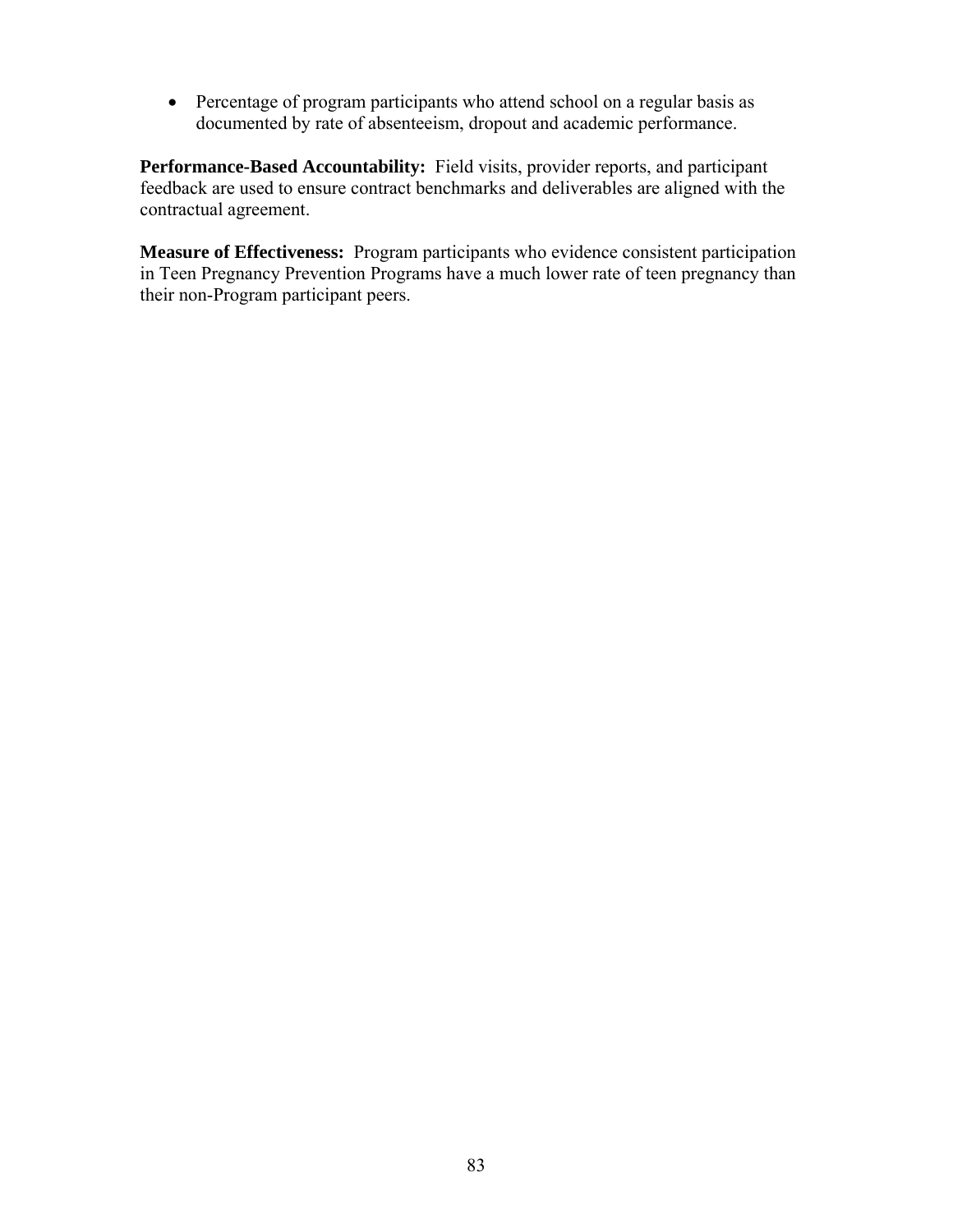#### **OFFICE OF POLICY and MAGEMENT**

Title V Delinquency Prevention Program Governor's Urban Youth Violence Prevention Program

**Program Name:** Title V Delinquency Prevention Program

**Program Description:** The Title V Delinquency Prevention Program provides grants to cities and towns (units of local government) in Connecticut for delinquency prevention and early intervention projects based upon a risk and protective factor approach. This approach calls on communities to identify and reduce risk factors to which their children are exposed and to identify and increase/enhance protective factors which mitigate risk. Risk-focused delinquency prevention provides communities with a conceptual framework for prioritizing the risk and protective factors in their own community, assessing how their current resources are being used, identifying resources which are needed, and choosing specific programs and strategies that directly address those factors.

**Target Population:** Youth in the Meriden and Bloomfield areas that are between the ages of 10 and 18 and are at-risk to involvement with illegal behavior, criminal or status offenses (Families with Service Needs).

**Number of children and families served 2007-2008:** A total of 200 youth were served.

 $\mathcal{L}_\text{max}$  , and the contribution of the contribution of the contribution of the contribution of the contribution of the contribution of the contribution of the contribution of the contribution of the contribution of t

**Program Cost 2007-2008:** \$295,392

**Long-Term Agency Goals:** The goal of this program is for communities to develop and implement a comprehensive delinquency prevention plan that coordinates and uses existing programs and resources for the purpose of specifically addressing those risk and protective factors which are known to be associated with delinquent behavior within the individual communities. The program seeks to address these factors at the earliest appropriate stage in each child's development. The target population is all, or any group of, at-risk children in a given program community.

**Strategies:** Program communities are to develop a comprehensive delinquency prevention plan that specifically addresses those risk and protective factors which are know to be associated with delinquent behavior within the communities. The strategies must inventory available federal, state, local and private resources and also develop vehicles for making these resources and programs readily accessible to children and families in need.

**Performance Strategies:** Program communities must develop and implement a local delinquency prevention plan that:

- Assesses the prevalence in the community of specific, identified risk and protective factors, including the establishment of baseline data for the factors and a list of priority factors to be addressed;
- Identifies all available resources in the community;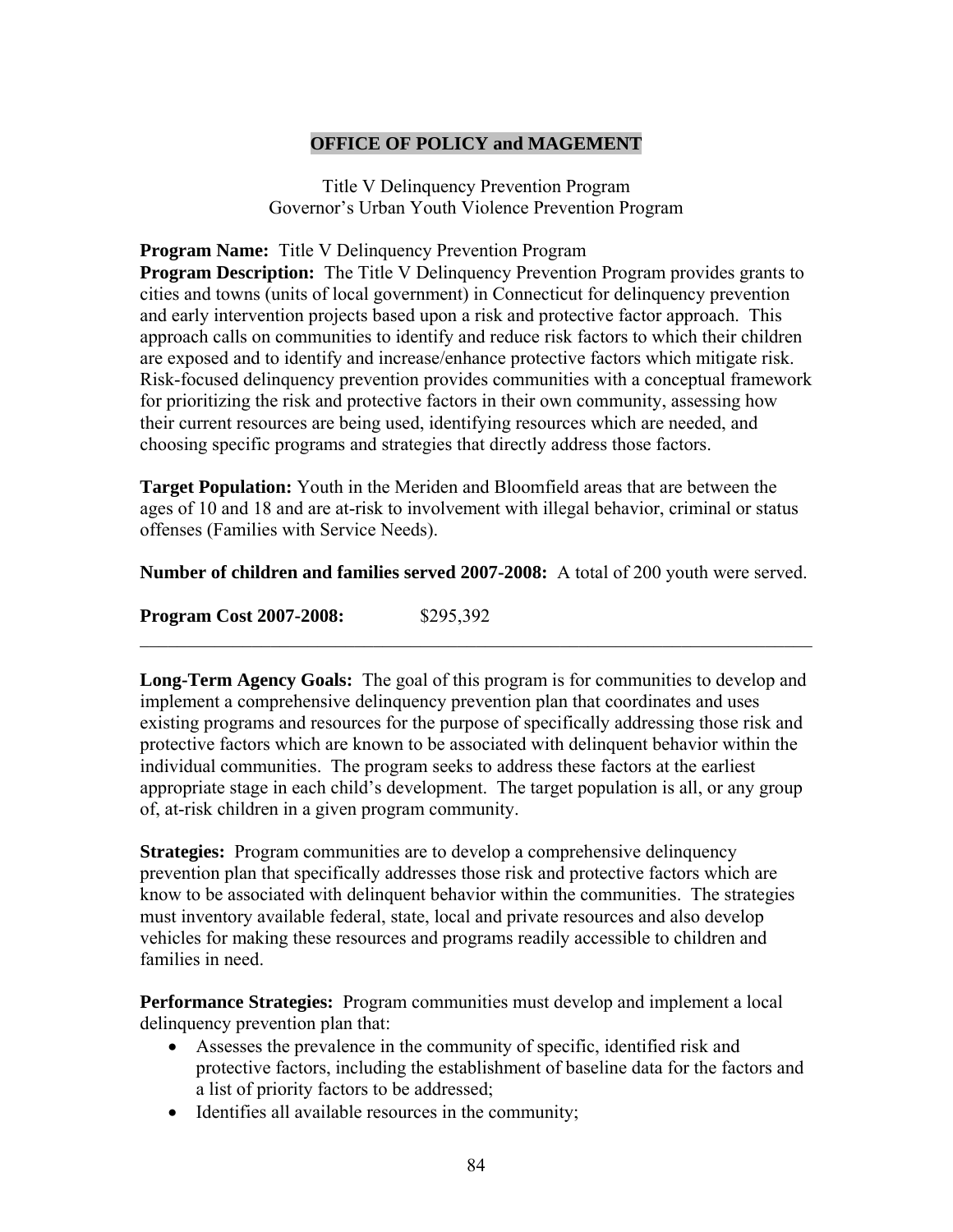- Assesses gaps in the needed resources and how to address them;
- Establishes goals and objectives along with an implementation timeline; and
- Insures the collection of data for the measurement of performance and outcome of planned program activities.

**Performance Based Accountability:** Program grantees prepare quarterly progress reports and collect evaluation data for the measurement of performance and outcome of planned program activities.

**Performance Based Outcomes:** Program grantees are required to collect the following data elements:

Outputs:

- Number of full time equivalent employees funded with grant funds;
- Number of planning activities conducted; and
- Number of program youth served.

Outcomes:

- Number and percent of program youth exhibiting an increase in school attendance;
- Number and percent of program youth completing program requirements;
- Number and percent of program youth satisfied with the program; and
- Number and percent of program staff with increased knowledge of program area.

**Prevention Effectiveness:** The findings from the past outcome program evaluation suggest that involvement with the Title V Delinquency Prevention Program has a positive influence on youth's attitude towards school. It also appears that the staff and directors of the program derived information of value from their participation in the process evaluation. The collection and interpretation of youth perception data and the development of implementation plans with expert consultation resulted in tangible and positive changes in youth's experiences of the programs.

**Methods:** These programs are required to provide services that are appropriate to the populations they serve.

**Program Name:** Governor's Urban Youth Violence Prevention Program

**Program Description:** The Governor's Urban Youth Violence Prevention Program is a competitive program for municipalities and nonprofit agencies that propose to serve youth ages 12 to 18 in urban neighborhoods. The purpose of the Governor's Urban Youth Violence Prevention Program is to reduce urban youth violence by providing grants for programs to serve youth ages 12 to 18 years in urban centers. It was created in 2007 by Section 9 of PA 07-4. Funding for this program (\$1,500,000) comes from the state line item in the Office of Policy and Management's budget entitled Urban Youth Violence Prevention and from the U. S. Department of Education to the Office of Policy and Management under the federal Safe and Drug-Free Schools and Communities Act, Governor's Portion.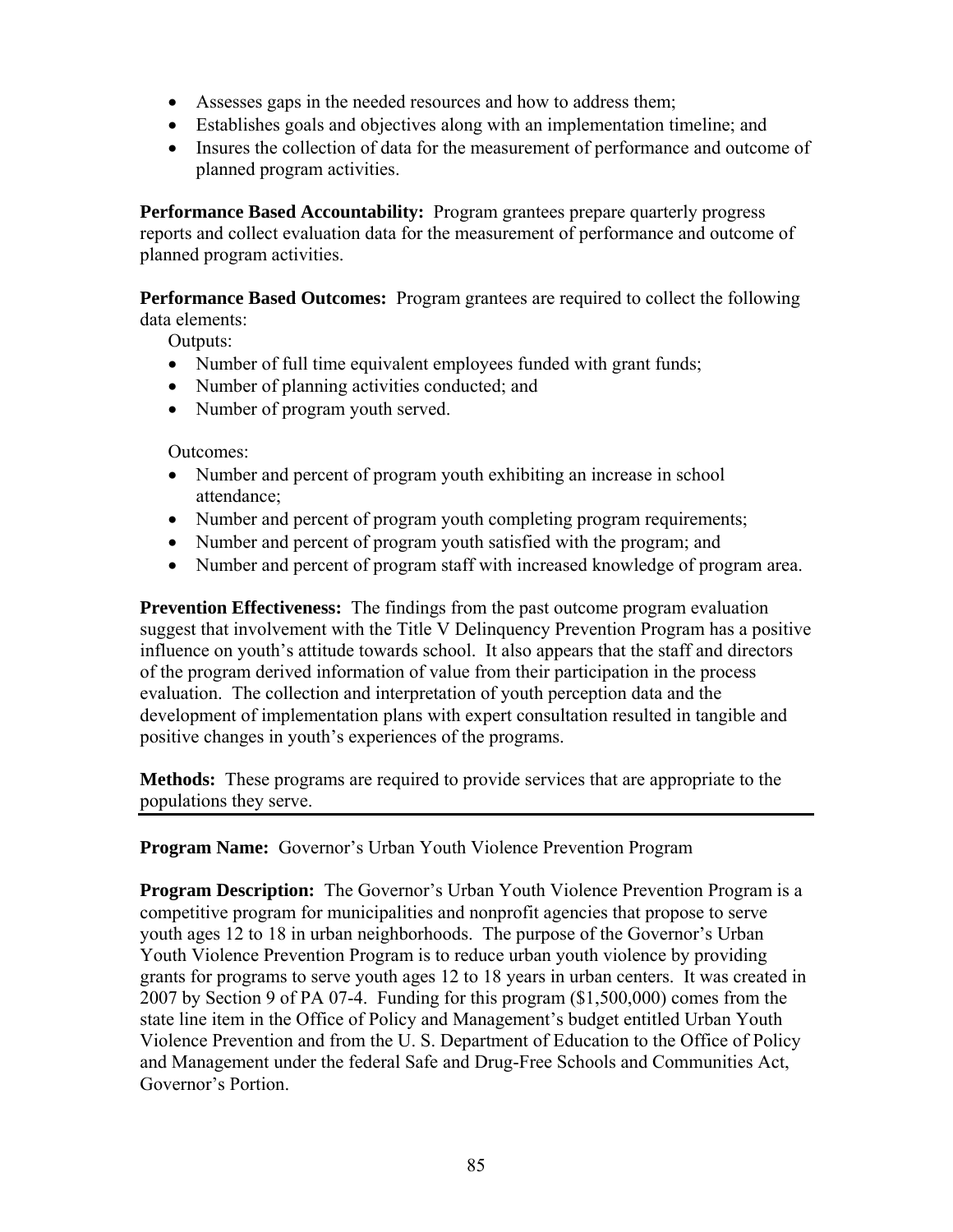**Target Population:** The target population for this program is Connecticut youth residing in urban communities who are between the ages of 12 and 18 and are at-risk to exposure or involvement with violent behaviors.

**Number of Children and Families Served 2007-2008:** A total of 2,000 youth were served.

**Program Costs 2007-2008:** \$1,500,000

**Long-Term Agency Goals:** The goal of this program is to enhance safety in Connecticut urban communities by reducing street violence and promoting community order.

**Strategies:** Implement in the three largest Connecticut urban areas (Hartford, New Haven and Bridgeport) a comprehensive four-team strategy that involves multi-agency, multi-disciplined approach to:

- Directly and swiftly target offenders and associates who engage in community violence;
- Provide resources and services to those who are at high risk to engage in violence; and
- Promote community order through an integrated network of community-based organizations that reinforce non-violent and pro-social attitudes and behaviors.

**Performance-Based Standards:** On a regular basis, the selected agencies receiving funding under the Governor's Urban Youth Violence Prevention Program must collect data on program youth as well as the involvement of their parents. This data includes:

- Attendance and Participation (Youth Sign-In/Sign-Out);
- Youth Demographic Data;
- Youth Process Evaluation Questionnaire;
- Parent Permission Forms;
- Parent Involvement Data; and
- Staff Attendance at Technical Assistance Sessions.

**Performance Based Outcomes:** Program grantees are required to collect the following data elements:

## **Outputs**

- Number of youth registered;
- Number of different youth who attend;
- Number of days the center is open;
- Average number of days youth attend monthly;
- Average number of youth served daily; and
- Number of parents participating.

## **Outcomes**

- Number and percent of program youth exhibiting an increase in school attendance;
- Number and percent of program youth completing program requirements;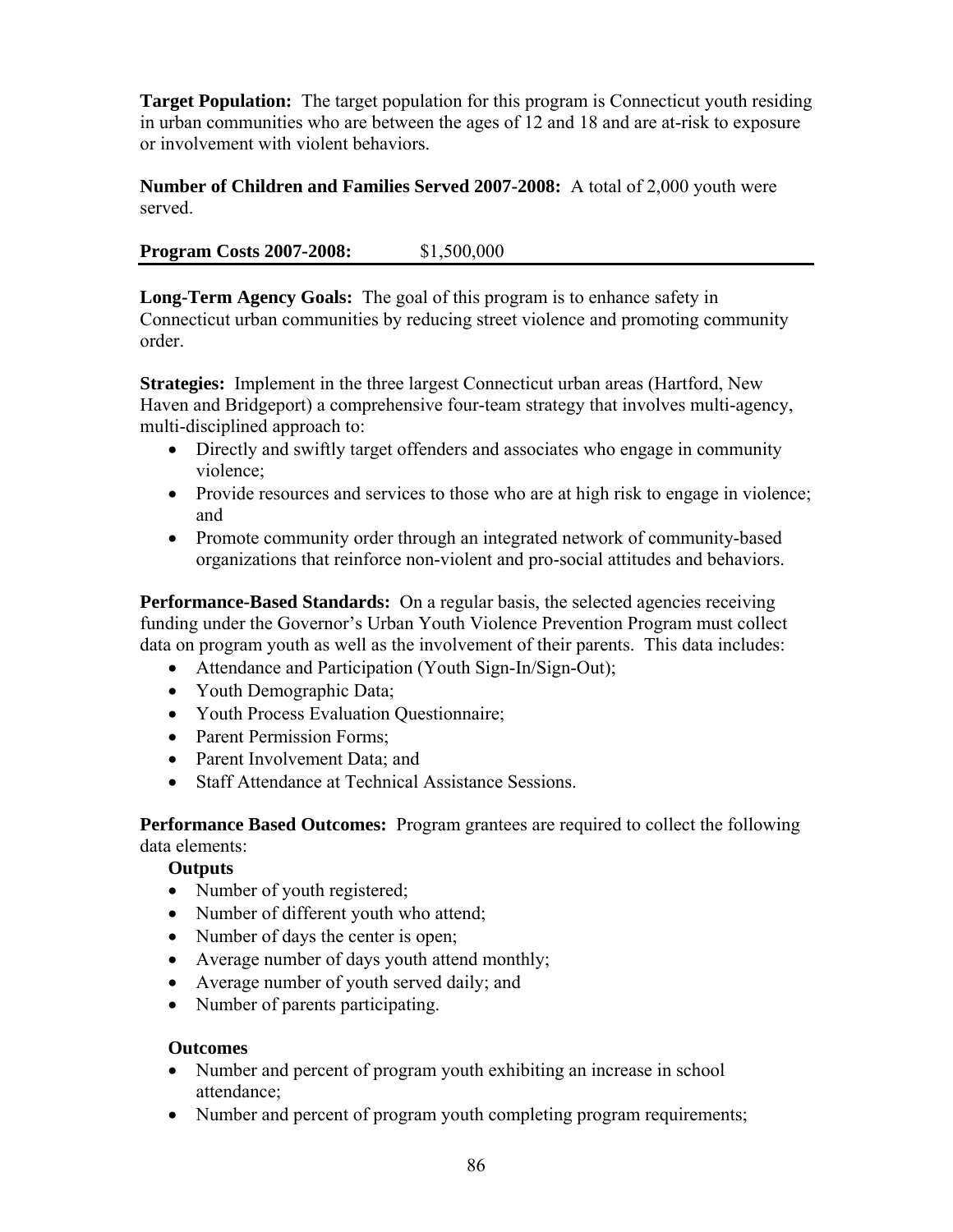- Number and percent of program youth satisfied with the program; and
- Number and percent of program staff with increased knowledge of program area.

**Performance Based Accountability:** Program grantees prepare quarterly progress reports and collect evaluation data for the measurement of performance and outcome of planned program activities.

**Measure of Effectiveness:** A comprehensive evaluation of the Governor's Urban Youth Violence Prevention Program will be conducted through the analysis of the data elements that the projects are required to collect.

**Methods:** These programs are required to provide services that are appropriate to the populations they serve.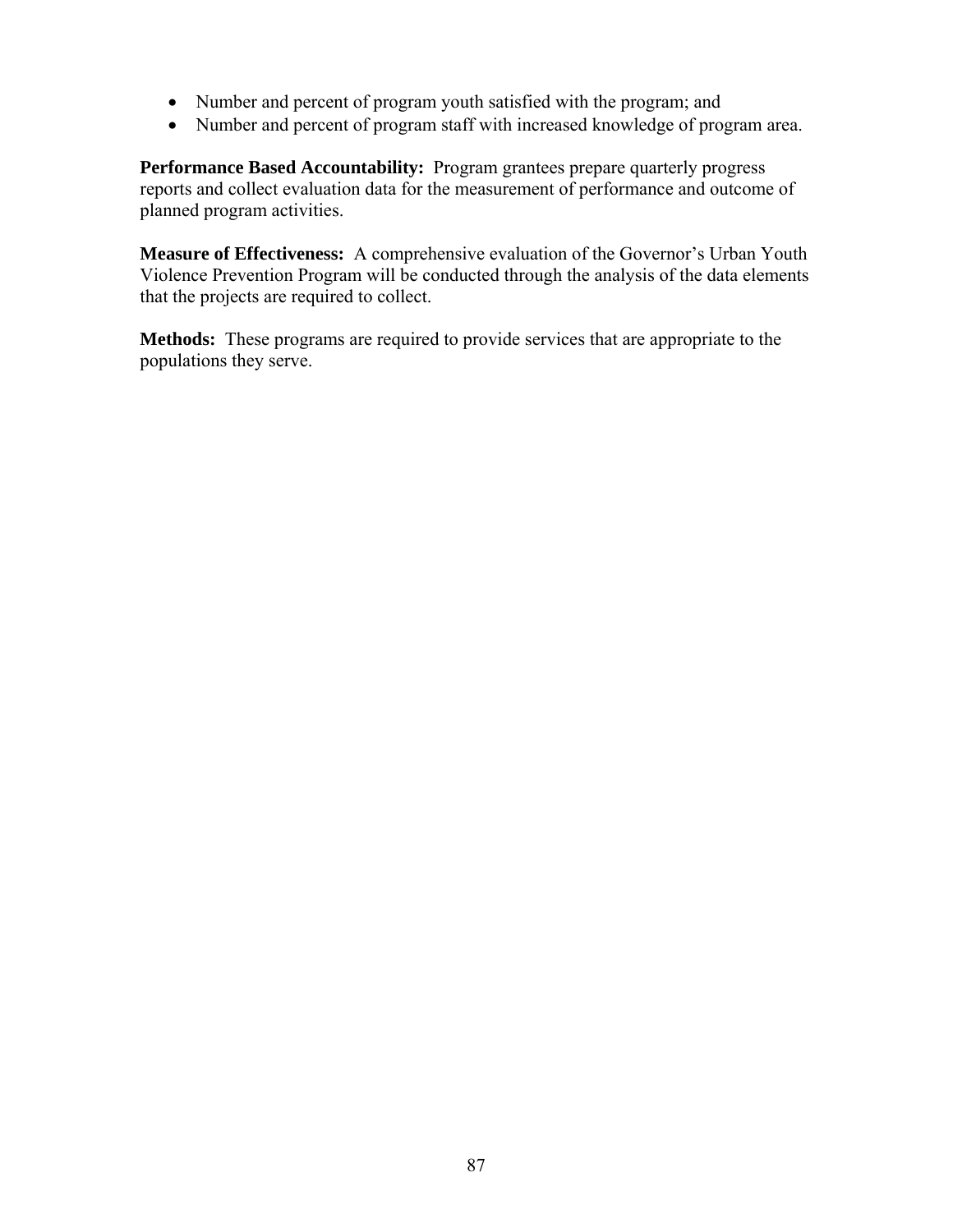

# *House Bill No. 5108*

# *Public Act No. 07-47*

## *AN ACT CONCERNING REPORTING REQUIREMENTS RELATED TO THE CHILD POVERTY AND PREVENTION COUNCIL.*

Be it enacted by the Senate and House of Representatives in General Assembly convened:

Section 1. Subsections (f) and (g) of section 4-67x of the general statutes are repealed and the following is substituted in lieu thereof (*Effective October 1, 2007*):

(f) (1) On or before **[**January 1, 2006, and annually thereafter, until January 1, 2015**]** January first of each year from 2006 to 2015, inclusive, the council shall report, in accordance with section 11-4a, to the joint standing committees of the General Assembly having cognizance of matters relating to appropriations and human services and to the select committee of the General Assembly having cognizance of matters relating to children on the implementation of the plan, progress made toward meeting the child poverty reduction goal specified in subsection (a) of this section and the extent to which state actions are in conformity with the plan. The council shall meet at least two times annually for the purposes set forth in this section.

(2) On or before **[**January 1, 2007**]** January first of each year from 2007 to 2015, inclusive, the council shall, within available appropriations, report, in accordance with section 11-4a, to the Governor and the joint standing committees of the General Assembly having cognizance of matters relating to appropriations, education, human services and public health and to the select committee of the General Assembly having cognizance of matters relating to children, on the state's progress in prioritizing expenditures in budgeted state agencies with membership on the council in order to fund prevention services. The report shall include (A) a summary of measurable gains made toward the child poverty and prevention goals established in this section; (B) a copy of each such agency's report on prevention services submitted to the council pursuant to subsection (g) of this section; (C) examples of successful interagency collaborations to meet the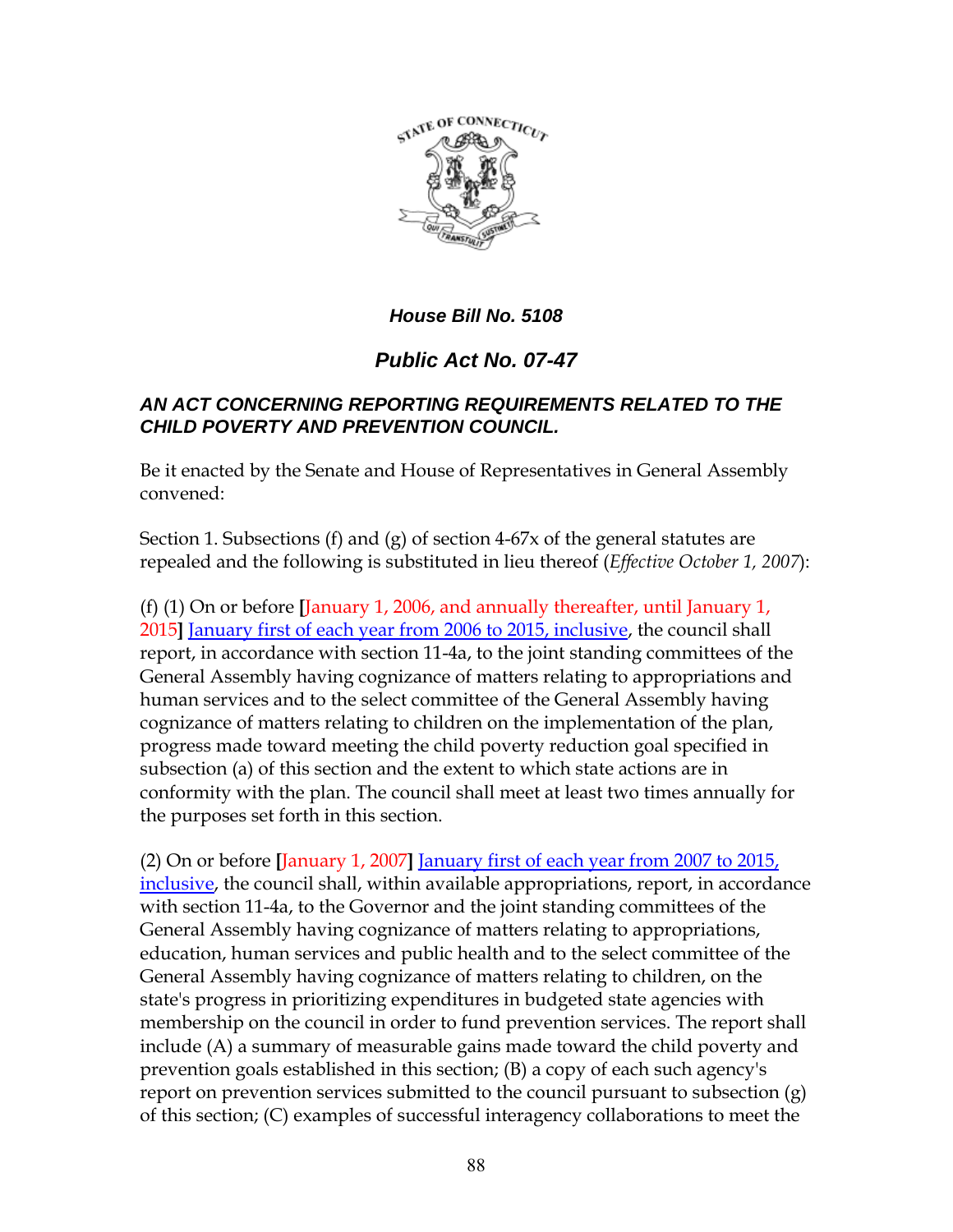child poverty and prevention goals established in this section; and (D) recommendations for prevention investment and budget priorities. In developing such recommendations, the council shall consult with experts and providers of services to children and families.

(g) (1) On or before **[**November 1, 2006, and on or before November 1, 2007**]** November first of each year from 2006 to 2014, inclusive, each budgeted state agency with membership on the council that provides prevention services to children shall, within available appropriations, report to the council in accordance with this subsection.

(2) Each agency report shall include at least two prevention services **[**for the report due on or before November 1, 2006, and the report due on or before November 1, 2007,**]** not to exceed the actual number of prevention services provided by the agency. For each prevention service reported by the agency, the agency report shall include (A) a statement of the number of children and families served, (B) a description of the preventive purposes of the service, (C) for **[**the report due on or before November 1, 2007**]** reports due after November 1, 2006, a description of performance-based standards and outcomes included in relevant contracts pursuant to subsection (h) of this section, and (D) any performance-based vendor accountability protocols.

(3) Each agency report shall also include (A) long-term agency goals, strategies and outcomes to promote the health and well-being of children and families, (B) overall findings on the effectiveness of prevention within such agency, (C) a statement of whether there are methods used by such agency to reduce disparities in child performance and outcomes by race, income level and gender, and a description of such methods, if any, and (D) other information the agency head deems relevant to demonstrate the preventive value of services provided by the agency. Long-term agency goals, strategies and outcomes reported under this subdivision may include, but need not be limited to, the following:

(i) With respect to health goals, increasing (I) the number of healthy pregnant women and newborns, (II) the number of youths who adopt healthy behaviors, and (III) access to health care for children and families;

(ii) With respect to education goals, increasing the number of children who (I) are ready for school at an appropriate age, (II) learn to read by third grade, (III) succeed in school, (IV) graduate from high school, and (V) successfully obtain and maintain employment as adults;

(iii) With respect to safety goals, decreasing (I) the rate of child neglect and abuse, (II) the number of children who are unsupervised after school, (III) the incidence of child and youth suicide, and (IV) the incidence of juvenile crime; and